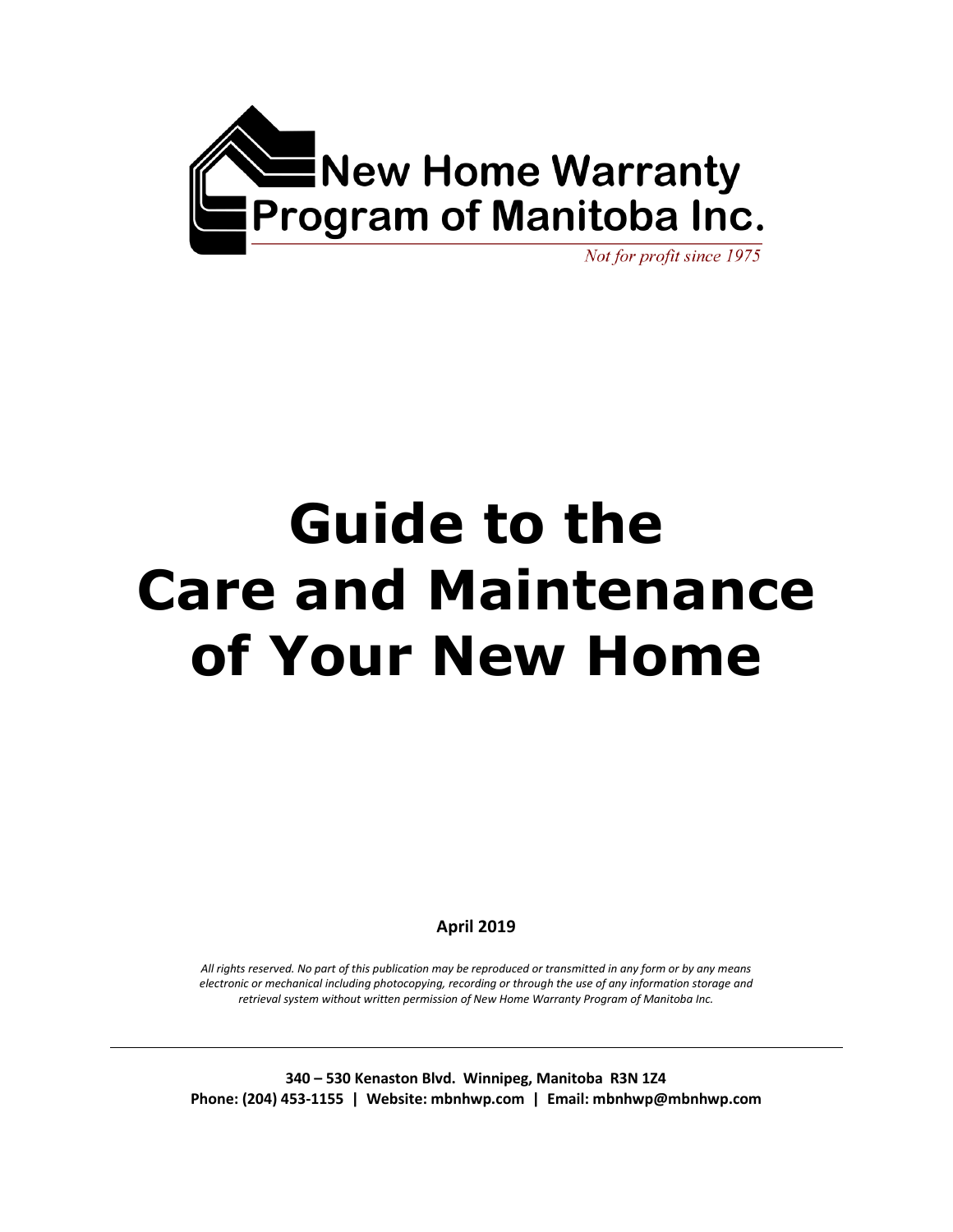

### **Protect your investment**

New homes represent large investments – the largest investment many people ever make. As all investments require safekeeping and protection, New Home Warranty Program of Manitoba has developed this Maintenance Guide to help you do just that. We encourage you to take an active part in protecting your investment, and in some cases, to safeguard your warranty, by following the advice in this guide.

Maintenance is a part of home ownership. A home is really no different than a vehicle, which on occasion, requires your attention to keep it in good working order. Just like vehicle maintenance, homeowners have the option to do some maintenance themselves and hire professionals for more involved work.

It is common practice to take care of minor maintenance problems as they arise, but it is also a good idea to exercise preventative maintenance. There are many easy things that a homeowner can do that will prevent something small from becoming an expensive repair. In the appendix, a number of suggested maintenance tasks are outlined in a table – whether or not they are an immediate problem.

Product warranties often stipulate that maintenance is required to ensure warranty protection. Products should be used for the role that was intended and serviced accordingly.

The warranty protection New Home Warranty Program of Manitoba provides is detailed in the Certificate of Possession and New Home Warranty provided to you with your new home documents. Throughout this Maintenance Guide the term 'home' is used. While single-family homes may immediately come to mind, 'home' is also intended to mean multiplexes, townhouses and units in multi-family buildings.

### **Guide Limitations**

This guide deals with common maintenance requirements and highlights potential solutions. Its purpose is to bring to your attention areas of your home that may require maintenance. It does not include all situations or all potential solutions. You are responsible in assessing your own capabilities, potential health concerns, and safety risk before attempting the maintenance or repairs suggested in the guide. We recommend you seek professional advice as some maintenance/repair items in this manual may require the assistance of a professional. In performing any maintenance task, New Home Warranty Program of Manitoba will not be held responsible for bodily harm (self or others) or damage to the home or personal property. Performing maintenance is a homeowner's responsibility and is outside the terms of Warranty.

The absolute BEST information on how to care for or perform maintenance and do repairs to the various components of your home is found in the manufacturers' manuals. Care and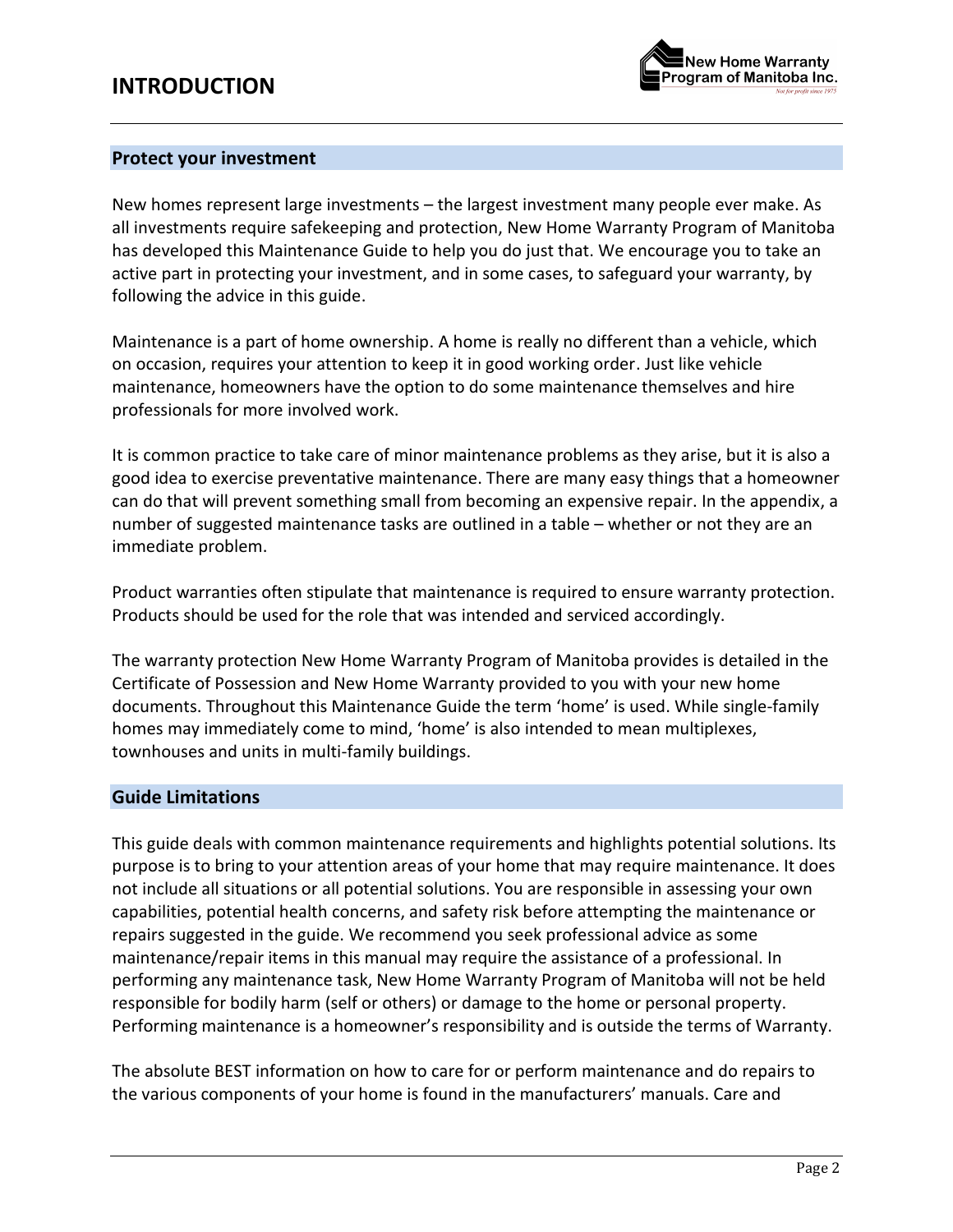

maintenance instructions can vary from one manufacturer to the next, due to the large variety of different kinds of products and methods of manufacturing/production. If you encounter conflicting information, always follow the manufacturer's recommendations. If you are not sure of the manufacturer, refer to any information that you may have received at the time you purchased your home. If you do not have a manual that came with your flooring, countertop, furnace, etc., you may likely find this information on the Internet or by contacting the manufacturer or your builder.

We cannot stress enough how important it is to take all safety precautions when performing a maintenance task or repair. If you do not feel safe or capable of performing the task, hire a professional. If you choose to hire a professional, ensure they are qualified - the right person for the job.

### *Maintenance Versus Repairs, Replacements and Alterations*

This manual may occasionally indicate when an item may require more than simple maintenance, such as repair or replacement. Depending on the problem requiring repair/replacement and when it is discovered, it may be covered under Warranty. It is your responsibility to determine if you have encountered a 'defect in workmanship or materials' under the terms of your Warranty, within the coverage period. If you are unsure, contact us. Any repairs or alterations that you perform to an alleged defect that you claim under Warranty, may cause your claim to be denied. Please refer your Certificate of Possession and New Home Warranty for more information.

### **Acknowledgements**

This guide was originally developed by The Alberta New Home Warranty Program with substantial contributions from suppliers, manufacturers and industry partners. With permission from The Alberta New Home Warranty Program, this guide has been modified substantially by New Home Warranty Program of Manitoba. Modifications have been made to reflect the specific conditions of this warranty program and any construction/ building code provisions and environmental conditions which are specific to Manitoba. Special acknowledgement is given to the Program's Technical Committee who greatly contributed to the re-working of this guide.

### **Workmanship & Material Reference Guide**

A companion document to the Maintenance Guide is the New Home Warranty Program of Manitoba publication "Construction Performance Standards". This guide identifies common workmanship and material issues which have been raised by builders and homeowners over the years. The Program's Construction Performance Standards can be found online at <http://www.mbnhwp.com/standards.htm>**.**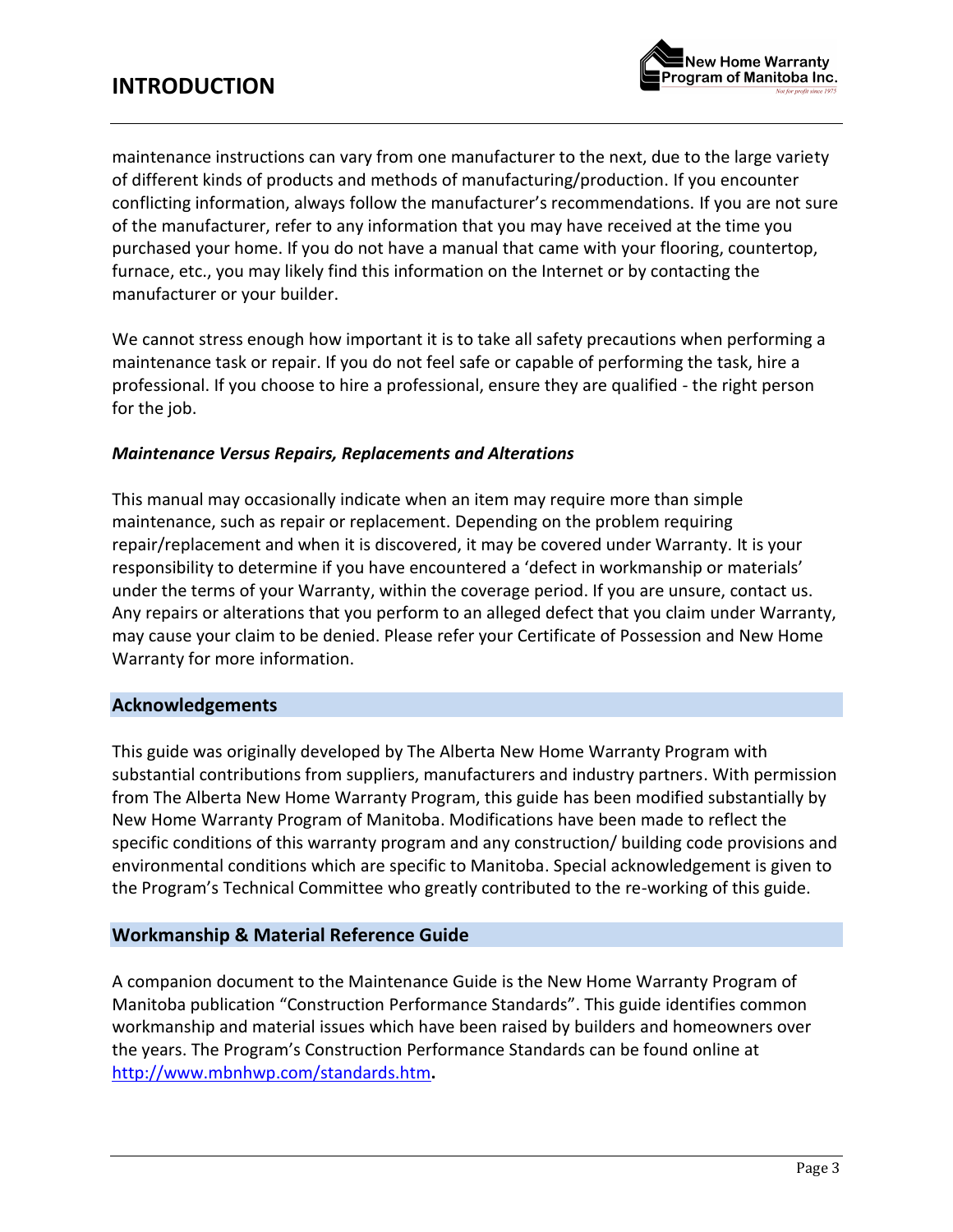# **CONTENTS**



### **Contents**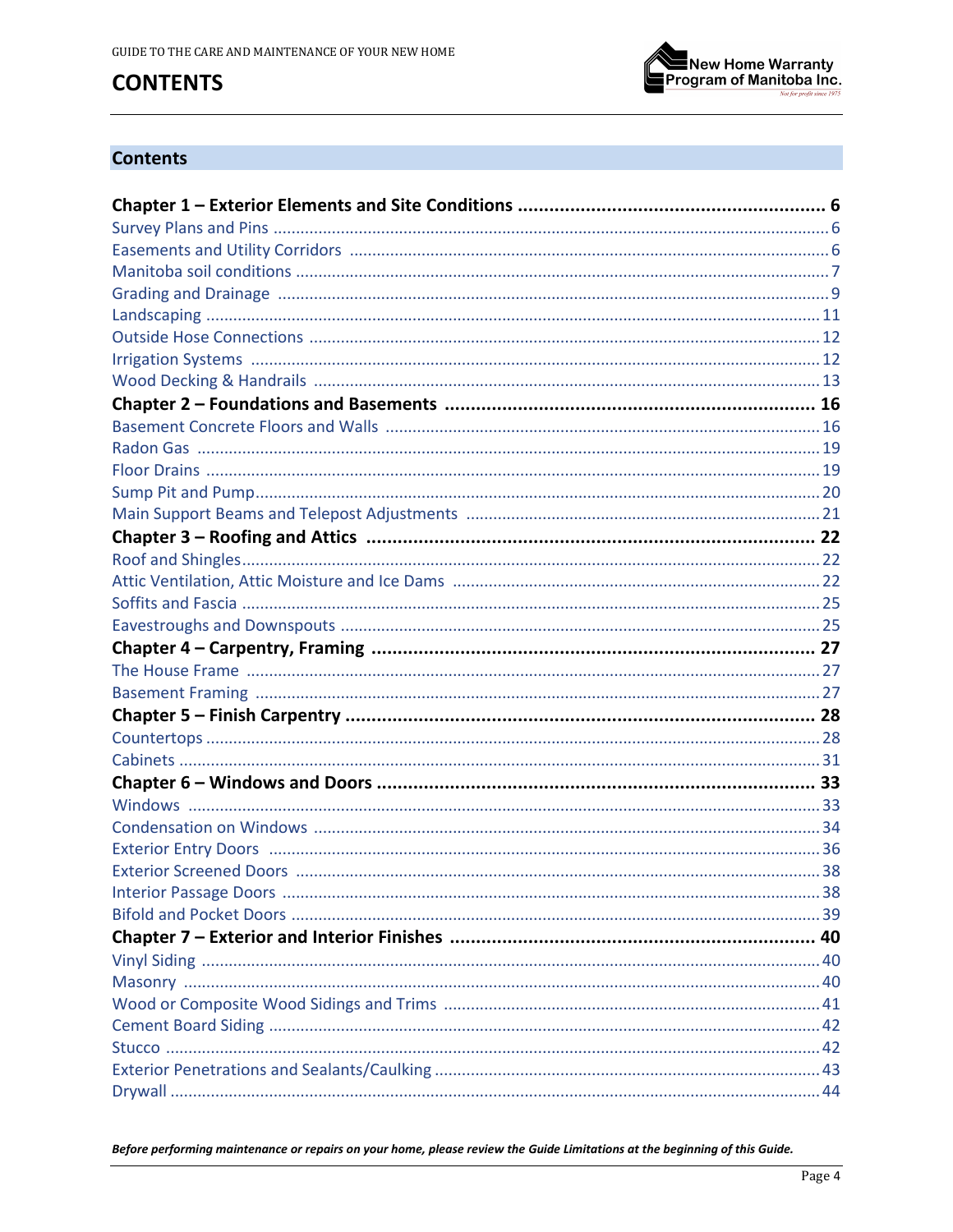# **CONTENTS**

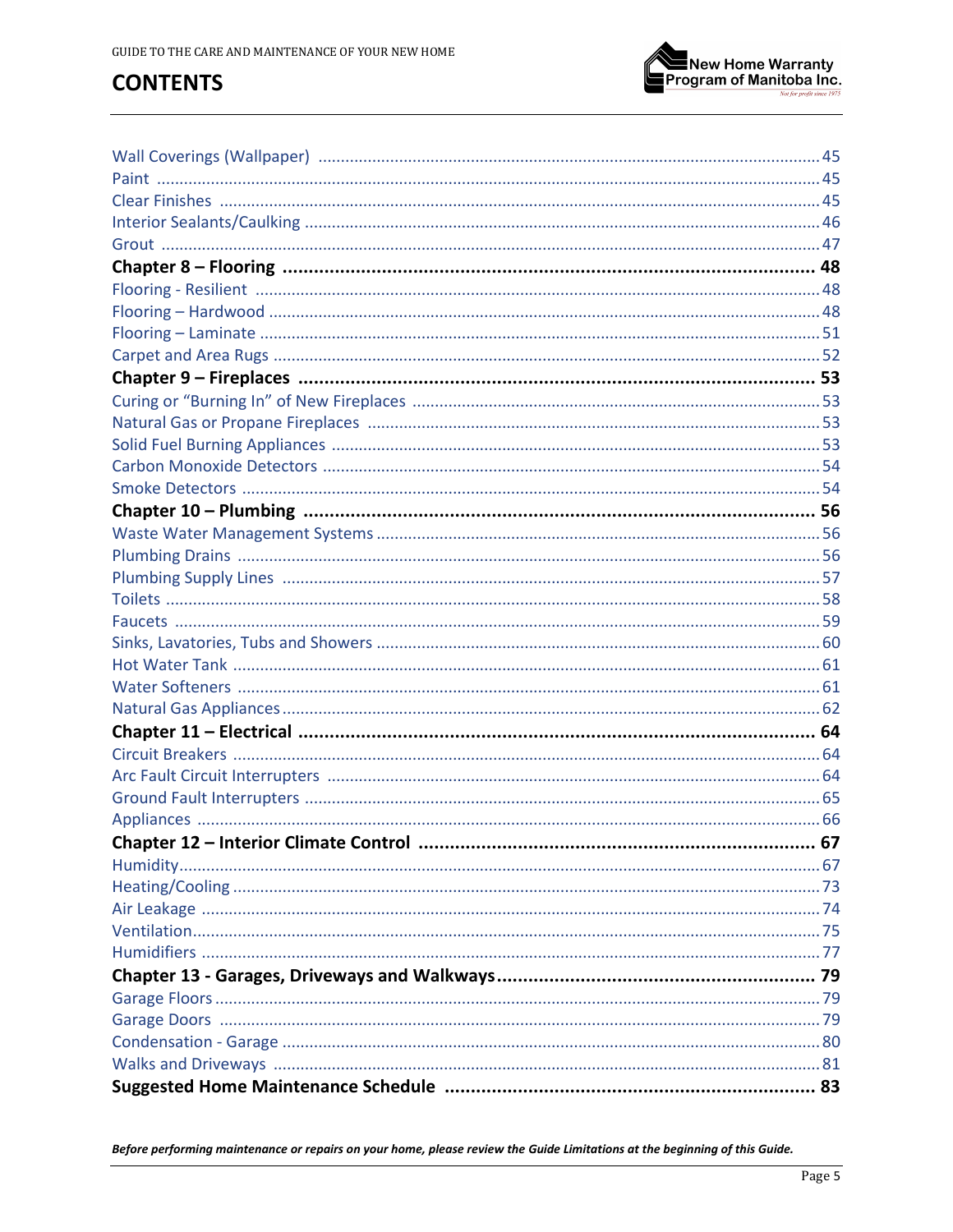

### <span id="page-5-0"></span>**Chapter 1 – Exterior Elements and Site Conditions**

#### <span id="page-5-1"></span>**Survey Plans and Pins**

A survey plan establishes legal boundaries and defines the extent of a person's ownership or other rights in land. A Manitoba Land Surveyor will mark each lot in a new subdivision with an iron pin. These pins, or boundary markers, define where your property ends and where your neighbour's, or the municipality's, begins. Pins provide the legal boundaries of a property and measurements for future improvements such as garages, house additions or fences.

#### *Homeowners beware – do not throw away the marker!*

Unsuspecting landowners may find a pin and thinking it just a piece of metal left over from construction, dig it out and throw it away. It is illegal to remove or tamper with an official boundary marker. If the survey pin is just where that fence post should be - build around it. The cost of replacing a survey marker could be as much as the cost of the fence, driveway or landscaping in the first place.

Years later you may want to consider an addition or a new fence. Since the first question will concern itself with placement of that project, you should have high confidence as to where the property lines are. In addition to the difficulty of finding pins, there is often more than one in an area or none at all. Some pins may not relate to the homeowner's property boundary at all, but to roads, rights-of-way or other land related measurements. Your homebuilder ensures that your new home is being placed within the established boundaries. However, pins may become displaced during construction. It is your responsibility to ensure that the property lines are established, and the boundary pins are in place. Contact the [Association of Manitoba Land](http://www.amls.ca/)  [Surveyors at www.amls.ca](http://www.amls.ca/) to identify the correct boundaries.

People frequently assume that certain improvements (such as a fence or a shed) or physical features of the property are evidence of boundaries. This includes swales (depressions in the terrain that are a function of the drainage system and can be shared between properties) and power or telephone kiosks (junction boxes that are placed within an easement reserved for this purpose). These physical features are not evidence of boundary lines.

#### <span id="page-5-2"></span>**Easements and Utility Corridors**

An easement provides another party access to a defined section of your property. For example, access is granted to service water and drainage systems, power or telephone cable routes, or even a driveway route to an adjacent property. Easements deal with land itself, not the landowners, so when land is bought or sold, the easements which relate to that land "go with the land". The locations of easements are noted on the Real Property Report or on the Certificate of Title.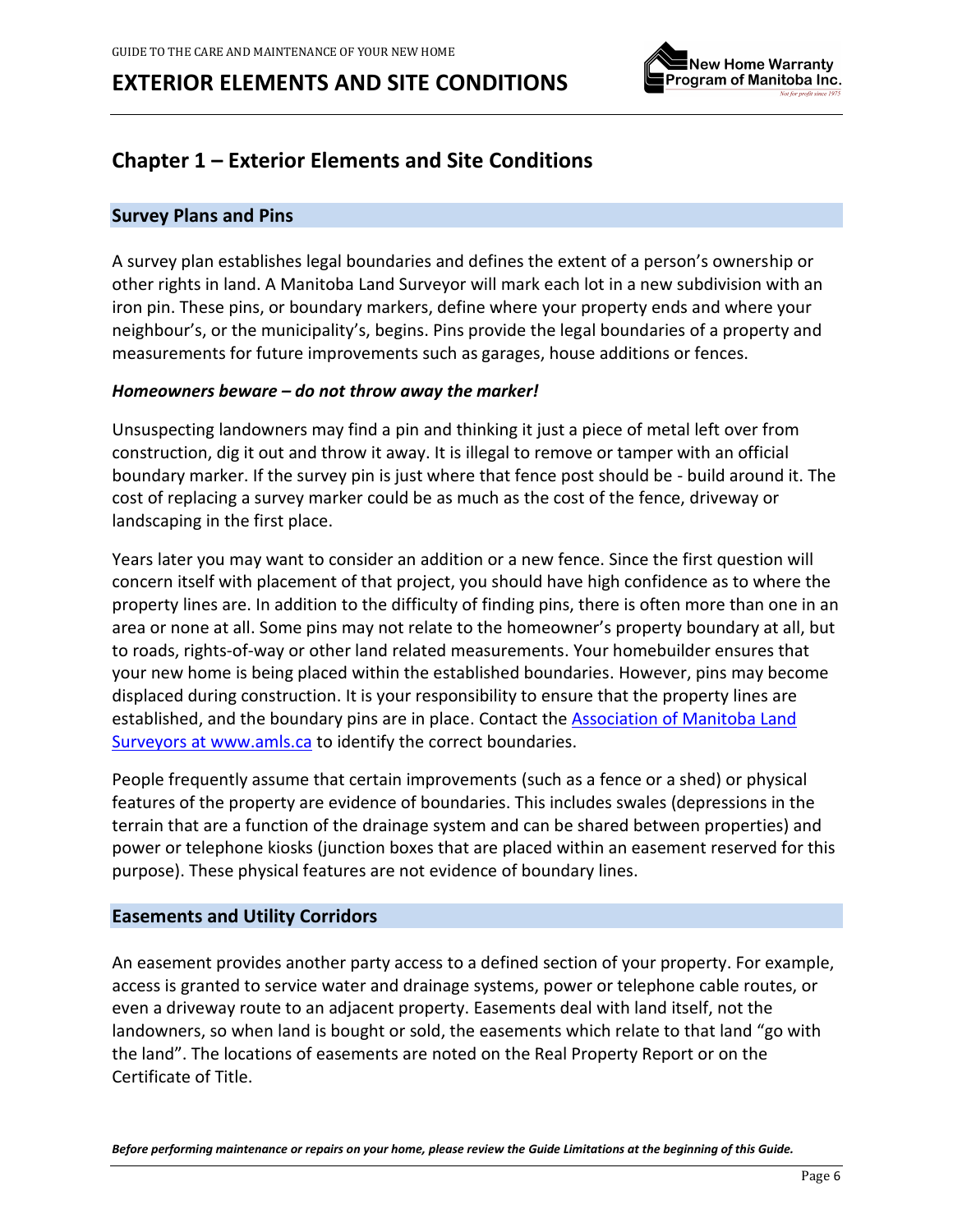

### *Contact the Local Planning Department*

If you are considering work next to an easement such as a power box, a drainage swale, roadway or property line, contact the planning department in your jurisdiction regarding buffer zones and what you can and cannot do to and around a utility pole, an electrical box, or meter that may reside on your property.

### *Click (Call) Before You Dig*

If you are considering digging anything such as a new flowerbed, fence or deck pile, you are advised to familiarize yourself with the locations of all underground services. Utility services on your property (within Manitoba) will be located for you**.** For more information, visit [clickbeforeyoudig.com](http://www.clickbeforeyoudig.com/) or call 1-800-940-3447.

#### *Other Site Service Considerations*

- If you are considering paving or placing concrete on your driveway, check for a survey pin or metal cover that denotes a water shut off valve (sometimes called a "cc valve") within that area. Access to that valve must be maintained by bringing it up to the top of the driveway. Do **not** cover the valve with concrete or asphalt or landscape over top.
- Avoid watering electrical boxes in the course of watering lawns.
- Gas meters are not to be surrounded by enclosures. Such enclosures could concentrate gas that would normally be vented.

#### <span id="page-6-0"></span>**Manitoba Soil Conditions**

The soil under and around your home plays a critical part in your foundation and drainage. It has certain unique characteristics that you should become familiar with, so you can understand certain conditions of your home and why drainage is so important.

#### *History of Manitoba's Soil*

Manitoba's provincial soil is officially referred to as Newdale. This is the layer of soil that is found beneath the topsoil of your yard. In this manual, we will refer to it as clay subsoil.

Clay is formed from long-term weathering of rock. During the end of last ice-age about 10,000 to 12,000 years ago, Lake Agassiz (a glacial lake) covered nearly all of Manitoba and small parts of Saskatchewan and Ontario, North and South Dakota, and Minnesota. The movement of glaciers across Manitoba during the formation of Lake Aggasiz caused a churning of granite, limestone, and shale. When the glaciers finally melted, the coarse particles of the resulting sand and gravel were deposited near the mouth of the rivers and streams and the finer particles (silt, and clay) were carried out into the lake where they ultimately settled. Compaction of large amounts of clay settlement over-time has resulted in the clay-based soil in certain parts of Manitoba.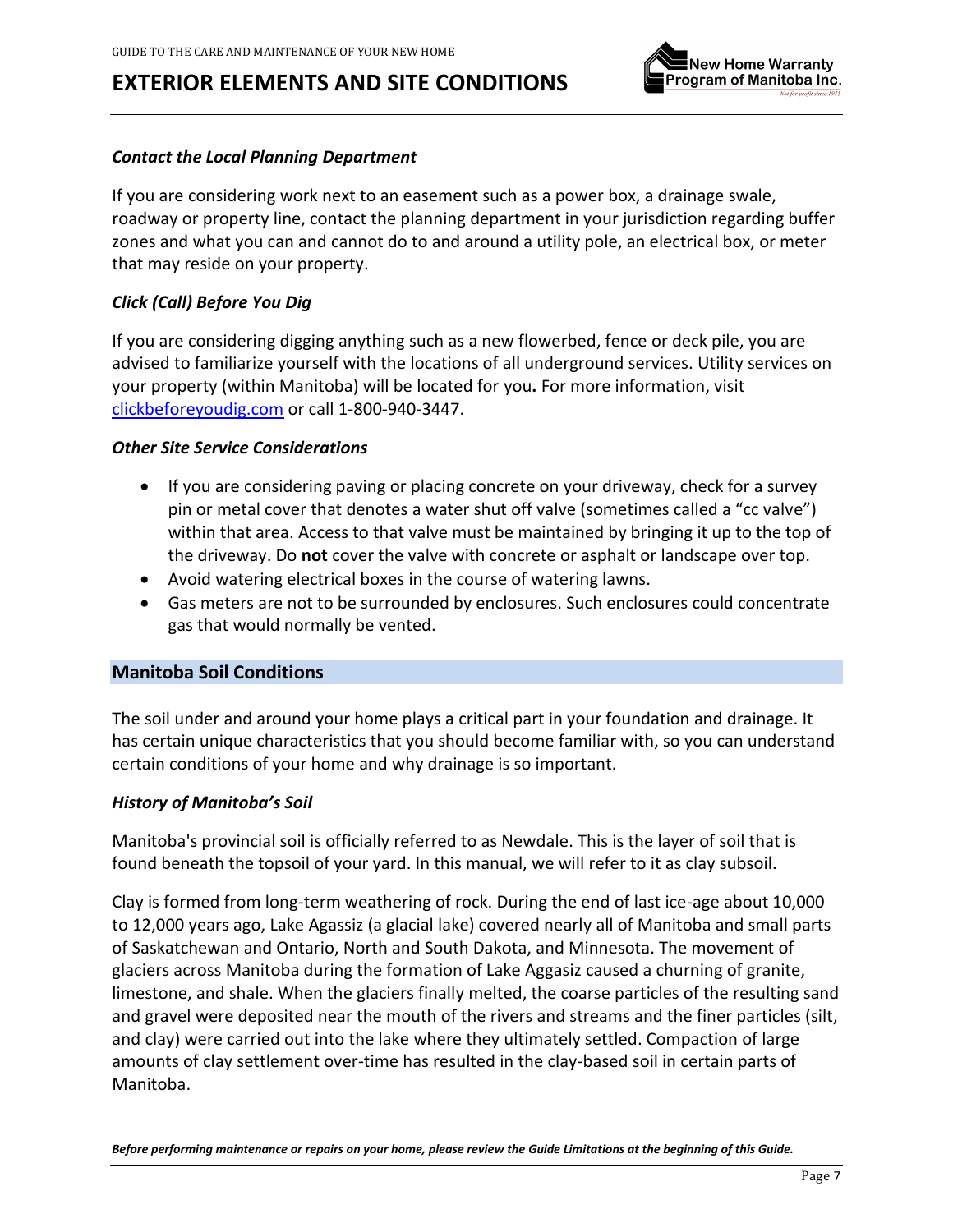

### *The Characteristics of Clay Subsoil*

Depending on where you are located in Manitoba, the soil under your home may contain layers of clay-based soil, along with other layers of sediment. In Winnipeg, the concentration of clay subsoil is the greatest, and therefore affects homes the most.

Clay subsoil is malleable (similar to artist's clay) when moisture is present and very hard when it is dry. It is very dense and therefore provides excellent drainage. However, it also has the ability to absorb and hold lots of water, as it made of fine particles. If a cup was half-filled with this clay and water added to fill the cup, the clay would eventually absorb the water and nearly double in size, filling up the cup. The opposite is also true. If that moist clay dries out, it will shrink and will also crack. Manitoba goes through very extreme changes in temperature and varying amounts of moisture – and sometimes even drought conditions.

Clay subsoil is very susceptible to expansion during the winter. When the moisture in the soil freezes it forms ice structures that displace the soil, causing expansion and the accumulation of additional layers of ice as liquid water is drawn up from below the frost line. This is often referred to as 'frost-jacking' or frost heave. Because of this phenomenon, items such as deck piles and water lines are installed below the frost line, which may be anywhere from 6 to 8 feet and possibly deeper in northern regions.

Both rain and snow-melt can add a lot of moisture to the clay subsoil. Generally, a well-graded yard will move most water away from the home, as the clay subsoil has excellent drainage properties. However, because of these excellent drainage properties, if there is a slope toward your home water will be carried toward your foundation walls. Standing water against your home can degrade your parging and seep down under the foundation adding excess moisture. While your weeping tile and sump pump system is designed to carry water from under the perimeter of your home away, it can become over taxed during heavy rains or when water is allowed to constantly drain toward the home due to an improperly maintained slope. This may add excessive wear to your pump, possibly causing it to fail prematurely.

Also, not all moisture under your foundation/basement slab will be moved away by the weeping tile system. A weeping tile system is comprised of both perforated and solid PVC piping. The perforated piping is along the exterior perimeter of your home. The perforations allow water to collect into the pipe. This perimeter weeping tile then connects to solid 'leads' that direct the water to your sump pit. Since these 'leads' are not perforated, they do not collect water from beneath the basement slab or crawlspace. Therefore, the clay subsoil under your home will absorb some moisture. Due to the expansion of this moist clay subsoil, your concrete basement floor may heave and crack. (Refer to the section on Basements for more information)

When your home is first constructed, the clay subsoil is loose (not as compacted as soil in undisturbed areas). Therefore, the soil near the home may take some time to settle. You may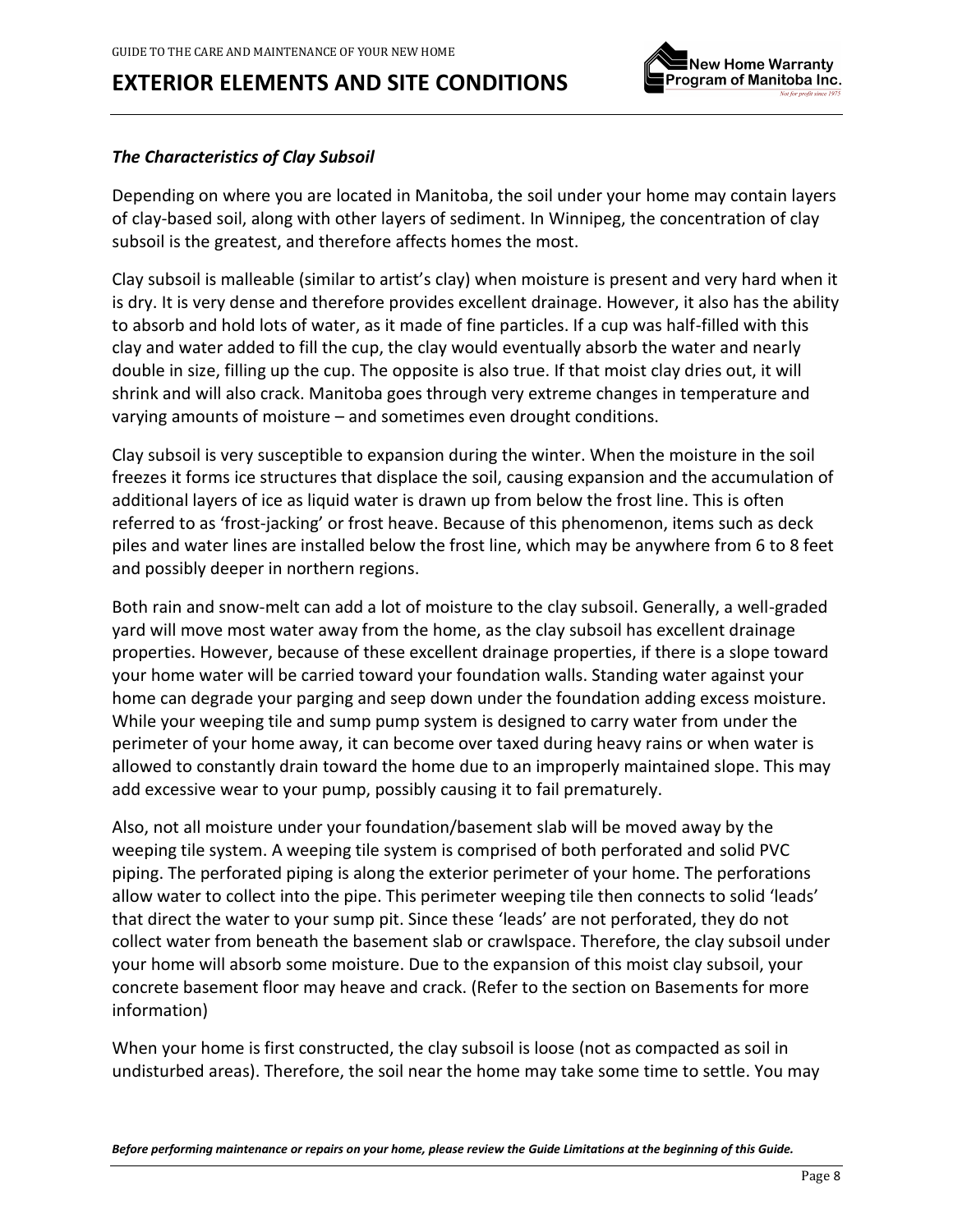



therefore experience a negative slope toward your home as the soil begins to compact. You will need to correct this slope to ensure drainage away from your home at all times. When the clay subsoil loses moisture in drier months, you may see that it begins to shrink away from the home and form depressions. These depressions and negative slope will need to corrected for positive drainage away from the home. During times of drought, the clay subsoil may become very dry and leeched of moisture, causing it to shrink. This may cause your basement concrete slab to sink slightly and crack. You may also see large cracks that penetrate the surface of your yard. You can reduce the excessive shrinkage by watering your lawn at least 3 feet away from your home. Generally, the amount of moisture that keeps your grass healthy is a good amount.

Both excessively dry and moist clay subsoil will cause some movement of your home. This in turn will cause dry-wall cracks, interior doors to close improperly, cabinet doors to become misaligned, separations to form between the wall and countertops, movement in flooring systems (sometimes causing floor squeaks), and movement of the basement floor. These conditions, among others, are discussed throughout the manual.

### <span id="page-8-0"></span>**Grading and Drainage**

In most instances your builder will provide a rough grading of your lot. If so, your lot has been graded for drainage in accordance with normal rainfall. In most areas of Manitoba individual lots are graded according to a municipally-approved grading plan. Grading is carried out near the end of construction to slope the clay sub-soil away from the house. A second grading may take place just prior to application of top soil to fine tune the grade before spreading the topsoil.

In some jurisdictions, the homeowner is responsible for the second (final) grading of the lot. For more information contact your municipal government office and the department that deals with building permits. The lot may have drainage systems such as swales (shallow valleys), catch basins (depressions to collect water) or holding ponds designed to control and assist in overall surface drainage. These drainage systems must be kept in place. It is your legal responsibility to maintain these drainage systems and ensure that no landscaping or other changes offset these systems from performing as intended.

#### *Water Ponding On Site*

Standing water near a house foundation can find its way into the basement. For this reason, it is very important that water which ponds or pools be drained away as soon as possible. It is the responsibility of the homeowner to maintain water drainage away from the house and away from the neighbour's property. This can be accomplished by filling areas of settlement.

Heavy or prolonged rains may result in some standing water. Areas that were excavated during construction (utility trenches or basement areas) may settle, forming areas where water can collect.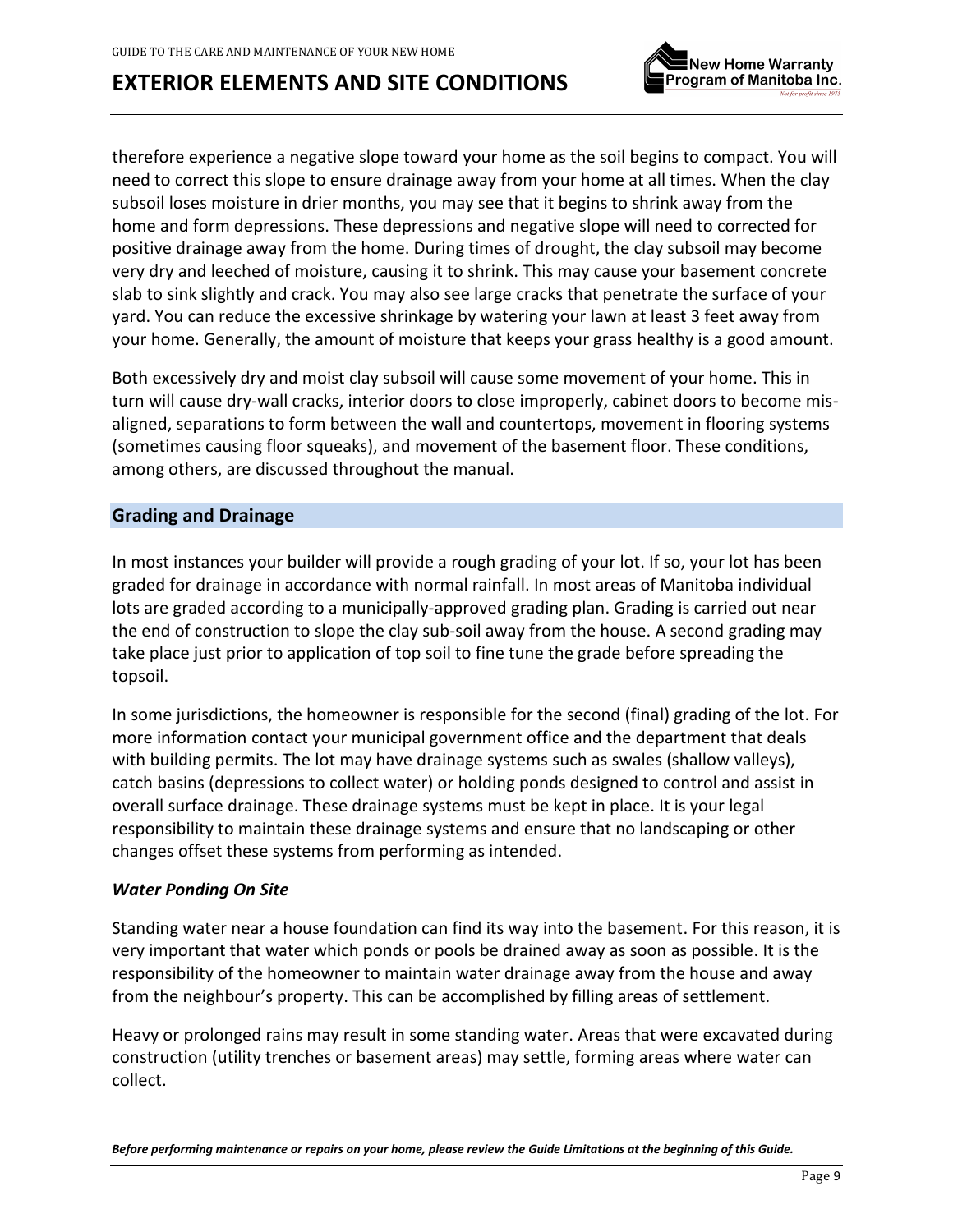

Depressions should be filled by removing the topsoil and filling the depression with compacted clay subsoil. **Do not use topsoil, gravel, decorative rock, or other materials** to correct the depression, as water will still drain through and will still collect in the hollow when it reaches the clay layer located just below the topsoil.

### *Other Drainage Considerations:*

- Ensure sump discharge is drained away from the foundation.
- Do not alter the general drainage pattern of your lot without consulting the municipal authority.
- Diverting water from your property onto the neighbour's property is not an acceptable practice.
- Some window wells feature a drain to direct water down to the weeping tile. Window wells should be kept free of leaves, snow/ice, and debris that could hamper drainage.
- Flowers should not occupy window wells.
- Some settling of soil next to basement walls is to be expected. Depressions should be filled with clay subsoil to provide a positive slope away from the wall.
- Clear ice and snow accumulations away from drains each spring to provide a drainage pathway away from the home for melting water.
- When landscaping and building planting beds near the house foundation, it is important to maintain a 10% slope of the clay subsoil away from the house.
- Do not use decorative rock for grading purposes.

Note that your warranty excludes coverage of site grading and surface drainage. Please speak to your builder or your municipal office should you have further questions or concerns. It is up to the homeowner to ensure that there is adequate positive drainage of surface water away from the foundation walls of the home. Failure to ensure proper grading and drainage may cause your warranty to become null and void.

### *Do Not Pile Snow Against Your Home*

During periods of heavy snow fall, snow can drift against your home. You will also be clearing snow from your driveway, walkway, patio areas, etc. It is important to move the snow away from your home – rather than piling it up against your home. Snow piles can cause or amplify drainage concerns in the spring when it melts (see above, *Water Ponding On Site*). It can also cause damage to your parging and stucco. As discussed in Chapter 7, stucco and parging are porous cementitious materials that can absorb moisture. Excess moisture may cause parging and stucco to crack and come loose. Further, the moisture can lead to efflorescence, causing discolouration of stucco. Snow piles can also prevent your building envelope from venting and shedding excess moisture, especially with cladding systems that have weeping holes at the bottom. See [Masonry,](#page-39-2) Chapter 7 for more information. Also, ensure that snow does not pile up against areas of egress, such as windows, exterior doors, patio doors, etc.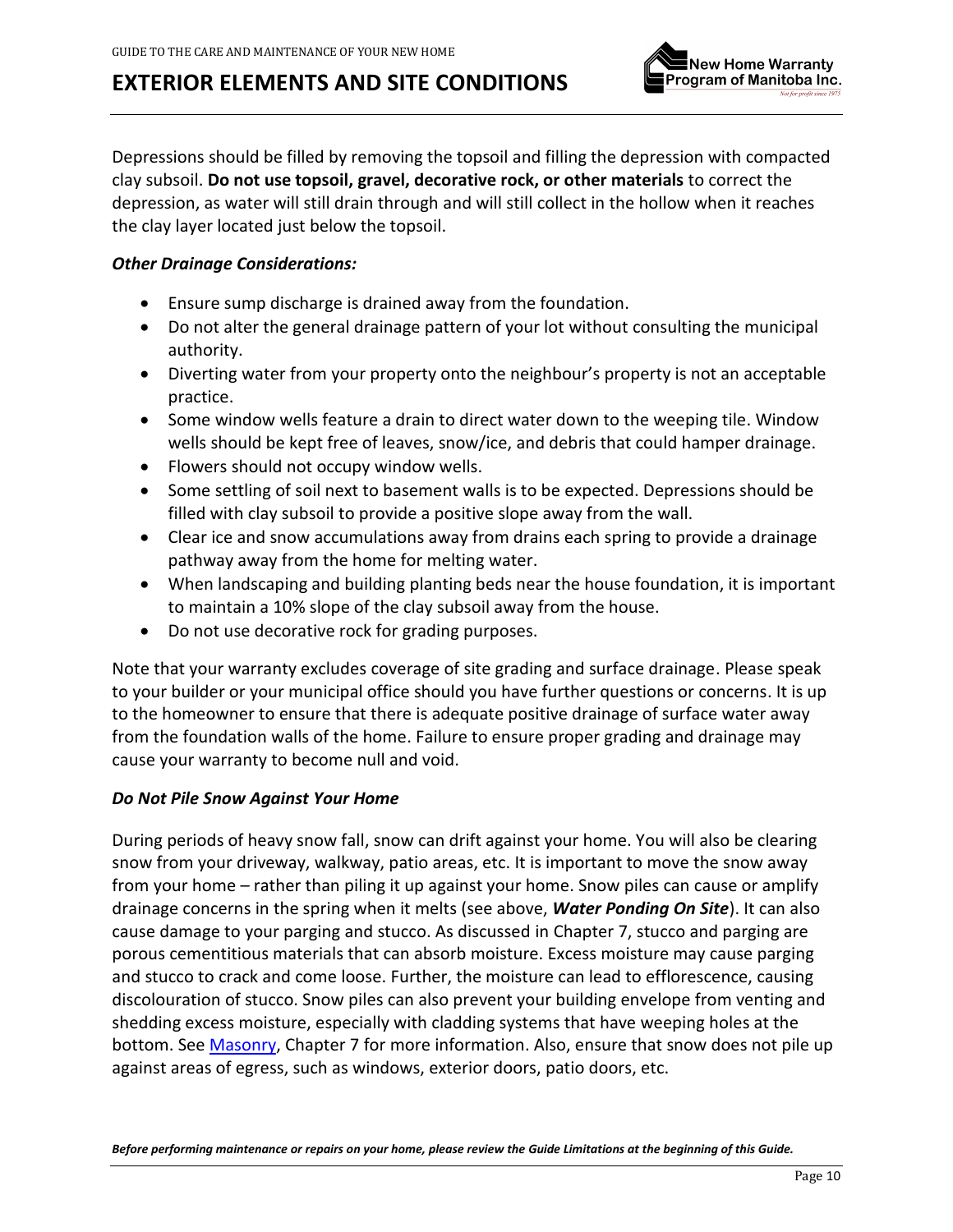

### *The Connection Between Roof Drainage and Basement Leaks*

Eavestroughs allow water to move from your roof to the downspouts, then to the downspout extension and away from your home. A strong correlation exists between how water is managed coming off the roof and a problem-free, dry basement. Surface drainage is far more efficient than weeping tile at keeping water away from your basement. Weeping tile is a piping system placed around the footing of the home to collect and channel water away from the house foundation. Rainwater should be directed away from the perimeter of the home to reduce the opportunity for water to enter along basement walls.

- Downspouts that end on sod usually feature an extension along the ground to move bulk water away from the perimeter of the home along the surface. The extensions must be in place and in their lowered position to move water away from the foundation. Always return downspout extensions to their lowered positions (or re-attach to downspout) after cutting lawns.
- Keep eavestroughs and downspouts free of obstructions such as leaves and other debris. Surface particles from shingles, washed down by rains, often settle in gutters and reduce their efficiency. Gutters should be cleaned at least once a year.
- Return downspout extensions to upright position (or remove if it is detachable) at the end of the fall season once temperatures reach below zero. This will prevent damage to the downspout from snow-load and snow clearing equipment. (During the winter, temperatures may occasionally warm up enough to cause snow to melt off the roof. If this occurs, you will need to lower the downspout extensions to allow the water to drain away and then put back to the upright position.)

For more information on Eavestroughs and Downspouts, visit [Chapter 3, Roofing](#page-21-0) and Attics.

#### <span id="page-10-0"></span>**Landscaping**

Landscaping is often outside of the contractual agreement between the builder and the homeowner and is not included in your warranty. Landscape elements placed after completion of the home can have consequences upon the home years later.

#### *Landscaping Impacts Drainage*

Consider the drainage plan for your lot as you consider the overall development for your yard. A 40' x 100' lot in Manitoba receives, on average, up to 20" of precipitation annually. This equates to 49,870 gallons or 188,780 litres of water. However, annual precipitation is not evenly spread throughout the year. Reference to the National Research Council Canada Supplement to the Building Code, indicates that the amount of rainfall in parts of Manitoba could be as much as 6" in 24 hours (14,961 gallons or 56,634 litres) or 1  $\frac{1}{2}$  inches in 15 minutes (3,740 gallons or 14,158 litres).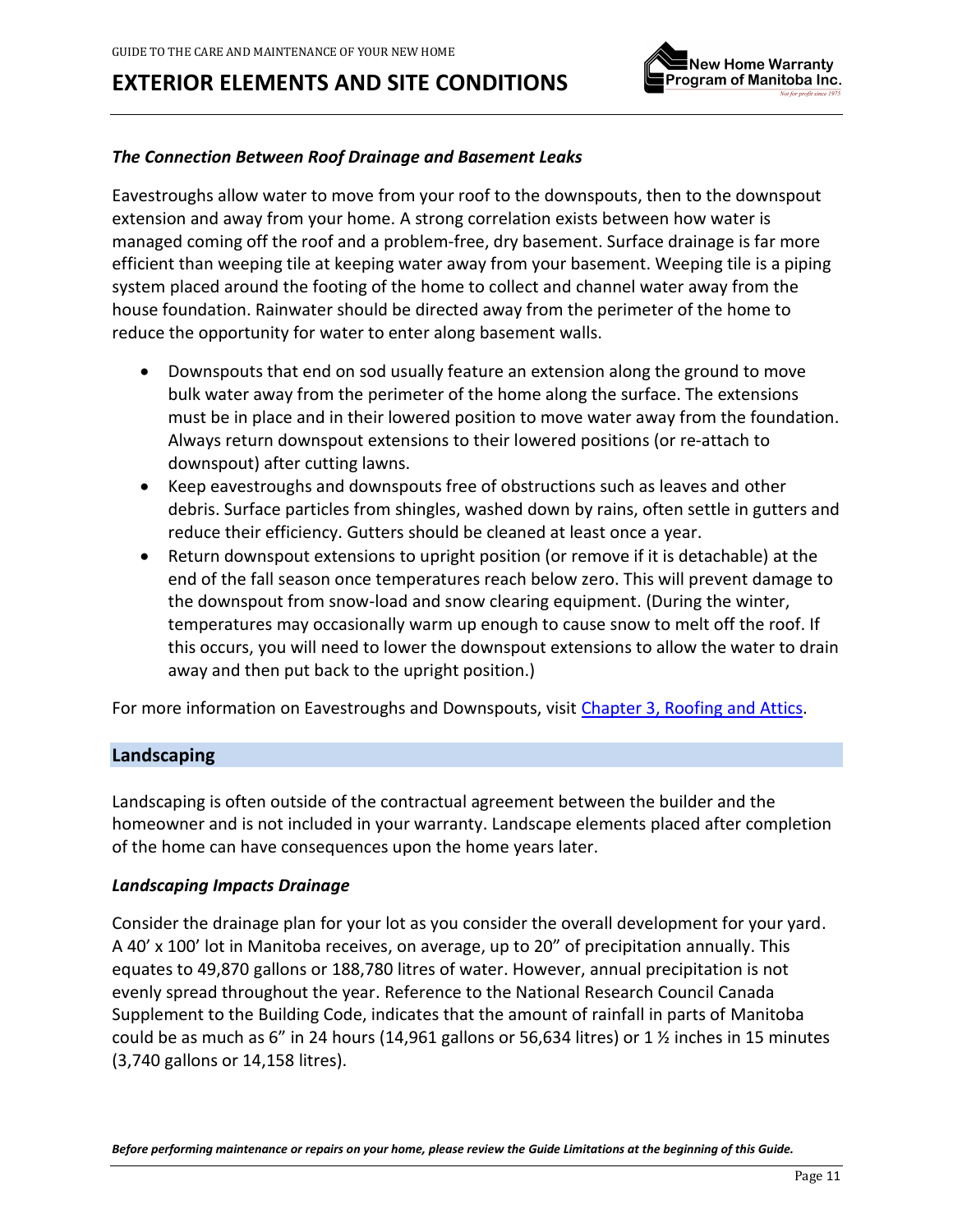

Grassed areas generally require steeper drainage slopes compared to hard surfaces such as concrete or asphalt. In planning and installing planting beds, be careful not to interfere with the drainage system. Be certain that planting beds are graded away from and not towards your foundation wall. Some species of trees (such as poplar) can have invasive root systems that enter utility corridors and weeping tiles. Tree roots have been known to rupture water and sewer lines and can exert sufficient force to crack concrete basement walls. Plant trees away from the perimeter of the house.

Grass will aid in absorbing standing water, which will prevent soil erosion and improve drainage. Consider establishing a lawn or your landscape design as soon as possible after taking possession of the home and the rough and final grades have been completed.

### <span id="page-11-0"></span>**Outside Hose Connections**

Most water valves located on the exterior of homes today are "frost-free" types. They are known as hose bibbs. The hose bibb is connected by a shaft that may be 12-inches or more in length to the shut-off valve located inside a wall toward the warm interior of the home. When the handle of the tap is turned to the off position, it closes the valve in the wall. Any water contained in the shaft between the valve and tap will drain out upon closing, which will result in a small stream of water.

Older types of values have a shut off valve and drainage port inside the home, which must be utilized to protect the system from freezing.

If a hose is attached to the outside tap, the tap may not be able to drain down. Water that freezes can split the pipe extending into the house, resulting in a leak in the wall each time the tap is turned on. It is important to disconnect the hose from the tap for the winter and if temperatures are expected to dip below freezing.

If the garden hose connection has a valve inside the house it has to be shut off and drained from the inside before winter to prevent freezing and possible bursting. For the same reason, a garden hose should never be left connected during freezing weather. Ice forming in the hose will break either the hose or the hose faucet.

### <span id="page-11-1"></span>**Irrigation Systems**

These can be a great labour and time-saver, but caution is required when installing, using, and maintaining them.

• They should not be located in a way that directs water toward the home.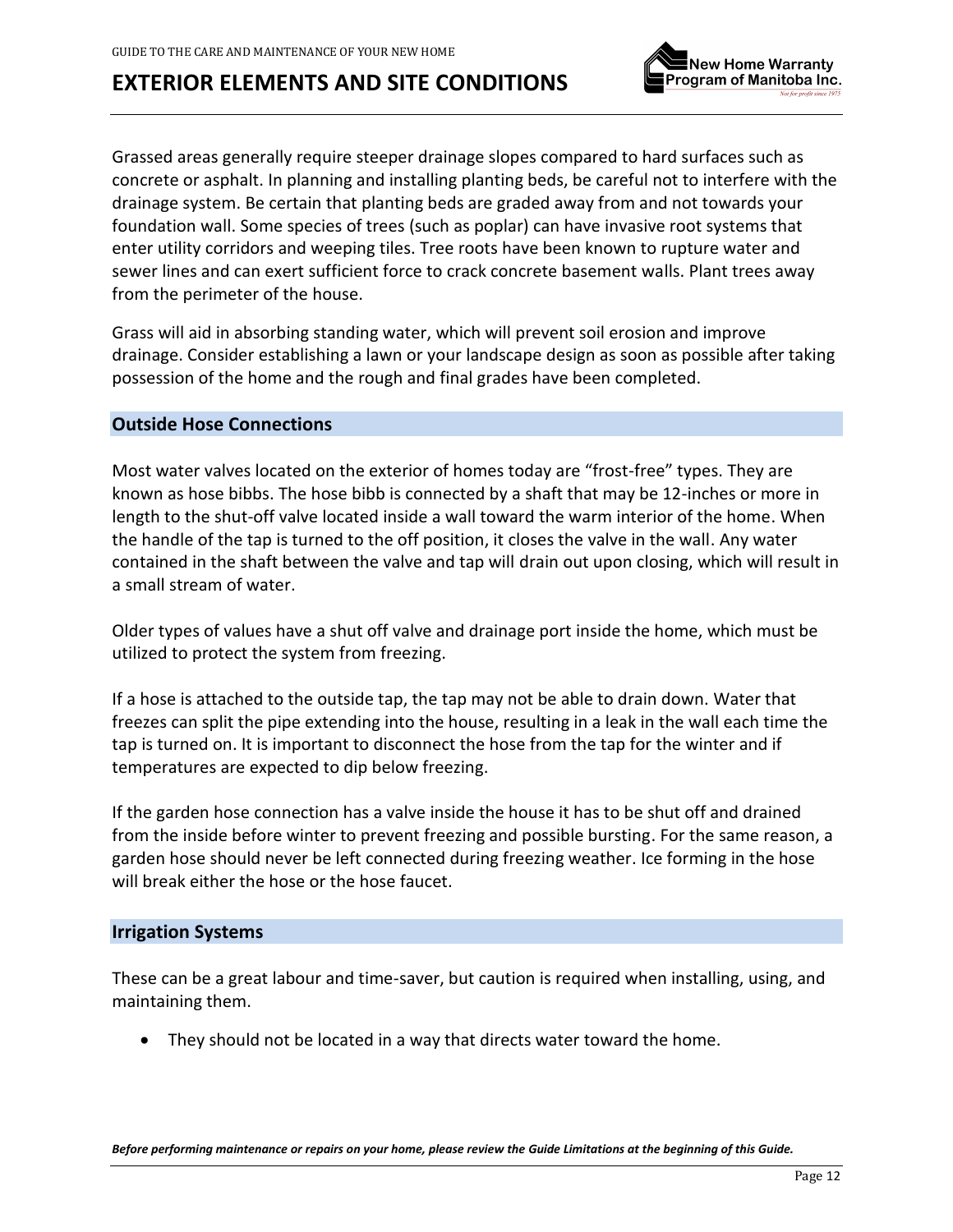

• They must be checked regularly for leakage to prevent accumulation of unnecessary water underground.

Note that irrigation systems are considered part of landscaping and are excluded from your warranty.

### <span id="page-12-0"></span>**Wood Decking & Handrails**

Sundecks, verandas and raised patios are subjected to unrelenting sun, rain and snow. Decks that are installed by homeowners are outside the coverage of new home warranties. Even with seasonal care, a conventional wood deck will not match the lifespan of the home and will ultimately need replacement. On an annual basis check the integrity of all stairs, handrails and platforms. Repair or replace any components that are not firmly fastened or fixed.

Note that the warranty does not cover concrete patio areas.

#### *Location & Design*

Check with your municipality regarding where you can and cannot place a deck. Usually a homeowner is not allowed to build a deck that would encroach upon an easement or utility corridor. Before you build or modify a deck ensure you understand all local and Manitoba Building Code rules regarding deck construction.

Alternative decking material to wood, such as vinyl or wood/plastic composites, is available on the market. Although they are more expensive, they require less maintenance and may have a longer lifespan than wood. Maintenance of these materials should follow the manufacturers' instructions.

#### *Slivers in Exterior Wood Surfaces*

Wood is a natural material and as such will react to changes in the weather. Horizontal surfaces subject to traffic and handling such as deck surfaces and handrails will form wood slivers more readily than vertical surfaces. Wood slivers form when the surface of a piece of wood has been repeatedly exposed through a wet/dry cycle and the wood fibres bend and twist. The fibres want to return to their natural shape and in trying to do so, may rise up above the surface of the rest of the wood. When these raised fibres or bunches of fibres begin to separate from the main wood along the length of the fibres, a sliver is formed. Sliver formation is a type of "weathering" of the wood.

The occurrence and severity of slivers is dependent on:

• The growth rate of the wood - Mature wood shrinks only about 0.1–0.2% as it changes moisture content from green to oven dry. Young wood can shrink as much as 2% and is more subject to raised fibres.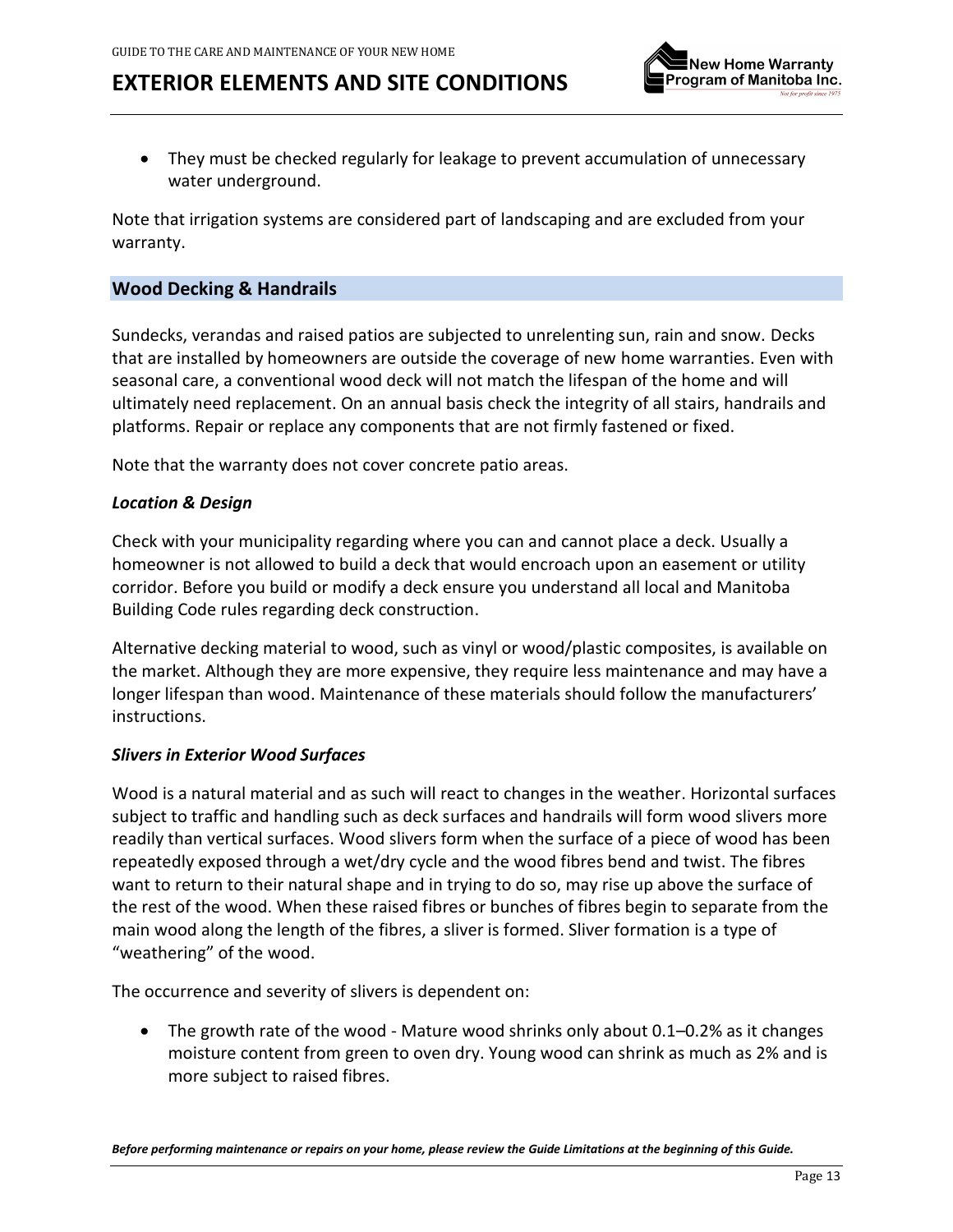

- The wood species Dense wood species (like oak) are more prone to weathering than more open grained species (such as hemlock or fir).
- The manufacturing process: Rough sawing exposes more of the ends of the fibres than smooth sawing. The angle of the cut affects the orientation of the grain. Both affect the amount of moisture that penetrates the wood and the susceptibility to sliver formation.
- Number and severity of wet/dry cycles Reoccurring wetting/drying cycles and severe heat, sun and wind increase the raising of the grain.

Slivers cannot be eliminated but can be minimized by applying protective coatings such as paints, stains, or water repellents that minimize water penetration into the wood and protect against the effects of the sun. If the wood has been exposed to the weather for more than 2 weeks, sand it with 50 to 80-grit sandpaper. Sanding removes weathered fibres and allows better coating adhesion.

The wood can be cleaned with detergent and water or a commercial cleanser prior to sanding. However, use care in selecting a cleaner because alkali detergents and cleansers could leave residues in the wood that may affect the life of the finish.

Remember to maintain your finish as different finishes have different life-spans.

### *Fading and Weathering of Deck Stain*

Deck finishes fade due to exposure to the elements and traffic use. Horizontal areas such as deck surfaces and handrails wear much faster than vertical deck members such as spindles. A maintenance schedule should be created that will maintain the appearance and help preserve the wood. The frequency of this schedule should be based on the exposure of the deck and its amount of use.

A wood stain is used to protect and colour exterior wood surfaces. There are two types of stains – film forming (solid stains) or penetrating stains (transparent and semi-transparent). It is more difficult to achieve a uniform colour with these coatings than with paints. Variations in stain colour occur due to variations in the characteristics of wood and how the wood is treated prior to staining. Characteristics such as density and grain vary from tree to tree and even from boards cut from the same tree. A portion of board that is dense will not accept stain as well as a portion of a board that has a more open grain. Wood that is rough sawn, unprimed or very dry may absorb stain more quickly than wood that is smooth cut, damp and treated with a sealer.

Before wood is re-coated it should be repaired, sanded and cleaned to ensure the new stain fully penetrates the surface for maximum durability of the finish. After the wood is prepared, the new stain can be applied. A coating should protect the wood from the degradation by sunlight. Paints can block sunlight completely, but they can trap moisture and encourage decay. Semi-transparent stains are the next most effective followed by water repellent preservatives which contain ultra violet light inhibitors.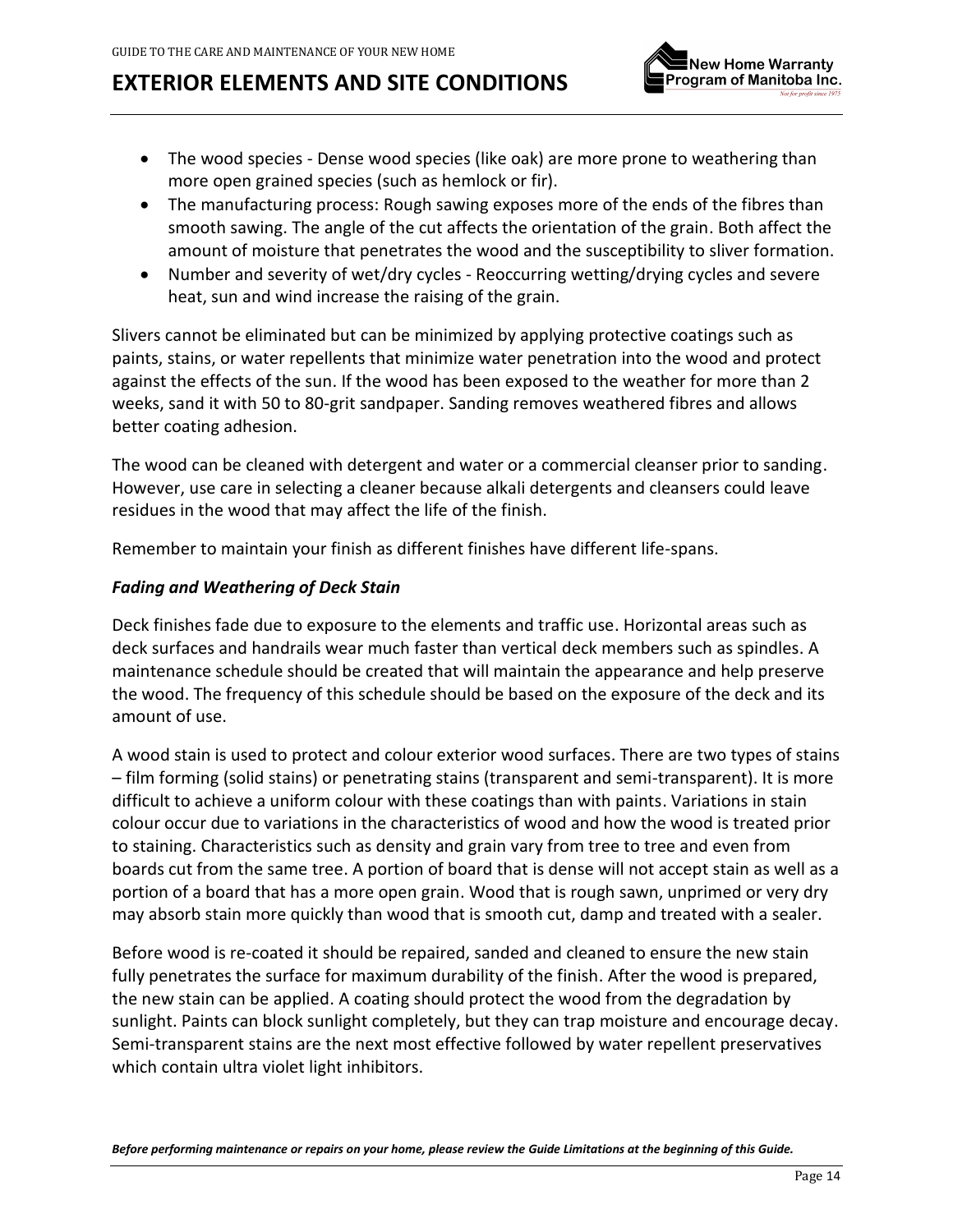

It is important to use the correct type of applicator and the correct application techniques to ensure the coating is evenly distributed and provides maximum protection for the wood. For example, on deck surfaces, roller applied stain must be worked into the wood with a brush by brushing the stain back and forth. This helps ensure a more uniform colour and stain penetration into the wood.

Most manufacturers of stains provide detailed brochures that discuss stain product options, equipment needed, proper preparation of the surface and application techniques.



For more information visit The Canadian Wood Council at [www.cwc.ca](http://www.cwc.ca/) Go to Durability under 'Design with Wood'.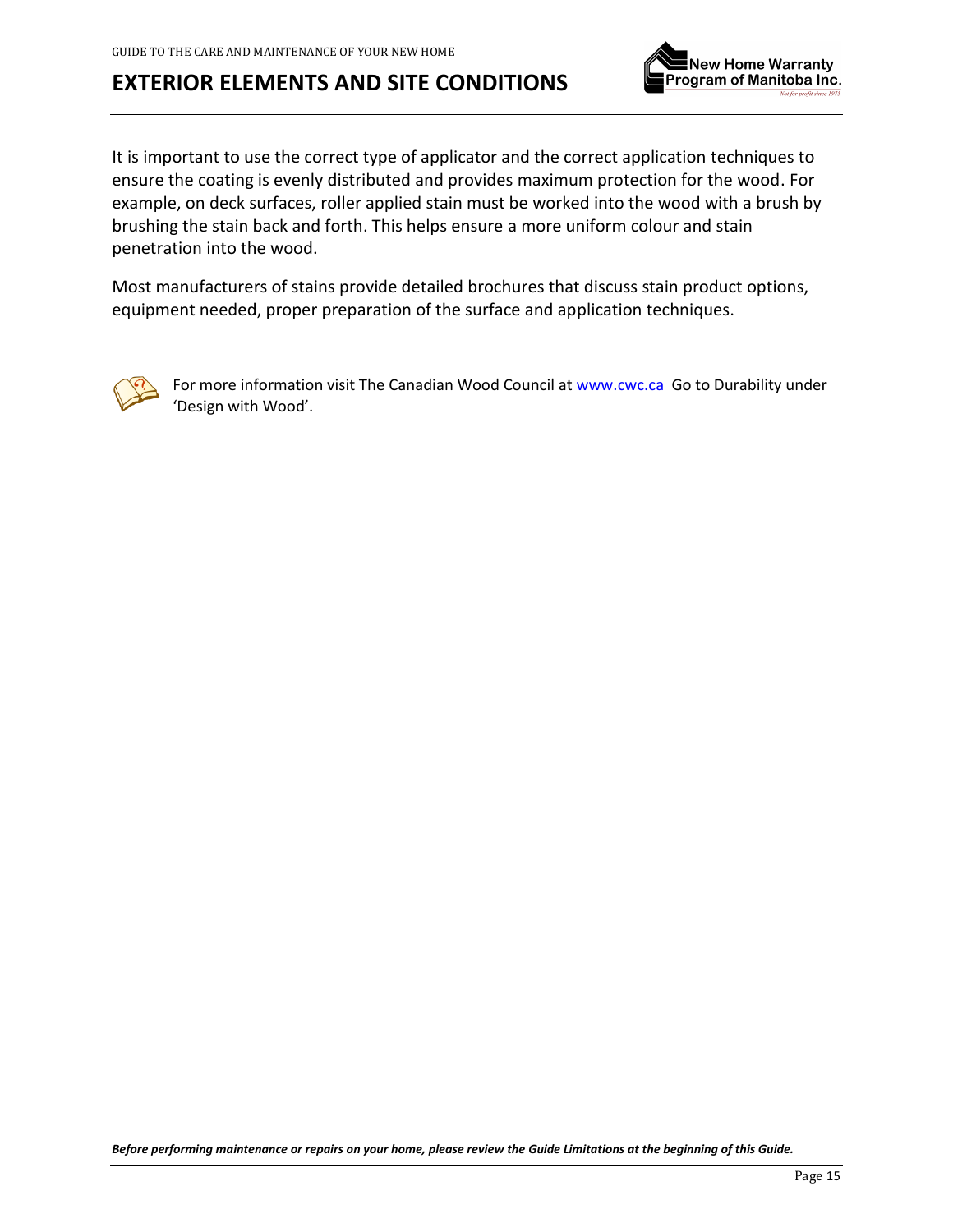

### <span id="page-15-0"></span>**Chapter 2 – Foundations and Basements**

#### <span id="page-15-1"></span>**Basement Concrete Floors and Walls**

Basement walls are subjected to many stresses. The base of the wall, being well below grade, maintains a fairly uniform temperature whereas the portion above grade is subject to a wide range of seasonal temperature variations.

#### *Basement Floor Cracks*

Your basement concrete floor is a slab of concrete poured in place over a bed of gravel. This type of concrete floor is often referred to as a 'floating slab'. As this name suggests, the slab is free to move up and down dependant on soil movement and hydrostatic pressure. Since Manitoba soil is mostly clay based, it has a tendency to absorb water readily, causing expansion. In fact, a cup of clay-based soil will double in size when the same amount of water is added to it. The reverse is also true. When the soil becomes depleted of moisture, it will shrink.

Your basement slab is therefore susceptible to changing soil conditions under it. Small cracks can result due to the heaving or settling of the soil beneath. Thermal changes can cause concrete and many other materials to expand and contract which may also cause minor cracks. Concrete also goes through a natural drying (curing) process that may result in the formation of shrinkage cracks. These minor cracks due to drying, thermal change and soil movement are normal and will not affect the structural integrity of your home.

### *Water Penetration Through Concrete Foundation Walls or Floors*

Moisture is always present in the soil. The amount of moisture may temporarily increase during the spring snow melts and during heavy or prolonged rains. Builders take measures to ensure water at the surface and in the soil does not accumulate against the foundation walls or under the basement slab. The most effective measures are to direct water collected by the roof, as well as that which flows along the ground, away from the house. These include:

- Ensuring the foundation backfill surface is graded so that water will flow away from the foundation;
- Providing downspouts with extensions to direct rain collected by the roof away from the foundation;
- Shaping the sub-grade of the lot so that water flows toward depressions called "swales" and is carried away from the house;
- Installing window wells to keep the ground away from windows near grade.

Water present in or below the surface of the ground is dealt with by: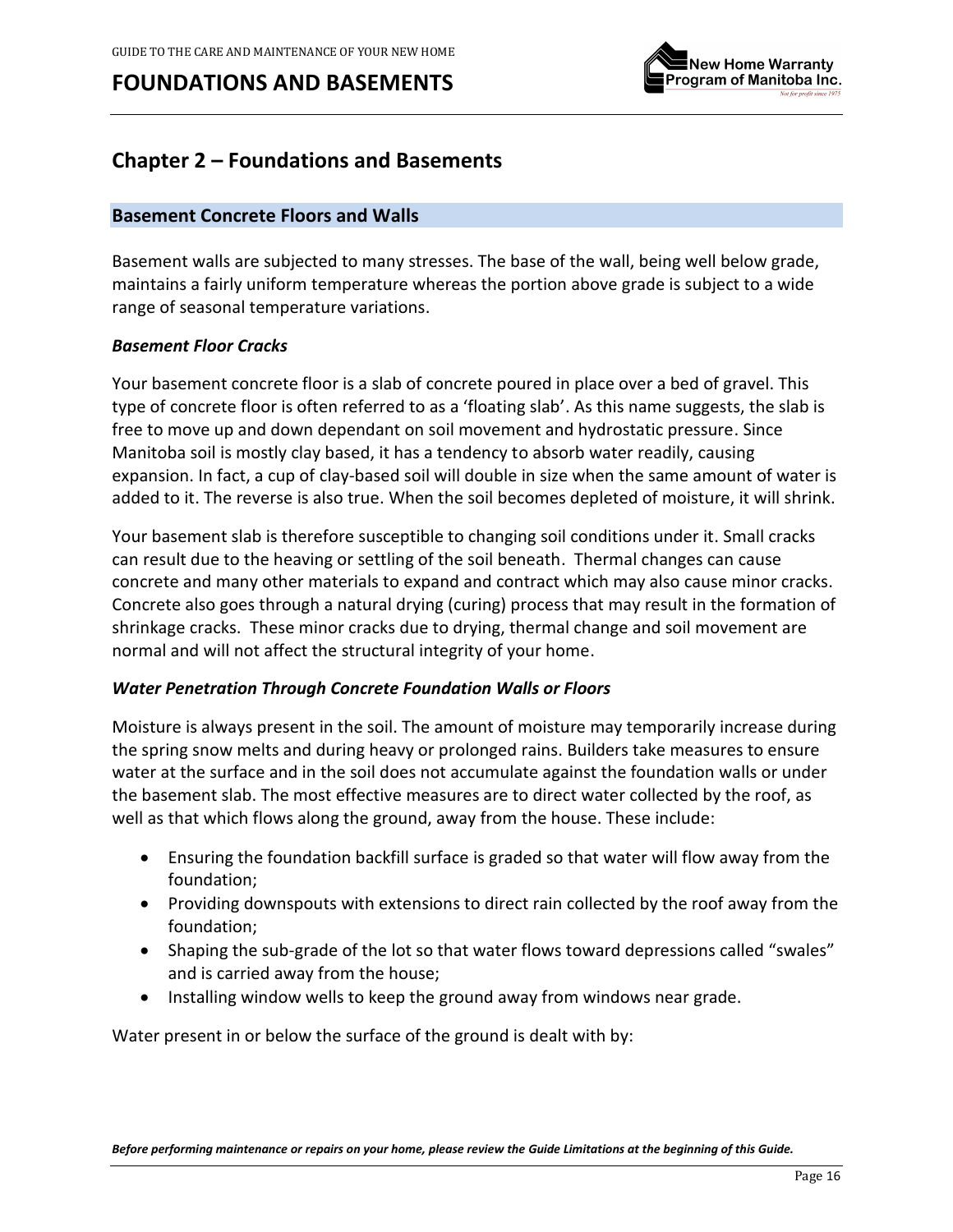

- Protecting the walls below ground from the migration of moisture through the natural pores in the concrete. This can be achieved by coating the walls with materials such as a spray applied bitumen and/or specialized drainage mats that resist the movement of water through the wall exterior.
- Draining water that comes in contact with the outside of the wall below grade. The water is collected at the level of the footings and drained. The water is usually collected in a weeping tile system and sent to a sump pit.

Unless there is an unusual amount of water accumulating against the wall (such as in a severe rainstorm or if the grade around the house is sloping toward the house) water should not move into the basement.

Check the sump pit and the pump in the spring and the fall to ensure the pump is operational. Check to ensure the power cord is in good shape, the pipes are connected, and the pump turns on when water fills the pit.

As a homeowner, you must ensure that the systems the builder puts in place are maintained and working as intended.

- Ensure the clay layer beneath the topsoil maintains a slope away from the house. Fill areas that have settled with clay, not topsoil, gravel, decorative rock, mulch, or other materials.
- Ensure the downspout extensions are down and clear of debris.
- Ensure the downspouts direct water away from the house.
- Keep downspout extensions lowered (or on) during periods of precipitation. They should be moved to their upright position (or removed) during the winter to avoid damage from snow-load and snow-clearing equipment
- Ensure window wells are free of leaves and debris. Ensure they extend above the grade.
- Maintain a positive grade around the window wells to direct water away from the foundation.
- Ensure the sump pump is in good repair and working year-round. Do not disconnect the power source for your pump anytime - including the winter season.
- Attach a discharge hose during spring and summer to move the water collected by the sump further away from the house. In the winter, remove the hose to prevent water from freezing inside the line.
- Place a splash pad under the discharge location. This will help move water away from the foundation during periods of temperature fluctuation in the winter when the hose is disconnected, but still periodically discharges some water. It will also prevent ice from accumulating at this area which could potentially damage stucco/parging. You may also consider using a 4" or larger non-perforated weeping tile (sometimes called a mole pipe) for this purpose.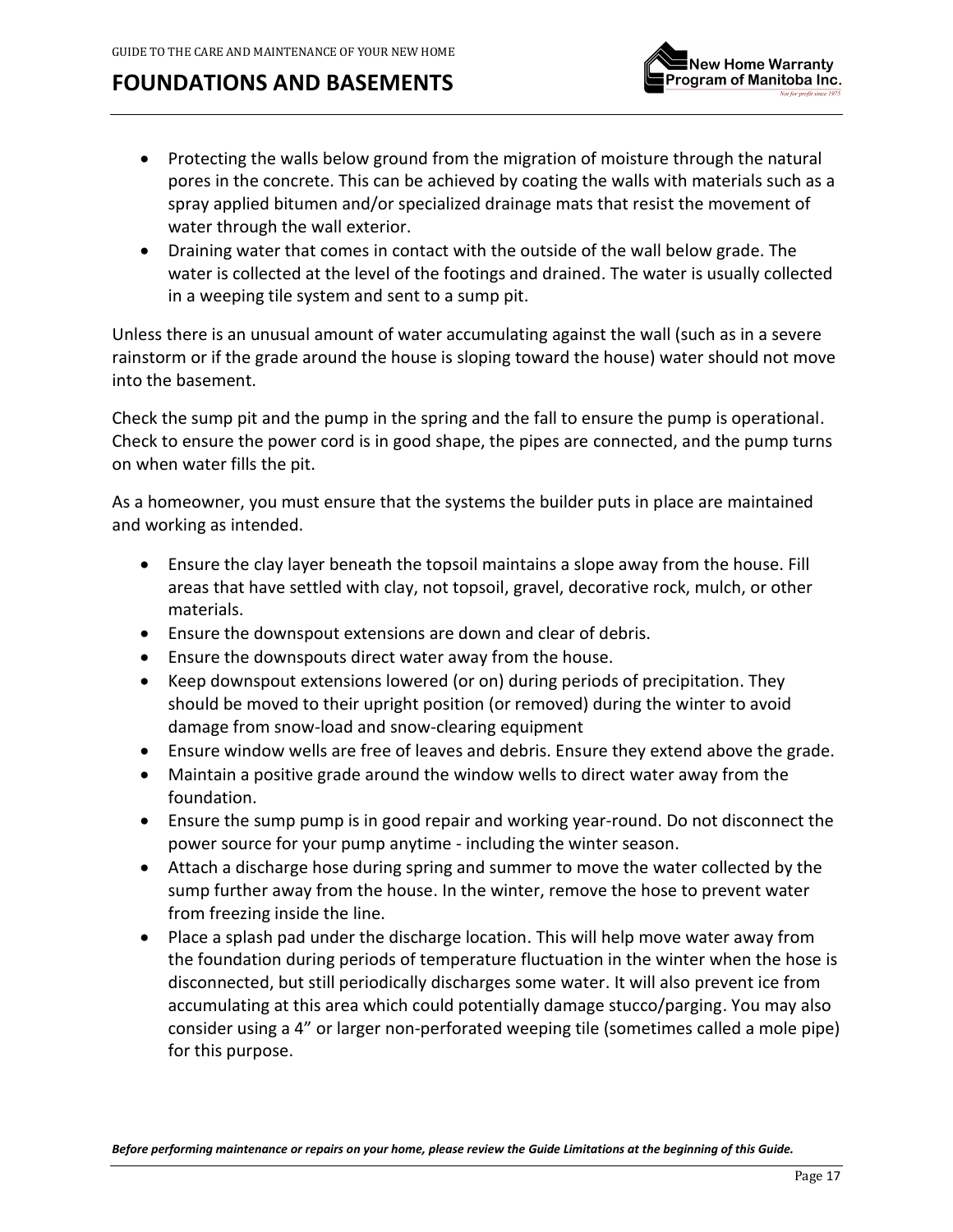

#### *Damp Basement Floors*

Concrete basement floors sometimes feel damp to the touch. There is a significant amount of water present in new concrete. In the first year (and in some cases longer) after the basement concrete has been poured, it contains an amount of water that will evaporate to the inside of the basement and may create a damp floor.

If the dampness persists, ensure water collected on the lot and on the roof is being directed away from the house by:

- Ensuring downspouts from the eavestroughs are in place, the extensions are down, and water is being directed away from the foundation.
- Ensuring the earth around the home has not settled. If there is a depression near the house, remove the topsoil over the depression and fill this area with clay, not topsoil, so there is at least a 10% slope away from the house.
- Ensuring your window wells are not accumulating water.
- Utilizing a de-humidifier or increasing the amount of ventilation to the affected area;
- Ensuring the sump pump in the basement is working.

Before you apply any finish over a concrete floor (paint, carpet, solid flooring), be certain that the concrete is dry.

#### *Frost on Basement Walls*

Following winter time when the temperature begins rising above zero, you may notice moisture on your basement floor along the perimeter. What you may be seeing is residual moisture following the melting of frost from your basement walls. This situation may occur in homes with a typical concrete foundation with fibreglass insulation and polyethylene vapour barrier.

Your concrete basement walls contain a significant amount of moisture. This moisture will be released gradually, as the concrete cures, over an approximate period of 2 years. During the curing process, moisture will naturally dissipate. If the concrete still contains enough moisture and the temperature drops low enough outside, this moisture will change to frost. Once the temperature returns to above freezing, the moisture will again begin to dissipate toward the outside. However, if there is a sudden warming trend, it can cause this frost to melt before it has a chance to slowly dissipate. This may result in moisture on your basement floor.

This issue can be worsened if the humidity is high in the home and there are gaps in the vapour barrier. A newly built home contains a vast amount of moisture in the construction materials. Over a period of a few years, the home must expel this moisture. Within the first year, a home is giving off approximately 13 litres of moisture per day. In addition, everyday activities in an average household produces up to 7 litres of moisture per day. That's over 7000 litres of moisture in a year.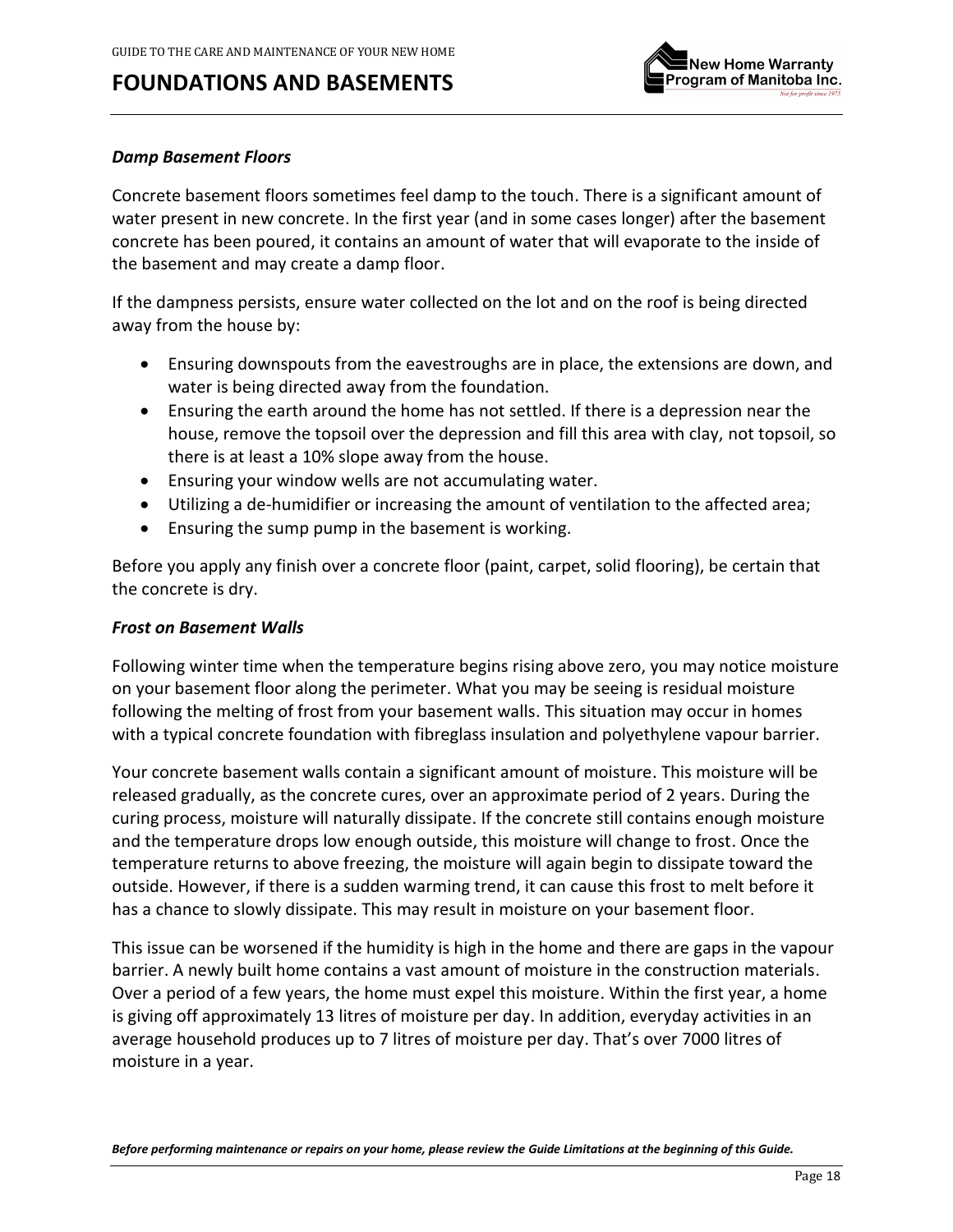

Dehumidification and ventilation is your best defence against humidity related issues. You can reduce any additional moisture from settling onto your concrete walls by ensuring that your vapour barrier is continuous and does not have punctures, and by removing excess humidity from your home. This can be achieved by increasing ventilation periodically and ensuring that your ventilation system/HRV is operational. In the summer, using a dehumidifier will also help. If you are not sure how much humidity is in your home, you can purchase a measuring device called a hygrometer at your local retail construction outlet.

### <span id="page-18-0"></span>**Radon Gas**

Your home is potentially exposed to a variety of gasses such as exhaust fumes from your car, carbon monoxide from gas-fuelled appliances, and sewer gases. Your home is constructed in a manner to protect your living space from these gases. Radon is another one of these gases. It is a colourless, odourless, naturally occurring gas that forms by a breakdown of uranium in the soil. When your builder constructs your home, there is no way to determine the concentration of radon in the soil on which your home sits.

Your basement slab or crawlspace sits over a gravel bed, covered with a sheet of polyethylene. This polyethylene will assist in protecting your home from both moisture and radon gas.

As a precaution, a radon rough-in pipe has been installed in your basement. The pipe will be at least 4" in diameter, sticks out of your concrete slab, and will be capped and labeled. Do not enclose or build around this pipe – or remove it. This pipe has been installed for future radon mitigation, if required. Since the existence of radon gas does not result from builder negligence and is not a building code defect, it is not covered under your warranty. The radon pipe, however, is a required construction component under concrete slabs. Testing for radon gas and it remediation is a homeowner's responsibility.

#### *Caulking at concrete penetrations*

Along with the radon rough-in pipe, there will be several other plumbing fixtures, etc. that will penetrate your concrete slab. These penetrations require a sealant as an added level of protection from the entry of radon gas into your home. Look for this sealant round the plumbing stack, sump pit, teleposts, radon pipe, and back-water valve. This sealant is highly elastic and durable and should last for a long time. However, it may become displaced if your concrete slab moves or cracks. Replace or repair this caulking as necessary with polyurethane sealant.

#### <span id="page-18-1"></span>**Floor Drains**

Floor drains are usually located next to furnaces in most new homes. They provide a drainage path for water spilled on the basement floor and in some cases for the drainage of water that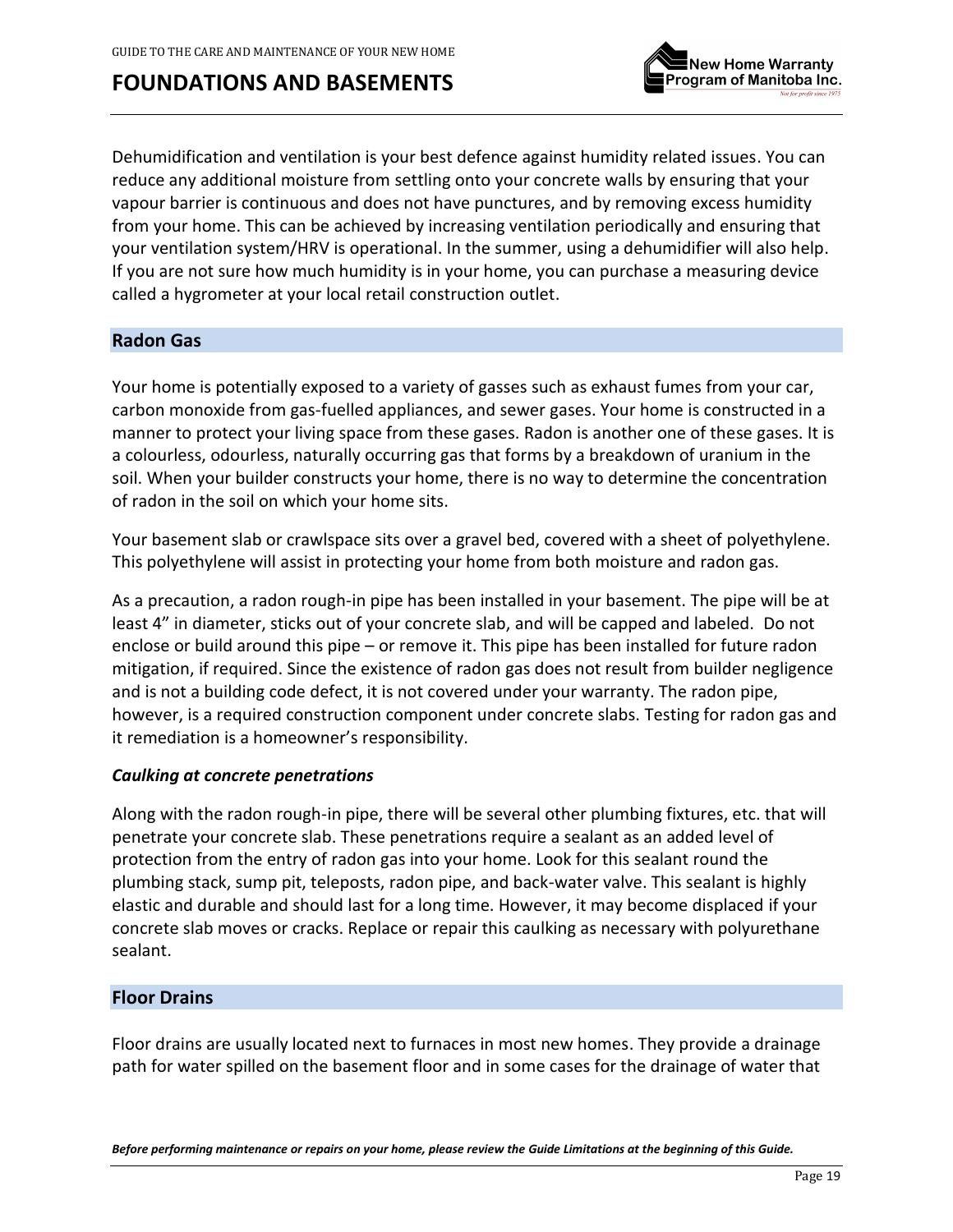

condenses from the chimney with a high efficiency furnace. They are also designed with a trap that prevents sewer gas from entering the basement. Floor drains are used infrequently. Water in the trap creates a seal against sewer gas. It is possible for the water in a basement floor drain trap to evaporate. This can result in sewer odours in the house. To test for water in the trap, pour a little water from a glass into the drain and listen. You should be able to distinguish whether water is present from the sound the poured water makes as it hits either the water or the bottom of the trap. Once every few months, or if you smell sewer gas, pour a bucket of water down the drain to re-establish the water seal.

### **Sump Pit and Pump**

Your sump pit is a 'catch basin' for water that is collected by your weeping tiles. Your weeping tile and sump pump system is designed to move collected water from under your home's foundation to prevent water from entering your home. (See Grading and Drainage for more information.) The pit is located under your basement slab with a round or square cover. You might see a ABS pipe extending out of this lid. This cover should remain in place and be accessible. Do not cover this area with flooring or immoveable objects. The lid will be bolted – but it is designed to be removeable should your pit or pump require maintenance or repair. Your pit is meant for the collection of water from your weeping tiles only. DO NOT pour solvents, paints, wash water, sand, debris or other items into your pit as it will damage the pump and its connected systems.

Inside your pit is a sump pump. This pump uses a mechanism to detect water in the pit and will activate the pump when water reaches a certain level. Water is then pushed up through the attached ABS pipe. This pipe is called a sump pump discharge, and it extends upwards and outward through your exterior wall. A discharge hose is attached on the exterior to move water away from the house. In the winter, remove this hose to prevent water from freezing inside the line. You can place a splash pad under the discharge location to help move water away from the foundation during periods of temperature fluctuation in the winter when the hose is disconnected, but still periodically discharges some water. It will also prevent ice from accumulating at this area which could potentially damage stucco/parging. You may also consider using a 4" or larger non-perforated weeping tile (sometimes called a mole pipe) for this purpose.

Your pump is an electrical device and will have a cord extending from out of the lid. Ensure the pump is always plugged in, even in the winter. During the winter, water can still flow beneath your home and make its way to the pit.

Sump pumps are fairly low-maintenance. However, they should still be tested and inspected regularly or immediately when you suspect a possible malfunction. Your pump is a mechanical device with moving parts. Sand a debris that is carried with the water that empties into your pit from your weeping tile lines can sometimes get lodged in the float or impeller of the pump,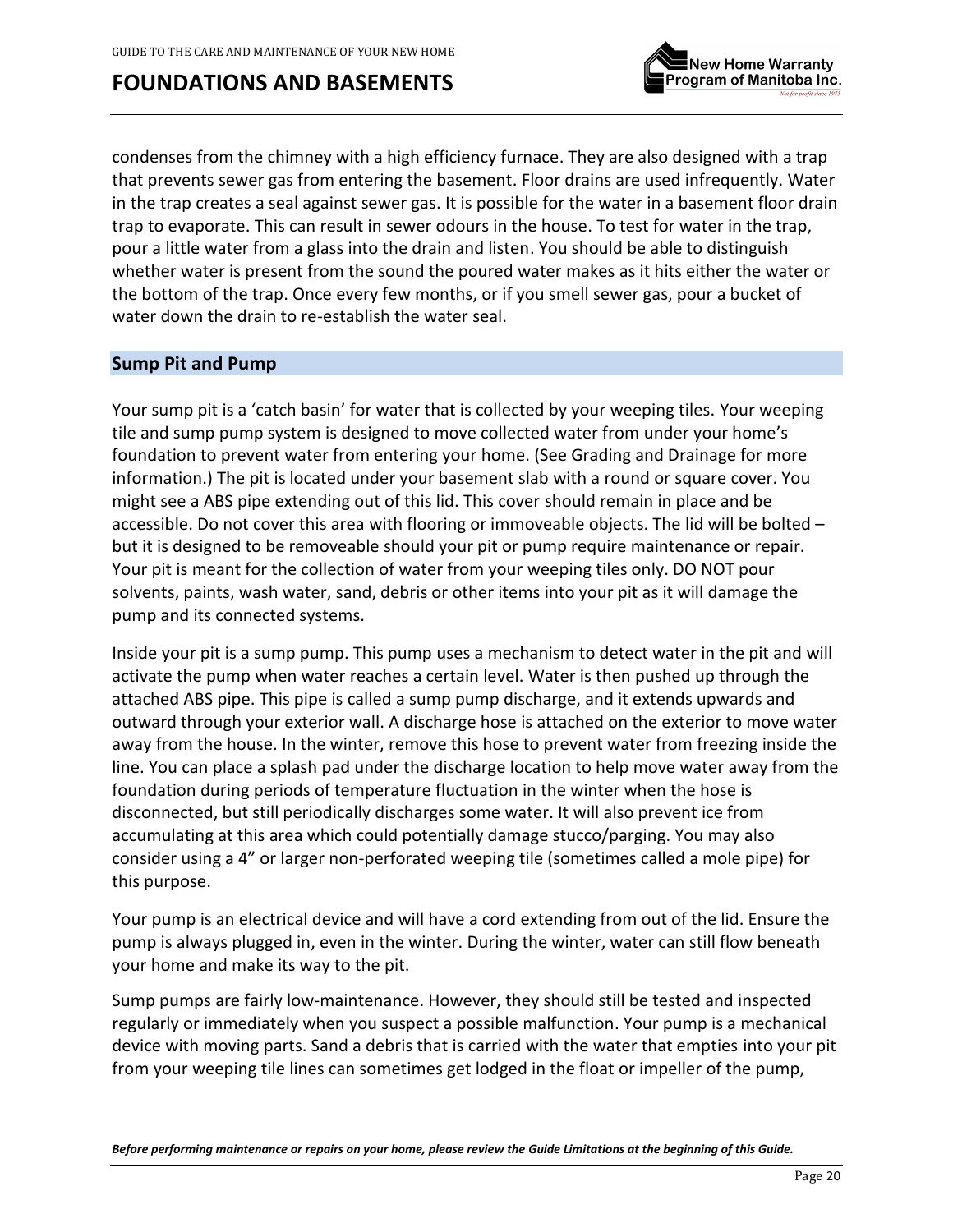

causing it to stop working. Sometimes, a pump can simply fail prematurely. Do not wait for the sound of your pump coming on during the first big rain of the spring or summer, as it may be too late if your pump is not working. Instead, check your pump and pit at least once a year. If you do not feel comfortable in performing this inspection and maintenance, hire a professional.

The operation of the pump can be checked by opening the lid and pouring clean water from a bucket into the pit. As the water level increase, the pump's mechanism engages to pump out the water. If water goes above the pump and it does not engage, the pump may be defective or is clogged with debris. Do not touch or remove the pump without first unplugging it. Cleaning or repair of the pump may require professional assistance. Refer to your maintenance manual.

### <span id="page-20-0"></span>**Main Support Beams and Telepost Adjustments**

Adjustable steel jack posts or "teleposts" are used to support main beams in the basement and transfer loads to the foundation. The bearing plate at the top of the telepost should rest snugly beneath the beam.

Your home may experience slight seasonal movement due to changes in soil conditions below your home (moisture/frost causes swelling of soils and lack of moisture causes soils to shrink/settle). Your teleposts are adjustable so they can account for these changes.

Some indications that a telepost adjustment may be required:

- Separation between flooring and baseboards
- Angled cracking at doorways
- Interior doors binding

Contact a qualified contractor to determine if an adjustment is required. Proceed with caution when adjusting teleposts. Adjustments in the wrong direction or too quickly can cause further damage to your home.

If you are finishing the basement on a brand-new home, incorporate framing details that allow access to adjust the teleposts and for small movements of the beam above the telepost.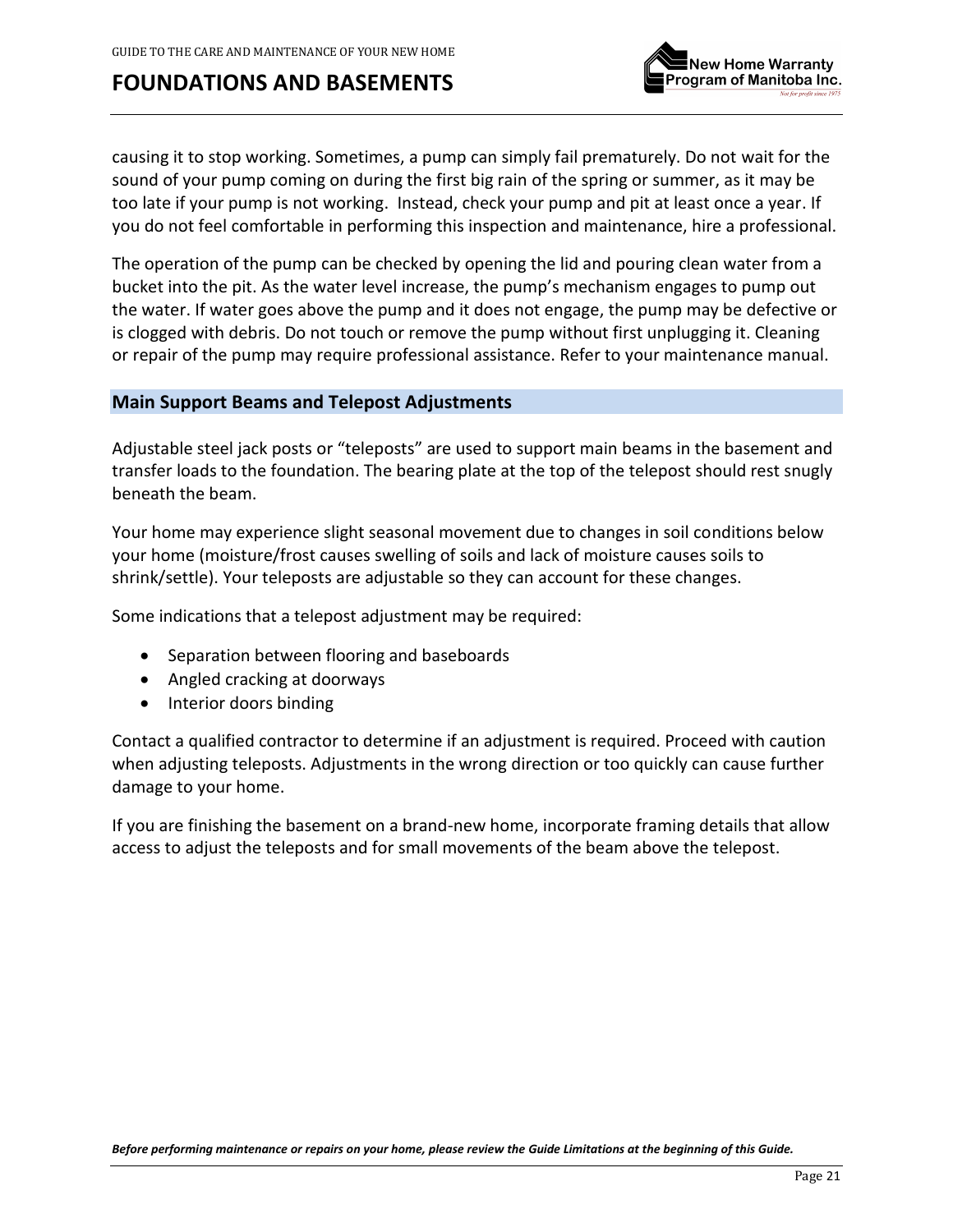

# <span id="page-21-0"></span>**Chapter 3 – Roofing and Attics**

### <span id="page-21-1"></span>**Roof and Shingles**

The roof of your house should give you many years of service. Fibreglass shingles are the most common type of roofing materials, but some alternatives are tile, concrete, wood, rubber and metal.

Windstorms may cause loose, broken or missing shingles. Maintenance repairs should be made as soon as possible after such occurrences to prevent leakage that can cause damage to the interior of your home.

Roofs can be damaged by the installation of things such as satellite dishes. Care must be taken during their set-up not only to avoid damaging the shingles but to also assure that hold-down devices (e.g. screws) are properly sealed to prevent leaks.

Slight differences in colour shades are inherent to the manufacturing process even within the same factory run. Shading of roofing is normal and unavoidable and does not affect durability.

Fibreglass shingles are soft on warm days and the top surface containing protective granules can readily be damaged by people walking over them. If someone must walk on the roof, it is best to do so in early morning while the shingles are still cool to the touch. In the winter, shingles will be brittle and can be easily damaged when walked upon or from snow removal. Exercise care when performing maintenance.

### *Asphalt Shingle Edges are Curled or Cupped*

As shingles age, they will shrink and curl slightly, but in new shingles, curling or cupping is often related to cool temperatures. When frost forms on the top surface of a shingle, the surface of the shingle is cooled. At the same time, the underside of the shingle in contact with the deck receives a certain amount of passive heat from the attic. As a result, the underside of the shingle is slightly warmer relative to the top and the shingle lifts or curls up slightly.

This effect is noticeable to a greater or lesser degree with all shingles depending on shingle age, attic ventilation, shingle type, roof pitch, humidity, climate, colour, etc. This does not affect the performance of the shingles as they need not be completely flat to fulfill their water deflection function.

### <span id="page-21-2"></span>**Attic Ventilation, Attic Moisture and Ice Dams**

Attic ventilation serves two important purposes. The first purpose is to remove moisture that may find its way into the attic from the living space through penetrations in the ceiling. These could be gaps around plumbing stacks, bathroom fans and attic hatches. Attic ventilation also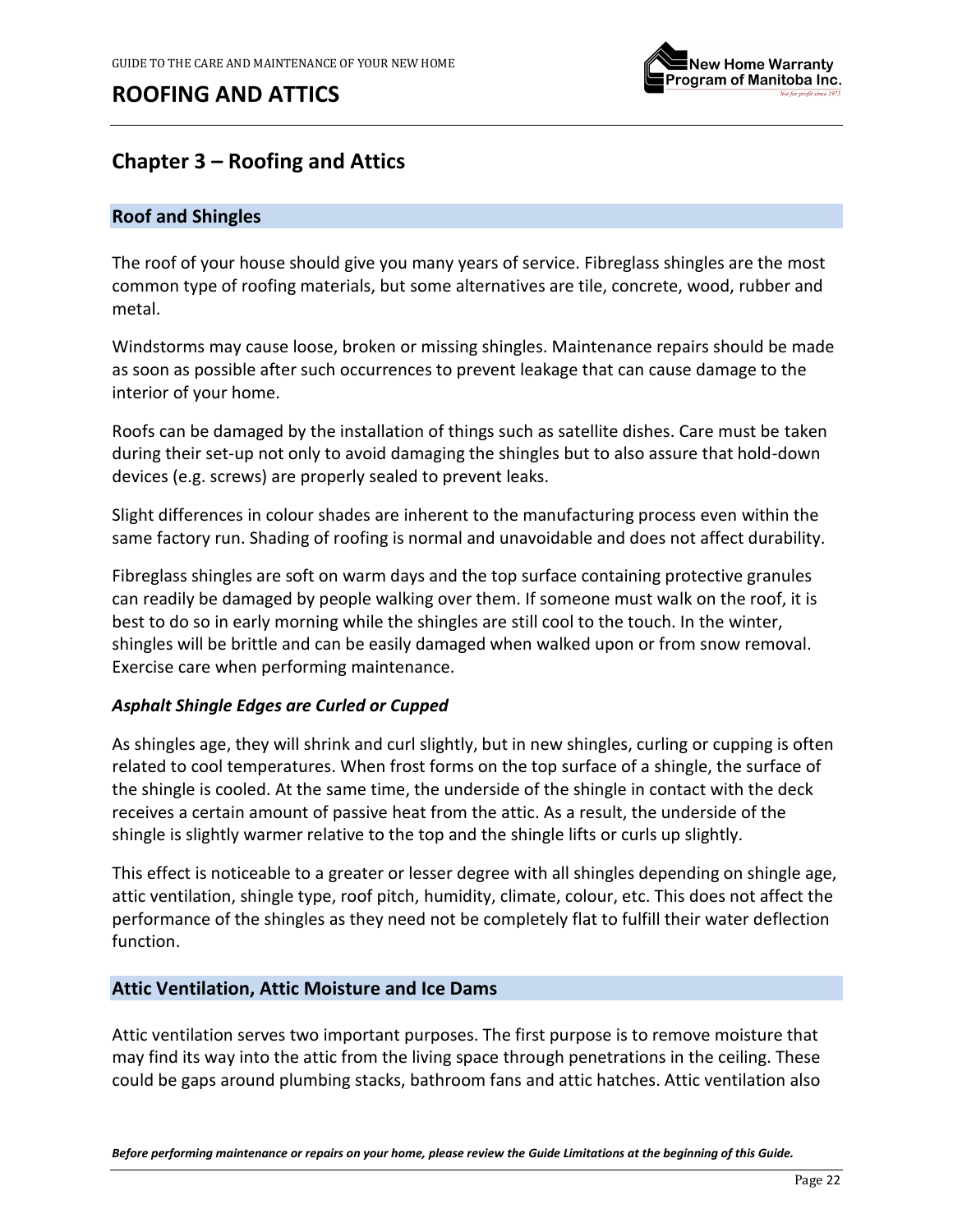

removes heat that can reduce the life of roof shingles. Attic ventilation is separate from ventilation for the living space of the house provided by fans such as a bathroom exhaust fans.

Natural air flow (passive air flow) is most often used to provide attic ventilation. With this method, air flows into the roof space at the eaves through perforated soffits and exits out through passive (non-powered) vents located near the peak of the roof. Most often the vents are flat metal or plastic vents situated on the roof near the peak. In some cases the roof vent may be a continuous strip vent located along the peak or "ridge" of the roof (ridge vent). In some cases, the vent may be on the wall that encloses the attic at the end of the trusses (gable end vent). The number and distribution of the vents is determined through the Building Code.

Passive roof vents perform their function in all seasons and are generally maintenance-free. However, they should not be blocked during the winter season. In some cases, where attic spaces have complex roof designs, powered fan units may be used. These units will require occasional motor maintenance.

Do not use your attic for storage, as this will cause displacement of your insulation. If you encounter water spots on your ceiling, this may be an indication that the insulation in your attic has become displaced. Visit your attic at least once a year to ensure your insulation has not shifted due to wind. (Displacement may also occur following the movement of a Ready to Move Home.) This is best accomplished in the spring or fall. Note, if you perform this maintenance in the winter, you will be adding warm moist air into the attic which can create or exacerbate frost or moisture issues. After exiting the attic ensure the attic hatch is firmly closed and latched, if a latch is provided.

#### *Leaks Due To Snow or Rain*

Under unusually high wind conditions, roof vents may allow the passage of some moisture into the attic space. In most situations, the moisture will evaporate and be carried to the outside without any staining or leakage to the interior of the home. If leakage or staining is seen, the location of the roof vent may need to be altered or moved.

### *Moisture Due to Ice Damming*

Ice damming is the accumulation of snow and ice on a roof, and is especially prevalent on a slanted roof. It can often be found near the edge of the roof or in valleys. In older homes, ice damming often occurs due to inadequate insulation and warm air leakage into the attic at penetrations for wiring, plumbing stacks chimneys, recessed lights, attic hatches, etc.

Insufficient or displaced insulation allows warm air from these penetrations to warm the roof causing snow on the roof to melt. Melted water will flow under the blanket of snow, onto the eave and into the gutter, where colder conditions on the overhang cause it to freeze. Over time, ice accumulates. Snow that melts later cannot drain properly through the ice, causing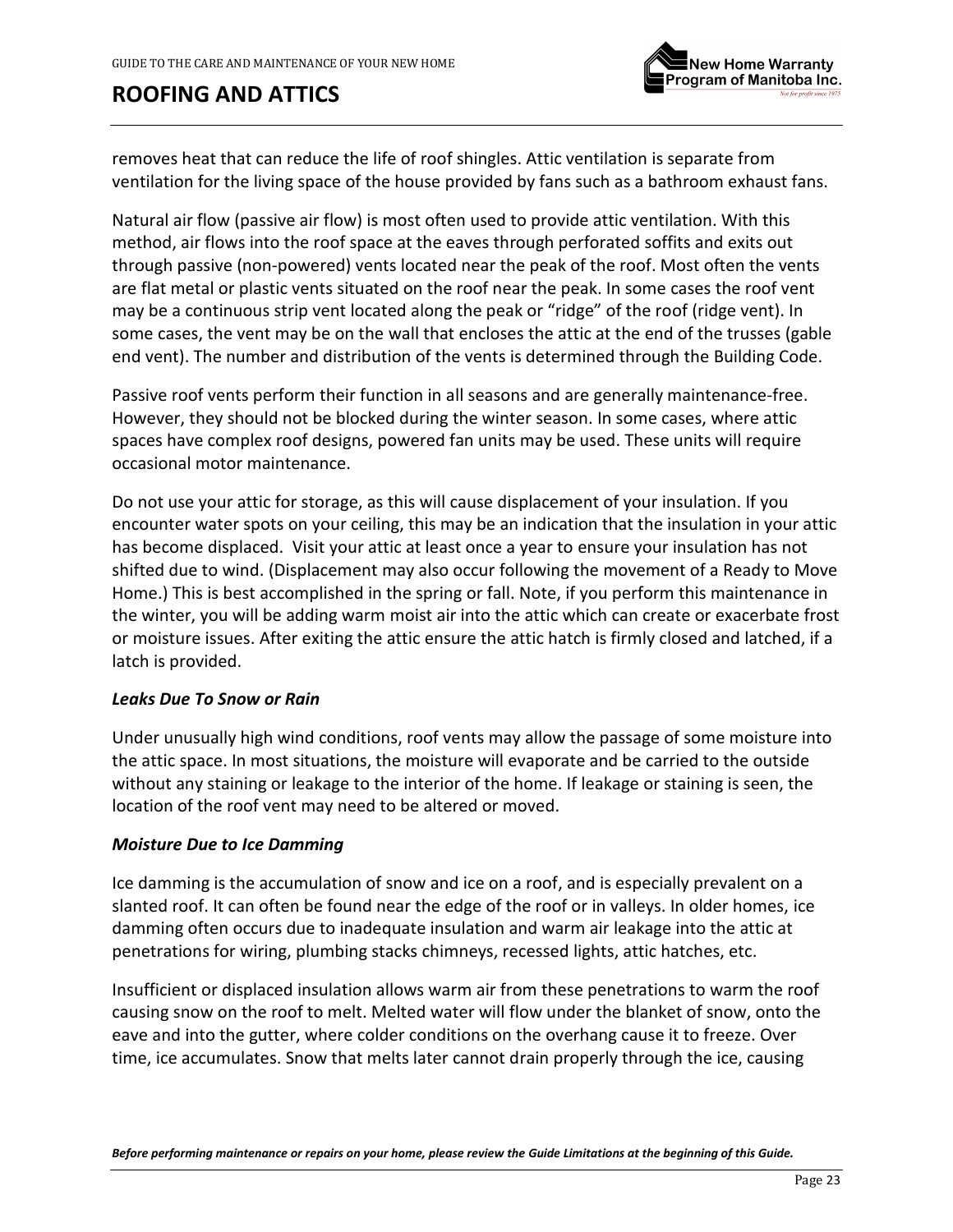

water to back up under the shingles. This can result in a leak which may penetrate into the attic.

In your new home, however, your attic will be well-insulated and have a vapour barrier sealed at any penetrations. So why would ice-damming still occur? New homes often have more complicated roof designs with varying changes in pitch and multiple valleys. These areas with valleys or changes in pitch make it difficult to insulate, causing "cold" spots on your roof. In Manitoba, large amounts of snow fall and extreme change in temperature is the culprit when it comes to ice-damming, **even in a home with a properly sealed and insulated attic.** Large amounts of snowfall with warmer temperatures followed by cooler temperatures cause an insulating effect with the blanket of snow. If temperatures warm up again, the bottom layer of snow will begin to melt along with thinner layers of snow above it. This can be accelerated by direct sunlight on an area. The melted snow will run down the roof under the blanket of snow until it reaches a cooler spot and will freeze. As this process repeats, ice damming occurs.

Large amounts of snow fall can also plug up roof vents. When venting is blocked, it can exacerbate any potential for ice-damming. When possible, carefully clean off any snow which accumulates with the help of a roof shovel fit for this purpose.

Also, ensure your attic hatch is always secured and that the weatherstripping is in place. Further, do not store objects in your attic or disturb the insulation in any way. Warm air entering the attic or disrupted insulation will also exacerbate any potential for ice-damming.

Chronic ice damming may indicate that the insulation in the attic has moved from the area near the wall. The escaping heat from the room below can increase snow melt upon the roof. The insulation should be checked, and if displaced, returned to its proper position. Insulation should be positioned up to the exterior perimeter of the wall but not to interfere with the exchange of air in the attic and the free flow of air to the soffits. A cardboard batten is usually installed to maintain the necessary 2-inch space between the top of the insulation and the underside of the roof sheathing, to allow for air movement to the soffits.

If you are considering adding insulation to the attic, do not block air circulation to the soffits. Attics require circulation to properly expel moisture, heat and to prevent condensation problems.

### *Frost in the Attic*

Due to Manitoba's extreme climate, frost may form in the attic during the winter months. This is a common occurrence and a small amount of frost is no cause for concern. Over time as the temperature steadily warms, the frost will condense turning into water vapour and dissipate to the exterior through the roof vents.

Ensure your roof vents are free of encumbrances such as snow.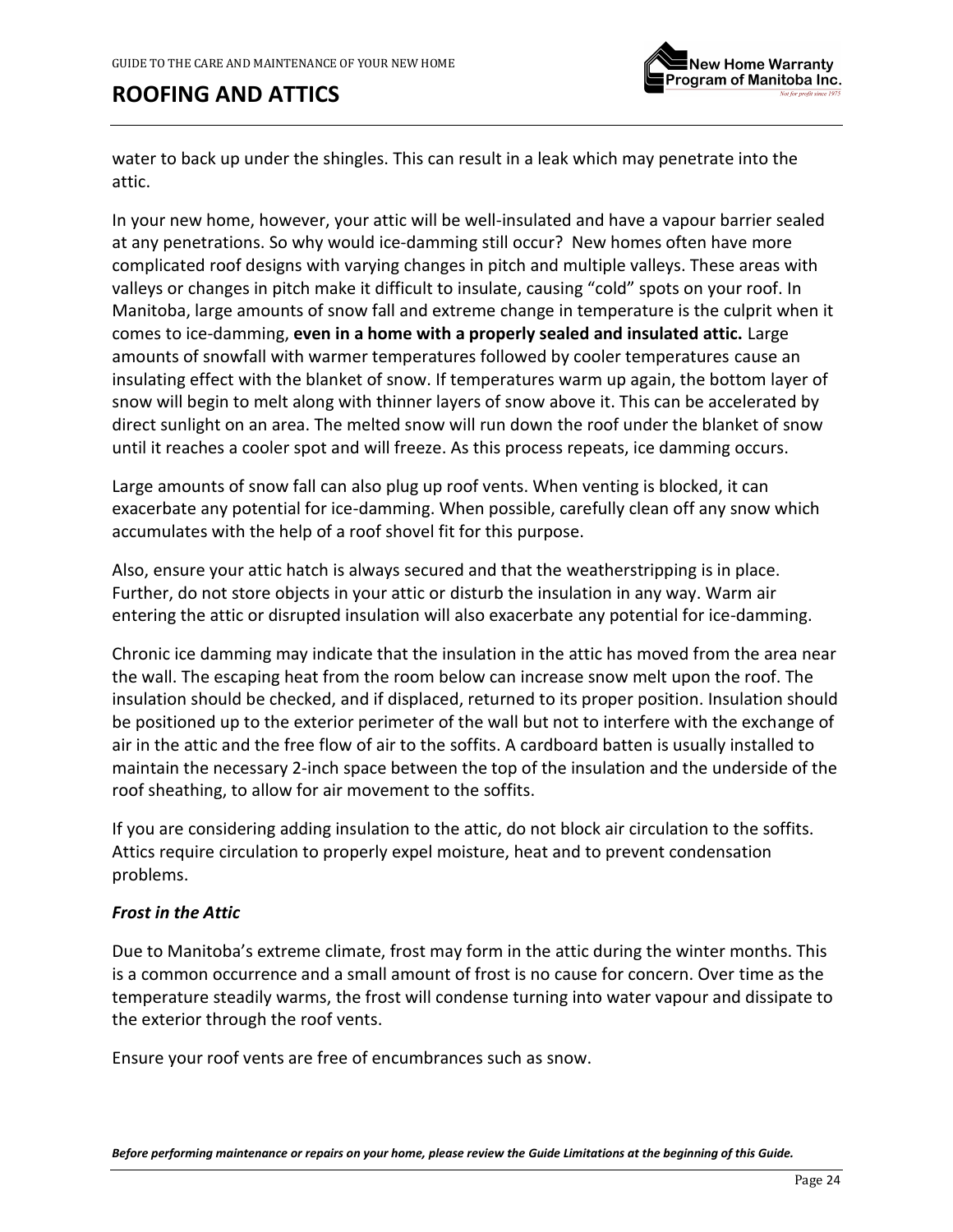However, Manitoba winters are sometimes unpredictable and come with extreme changes in temperature, rather than a steady thaw. When the colder temperatures suddenly change and a short warming trend occurs, the attic frost may melt. Should this happen, water may find its way through a very tiny opening in the vapour barrier and form a small water spot on your ceiling. It is improbable to get a 100% seal from a vapour barrier, and tiny gaps may exist at pot lights and screw holes.

Although this condition is somewhat unpredictable and beyond the control of the homeowner or builder, measures can be taken to reduce excessive frost from forming. Ensure the attic hatch is properly secured and sealed with weatherstripping, do not disturb the insulation in the attic and remove excess snow from the roof. Remember, every time you open your attic hatch you are allowing warm air to enter the attic space which will condense and form frost.

### <span id="page-24-0"></span>**Soffits and Fascia**

The soffit and fascia make up the section of roofing that extends below the shingled area is usually made of wood, vinyl, aluminum, or a composite material.

The soffit is the underside of the overhanging portion of a roof. It functions as ventilation to your attic. Ensure your soffits are free of dirt and debris that can block the tiny ventilation holes. You can use a broom to gently remove loose dirt and then clean with a damp cloth. Inspect this area periodically for cracks, holes, or loose edges and repair as needed.

The fascia is a flat, vertical strip that runs horizontally along the roofline, under the last row of shingles. It functions as a cosmetic finish piece, capping the ends of the eaves and covering the space between the soffit and the roof. Damaged fascia should be repaired to prevent unwanted pests and moisture into the roof assembly. If there is caulking along your fascia, ensure this kept in good condition and repair/replace as necessary.

#### <span id="page-24-1"></span>**Eavestroughs and Downspouts**

Your eavestrough (often referred to as the gutter) is a horizontal 'trough' usually made of aluminum located at the edge of your roof. Water that collects on your roof will spill into this 'trough'. Your downspout is a vertical aluminum drainage tube that extends down from the eavestrough to move the water away from your home. The downspout is held in place with screws and sealant where it penetrates the eavestrough. There may also be caulking along other joints of the eavestrough. Over time, the caulking may wear down, causing your eavestrough to leak where it meets the downspout or at these joints (often at the end of the eavestrough – at the mitre joins or the end-cap). Inspect the caulking each spring and fall when you clean out your eavestroughs or when you see leaks and repair/replace as required. Use only an exterior grade caulking/sealant.

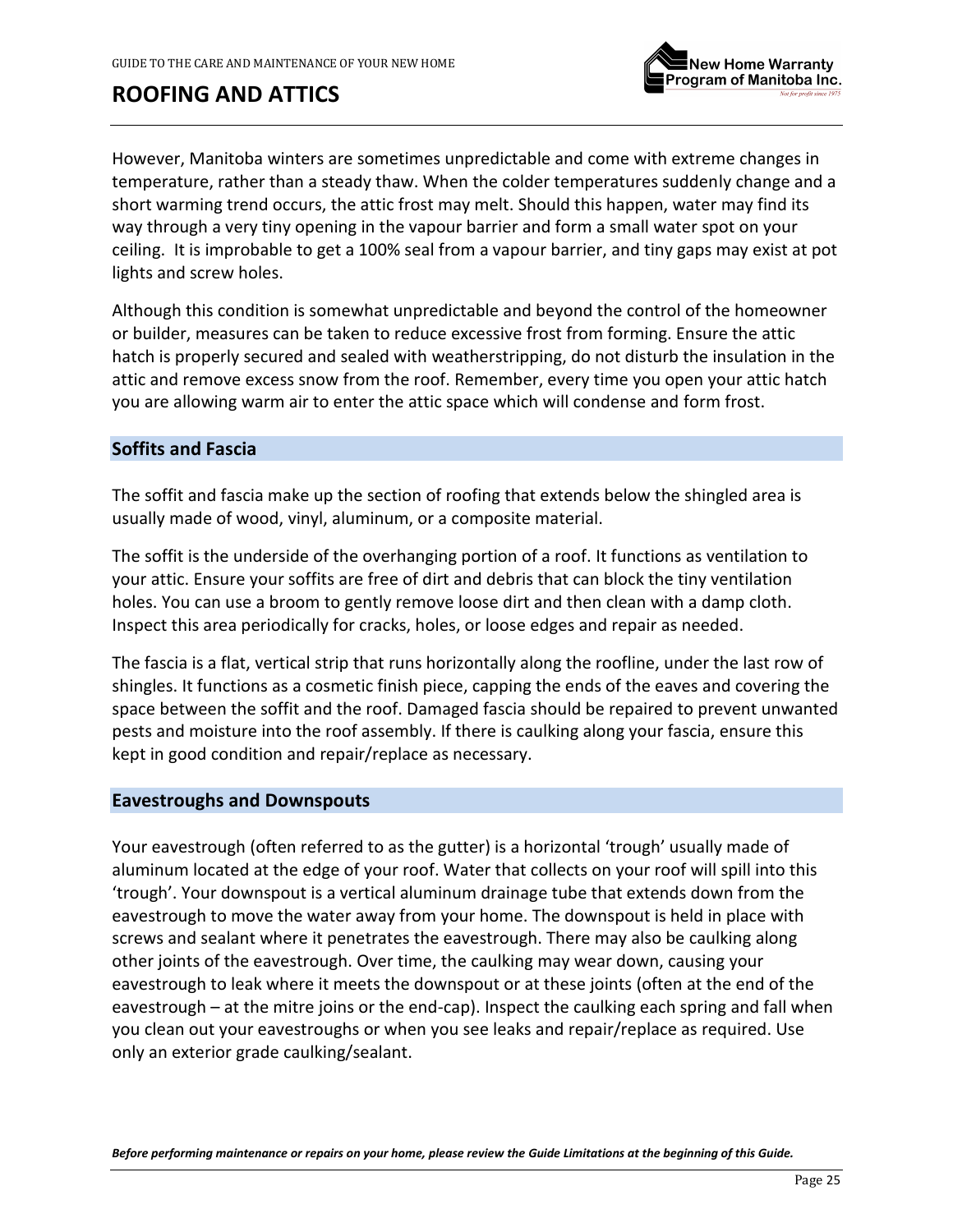ew Home Warranty rogram of Manitoba Inc.

During a heavy rainstorm your eavestroughs and downspouts can move hundreds of gallons of water in a single day. It is important that eavestroughs are sloped towards the downspouts and are clear of leaves, soil and debris. Note that the slope may be very gradually and may not be noticeable from a normal standing distance. Further, you may experience some standing water in the eavestroughs. This is normal, as eavestroughs will not drain 100% completely.

### *Eavestroughs Overflow During Normal Rain*

The volume of rain an eavestrough can accept is affected by the amount of debris in the trough. Material that gets lodged in downspouts can affect the ability of the downspout to drain. Dented or bent downspouts can slow down the flow of water. Keep eavestroughs and downspouts free of obstructions such as leaves and other debris. Surface particles from shingles, washed down by rains, often settle in eavestroughs and reduce their efficiency. Eavestroughs and downspouts should be cleaned as needed.

#### *Downspout extensions*

A downspout extension will be attached to your downspout to direct water away from your home. It will either be attached the downspout with screws (lever-type), so it can fold upwards when not in use, or it may be detachable at the base of the downspout. Check the screws on the lever-type periodically to ensure they are not loose or missing. Ensure the mouth of the extension is clear of leaves, soil, and debris. Take care that this extension is not damaged by mowers, and lawn equipment. If it becomes punctured or crushed, replace promptly.

If your extension is moving water to an undesirable area, not providing positive drainage from the foundation, or is causing water to drain and pool on concrete surfaces, use an additional extension to move water further away or divert it. These extensions can be found at your local home improvement store. Always ensure your downspout extension is in the lowered position or attached during periods of precipitation.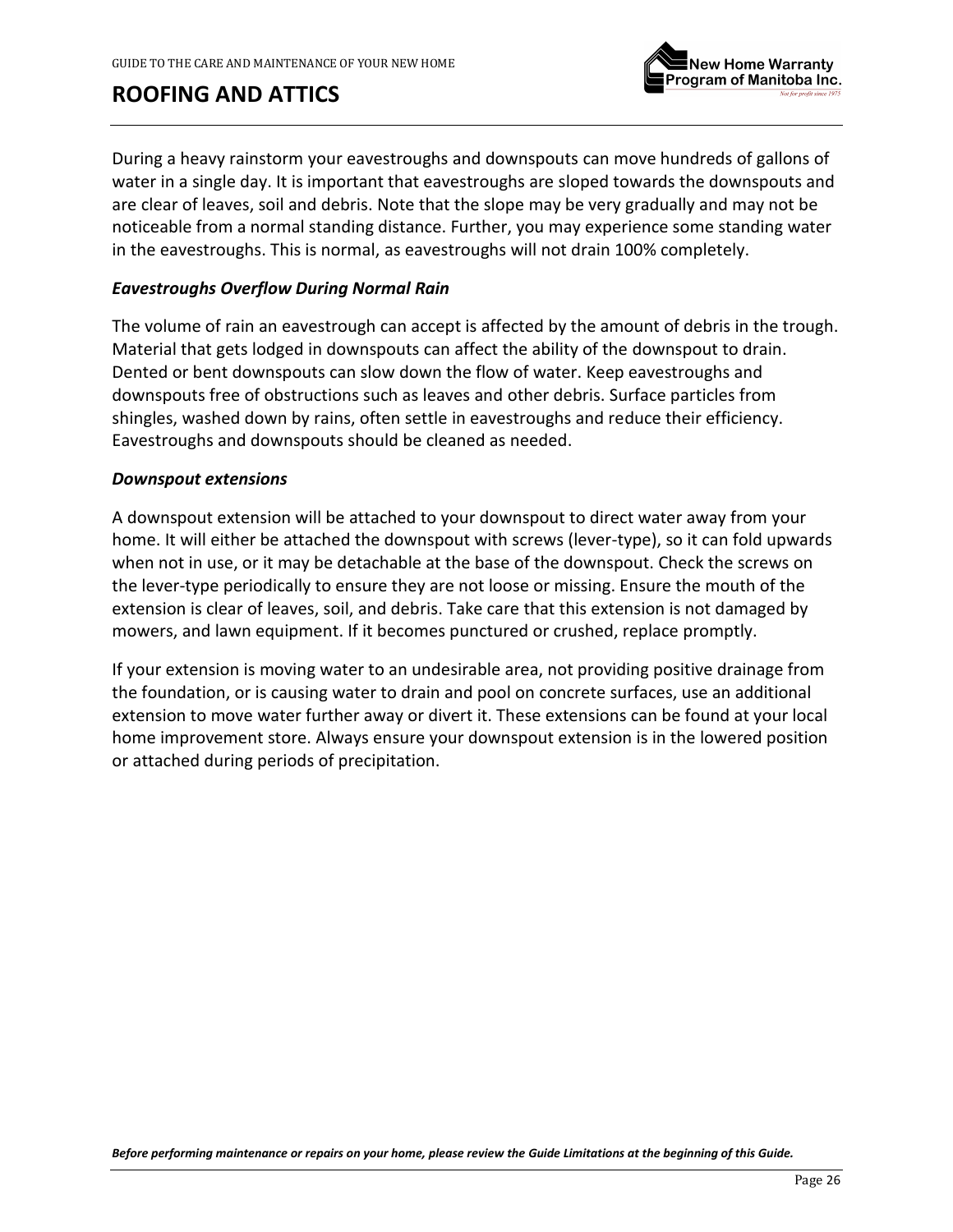# **CARPENTRY, FRAMING**



# <span id="page-26-0"></span>**Chapter 4 – Carpentry, Framing**

### <span id="page-26-1"></span>**The House Frame**

When your home is constructed, the lumber contains up to 19% moisture. During the first heating season, shrinkage caused by natural drying will occur. The results may appear in a variety of forms:

- thin cracks appear in exposed wood structural members (e.g. joists and beams)
- small gaps appear between counter tops, cabinets, vanities and the wall
- minor joints open in door and window trim, baseboards, walls, etc.
- fireplace mantels may shrink slightly and separate from the wall or at joints
- wood flooring opens between individual pieces or settles from the baseboards at wall or under door jambs and trim
- squeaks develop in floor underlay, wood flooring and stair treads
- small gaps show between stairs or stair mouldings and the wall
- hairline cracks form on drywall surfaces
- nail/screw pops show on the surface of drywall

Wood expands and shrinks with changes in humidity. Minor shrinkage is inherent to wood construction and does not impede the structural integrity of your home. In many cases gaps from shrinkage can be attributed to temperature extremes between sides of exterior walls in winter months. These gaps and cracks may become less noticeable when more temperate weather returns. See Chapter 7, [Drywall,](#page-43-0) for more information on drywall cracks and nail/screw pops.

### <span id="page-26-2"></span>**Basement Framing**

When finishing your basement, you may wish to add partition walls or whole rooms. When constructing these framed areas, be sure the wall partitions are floated. A minimum 2" is recommended. As your concrete basement slab may be subject to movement due to natural heaving of the soils underneath, it is important that any partition walls are floated to allow for this movement.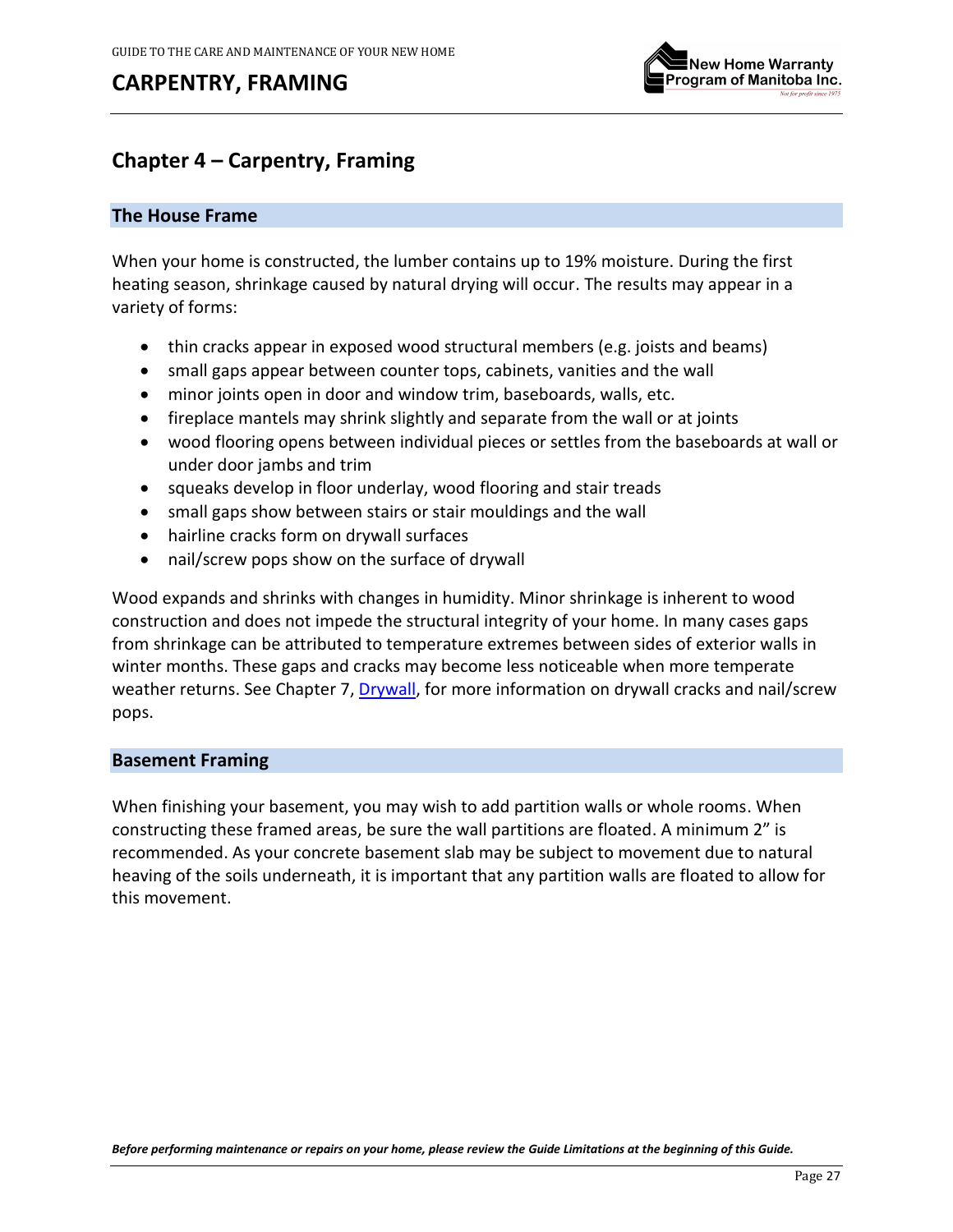

# <span id="page-27-0"></span>**Chapter 5 – Finish Carpentry**

### <span id="page-27-1"></span>**Countertops**

Today's countertops are made from a variety of materials such as laminate, ceramic tiles, natural stone, engineered stone, concrete and metal. With proper care, all countertops are durable. They are however, not indestructible, and require a certain level of care.

### *Laminate Countertops*

Laminate is made from many different materials which are combined with resin. In laminates the colour is a thin layer at the surface. Sheets of laminate are bonded to a wood substrate and can be moulded around curves such as the edges of countertops. It is available in a wide variety of colours and in granular, low-sheen or glossy finishes. Everyday cleaning can be accomplished with a damp, soapy cloth. Do not use cleaners that contain strong acids such as those for ceramic stove tops or toilet bowls. Do not use cleaners with grit or abrasives in them. For stubborn stains or spills such as nail polish, contact the manufacturer of the laminate for special instructions.

### *Wood Edges on Laminate Countertops*

A wood edge on a laminate countertop is a common way of finishing countertops. These wood edges do require some maintenance. Every couple of years or when wear is visible these edges require sanding and re-finishing. Refinishing can be done with spray lacquer or brush on urethanes. These products are available at your local hardware store or contact the cabinet manufacturer.

### *Bubbles*

Prolonged or extreme heat from hot pans or operating electrical appliances can cause the contact cement used to bond the laminate to the substrate to soften and release. This could result in the formation of a bubble in the laminate surface. A trivet should be used under all heated appliances such as electric fry pans, coffee pots etc. Rest hot pots from the stove on trivets as well. It may be possible to re-establish the bond by applying localized pressure to the area of the bubble. In other cases, additional adhesive must be applied to permanently reestablish the bond. A professional should be called to repair a bubble.

### *Swelling Due to Water Egress*

Laminates are bonded to a substrate made of wood products. When water gets under the laminate, it is absorbed by the wood and the wood swells. When the wood dries, it will have permanently expanded to some degree, and will not lie as flat as it was in its original condition. For this reason, it is important to ensure that countertops are kept free of standing water at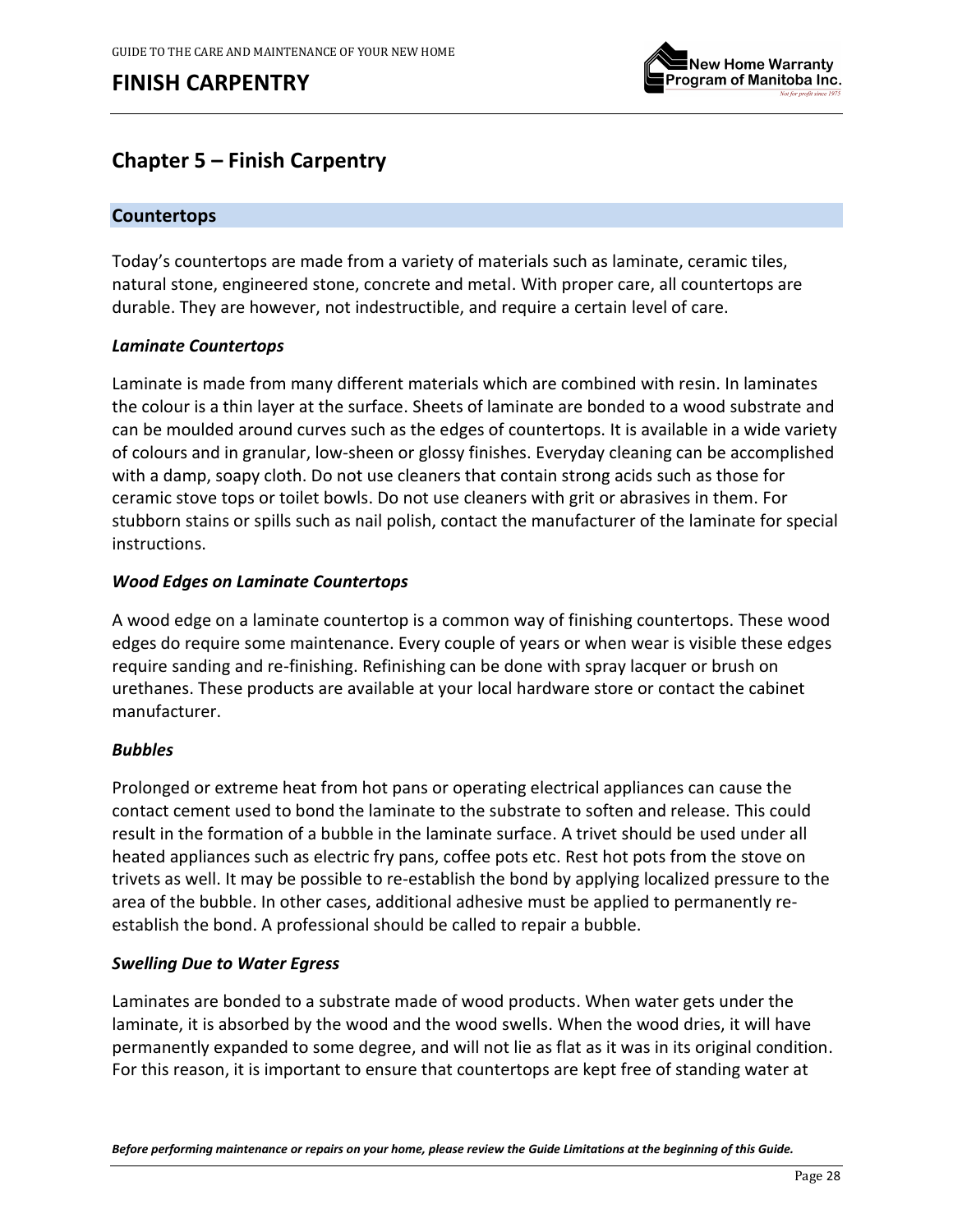

joints and where the counter joins the back splash. It is very important to mend a chipped or broken laminate countertop edge before water seeps into the particleboard base and loosens even more laminate.

### *Delamination*

Delamination, or lifting of the laminate from the wood substrate it is bonded to, can occur from a lack of adhesive during construction, the application of heat, or the intrusion of water. Delamination due to lack of adhesive usually occurs on vertical edges, near the corners. These can be reattached by applying additional adhesive. If the detached piece has been broken, the procedure is much more complex. Tape the loose edges in place to avoid further delamination or fracturing of the laminate until a repair can be completed.

### *Scratches and Chips*

In general gloss finishes show scratches and chips more readily than granular or low-sheen finishes. But no matter what the type of finish, do not use your countertop as a cutting board. Scratches can be caused by cutting tools and even abrasive cleaners or steel wool.

There is no way to completely remove scratches from plastic laminates, even on coloured through laminate but it may be possible to hide small scratches using a seam filler, available from plastic laminate distributors. Deep gouges or chips cannot be repaired and a replacement would likely be required.

#### *Tile Countertops*

Tiles can be made from ceramic, porcelain or natural stone. Ceramic tiles are made from pressed clay. They come in matte, metallic or glazed finishes. Glazed finishes are more susceptible to scratches. Porcelain tiles, also made from clay, are baked at very high temperatures. Their colour goes through the full thickness of the tile, rather than simply coating the surface, and they show scratches and chips less. Occasional application of grout sealer is part of regular homeowner maintenance to reduce staining. Refer to the section on [Grout](#page-46-0) in Chapter 7 for more information.

#### *Natural Stone Countertops*

A natural stone countertop is a solid piece of stone that has been cut from a large piece naturally found in the earth. This should not be confused with engineered stone countertops that are 'formed' in the factory using stone particles and resin.

Stone countertops require at least the same degree of care as laminate countertops. Natural quarry stone may be as hard as granite or relatively soft and porous like marble. Slate, travertine and limestone can also be used for countertops. They each have varying degrees of porosity and resistance to scratching and chipping. Granite is highly resistant to chips and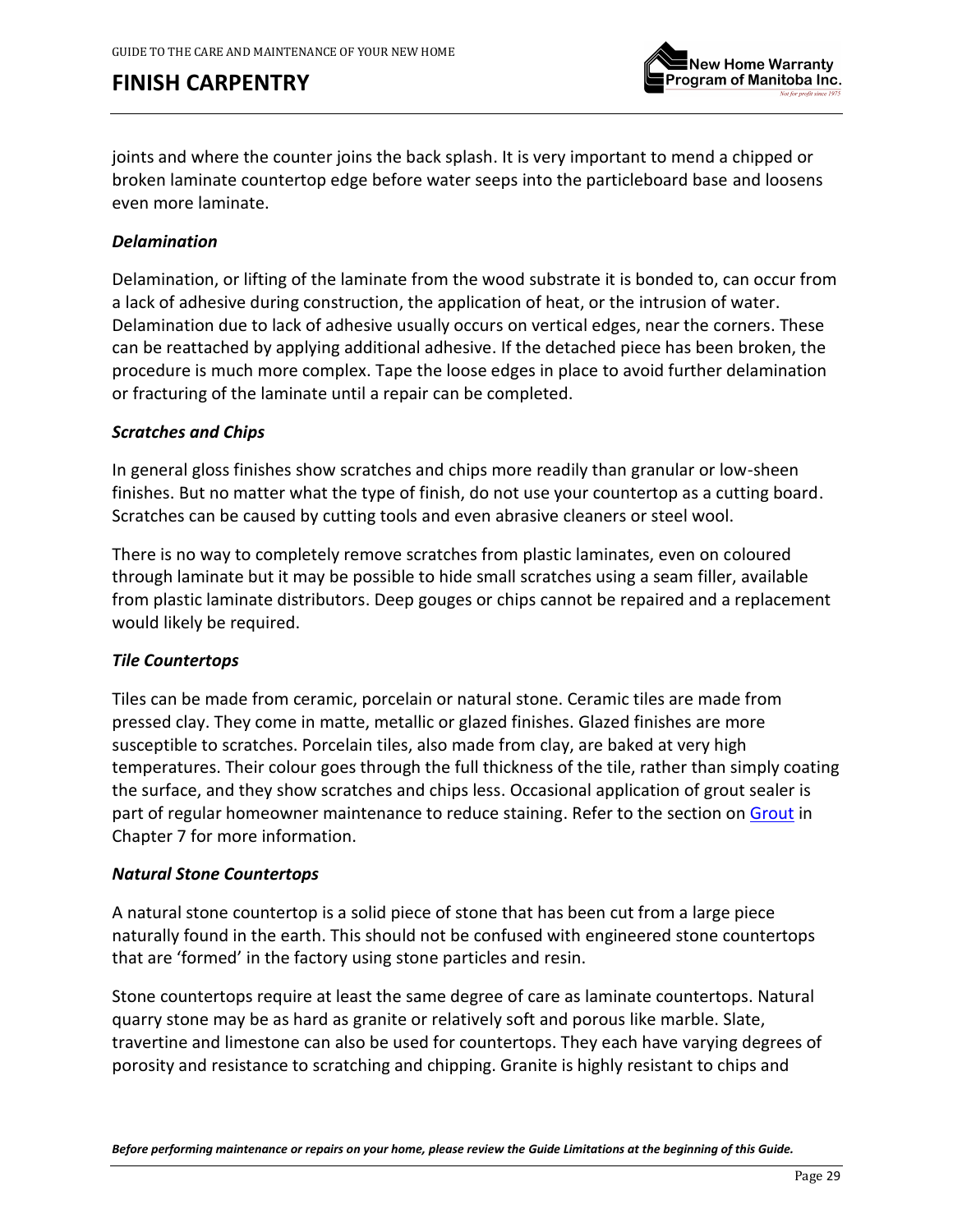

scratches but is porous and may need to be treated every six months with a sealer to prevent staining. Marble is softer and more porous than granite and may require more frequently applied sealer. (More information is found below under *Countertop Sealers)* Slate is durable, heat-resistant and does not stain easily, whereas limestone is more prone staining. Extra protection can also be applied if desired in the form of a sealer. Acid from citrus fruits can etch some natural stone surfaces and may require professional services to restore. Clean with a soft cloth and mild soap. Avoid abrasive cleaners and harsh chemicals. Consult the manufacturer for specific care instructions for the type of stone your counters are made with. Using an incorrect cleaner can result in a dulled appearance or haziness of your stone.

### *Quartz Surfaces and Other Engineered Stone Countertops*

Engineered stones are composed of natural minerals, such as granite, marble and quartz. Particles of stone aggregate are combined with resin and colour pigments and formed into a countertop. They do not have the veining or cracks that appear in natural stone, making them more robust. Engineered stone counters vary in their resistance to scratches and stains. Most quartz and other engineered stone countertops will not require a sealer. However, it is best that you check with the manufacturer to be sure. (More information is found below under *Countertop Sealers)* Cleaning should be with a mild soap or as per manufacturer's directions.

### *Concrete Countertops*

Concrete contains natural materials - stone, silica-based cement, and water. It requires care similar to a softer stone countertop. Left in its natural state, unsealed, concrete is porous and will stain. Concrete countertops have sealers applied for water and stain resistance. Staining can occur if the sealer is compromised by hot pans, cutting or attack by acidic fruits, vinegars or alcohol. Consult the manufacturer for advice on when sealers need to be re-applied. (More information is found below under *Countertop Sealers)* Protect the finish by cleaning with a soft cloth and a mild soap. Avoid corrosive or abrasive cleansers, or cleaners that contain ammonia.

### *Countertop Sealers*

Sealing your countertop has been mentioned in the above sections – Natural Stone Countertops, Quartz Surfaces and Other Engineered Stones, Concrete Countertops. It is important to note that even amongst the different types of stone (marble versus granite) there are different 'varieties' of stone having different characteristic. For example, darker granite is less porous than lighter granite and some types of granite (such as darker varieties) do not need to be sealed. It is therefore very important to consult the manufacturer for specific care instructions especially when it comes applying sealant. One way to check is to see if your countertop is 'thirsty'. Add a few drops of water to the countertop. If any of that water absorbs into the stone after a few minutes, then its likely time to re-seal. Keep in mind that areas that are used more often may need to be re-sealed before other areas.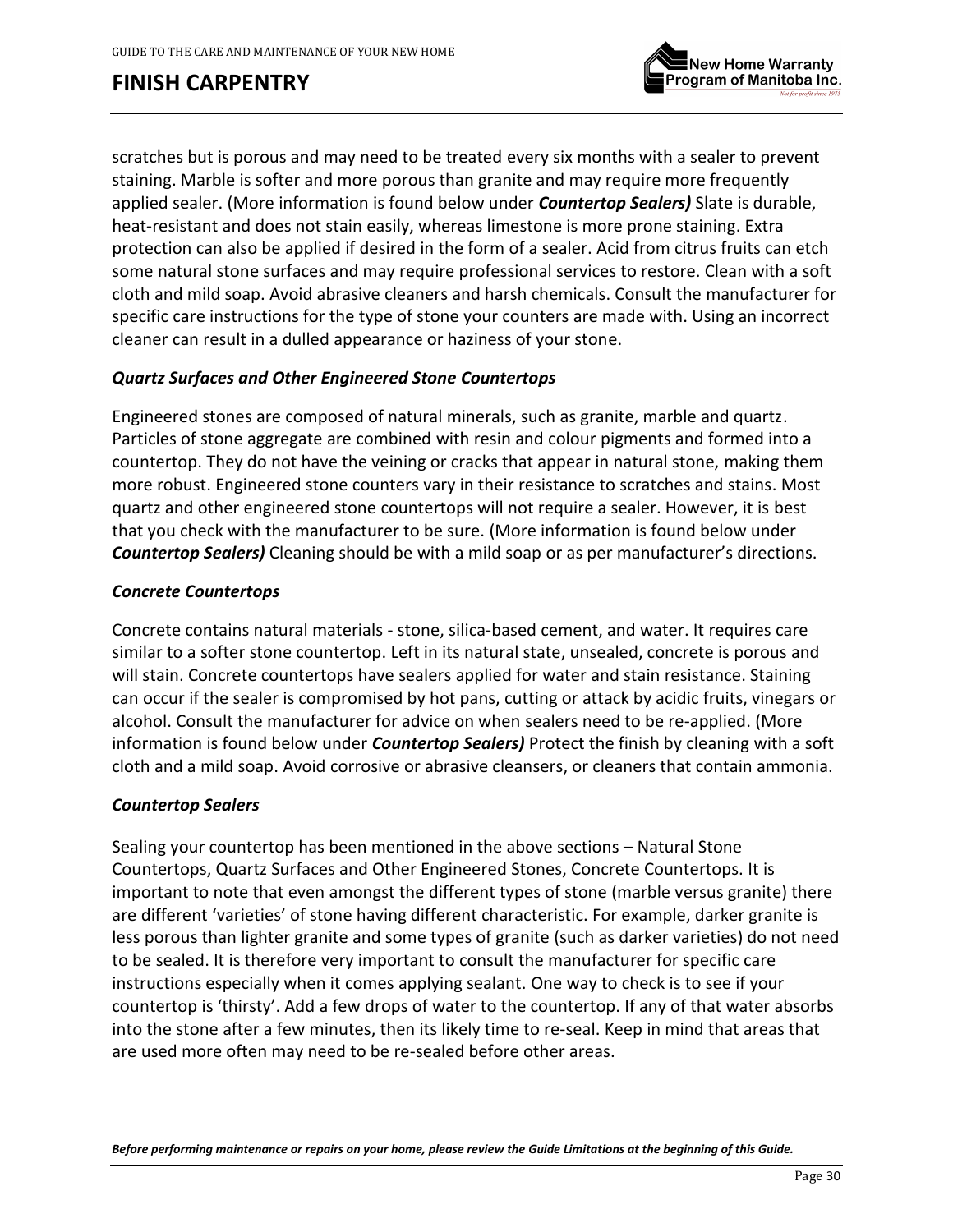

There is a large variety of sealers on the market that each provide a different level of protection, length of protection, and sheen. Some sealers last 3 months, whereas others can last several years. The length of time a sealer lasts will also depend on how much you use your countertop. Take into consideration that some areas may get used or cleaned more often than others – and may require re-sealing earlier than other areas. The type of sealer required will also vary based on the type of stone countertop you have. In other words, a sealer for a concrete countertop may not be appropriate for a granite countertop.

Countertop sealers may indicate that they are 'stain-resistant' but are never 'stain-proof'. The level of 'stain-resistance' of your countertop is highly dependant on the porosity of the stone and the type of sealer. All spills should still be cleaned up as quickly as possible. Pay close attention to spills from corrosive or acidic liquids such as wine, coffee, lemon juice, or any cleaning agent not designed to clean your countertop. Repeat attacks by acidic liquids and chemicals or those left too long may result in a stain.

Refer to the manufacturer's maintenance instructions to determine what sealer to use and how often to seal your countertop.

### *Metal Countertops*

Stainless steel is an iron, chrome and nickel alloy. It is susceptible to damage from scratching, but nicks or scratches are less visible on low-sheen or sanded surfaces. Stainless countertops can be polished with a damp cloth and baking soda.

Copper takes on a golden-brown colour with age. It is a soft, very smooth metal making it more susceptible to scratching. Copper is best maintained with a sealer of beeswax or butcher's wax.

### <span id="page-30-0"></span>**Cabinets**

Cabinetry is now considered to be stationary furniture and should be treated with the same care as you would any piece of fine furniture. Most cabinet bodies are made from medium density fiberboard (MDF) or melamine particle board. The doors are often made of fine woods such as birch, cherry, oak, maple, alder, and mahogany. Cabinet door panels float inside a perimeter frame to reduce stress and diminish the possibility of the panel cracking. These floating panels can shrink and expand due to changing environmental factors that are common in Manitoba. This shrinking and expanding is normal.

• Follow the manufacturer's recommendations for cleaning and maintenance products designed for the type of wood and finish used. That information typically includes suggestions for restoration products. Most manufacturers of fine wood cabinetry do not recommend wax-based furniture polishes as they tend to build up on the surface. Ammonia-based cleaning products should also not be used as they will prematurely yellow the finish on the wood.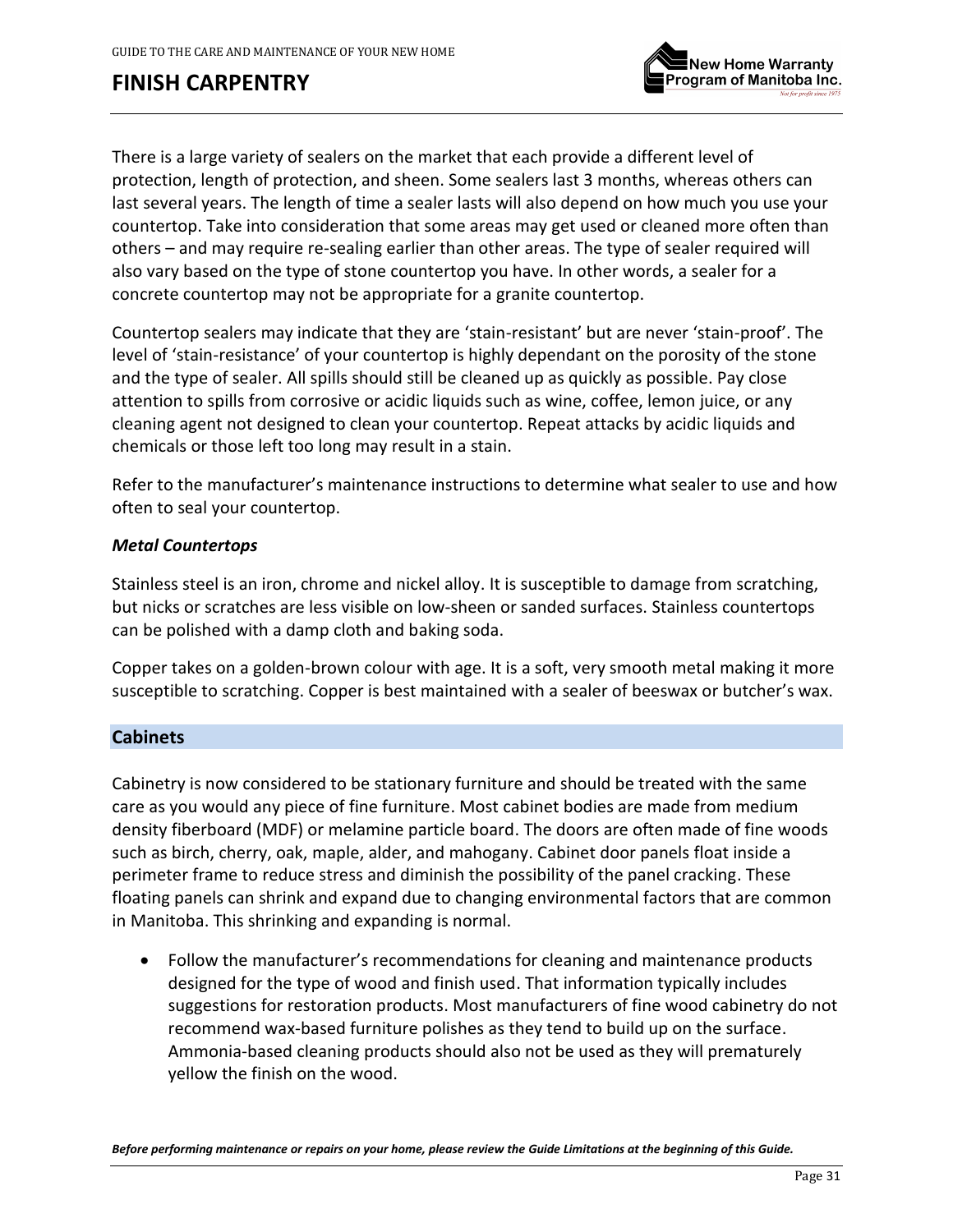

- Modern drawer and door hardware now incorporate nylon wear components and do not require lubrication.
- Most fine cabinetry uses melamine on shelves and internal surfaces. Care for melamine is similar to the procedures used for laminate surfaces. Melamine surfaces can be cleaned as outlined in the section of laminate countertops.
- With use, cabinet and drawer handles, knobs and hardware become loose and will need tightening. This is considered normal maintenance.
- Moisture from kettles and other appliances can damage your cabinetry, causing doors and drawers to warp and finishes to deteriorate. When using these types of appliances that emit steam, ensure they are located in such a way that the steam does not come in contact with cabinet surfaces.

### *Cabinets Doors Do Not Line-up With Each Other*

Cabinet doors can move out of alignment with normal use. This can result in doors binding or rubbing. Most new hardware used to hang the doors or drawer slides are fully adjustable. Normal home maintenance includes adjusting the cabinet doors from time to time.

### *Warped Cabinet Doors*

Woods such as oak, birch and mahogany are sensitive to extreme changes in the moisture content of the air. They can deform and warp if the air in the house is very dry or if water or steam comes into contact with the face. Water spills and kitchen splatters should be cleaned quickly. Warping due to environmental conditions in the house would not be considered a warranty issue.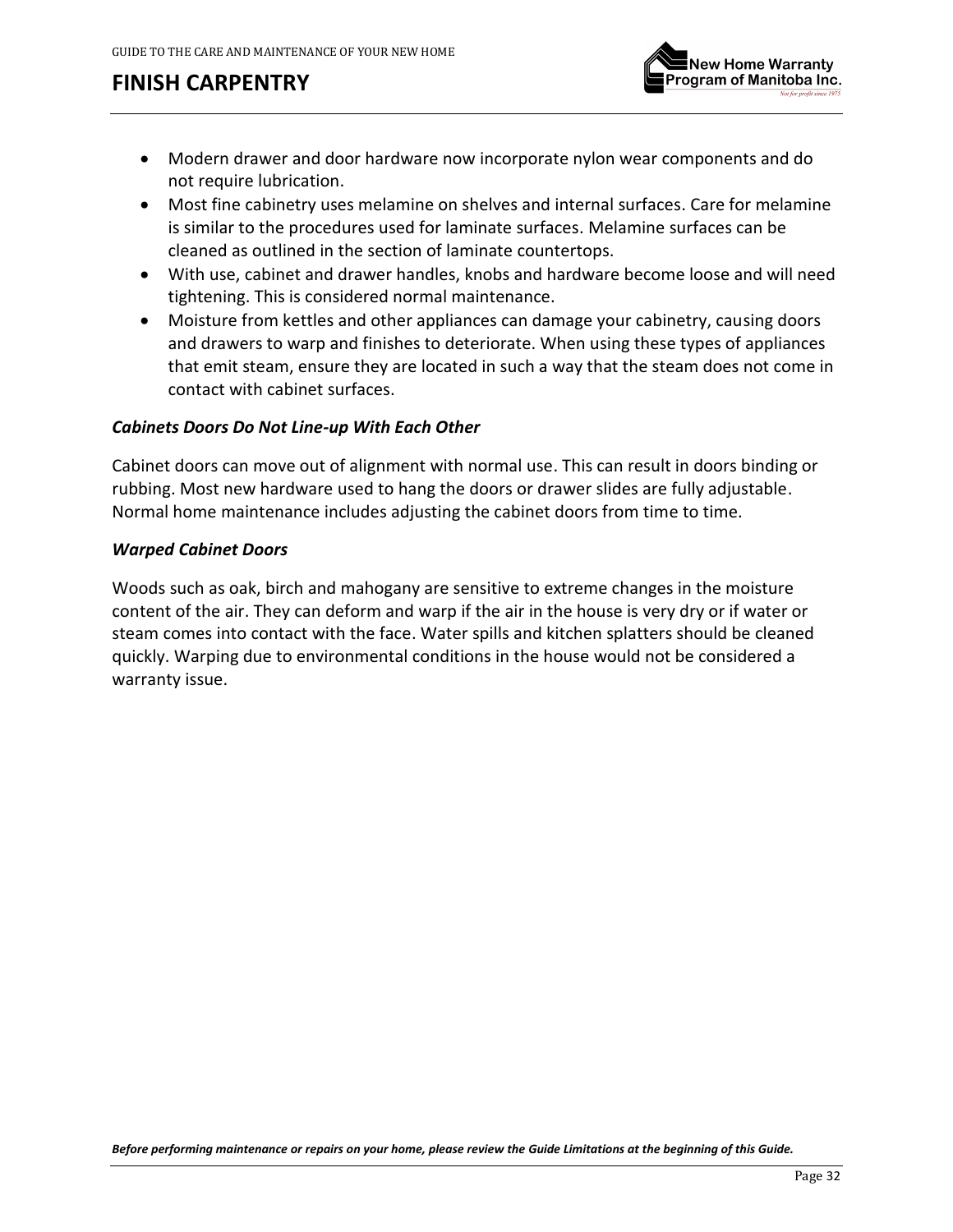

# <span id="page-32-0"></span>**Chapter 6 – Windows and Doors**

#### <span id="page-32-1"></span>**Windows**

Windows today are typically composed of a pvc, fiberglass, or are wood metal-clad. The frames of pvc and fiberglass windows and the exterior metal on a metal-clad window are virtually maintenance free. Interior wood finishes should be maintained as per the manufacturer's instructions. Weatherstripping between the fixed and opening parts of a window should be checked regularly and replaced when necessary.

#### *Window Weatherstripping*

Weatherstripping provides a flexible seal around windows to prevent unwanted air from moving in or out of your home.

On windows that open outwards with a crank (casement or awning windows) the weatherstripping is usually a compressible, moulded strip of foam or rubber set against the frame towards the outside. The opening part of the window rests against the weatherstripping when the door or window is closed, forming an air and water seal.

On sliding windows, the weatherstripping is usually a flexible v-strip or a brush/bristle type. It is placed between the track and the moveable window and at the point where the fixed and the sliding window meet. Some windows have a felt-type weatherstripping that can gather at one edge creating an air gap at the other. Weather strips that have lost their resiliency are not providing effective seals and should be replaced. Check your windows each fall and reposition or replace this strip as required.

Weatherstripping should not be painted as it will lose its flexibility.

Most windows will not have caulking around the perimeter. However, depending on the type of window and type of cladding, the window manufacture may require a bead of caulking around the window as a bond break from the cladding. If you see this caulking around your window, it is imperative that it be maintained.

#### *Cleaning Your Windows*

Do not use abrasive cleaners or sharp objects such as razors blades to clean or remove debris from your windows. There are many products on the market that will remove hard to clean residue such as tape and paint, without scratching your windows. Refer to your window manufacture's maintenance manual for further cleaning instructions.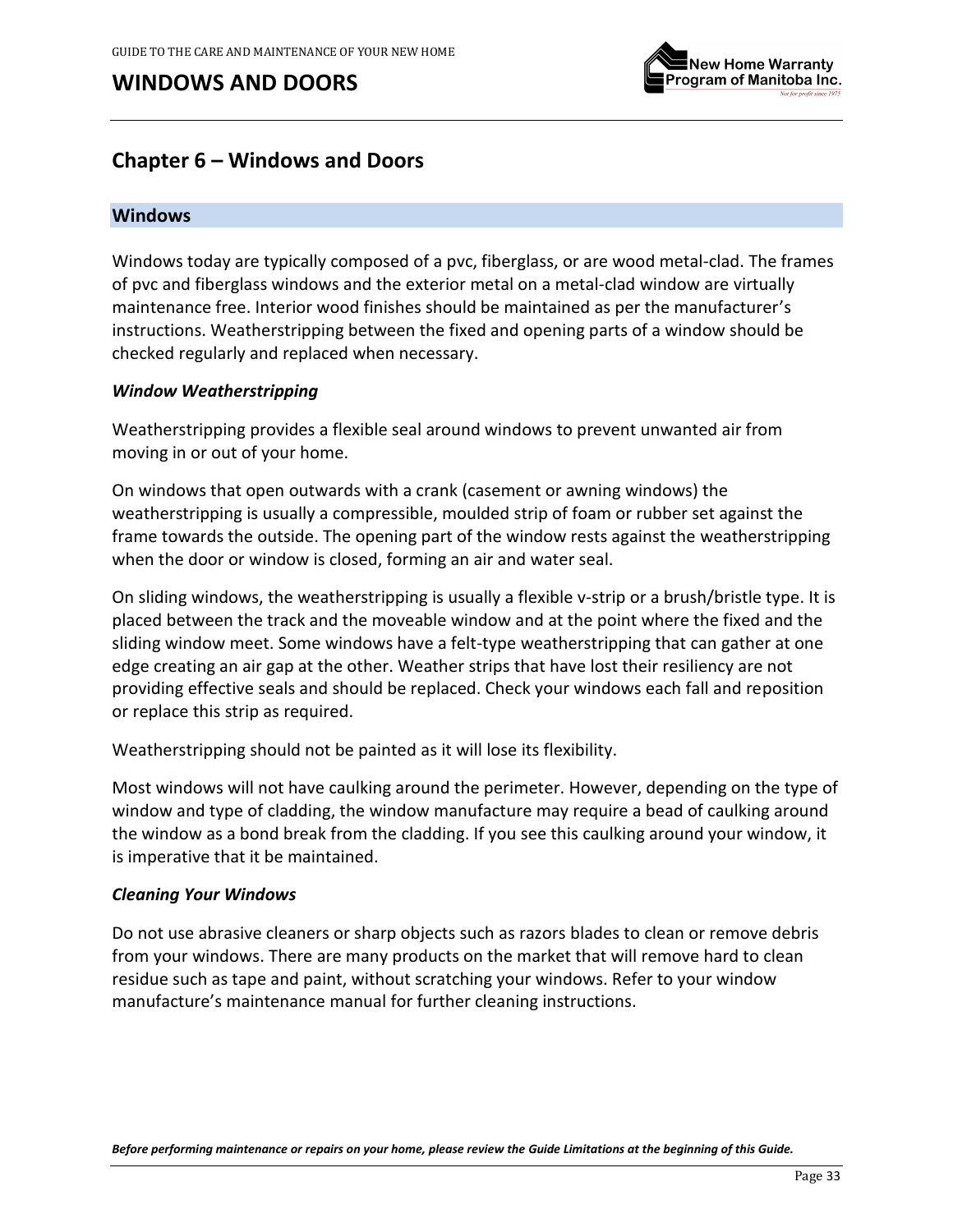

#### *Window Water Leakage*

Water movement from the outside of the home to the inside through the windows can occur if the window is not properly closed or if the weatherstripping around the window opening is damaged or worn. Windows can also leak if the drain ports provided to allow water to drain out from an opening portion of a window are plugged. Water leakage can move water into the house where it pools on the interior casings and sills which left unattended, will cause staining or rot.

Some opening and sliding windows provide a small drain opening on the outside face of the bottom sill of the window. This round or oblong opening is often capped and allows water that may find its way behind the weatherstripping or around the window/frame seal to drain to the outside. This must be kept clear of things such as fluff and insect webs so water can flow.

The seal between the window glass and the window frame is designed to withstand a certain level of wind driven rain. Should a major storm occur, it may produce leakage in windows that normally would not leak.

Water leakage should not be confused with condensation. Condensation occurs when water vapour in the air condenses on a cold interior window surface. In some cases enough water vapour condenses to form ice. When this ice melts, it will flow onto the sill, where over time a stain or damage to the finish can occur.

#### **Condensation on Windows**

Condensation of moisture on windows on the inside of the house occurs naturally when interior air with sufficient moisture comes into contact with a window surface that is sufficiently cold.

#### *Condensation and Frosting on Window Glass*

Air can only hold a limited amount of water vapour at any given temperature. As warm room air comes in contact with a cool window surface, the air cools, and loses the ability to hold water. If the amount of water in the air is high enough or if the surface of the glass is cool enough, the water in the air will deposit on the glass surface. This is condensation. At what point condensation appears on the window depends on the amount of water vapour in the air (the humidity) and the temperature of the interior pane of the window glass. Condensation typically appears on windows before any other surface because the window is typically the component of the exterior wall with the least insulation value and reacts the quickest to changes in outdoor temperature.

Condensation can be reduced by reducing the amount of moisture (the humidity) in the indoor air as the outdoor temperature drops and the window surface cools.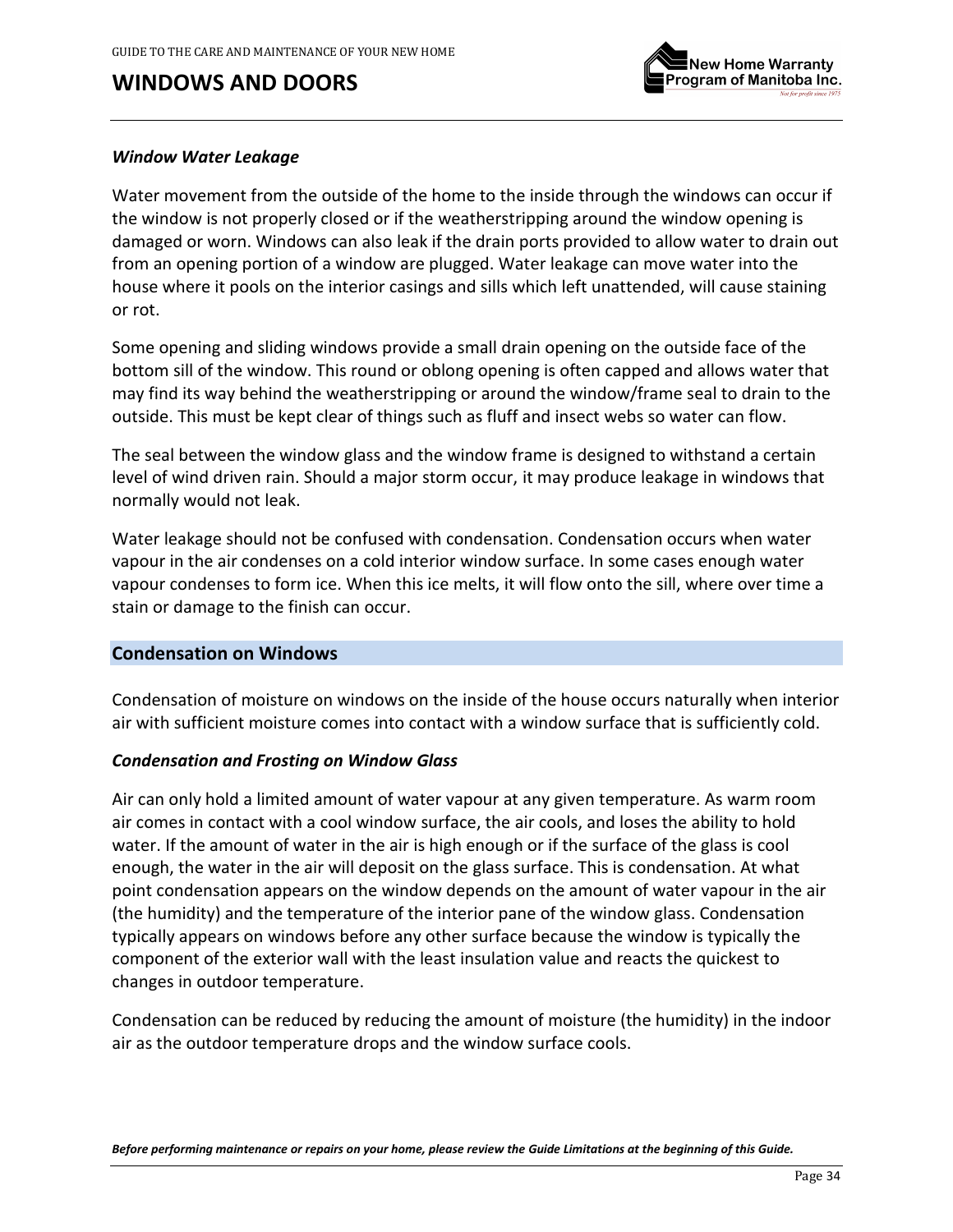

Moisture is added to indoor air by routine activities such as cooking, showering and laundry. Other items such as, plants, fish tanks and humidifiers can also contribute moisture to the indoor air.

| <b>Moisture Sources</b> | Litres Added per Week to the Air |
|-------------------------|----------------------------------|
| Occupants (4)           | $30 - 40$                        |
| Showers (8/week)        | 18-29                            |
| <b>Drying Clothes</b>   | 12                               |
| Cooking (Steam)         | 9                                |
| Gas Cook stove          | 9                                |
| Refrigerator            | 9                                |
| Dishwashing             | 3                                |
| Large Plant             | 3                                |
| Bathing (8/week)        | 3                                |
| Laundry                 | 2                                |

### *Reducing Condensation*

Reduce moisture by venting moisture laden air outdoors and bringing in fresh dry air from the outside. Ventilation can be accomplished in many ways. Exhaust fans placed near high sources of moistures such as bathroom fans and kitchen range hood fans can be used to remove high localized sources of moisture. Some new homes may also have dedicated, balanced whole house ventilations systems. In their simplest form, this system consists of a central exhaust fan and a fresh air intake connected to the heating system. The system may be operated by a timer or by a switch located in a central location in the house. In their more advanced form advanced ventilation systems recapture heat being lost in the ventilated air and have dedicated ventilation ducts in various locations throughout the house.

Covering windows with drapes during cold weather can restrict air movement near the window and result in a cooler glass surface and an increase in condensation. Placing numerous objects along your window sill will result in the same condition. Ensure your window drapes or blinds are left at least partially open during cold weather. Also, removing the window screens during the winter will improve air circulation, thus reducing condensation.

Heat outlets are placed near windows to wash the window surface with warm air. This increases the temperature of the window surface and reduces the potential for condensation. Do not cover these outlets with rugs or furniture or deflect the movement of air away from the window. Good air circulation and ventilation will reduce condensation. For optimal ventilation, refer to your manufacturer's heating/cooling manual.

Manufacturers of wood flooring products may recommend that a certain level of humidity be maintained to prevent warping, cracking and separating of the wood flooring components.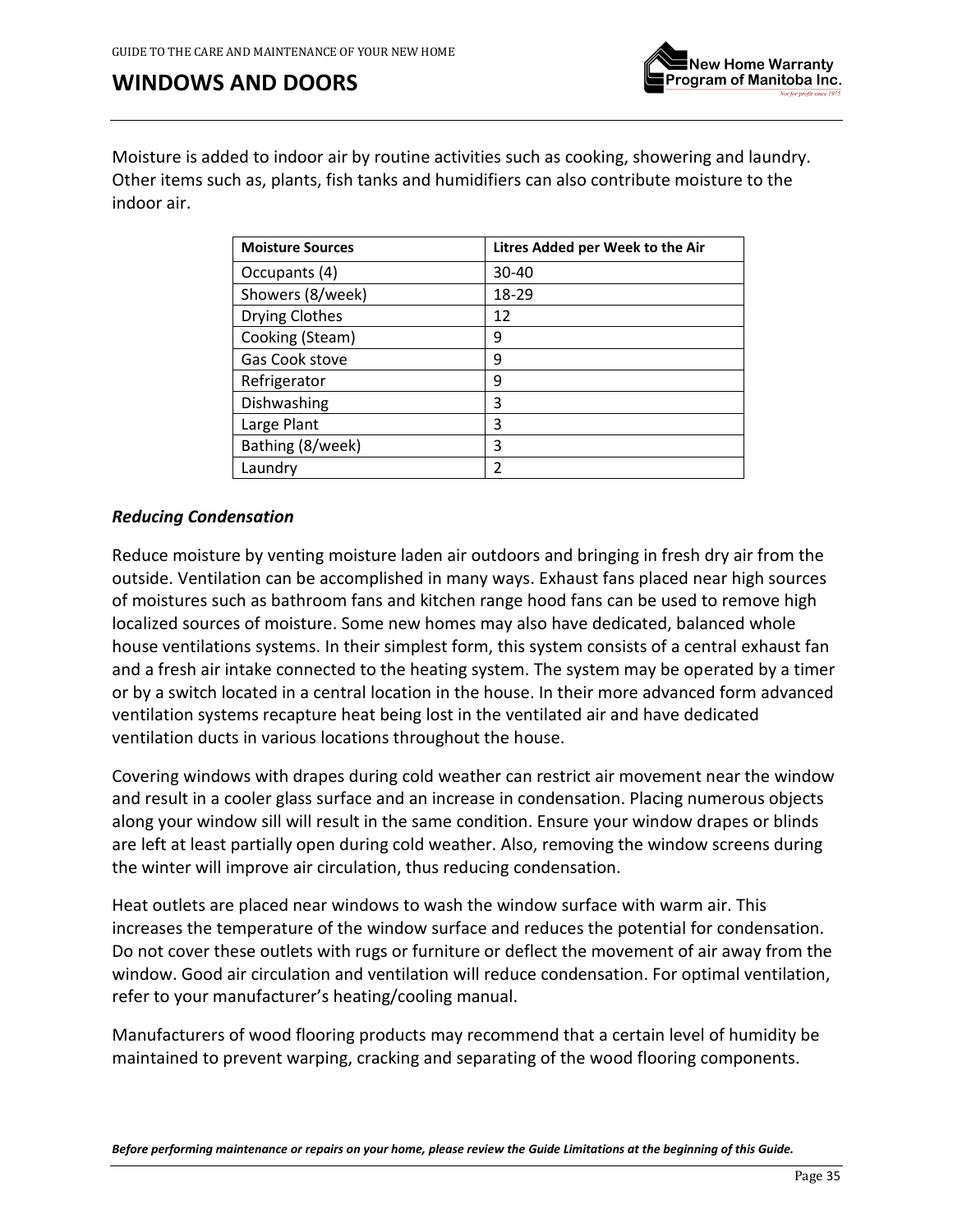

However, these recommendations must be balanced against the condensation that may appear on the window surfaces.

#### *Condensation Between Factory Sealed Window Panes*

Heat will move through a dense material such as glass very easily and quickly. But heat does not easily move through a still air space. By separating the pieces of glass (or panes) in a window frame by an air space, the transfer of heat from the interior to the exterior through a window can be reduced. To be effective, this separation must be airtight.

Window glass spacers are made from materials such as silicone foam, butyl rubber, metal or combinations of these materials. The spacer is bonded to the glass to form an airtight seal. This is achieved with adhesives, and in some cases, an additional layer of sealant by a factory that specializes in the manufacture of these units. The spacer will contain a small amount of a material (desiccant) that will absorb any moisture contained in the air trapped when the unit is sealed. The seal will also keep insulating gases such as argon gas between the window panes.

The panes of glass experience expansion and contraction as they are exposed to changing temperatures and amounts of sunlight. This occurs on a daily basis. Windows experience high temperatures when the sun shines through them in the day and cool at night. The temperature of the inside and outside panes of glass is rarely the same. These continuous changes in temperatures place stress on the bonds of the adhesive between the edge spacer and the glass panes. Over time, the seal between the spacer and the window glass will let go. When this happens, fresh air containing moisture will enter between the window panes. The desiccant will not be able to absorb very much moisture, so as the air and the window surfaces cool, the moisture in the air will condense on one of the glass surfaces above the edge spacer (fog between the glass). When this occurs, the sealed unit is said to have "failed".

When the seals fail, the glass unit in the frame needs to be replaced as the window will continue to show condensation and will have lost its insulating ability. Contact the window manufacturer or companies that specialize in window repair and replacement.

#### <span id="page-35-0"></span>**Exterior Entry Doors**

Most entry doors are made of steel or fiberglass with an injected or glued foam core. They are a great improvement over older, exterior wood doors that were prone to seasonal warping, drafts, and always seemed to require painting.

#### *Exterior Door Assembly is Not Providing a Seal Against the Outdoor Elements*

Weatherstripping provides a flexible seal around doors to prevent unwanted air from moving in or out of your home.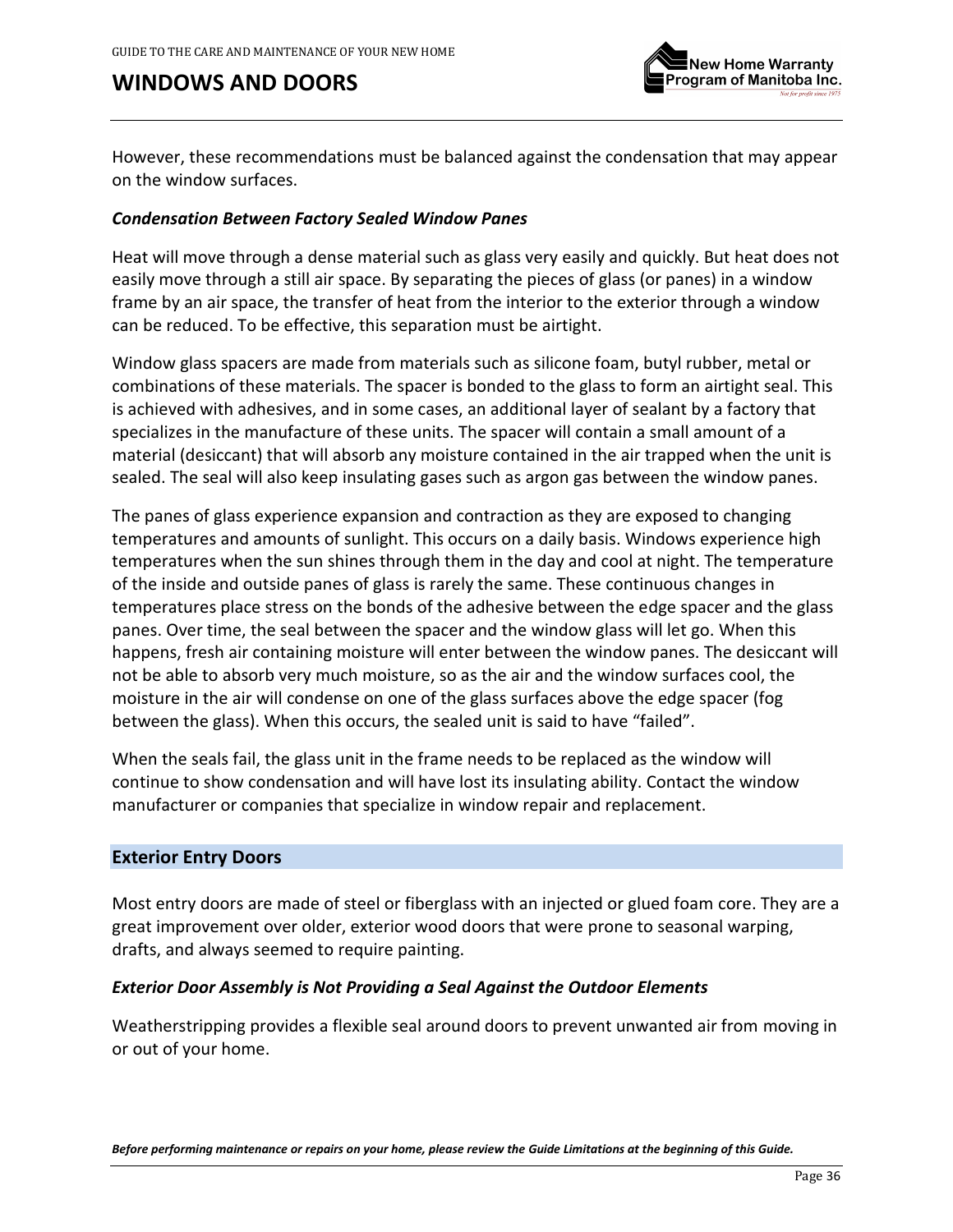# **WINDOWS AND DOORS**



Doors generally have two types of weatherstripping. The first is a compressible, moulded strip of foam or rubber set against the frame towards the outside. The opening part of the door rests against the weatherstripping when the door is closed, forming an air and water seal. The second type is located at the bottom of the door and is called a "sweep" or a "threshold". It is typically a metal or vinyl piece that holds a flexible fin or a row of thin fins that sweep across the door sill as the door is closed. Door sweeps can be purchased in a variety of types and depths.

Weatherstripping does wear out with time, so each fall, weatherstripping and sweeps around the perimeter of the entry door should be checked for wear and replaced if necessary. Exterior door sills usually feature a series of adjustment screws so the level of the sill can be raised to the door sweep and provide an effective seal.

Weatherstripping is a porous material and can freeze during periods of cold temperatures, even in a properly-sealed door. When this happens, the weatherstripping becomes rigid and will not allow a proper seal with the door. To prevent this, you can lubricate the weatherstripping. Refer to your manufacturer's instructions to determine the appropriate lubricant. Take caution when using lubricant as it can affect the paint or stain finish of your door and any surrounding wood trim.

Doors that are used often or are closed hard may cause the striker plate to become misaligned. You may need to occasionally adjust the striker plate to ensure the door remains in contact with the weatherstripping to form an adequate seal.

The door between the garage and the house should be carefully weather-stripped to prevent garage fumes from entering the house.

### <span id="page-36-0"></span>*Exterior Doors and Locks are Icing up; Hard to Open in Cold Weather*

Exterior doors can warp to some degree due to temperature differential between inside and outside surfaces. Extreme changes in temperature in the colder months can also cause your doors to stick in the winter due to the build-up of ice along the frame and hardware. Ice can also form inside the locking mechanism, causing difficulties locking and unlocking your door. High humidity levels in the home may aggravate this condition.

You can reduce the effects of seasonal changes and extreme temperature fluctuations by ensuring your weatherstripping is in good order, lubricating your hinges with an appropriate lubricant and lubricating your door locks with dry graphite. Further, ensure the humidity in the home is appropriate for the conditions in and outside the home. For more information visit the section on **Humidity** under Chapter 12.

Manitoba has a severe climate. Even with the best of intentions in maintaining proper humidity, etc., doors may occasionally stick and locks may ice up due to extreme temperature fluctuations. During the colder times of the year, check your locks often, especially on doors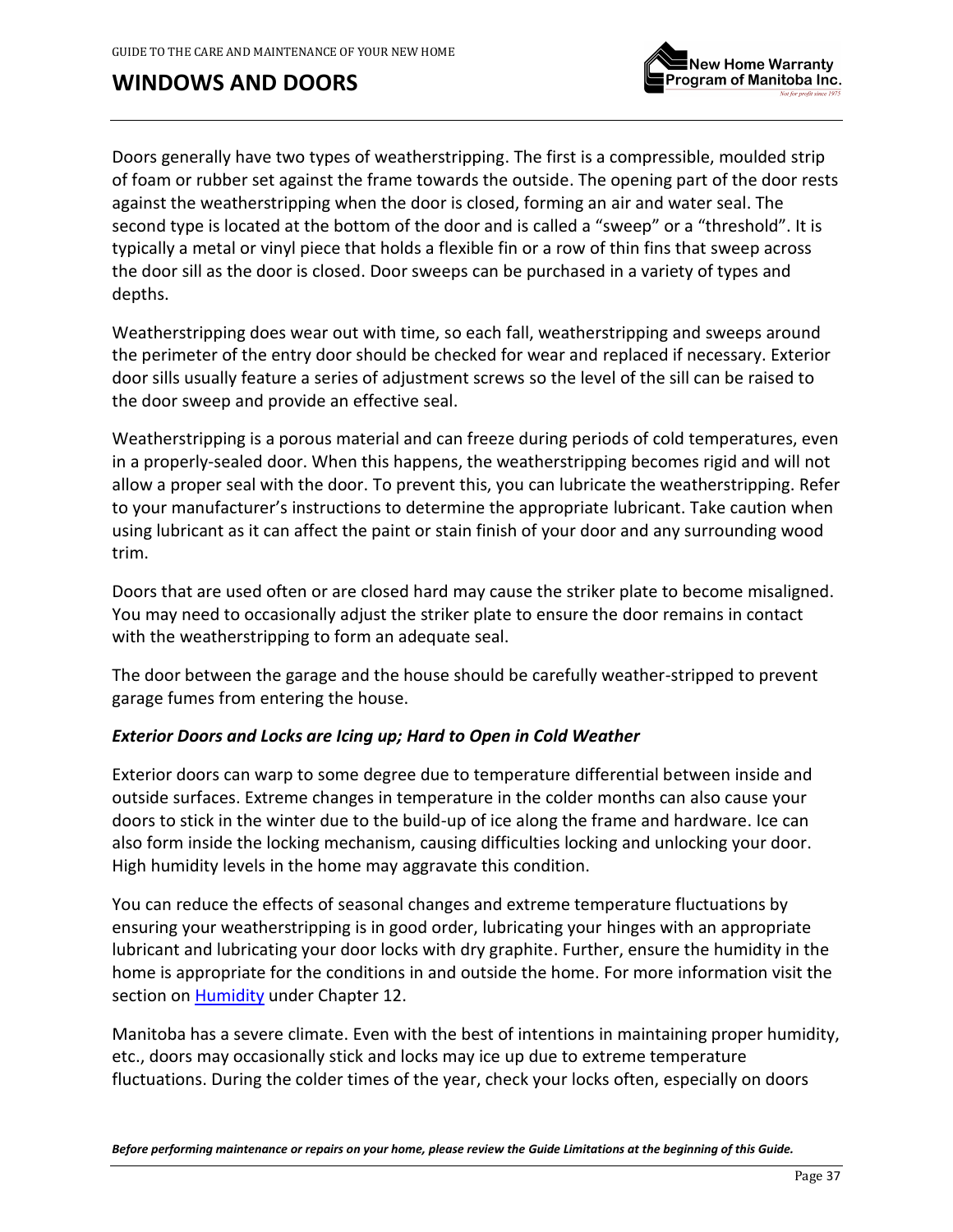# **WINDOWS AND DOORS**



that are used infrequently. If ice forms on your door, do not chip it off as you may damage your door and/or the weatherstripping. Increase the air circulation around your entrance way. Do not slam doors to force them to shut, as this may also damage the door and its hardware.

### **Exterior Screened Doors**

#### *Hinged Screened Doors*

Exterior storm doors have traditionally been used to protect wood doors from the elements. In most new homes exterior doors are steel clad with an insulated foam core, eliminating the need for an aluminium storm door.

Storm doors can still be installed over insulated steel doors to provide owners with increased ventilation during warm summer days.

Most screen doors are anodized or enamelled aluminium or steel and require only an occasional cleaning and lubrication of hinges and sliding components.

#### *Sliding Screened Doors*

Normal wear can cause rollers or slides to wear. This can result in latches that no longer align. Dirt in the bottom or threshold track can also interfere with the smooth operation of a sliding door.

#### *Sliding Screen Door Will Not Stay On the Track or Slide Smoothly*

To keep a sliding door on-track and working well, the tracks and hardware may require cleaning and lubrication from time to time. If a screen door is loose on the track, check to see if it has been warped by impact. If so, the screen door will likely need to be adjusted or replaced. If the door slides on wheels there may be an adjustment screw in the top or the side of the bottom rail that can be adjusted.

#### <span id="page-37-0"></span>**Interior Passage Doors**

Wood and wood composite doors are made of natural wood fiber veneers or wood composite panels over a frame and are not as durable as exterior doors. Interior doors do not have or require weatherstripping. There is usually a generous gap below each interior door to facilitate air movement from room to room when the door is closed. Remember to re-establish this gap should you decide to install a thicker floor finishing. Consider hiring a carpenter for such a renovation.

Interior doors can be affected by changes in indoor relative humidity. A house with a very low or very high humidity may cause the veneer on an interior door to shrink or expand causing the veneer to delaminate from the supporting frame or shrink and split. Once this has happened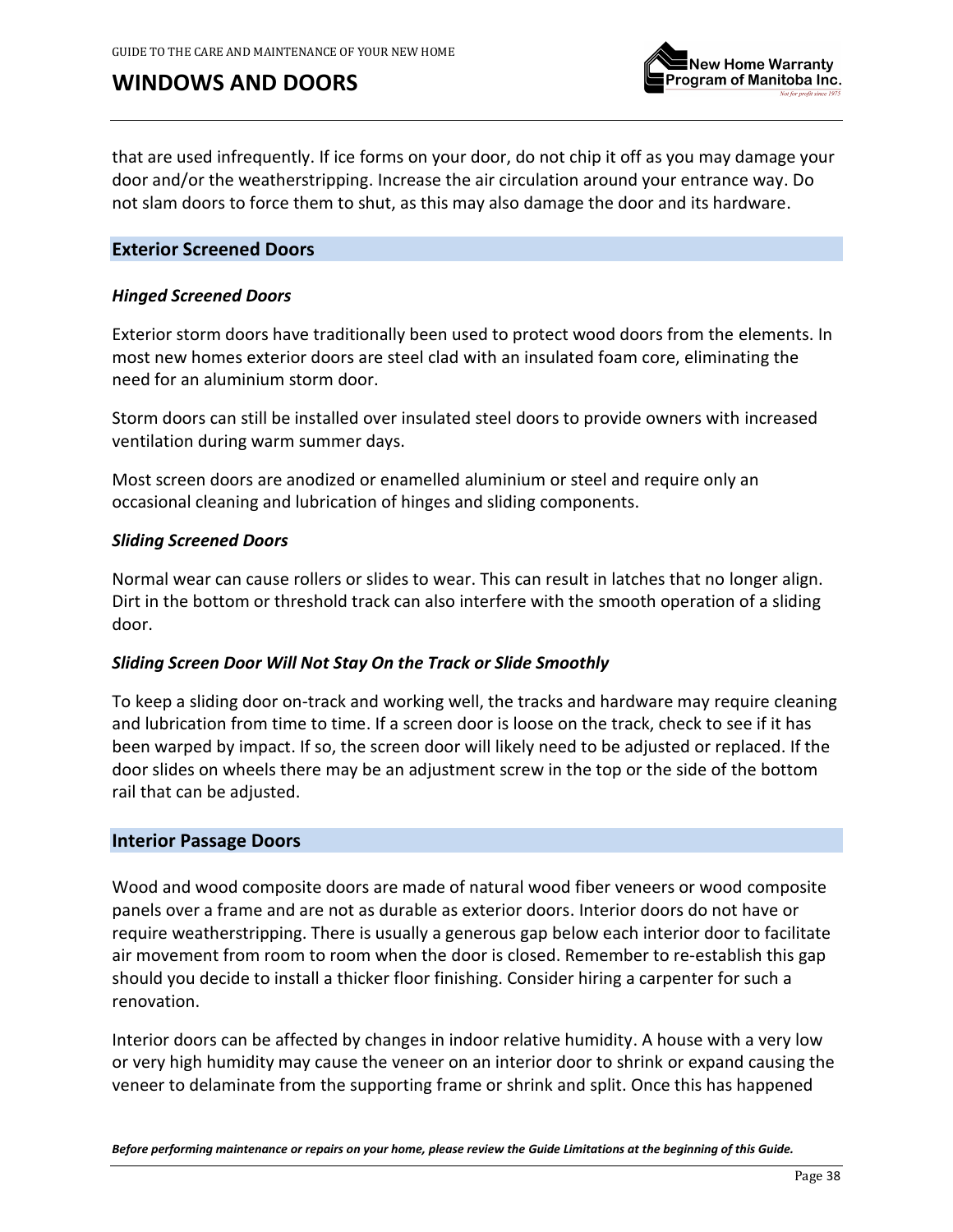# **WINDOWS AND DOORS**



the door is difficult to repair. It is essential to control the humidity levels in the home to prevent this from occurring.

#### **Bifold and Pocket Doors**

#### *Bifold and Sliding Doors*

Bifold doors are anchored by a pin that fits into a bracket attached to the closet frame at the floor. They also have a bracket at the top that moves in a track. As the sliding bracket wears, it can cause the door to stick and bind. Catching a coat sleeve between the doors as they close, or merely bumping the doors, can loosen the top bracket or move the anchor pin in the bottom bracket. The top brackets contain a set screw that can be loosened so that the bracket can be adjusted. If the bracket's slide or pin wears out, it can be replaced.

Bi-fold and sliding doors may require adjustment from time to time to maintain alignment and hardware may need to be cleaned and lubricated as part of normal home maintenance. If the door height is not properly adjusted to raise the door firmly into the top track, the door may come off of the track. Using a pair of pliers, unscrew the pin in the bottom bracket to push the door up and firmly anchor it into the track. The bottom pin can also be adjusted back and forth or up and down to re-align the door gap. Take care in opening and closing bifold doors slowly to prevent them from coming off the tracks.

#### *Pocket Doors*

Pocket doors slide into a cavity in the wall when they are opened. The wall cavity where the door 'pockets' must remain unobstructed for proper operation of the door. The placement of a nail or screw for the simple purposes of hanging a picture along the wall where the door 'pockets', may prevent the opening and closing of the door.

Pocket doors may require adjustment from time to time and hardware may need to be cleaned and lubricated as part of normal home maintenance.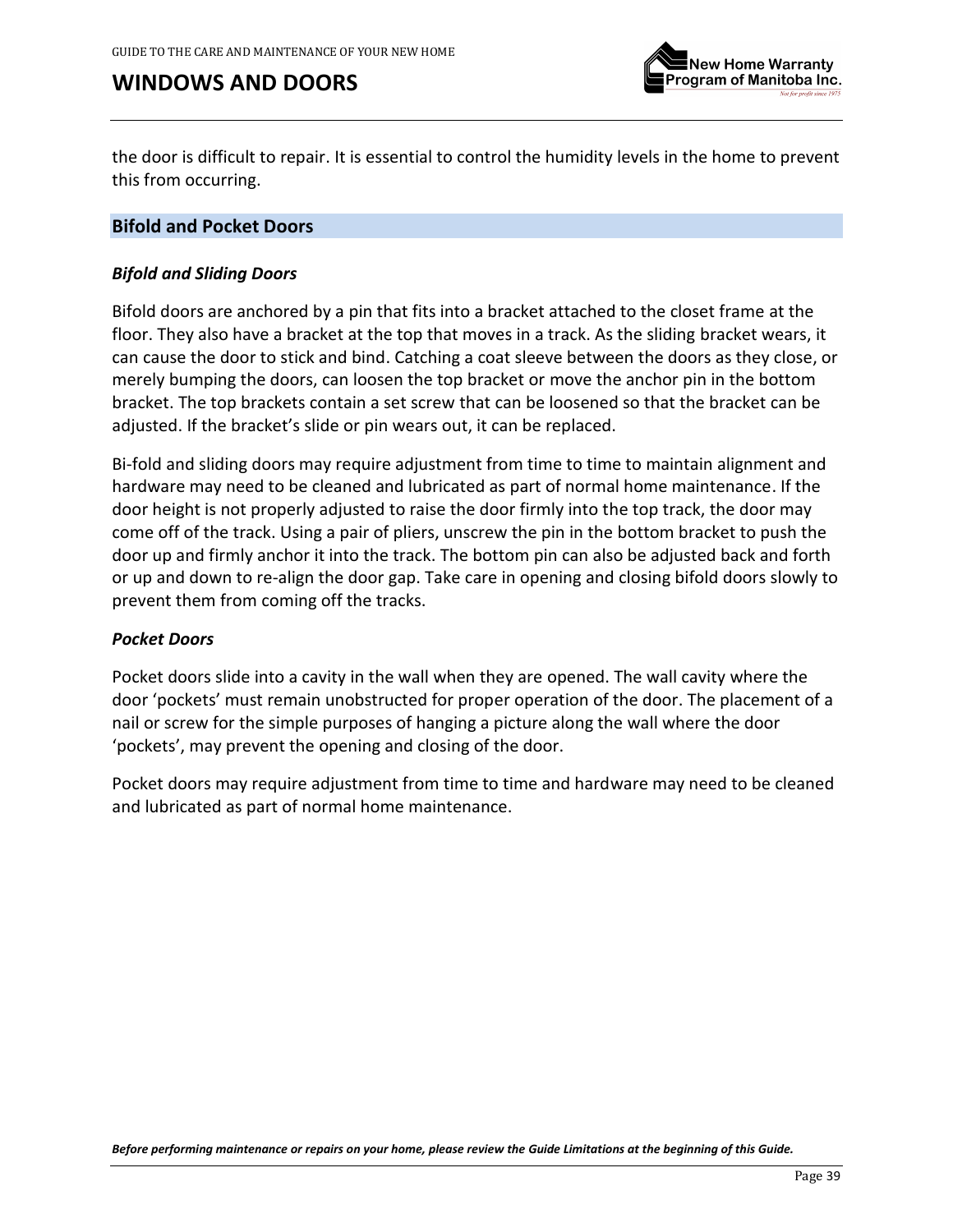

# **Chapter 7 – Exterior & Interior Finishes**

### **Vinyl Siding**

Vinyl siding is generally a maintenance-free exterior finish which can be washed occasionally with a small amount of water from a garden hose to remove dust. Do not use a power-washer as you can force water behind the siding and cause water to leak into the wall.

#### **Masonry**

Masonry refers to a construction of traditional units such as clay bricks, concrete bricks, natural stone, portland cement stucco, or one of the many types of manufactured stone units available on the market. Masonry veneer is constructed from these units laid in a mortar bed and anchored by metal ties to the wood frame of the home.

The masonry limits the inward movement of moisture. An air space located behind the masonry prevents further absorption of moisture inward and allows air circulation for drying. Any moisture which does pass through the veneer is drained downward in the air space to the wall base where it is redirected back to the exterior. Snow should not be allowed to accumulate against a masonry surface. Sprinklers, especially automatic sprinkler systems, should never be directed against the wall surface. The volume of water projected against the wall by a sprinkler in a very short time period can be many times larger than the most severe of rainstorms.

You may notice empty vertical joints, without mortar, between adjacent bricks or stone units along the bottom row of masonry at the wall base. These are not builder oversights, but rather "weep holes" which are intentionally placed during the construction of the masonry. Some masonry products have integral weeping systems, which are built-in without the visible signs of weep holes. Weep holes and integral weeping systems allow drainage of moisture from behind the masonry veneer back to the exterior, and air circulation in the air space for drying. Do not fill or block them. Planting beds should not be built up to cover masonry weep holes. Do not pile snow against your home for the same reason.

Hairline cracks between bricks or stones and mortar are usually not a concern as they have little effect on the wall's ability to manage water. However, loose bricks or stones and missing mortar should be replaced.

Do not use power-washers, detergents, or soaps on your masonry. A fine spray from your garden hose is all you need to clean debris away. Masonry surfaces are porous. Excess amounts of water can move through the masonry surface causing damage to the building envelope and may also produce efflorescence. Soaps and detergents can also cause damage to surfaces and your building envelope which will lead to the ingress of moisture.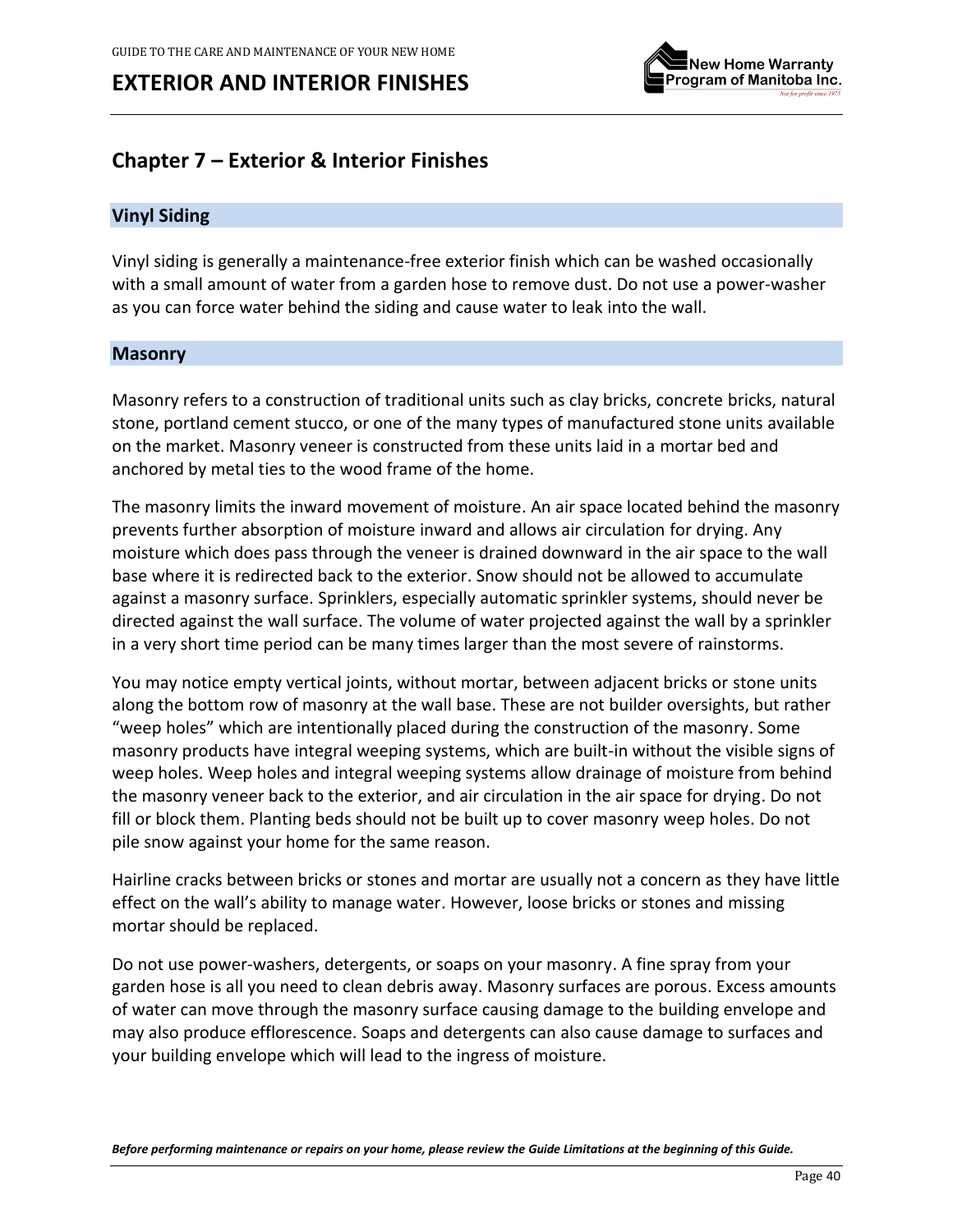

### <span id="page-40-0"></span>*Efflorescence on Masonry*

Efflorescence is a mineral salt deposit, usually white in colour, which may develop on the surface of masonry. All masonry materials are susceptible to efflorescence. As water moves through the body of these materials, it will dissolve any available mineral salts. As the moisture evaporates at the surface, it will deposit these salts. The degree of efflorescence varies with the age of the finished surface, the type and colour of the cement materials, weather condition, and the availability of water and salt sources.

There are several potential sources of mineral salts. The most common source is the salt naturally present in cement-based construction materials, not yet bonded by chemical reaction with the cement particles. The water used to mix cement-based materials may also contain some salt. Tap water is usually low in dissolved salts, but well-water can contain high concentrations. Where masonry is in contact with horizontal surfaces such as a driveway or sidewalk, avoid the use of de-icing salts adjacent to the masonry. They provide the source of salt, and melting snow and ice provide the water source. Planting beds should not be built up to cover masonry. The soil provides a continuous supply of moisture and salts for absorption by the masonry.

Efflorescence is usually temporary because the salt source is very limited and will usually occur only during the first year or two after construction. It tends to lessen with the passage of time as the materials "purge" themselves of salts, unless there is a source such as soil or de-icing salts present.

Care should be taken when attempting to clean efflorescence from masonry. Refer to the manufacturer's instructions for proper guidance.

### **Wood or Composite Wood Sidings and Trims**

Wood siding and wood composite sidings and trims may require new primer and paint every few years. In Manitoba, house walls that face to the south and west will experience the most weathering. Where wood siding pieces join or where they butt up against a trim (such as at a window) there may be sealant. Once a year, exterior sealant should be examined for voids and shrinkage that could permit the entry of wind driven moisture into the wall cavity. Remove any defective caulking and replace it with a bead of a high-quality sealant. Some silicone blends will accept paint and that feature is usually noted on the tube. Read sealant tube labels carefully and follow directions.

### *Check for Moisture Migration*

As you consider repainting wood siding or trim, examine the old paint for any patterns or discolouration that could indicate an underlying problem that should be investigated prior to painting. Exterior bathroom walls are particularly susceptible to blistering of the paint and may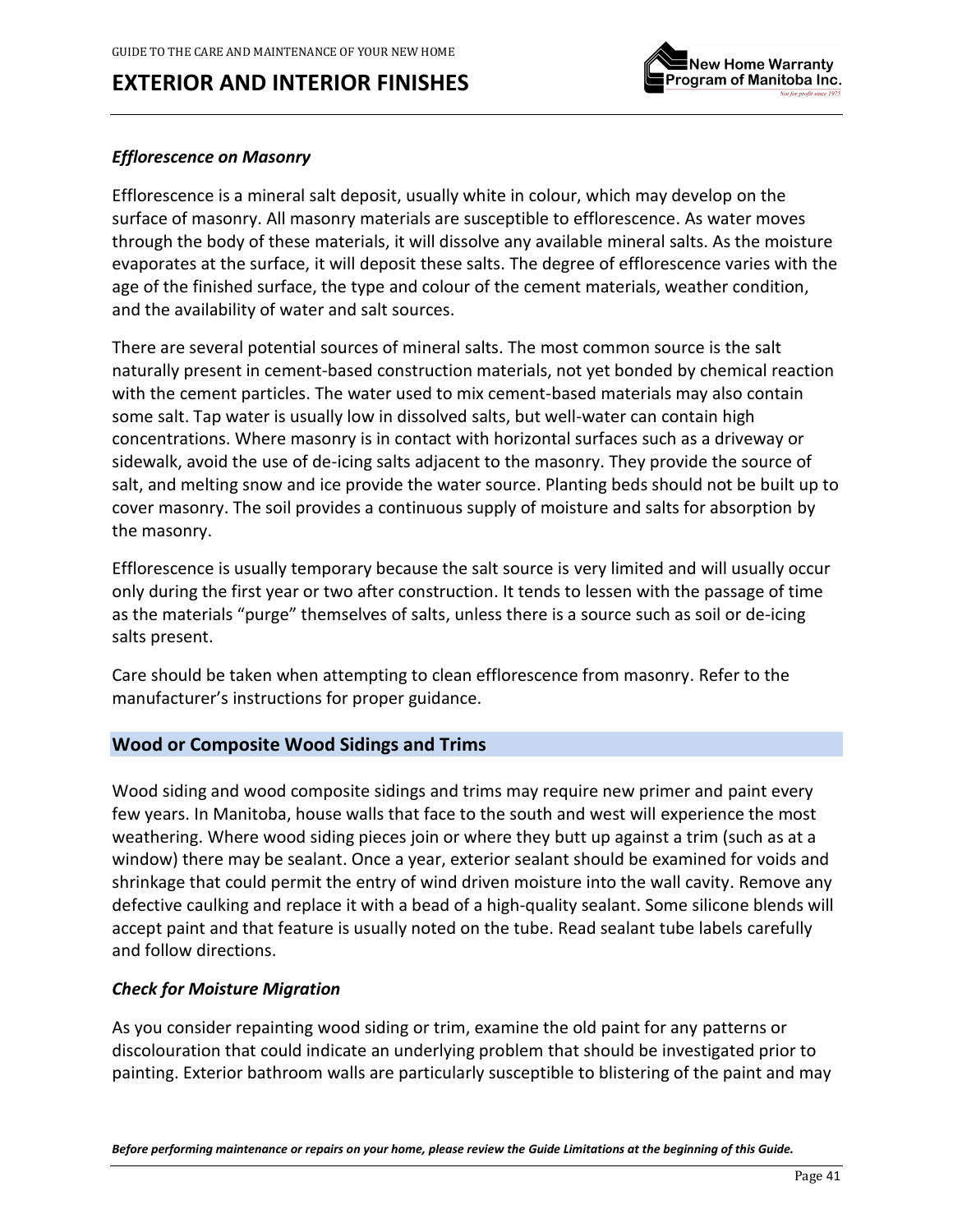

indicate that moisture is traveling through the wall and condensing on the back of the siding. Any underlying problems should be corrected before applying new paint. Follow the advice of a reputable paint store for preparing and refinishing the siding or trim.

Brilliant and dark colours may fade more rapidly than lighter colours.

When watering lawns, it is a good idea to avoid excessive overspray on any type of exterior cladding.

#### **Cement Board Siding**

Cement board sidings are made from a mixture of cement and wood fibers. These sidings come in planks, shingles and panels. They have a painted finish, and as such, will require re-painting over time. The length of time depends on the colour chosen, exposure to sun, driving wind and rain. Consult the manufacturer when you are ready to re-paint.

#### <span id="page-41-0"></span>**Stucco**

Your home may have a textured cement-like finish. This finish could be either 'traditional' stucco or 'acrylic' stucco. Stucco is a decorative finish to your home and is not a structural component. Further, although it is the secondary plane of protection in the building envelope, stucco does not 'water-proof' your home.

Although both finishes have a similar appearance, there are some key differences that you should be aware of when it comes to maintenance and product expectations. While both are 'vapour permeable', meaning that moisture can move through the material, traditional stucco is more porous than acrylic. See below for additional information.

#### *Traditional Stucco*

Traditional stucco is made from portland cement, sand, lime and water. As this is a natural cement product, it is porous and will absorb moisture. You may notice a change in the colour when the stucco is wet following a rain. This is normal. As stucco dries, it should return to its original colour. Overtime, however, your stucco may fade or discolour due to natural weathering.

Hairline cracks may appear in the finish coat of the stucco. This may be due the natural process of drying of the stucco, minor settling/movement of the home, and vibrations on or near the home. Minor cracking is normal and will be most noticeable on smooth finish coats. Hairline cracks are not an indicator of structural problems and will not result in the stucco falling off.

Do not use power-washers, detergents, or soaps on your masonry. A fine spray from your garden hose is all you need to clean debris away. Masonry surfaces are porous. Excess amounts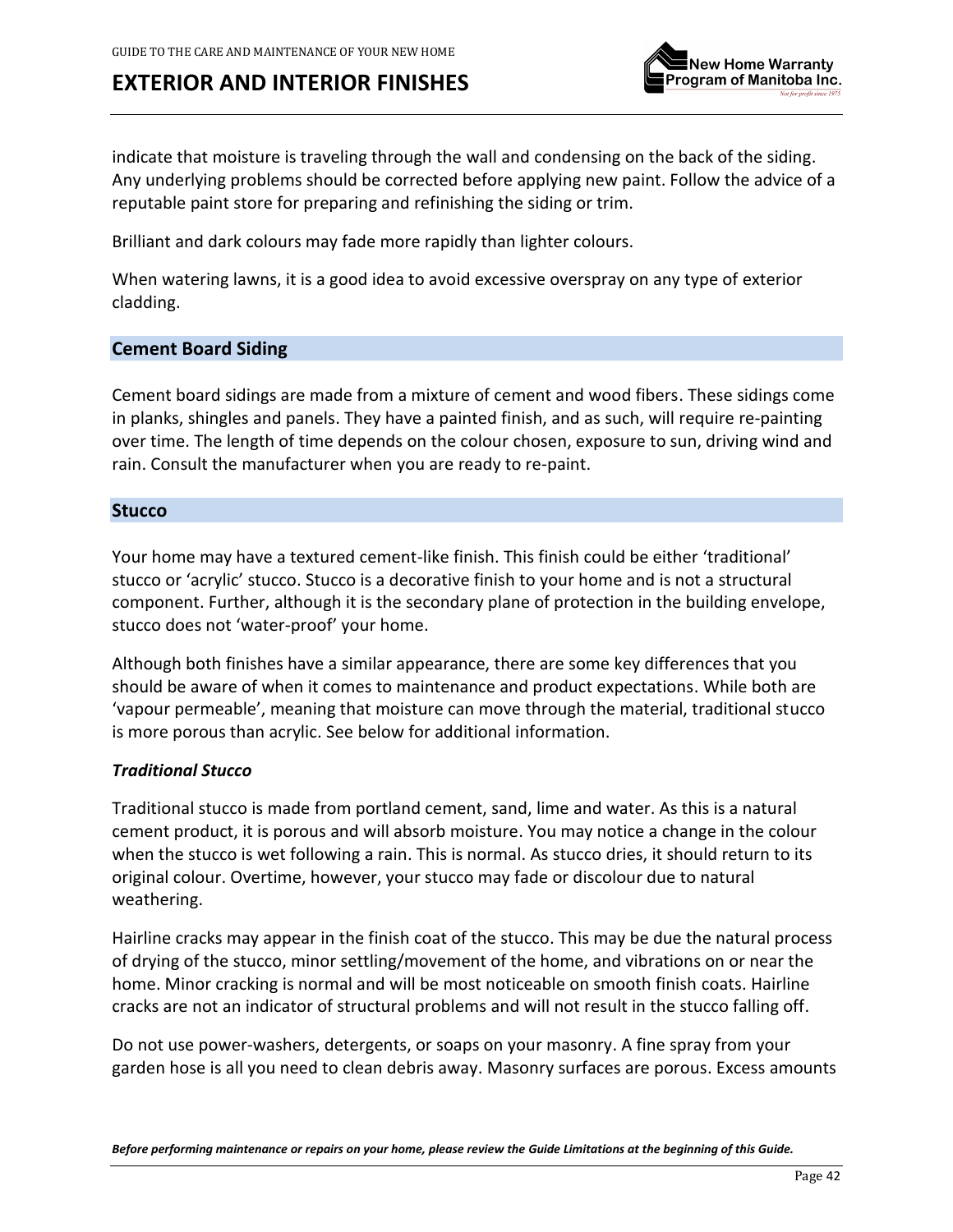

of water can move through the masonry surface causing damage to the building envelope and may also produce efflorescence.

Water that falls on a stucco wall in the first year may bring out salts contained in the stucco that have not yet had a chance to bond in the material. These salts appear as white streaks or spots on the wall. The name for these deposits is "efflorescence". The salts can usually be removed with a brush. See *[Efflorescence](#page-40-0) on Masonry* under Masonry in Chapter 7 for additional information on efflorescence.

If you are thinking of updating your stucco (repairing or changing the colour) contact a professional. Stucco should never be painted. Paint will interfere with the breathability of stucco, possibly allowing moisture to become trapped in the wall behind. Water that cannot escape will simply cause the paint to bubble and peel. Even worse, trapped moisture beyond the stucco may lead to mold and bacteria creating rot that will eventually move through the building envelope.

### *Acrylic Stucco*

Acrylic stucco is sometimes referred to synthetic stucco or elastomeric stucco finish. This type of stucco is made from acrylic resins and/or polymers that resemble a thin sticky paint and contains an aggregate such as sand and/or crushed quartz to give the finish some definition.

While acrylic stucco is vapour permeable (like traditional stucco), it is more water resistant. It is also more resistant to hairline cracks due to its elasticity. Since the material is synthetic, it can come in a variety of colours and will resist fading and discolouration if maintained properly.

To clean your acrylic stucco, use a light spray from a garden hose. For stubborn soiled areas, use a manufacture recommended cleaning solution. Refer to the manufacturer for additional cleaning and maintenance tips.

### **Exterior Penetrations and Sealants/Caulking**

#### *Exterior Penetrations*

Your home will have several openings through which plumbing, electrical and mechanical/ventilation components penetrate through to the interior of the home. These include but may not be limited to: furnace/HRV exhaust and air intakes, wiring, dryer vent, sump hose connection, hose bib (water tap), exhaust for bathroom fans and range hoods, gas line, exterior lights, exterior plug outlets. The holes through which these components exit should be sealed to prevent moisture and pests from entering the building envelope. Many of these penetrations will be sealed with a sealant/caulking.

Periodically check that these penetrations are properly sealed. While these sealants are designed to be long-lasting and withstand weathering, they can be damaged by pests, such as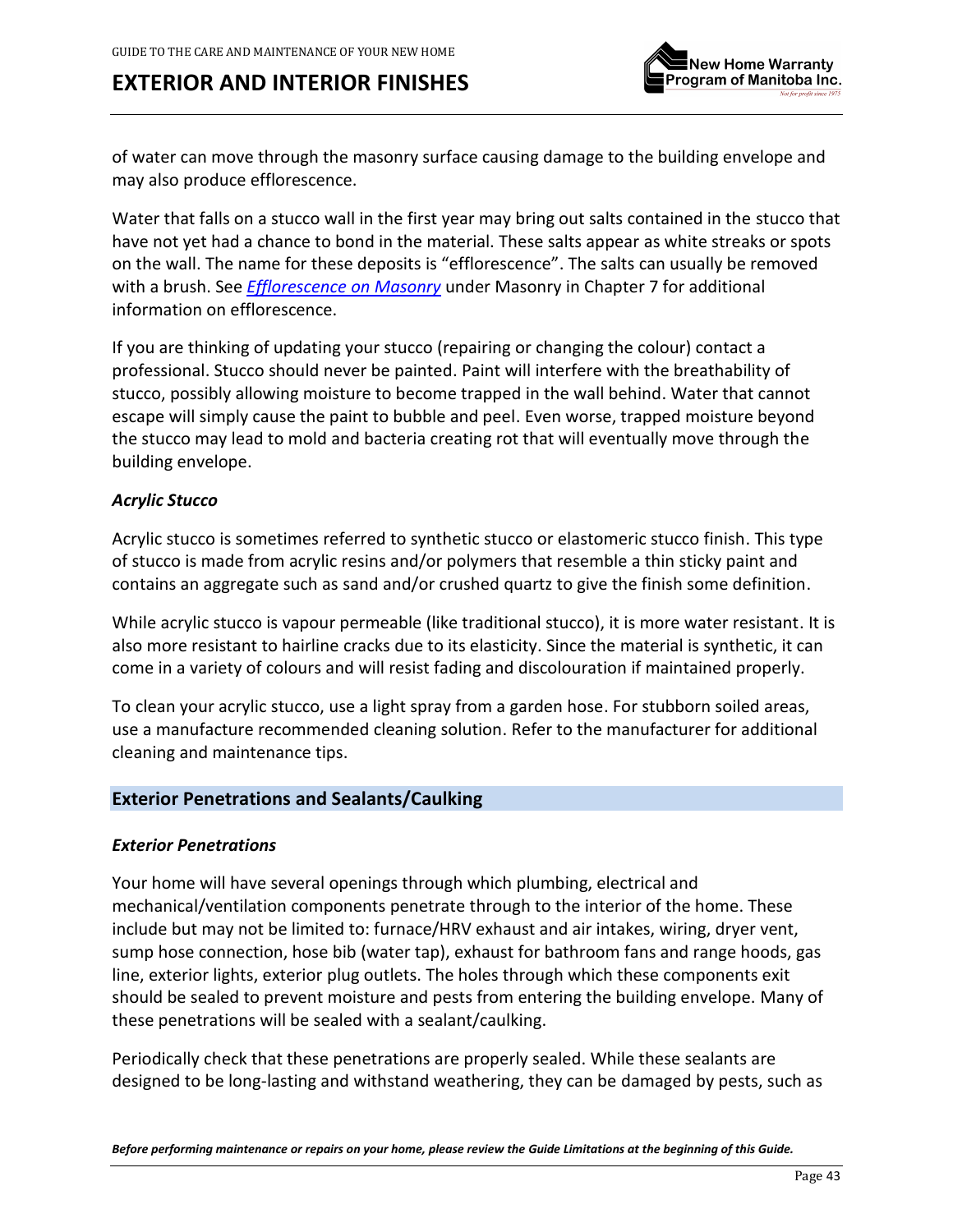

rodents. If it becomes necessary to repair or replace a sealant, ensure that that you use a material that is waterproof, flexible, long-lasting, designed for exterior use, and suitable for the application.

### *Exterior Caulking*

Depending on the cladding type of your home, decorative trims, and other exterior elements, you may find caulking. Cement board cladding is just one example. In some case, you may find caulking around your windows and doors. Caulking may also be found around decorative 'housings' such as exterior lights and dryer vents. Ensure that this caulking is maintained and repair/replace as necessary. Refer to the instructions on the caulking for suitable application.

#### **Drywall**

All homes will experience some movement especially in the first year. As a result, minor hairline cracks may form in drywalled areas. Drywall cracks can also occur due to minor lumber shrinkage due to it drying in the first year.

A wood-framed two-story home can shrink vertically. This results in substantial forces on virtually any rigid building component, including gypsum wallboard (drywall). A minor drywall crack can easily be remedied with filler and primer when a room is scheduled for repainting.

Drywall screws are used to hold drywall in place. Screw pops are caused when wood shrinks and expands, forcing screws holding the gypsum to work their way through the wall board. This results in a bump in the drywall as the screw forces its way through the drywall. These screw pops typically appear at the upper edge of a wall or at a truss line on a ceiling.

Screw pops can be repaired by cutting away the wallboard over the screw head that has bulged and tightening the screw until it is counter set into the drywall. Add another screw about 1 inch above. Fill the holes with joint compound, prime and re-paint.

Note that hairline cracks in drywall caused by natural movements or the shrinkage or expansion of materials is not covered under warranty.

#### *Truss Uplift*

Trusses are prefabricated structural assemblies which hold up the roof and the top floor ceilings. Truss uplift is a phenomenon which causes the top floor ceilings to lift off the interior walls in the winter and then drop back down in the summer. This often results in gaps and cracks in the drywall where the wall meets the ceiling. Truss uplift occurs because of moisture content differences between the upper and lower chords of wood trusses. The bottom chord of a truss is buried below insulation, keeping it warm and dry. The top chords however, are above the insulation and get very cold in the winter months, retaining their moisture. The top chords will absorb additional moisture causing them to elongate. The bottom chord, however, stays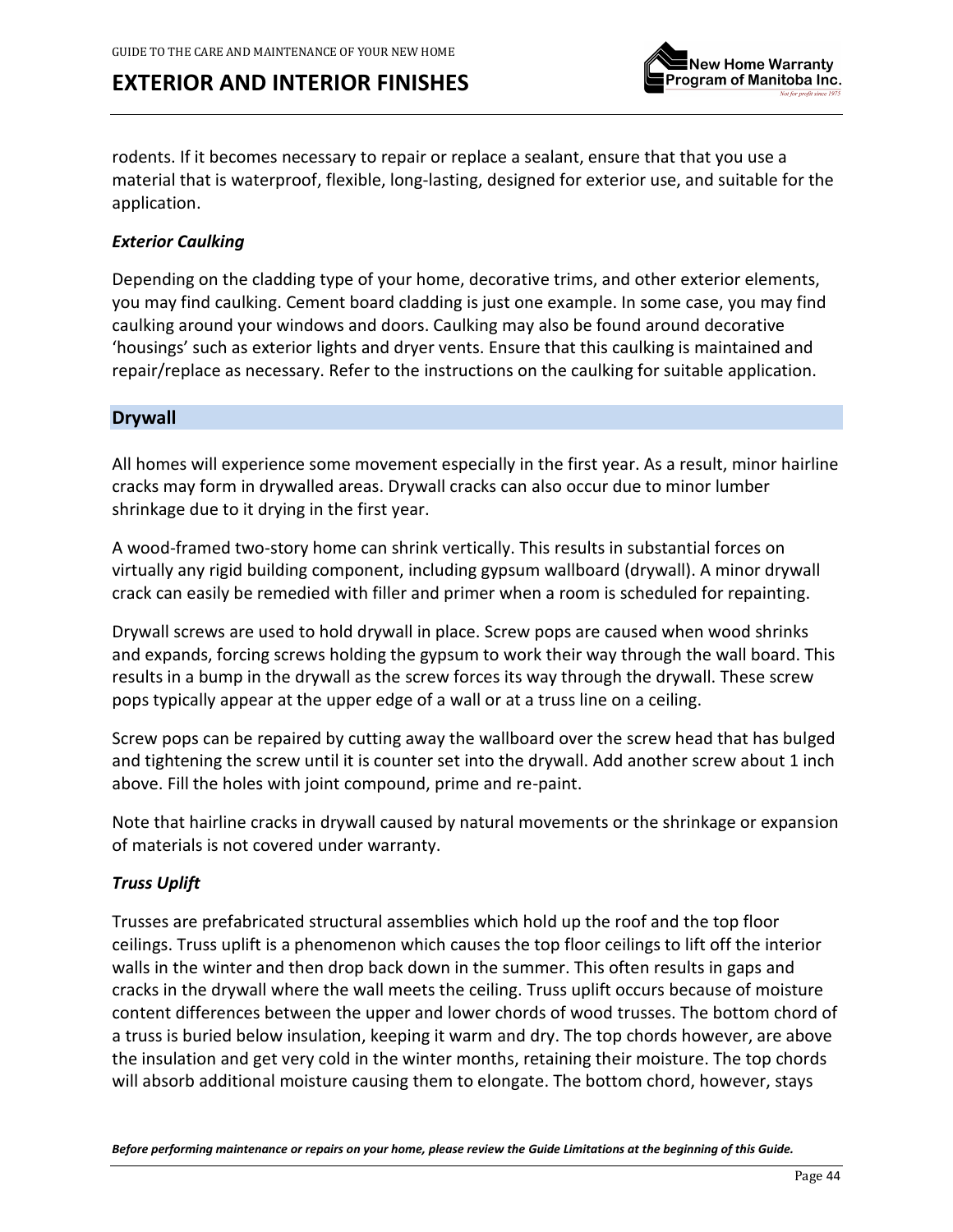

warm and will shrink slightly due to it naturally drying. With the top chords elongating and the bottom chord shrinking, the truss arches up in the middle causing the ceilings to lift off the walls. In the summer, the cycle reverses itself.

Truss uplift is NOT a structural concern and will often correct itself after a couple years once the trusses have acclimated. However, some homes may continue to experience minor disturbances to the drywall due to this 'truss uplift' phenomenon.

If you are doing any drywall repairs to these affected areas or redecorating, it is best to do it in the winter when the ceiling is at its highest point.

### <span id="page-44-0"></span>**Wall Coverings (Wallpaper)**

The glue used to adhere wall coverings to the wall is softened with moisture. If the wall covering is installed in a room with high humidity, such as a bathroom, the high level of moisture in the air can soften the glue holding the covering to the wall and cause the covering to begin to peel back. Proper ventilation, especially in kitchens and bathrooms can help prevent this situation.

In some cases, wall coverings will peel at the corners. In this situation, it is likely that the corner was insufficiently wetted to activate the glue adhered to the paper. Try wetting the corner and applying pressure for a few minutes.

In some cases, the paper has curled back and the glue underneath has dried. In this case a seam sealer can be applied. Seam sealers are available through paint and wallpaper retailers.

#### **Paint**

Paint surfaces get scuffed, marked and chipped through normal use. Paint colours and sheen can dull with exposure to cleaners, dirt and strong light. Interior painted walls can be cleaned with a mild soap and water. Abrasive scrub pads used to remove scuff marks will dull or scratch the surface.

Note that freshly painted surfaces may require time to enamelize before the surface can be cleaned. Refer to the manufacturer's specifications for dry times and cleaning instructions.

### **Clear Finishes**

The use of inappropriate household cleaners, abrasives, soaps and wood conditioners may contribute to discolouration and premature deterioration of a clear finish.

Virtually all applied finishes will fade when exposed to sunlight over time. Areas of intense, direct sunlight exposure can be affected more than other more shaded areas. Clear finishes on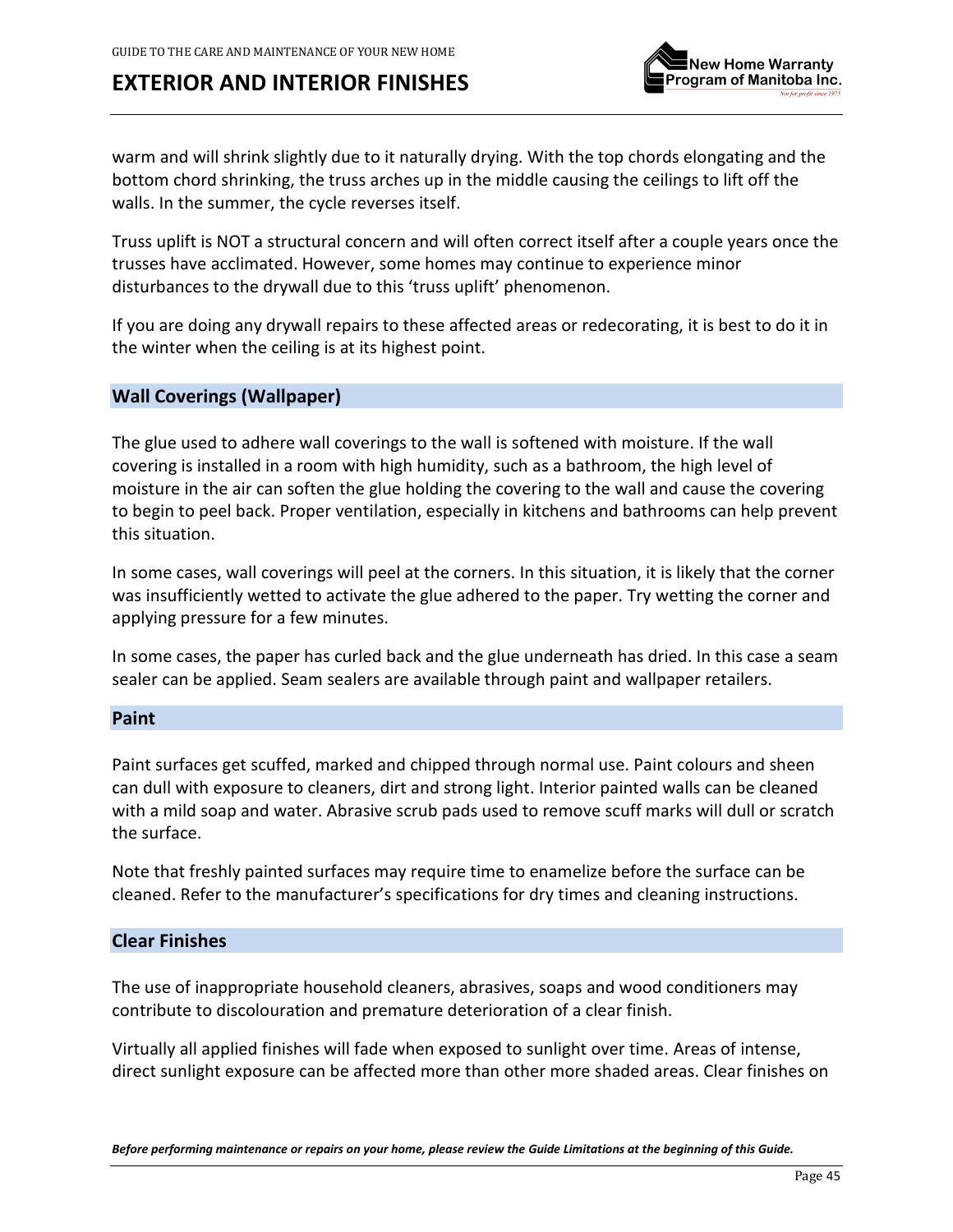

fine woods are influenced by the wood substrate and the moisture balance in the wood. Humidity levels that are too low or too high, or fluctuate often between the two, can cause a fine network of cracks called checks or wider cracks in clear finishes as the wood expands and contracts.

### **Interior Sealants/Caulking**

Sealant or caulking is usually a clear, white or light coloured flexible material placed where two hard surfaces come together. It is often seen at the joint between a countertop and a backsplash, or where a tile wall meets the top of a bathtub. The purpose of this "bead" of sealant is to help prevent water from finding its way behind water resistant materials and damaging the less resistant materials behind the joint. To protect the water susceptible materials, this bead of sealant should be applied in a continuous, unbroken line.

Over time, with cleaning, or through natural expansion and contraction of the materials, the sealant bead may crack or separate from one or both sides of a joint. The condition of sealant joints should be reviewed on a regular basis, and if damage is detected, repaired as soon as possible.

#### *Water Has Penetrated Behind a Bead of Sealant/Caulking*

If water has penetrated behind the sealant joint:

- 1. Check for damage of the materials underneath the joint. This could be a discolouration or a softness. Look for damage from the source of the penetration to the floor as water often runs behind cabinets or down drywall toward the floor;
- 2. Replace or dry and repair the damaged area;
- 3. Remove all or part of the old sealant bead and clean and dry the area;
- 4. Re-apply an appropriate type of sealant for the application. Various types of sealants are specially formulated for kitchens, bathrooms and other applications. The tubes of sealant will provide information on the properties of the sealant and suggestions on application.

#### *Water Has Penetrated Behind Ceramic Tile Bathtub or Shower Enclosures*

Grout joints or caulk joints between ceramic tiles and adjacent surfaces may deteriorate over time under normal use and should be inspected routinely. If a water leak is allowed to develop behind a tub or shower, the leak can soften or swell the substrate that the tiles are attached to, causing the tiles to break loose. This provides further areas for water to penetrate. Small amounts of water may run behind the tub or shower soaking wood components and creating the conditions for mould growth and rot.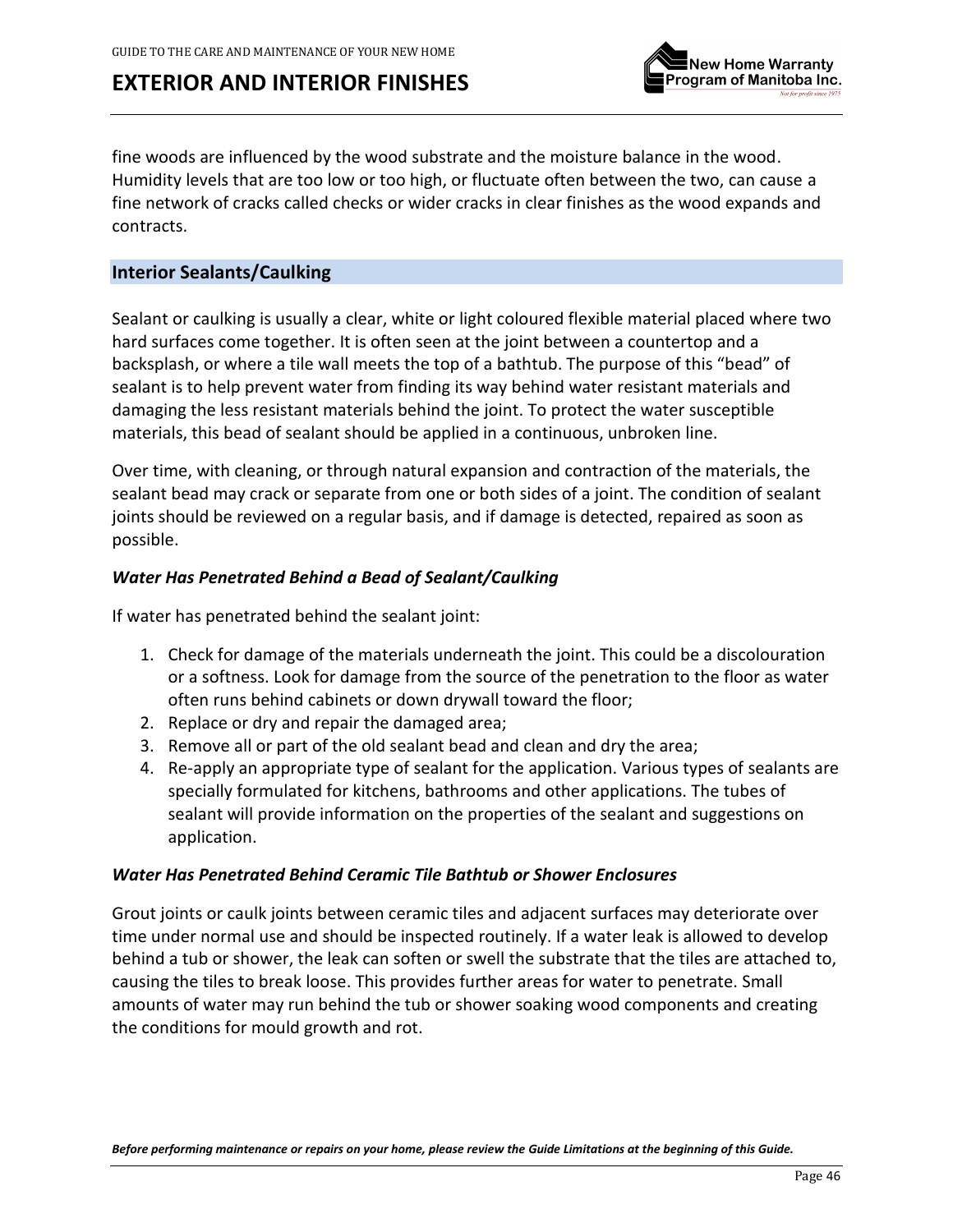

If the grout is cracked, repair it per the manufacturer's recommendations. If the caulking is failing, remove, clean the substrate and replace the caulking bead. If there is no apparent break in the grout or the caulk, clean the tiles and the grout lines and re-apply a sealer if required. Also check for leaks from the water pipes or the drains.

#### <span id="page-46-0"></span>**Grout**

Grout is a thin mortar used to fill the joints between wall or floor tiles. There are 2 types of grout most commonly used: epoxy and cementitious.

#### *Epoxy Grout*

Epoxy grout consists of an epoxy resin, filler and hardening agent. It is highly water-resistant and resistant to stains and chemicals. It is ideal for countertops, backsplashes, bathrooms and other areas susceptible to stains and moisture. While epoxy grout is more durable, it is also more expensive, more difficult to apply, requires a longer curing time, and light colors can yellow if exposed to sunlight. Epoxy grout does not require a sealer.

#### *Cementitious Grout*

Cementitious grout is a mixture of fine sand and cement and may contain a pigment for colour. Manufacturers can also add other ingredients designed to impart other characteristics. These are the "modified" or "enhanced" grouts. All cementitious grout is porous and can stain and be easily discoloured (especially lighter shades) by routine activities. Sealing grout and maintaining that seal can greatly reduce discolouration and water penetration. Your grout may need to be re-sealed as often as once a year, or every few years. It depends on how often the area is cleaned, high traffic areas (especially at entrance ways), and high moisture areas such as your shower. The good news is you cannot over-seal cementitious grout, and applying sealer is a fairly simple job and you can do the whole area or only a small area. If your grout is starting to look dull, is cracking/chipping, or pulling away from the sides of the tile – these are signs that you need to re-seal. Also, you can test your grout by adding a drop of water or spray it with a fine mist of water. Wait 2 to 3 minutes. If the water beads or flows from the grout, the grout is properly sealed. If the grout darkens or absorbs the water, the grout has not been sealed or the old sealer has broken down and is no longer protecting the grout.

The first step in choosing a sealer is to know the type of tile you have. Different materials will have different absorption characteristics which will affect the look and the cleaning of the tiles after the sealer is applied. A sealer can affect the appearance of the grout by bringing the natural colours to life and minimizing minor issues. Sealers also impart varying degrees of resistance to stains by the grout. Contact the original supplier of the tile or a reputable tile dealer to help with identification of the tile, grout and recommendations for the type of sealer and its proper application.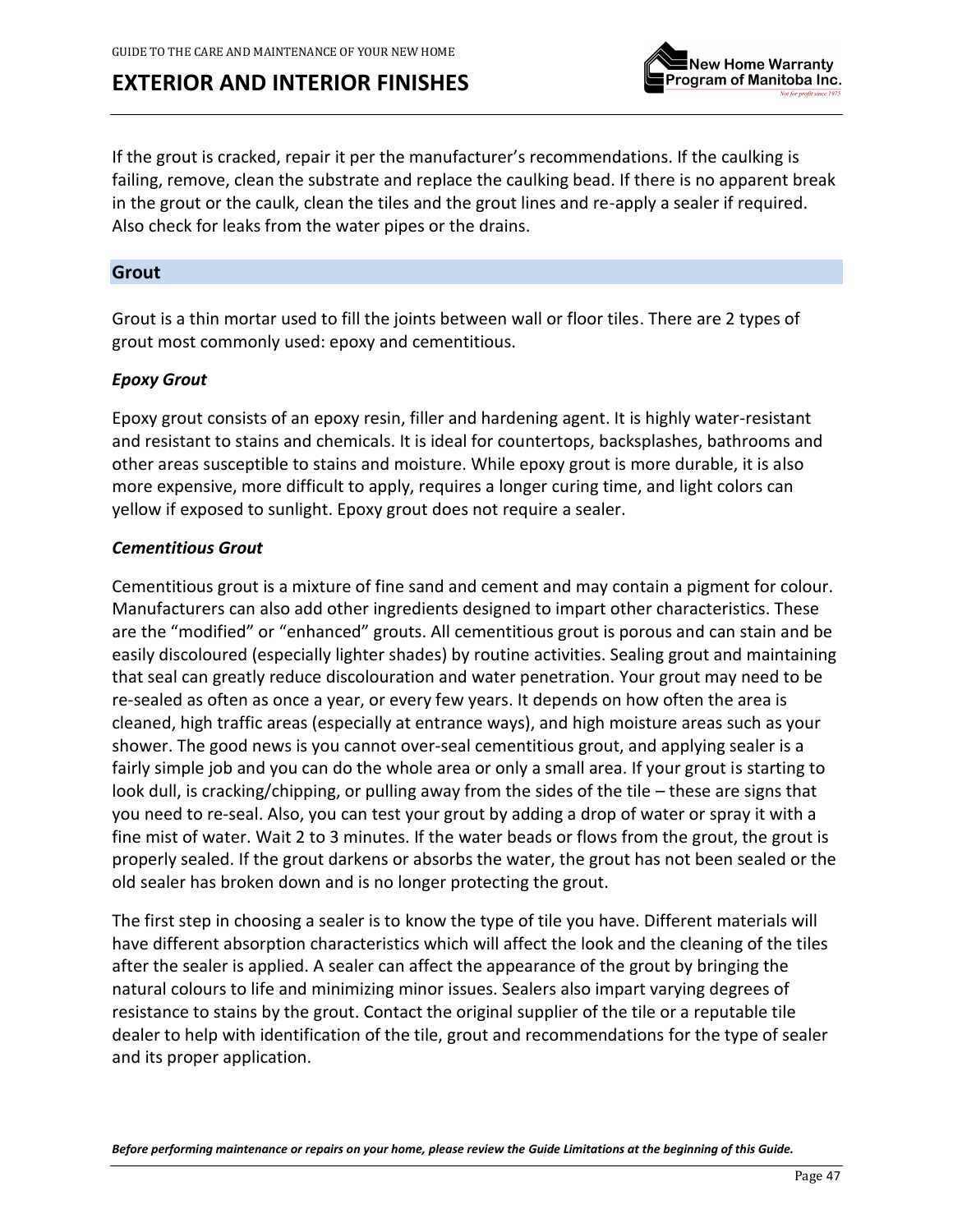

## **Chapter 8 – Flooring**

### **Resilient Flooring**

Resilient flooring refers to a family of synthetic flooring that offers a measure of impact absorption that makes floors more comfortable to walk upon. It is available in sheet format as well as flexible tiles and planks. Some examples are vinyl, rubber, and linoleum. In some cases, vinyl tiles can be grouted. Visit the section on [Grout](#page-46-0) in Chapter 7 for more information on caring for grout.

#### *Cleaning and Maintenance*

While this type of flooring is highly water-resistant water can still find its way underneath at joints and seams, especially on tile or plank products. Therefore, clean up spills quickly. This flooring should be cleaned in accordance with the manufacture's instructions, use the recommended cleaning product. Ensure the floor is swept free of sand and other abrasive debris first, as debris can scratch the surface. Do not use soap and water unless recommended by your manufacture. Certain detergents can leave a dulling film on some flooring products. Harsh cleaners can cause fading, discolouration and in some cases, make such materials hard and brittle. Stubborn scuff marks can usually be removed with a damp cloth and some effort. In all cases, the manufacturers' cleaning and maintenance recommendations should be followed.

#### *Depressions*

By its resilient nature, heavy furniture can impart dents in the flooring. The occurrence of dents can be reduced by a leg coaster that distributes weight over a larger area.

#### *Fading and Discolouration*

Resilient flooring is subject to the same fading as any other flooring subjected to constant and direct sunlight. Window coverings will reduce this effect.

An incompatible material in contact with the floor can react with resilient flooring and cause a yellow discolouration. Items such as latex-backed carpets and mats, oven cleaners, hair sprays, and foods such as mustards and vegetable dyes can cause this discolouration. This discolouration cannot be removed by cleansers and some bleached based chemicals can actually aggravate the situation. Refer to the manufacturer's instructions for guidelines on cleaning and repair.

#### **Hardwood Flooring**

Hardwood flooring is a term used to describe flooring products made from wood harvested from broadleaf trees as opposed to softwoods harvested from trees with needle-like leaves or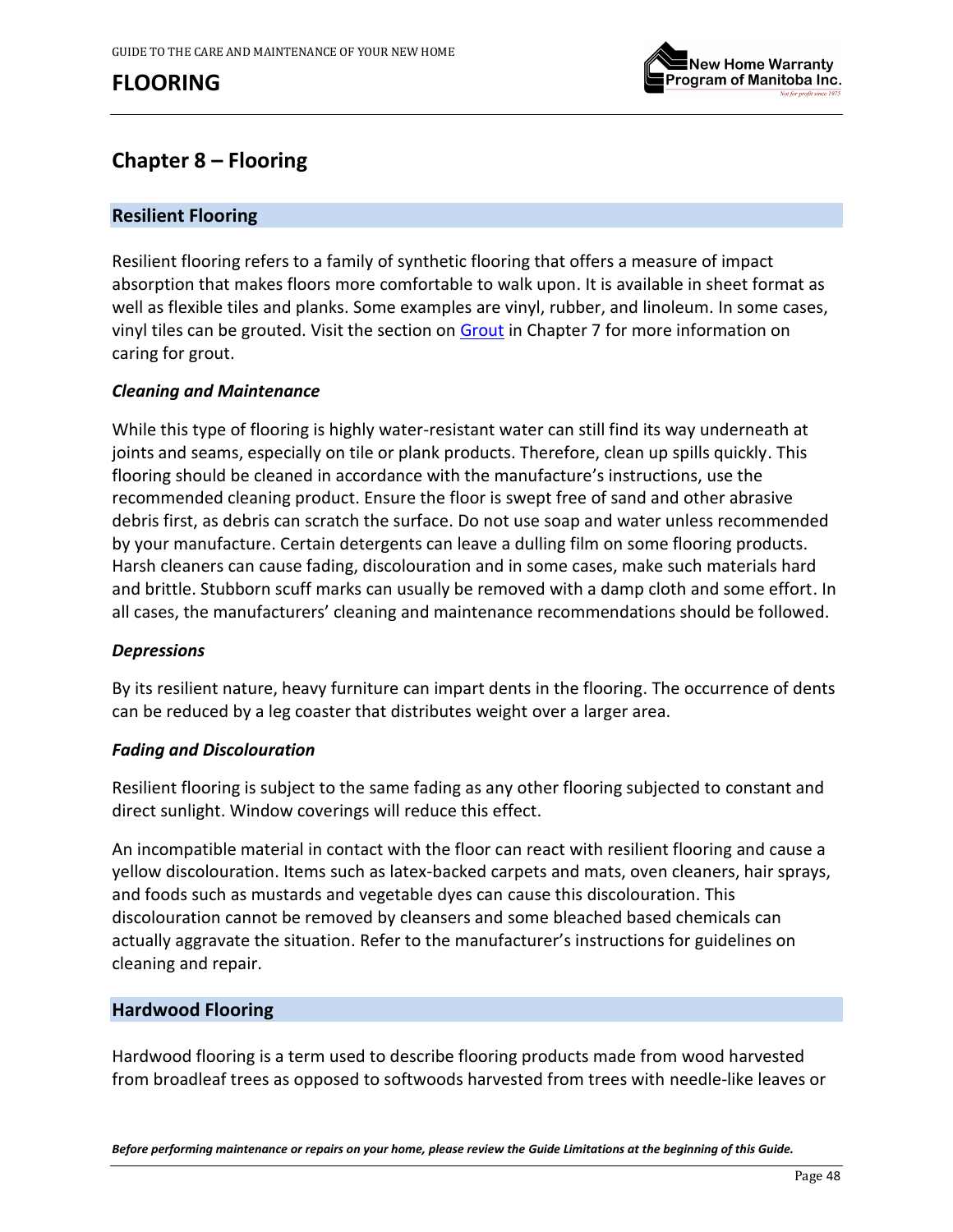

"evergreens". The term hardwood does not necessarily relate to the impact resistance of the wood. New materials such as bamboo are also included in this category of flooring. The flooring can be solid wood or engineered wood. Engineered wood flooring is made up of layers – usually 2 or 3. The top layer is the natural wood. The middle 'core' layer may be plywood, fibreboard, or particle board. Sometimes it will have a bottom layer that is designed to balance the top layer.

It is important to remember that each piece of wood in a hardwood floor is unique. Grain structure, knots, dark patches and light patches are points of character that add to the warmth and charm of hardwood flooring. Even in Choice and Select grades of hardwood these variations will exist.

#### <span id="page-48-1"></span>*Wood and Moisture*

Hardwood flooring is highly susceptible to changes in indoor relative humidity. Each hardwood floor manufacturer will have their own recommended humidity setting, which may even vary dependant on the type of hardwood. Be sure to check your product manual to determine what the recommended setting is for your specific hardwood flooring. The average relative humidity setting suggested by most hardwood floor manufacturers is around 35 – 55% year-round to minimize cupping and crowning. This is unrealistic in the winter in a cold northern climate without experiencing condensation on exterior components of the home, most likely the windows. The amount of humidity maintained in your home must be balanced to provide human comfort, minimize condensation as well as maintain your wood floor. Excess humidity must be controlled through reduction and ventilation and excessively dry conditions must be addressed by humidification.

Changes in humidity and temperature can also cause flooring noises.

### *Separations are Developing Between Strips of Hardwood*

Separations can develop between strips of hardwood if the wood loses moisture due to a very low relative humidity in the home. Adjust your humidity, especially in the winter.

Areas around heat registers and areas exposed to concentrated sunlight may be more susceptible to shrinkage. Wood flooring applied over a floor with radiant heating underneath it is also more susceptible to separation between the strips of wood. Broader strips of hardwood are more prone to cupping and separation than narrower hardwood strips. Quartered vertical grain product is more stable than plain/flat-sawn material. Darker coloured hardwood floors with low gloss finishes and complex grain patterns are more visually forgiving.

### <span id="page-48-0"></span>*Cupping, Crowning and Shrinkage*

When wood absorbs moisture in the air or gives up moisture to the air, the wood fibres stretch and shrink. This shrinking and stretching happens faster at the edges than in the middle of a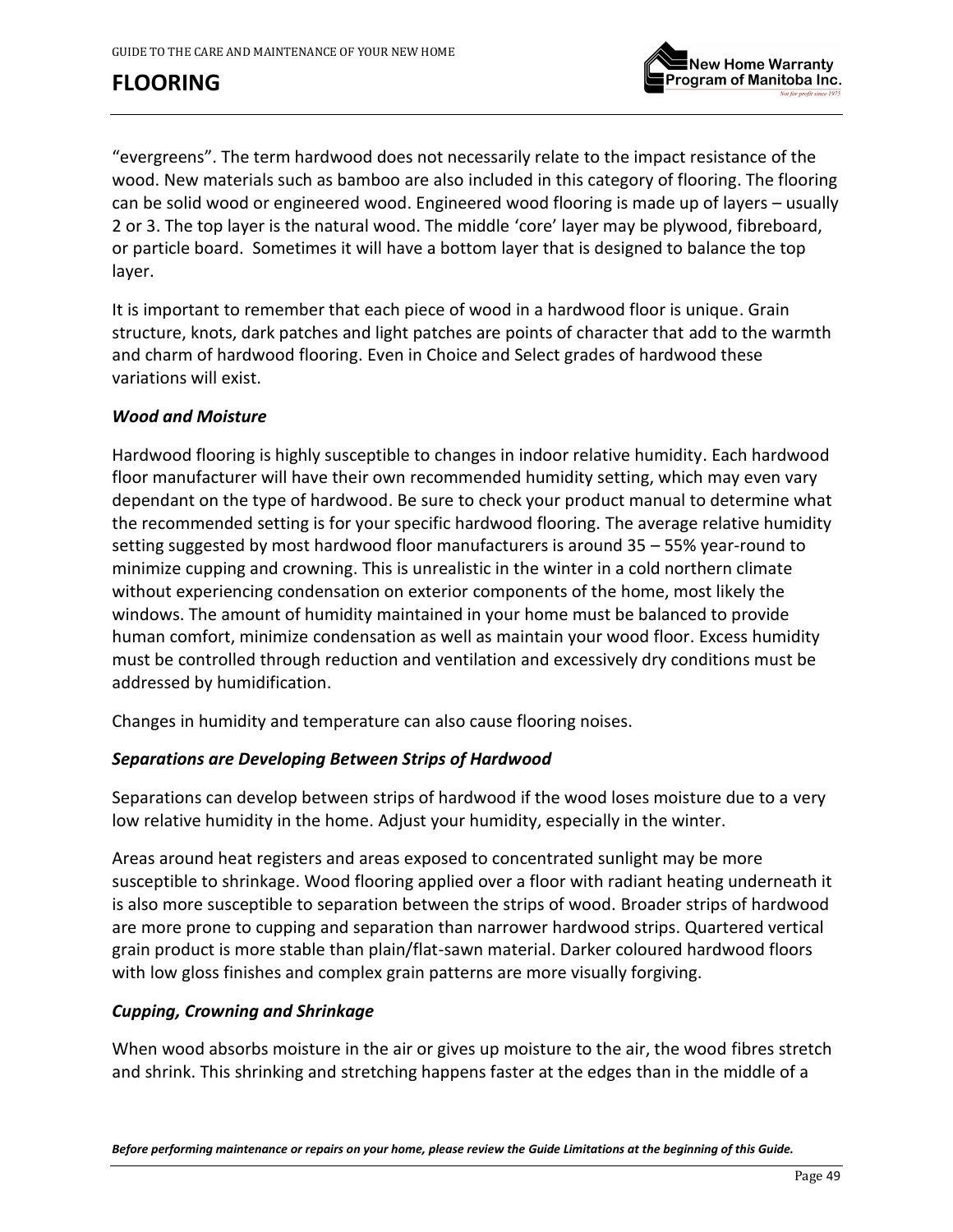

piece of wood. This can cause separation between the pieces of wood, or "cupping" where the long edges of the wood units are higher than the center, or "crowning", where the edges shrink, causing the middle of a piece of wood to rise.

Cupping can occur when excess moisture comes in contact with the unfinished side of the wood. This moisture could come from a leak or drip or from moisture which originates from a previously wet area such as the sub floor, a crawl space, or a freshly poured basement floor slab. Common causes to isolated areas are plumbing leaks (often from the dishwasher or fridge) or large water spills.

Cupping can also be caused by the flooring acclimating to an area which has higher moisture content than the moisture content of the wood at installation. This cupping is generally permanent and changes little with the seasons.

Crowning occurs when the edges of the wood shrink in towards the bottom while the middle or the top of the plank swells up, creating a raised/rounded appearance. This happens when moisture is left sitting on top of the floor or when there is a significant difference in moisture above the flooring compared to underneath. The main cause of this is excessive damp mopping of floors. In isolated areas, this can occur from mats that absorb moisture at wet areas such as the entrance of the home or a laundry room.

In some cases, a slight cupping or crown can be a seasonal occurrence and the issue will often diminish over time. In many cases, too much or too little humidity in the house will cause cupping/crowing. If excessive moisture is causing cupping or crowning, identify the source, remedy the problem, and then allow the flooring to reacclimatize.

For plumbing leaks and water spills, remove any mats or furniture covering the area. Soak up any moisture on the floor and then ventilate the area well. Use a fan to increase drying, especially for large spills or plumbing leaks that may have moistened the subfloor beneath the planks. Allow the area to dry completely before replacing any mats, furniture, etc.

Refer to the flooring manufacturer's guidelines on recommended humidity levels, cleaning tips and other maintenance requirements. No amount of standing water should be left on the surface of a hardwood floor.

### *Durability Considerations*

Most hardwood flooring installed today is pre-finished with a coating such as polyurethane. These coatings are extremely hard and long wearing but that does not mean that wood beneath the coating cannot be dented.

To a great degree, the durability of a wood floor finish is a function of how well it has been protected from the abrasive effects of dirt and especially sand. A protective runner in hallways, in front of kitchen sinks, and along well trodden paths, can alleviate wear patterns.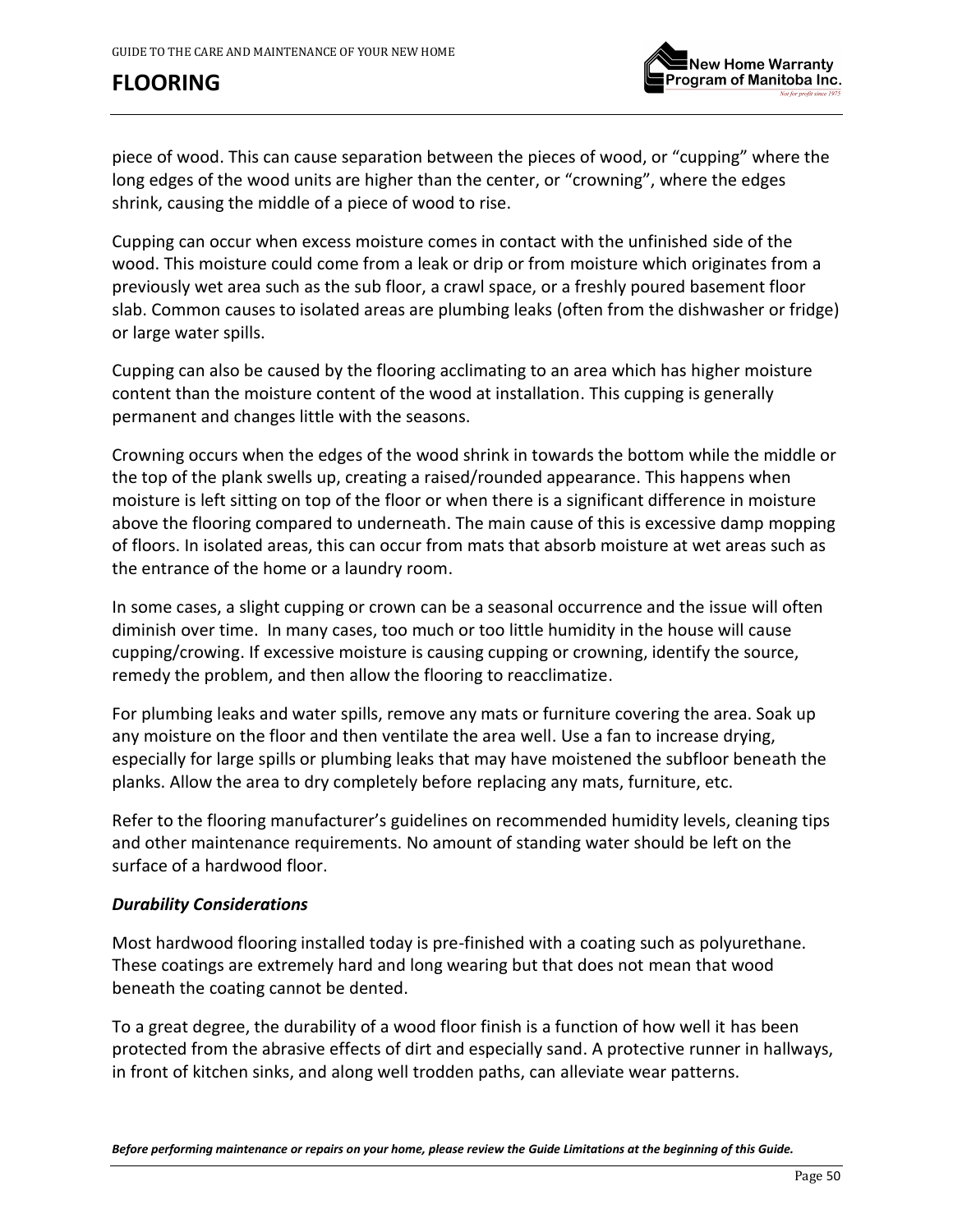

Hardwood floors can be vacuumed using a soft head attachment specifically designed for this purpose. A power head (beater bar) should not be used on hardwood floors.

#### *Hardwood Floor Finish Seems Dull from Cleaners*

Corrosive solutions, chlorine cleaners or abrasives will, over time, dull the finish of a hardwood floor. Commonly available cleaners, soaps, oils, waxes or polishes can adversely affect the finish of the floor. Use **only** cleaners recommended by the manufacturer of the hardwood floor.

Direct sunlight can fade hardwood floor colouring just as it can fade carpeting. Closing curtains and filtering the light reduces fading.



For more information on hardwood flooring visit the National Wood Flooring Association at: [www.woodfloors.org](https://www.woodfloors.org/)

#### **Laminate Flooring**

Laminate is composed of a wear layer, a pattern layer and one or two very dense, rigid layers that provide impact resistance and connection for the flooring system. These layers are an engineered wood product, and as such, are susceptible to moisture swelling. However, laminate flooring is dimensionally more stable than solid hardwood. Most new laminates include some type of moisture sealant to protect against moisture penetration of this layer. Although it is often designed to look like hardwood flooring, it is also available in finishes that resemble ceramic tile or patterned to look like resilient flooring.

Laminate flooring generally does have a very hard-wearing surface but it can be chipped. It cannot be sanded and refinished like solid hardwood flooring.

Laminate floors are designed to be relatively maintenance free. Do not use abrasive or harsh cleaners or scouring pads. It is not recommended to wax, polish, sand, or lacquer a laminate floor. Follow the manufacturer's instructions when cleaning the floor. Contact the manufacturer for stains caused by such things as paint, adhesive, oil, etc. Never use a steam cleaner on a laminate floor.

Just like hardwood flooring, laminate flooring is susceptible to cupping and crowning due to moisture/humidity. For more information go to *[Cupping, Crowning and Shrinkage](#page-48-0)* under Hardwood Flooring in Chapter 8*.*

#### *Laminate Flooring Sections are Swelled*

Water should never be allowed to stand on laminate flooring as one of the layers of the material is a manufactured wood product. Wood in any form is always subject to movement when exposed to high humidity or water.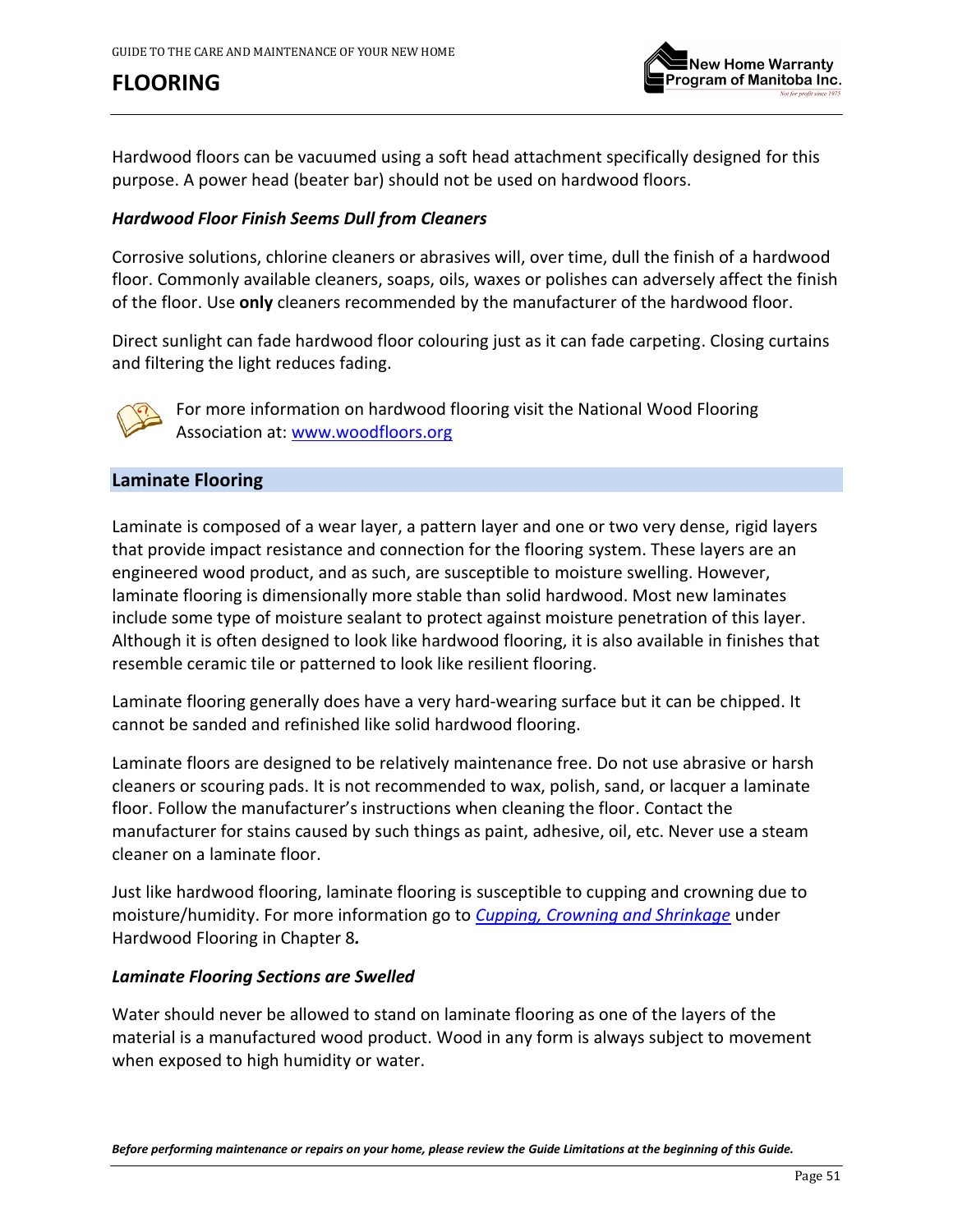

If the laminate has swelled due to moisture, contact the supplier and arrange for a professional repair. To prevent damage, follow the manufacturer's recommendations for care and maintenance.

### <span id="page-51-0"></span>**Carpet and Area Rugs**

The performance of carpet is determined by the height of the cut, the density of the construction, the backing and the type of fibre. Some common carpet fibres are nylon, olefin, polyester, triexta and wool.

Carpeting fibres today are very durable. Dirt and sand are the major causes of carpet wear. With each compression of the carpet, a particle of sand is given another opportunity to cut at the carpet fibre. A clean carpet will last years longer than a dirty carpet. For best results, follow the manufacturer's instructions for cleaning your carpets.

Fine area carpets should be professionally cleaned and can be damaged by water and conventional carpet care products. Consult a professional for the best cleaning option available to suit your particular type of carpet.

#### *Carpet Is Loose or Stretching Has Occurred*

Carpet can stretch due to high heat or humidity and may lift along a room perimeter if the tack strip holding the carpet is no longer holding the carpet backing adequately. In most cases, the carpet can be re-stretched and re-attached. A ripple in the middle of the carpet can occur after heavy furniture has been moved across the carpet that was still wet from carpet cleaning. In either of these situations, a professional carpet installer should be utilized to correct the issue.

### *Carpet Has Dark Stains Around the Perimeter of Rooms and at Heating Registers*

Filtration soiling may appear as dark or grayish lines on carpet along walls or stairways, around vents, and under doors. It is caused by airflow over and through the carpet that allows fine, airborne particles to settle on the carpet surface. This type of soiling, while sometimes permanent, requires special treatments for effective removal. Contact a carpet cleaning professional for assistance.

Homeowner activities such as candle burning, fireplace smoke or vehicle emissions from an attached garage can contribute considerable particles to air within the house. These dark particles can contribute to carpet staining as they settle onto the carpet surface or are circulated around the house by the heating.

For Further Information visit The Carpet and Rug Institute website at [www.carpet-rug.org](http://www.carpet-rug.org/)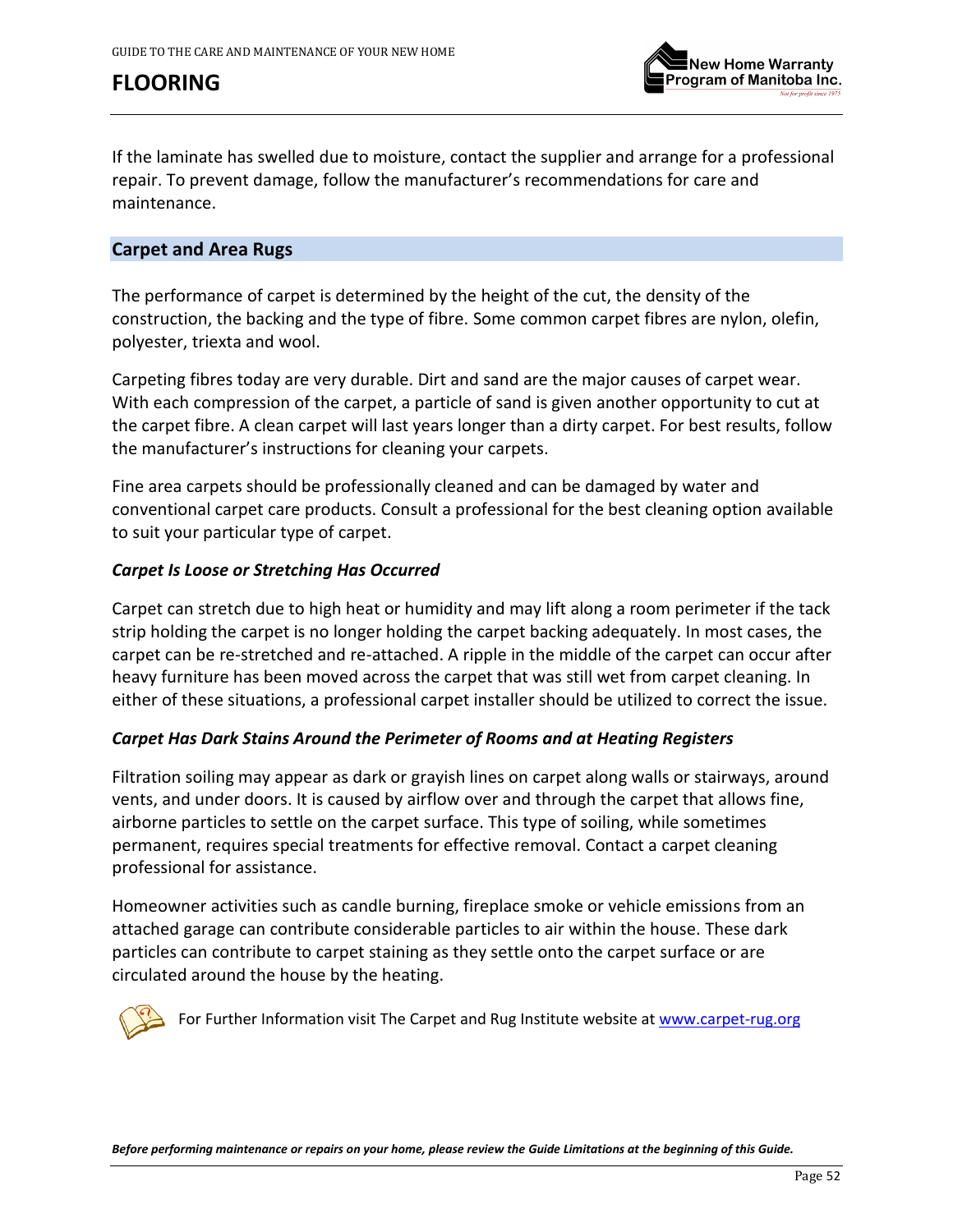# **FIREPLACES**



## **Chapter 9 – Fireplaces**

Fireplaces generally operate on either natural gas or solid fuel (wood, manufactured logs, pellets, etc.).

#### **Curing or "Burning In" of New Fireplaces**

Materials found on the external surfaces of a new wood or gas fireplace, such as paint, sealants, lubricating oils and gasket adhesives, can produce odours and small amounts of carbon monoxide for the first few times that the fireplace is used. This is called "curing" or burning in. If your home has a carbon monoxide detector installed, it may detect the carbon monoxide and sound an alarm. It may take as much as 24 hours of run time before the fireplace is cured. Consult the manufacturer's guidelines for the appropriate cure time of your fireplace. If the fireplace system is equipped with a fan, do not run it during the curing period. The fan cools the surfaces and inhibits the curing process. Ensure you provide good ventilation in the house during the curing period.

#### **Natural Gas or Propane Fireplaces**

Natural gas fireplaces have eclipsed the popularity of solid fuel burning appliances in most municipalities. Generally, gas fireplaces operate in much the same manner as natural gas furnaces and should command an equal amount of caution and operational awareness. Read your owner's manual. Fireplaces and other open flame appliances should never be left unattended when in operation.

Most natural gas fireplaces pull combustion air from the outside through an inlet vent. These vents should never be obstructed. Since conventional gas fireplaces have their own air intake and exhaust paths, there is no damper to open and close as there is in wood burning fireplaces.

After several years, it is not uncommon for a sensor (called a thermocouple) to fail. When the sensor fails, the fireplace mysteriously shuts down, extinguishing the pilot light as well. If this problem persists you will most likely require a new sensor. Refer to the manufacturer's instructions on the replacement of this sensor.

#### **Solid Fuel Burning Appliances**

Before operating your fireplace, refer to your manufacturer's instructions.

As gas or solid fuel burns, it releases heat, moisture, and combustion gases. These gases contain a component (carbon monoxide) that is dangerous and can result in asphyxiation. Be aware that when smouldering embers are not generating enough heat to maintain the chimney draft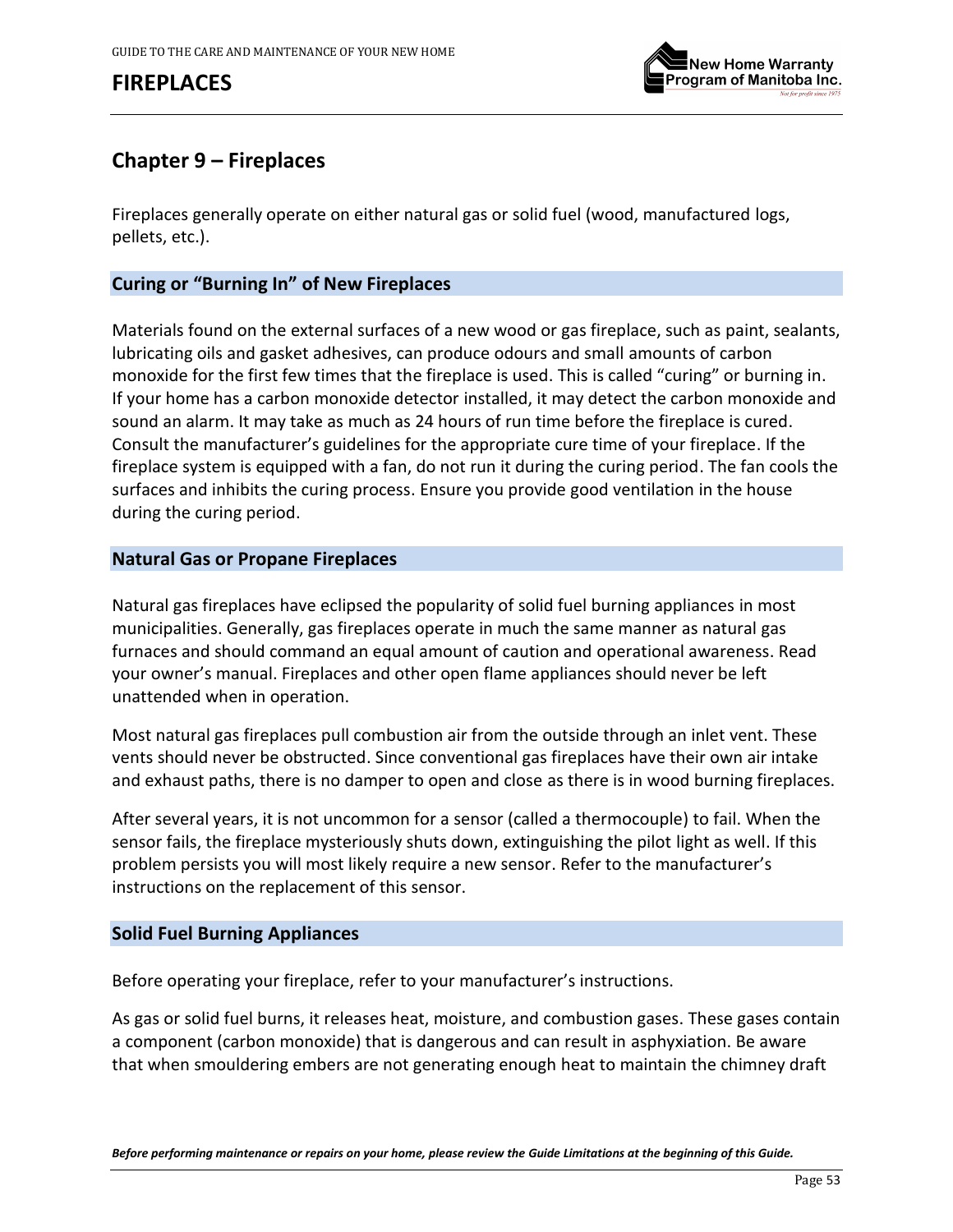# **FIREPLACES**



the gases accumulate in the firebox. They are heavier than air and can "flow" out of the firebox. Do not leave the doors to the appliance open. Do not close the chimney damper until all ashes are cold to the touch. If any smoke or gas is being emitted, a closed damper could tragically divert those gases into the living spaces of the home. A carbon monoxide alarm should be placed near the wood burning appliance in accordance with the manufacturer's recommendations.

Remember to clean your chimney regularly to prevent chimney fires.

#### **Carbon Monoxide Detectors**

Carbon monoxide (CO) is a colourless and odourless gas. You cannot see, taste or smell it. Carbon monoxide is a common by-product of the burning of natural gas, gasoline, and solid fuels (wood, pellets). If properly installed, maintained, and operated, appliances produce little CO. However, if anything disrupts the venting process (such as a bird's nest in a chimney) or restricts the oxygen to a gas burner, CO production can quickly rise.

Gasoline engines produce carbon monoxide and produce the most CO during the start-up of a cold engine. A buildup of CO can occur if you start and then idle your car or gas mower in the garage. The fumes that contain CO can enter a home through connecting walls or doorways and can quickly rise to dangerous levels. Therefore, we do not recommend running a vehicle, mower or other gas-powered equipment in the garage. Check doors that lead from the garage to the home to ensure they are properly sealed.

Carbon monoxide detectors are required in every home that has an attached garage or fuelburning appliance. They are different than a smoke detector in that carbon monoxide detectors detect abnormally high levels of carbon monoxide gas that is invisible and practically odourless. In most new homes, the CO detector and the smoke detector are combined in one unit.

Owners should read their owner's manual and understand what level of CO their particular model is capable of sensing, and what to do in the event that it sounds an alarm.

### **Smoke Detectors**

Wired-in smoke detectors with battery back-up are required by code. In most new homes, the smoke detector and CO detector are combined in one unit.

#### *Maintenance Considerations for CO and Fire Detectors:*

- Your smoke/CO detector is wired directly into your home's electrical system. You should test it monthly.
- Your smoke/CO detector has a battery back-up. Change the battery when needed as per the manufacturer's instructions.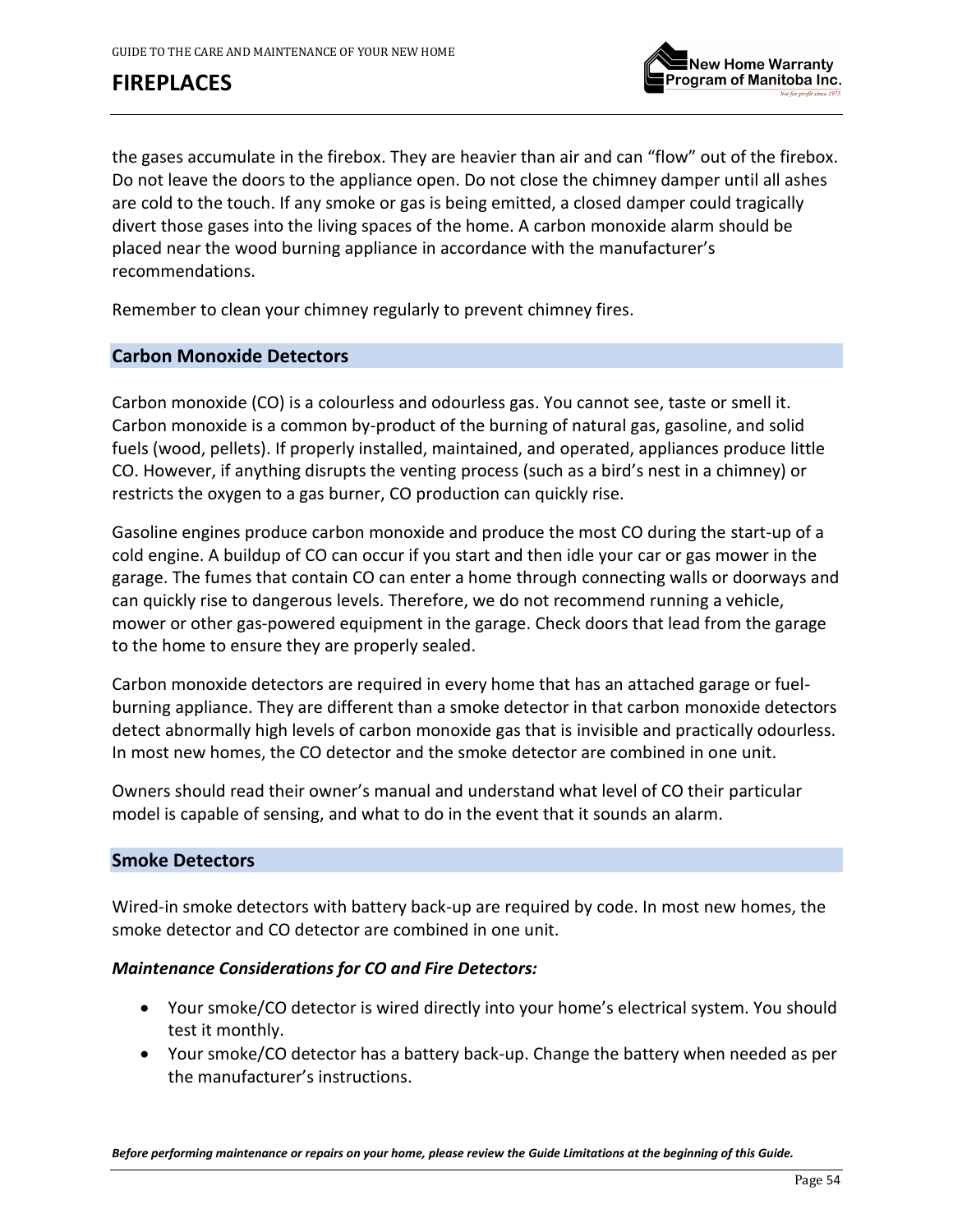# **FIREPLACES**



- Consider installing smoke alarms with "long-life" batteries.
- Do not paint a smoke/CO detector.
- Smoke/CO detectors are sensory devices that have a limited lifespan. Each year, detectors get more efficient and cost less. Follow your manufacturer's recommendations on replacement.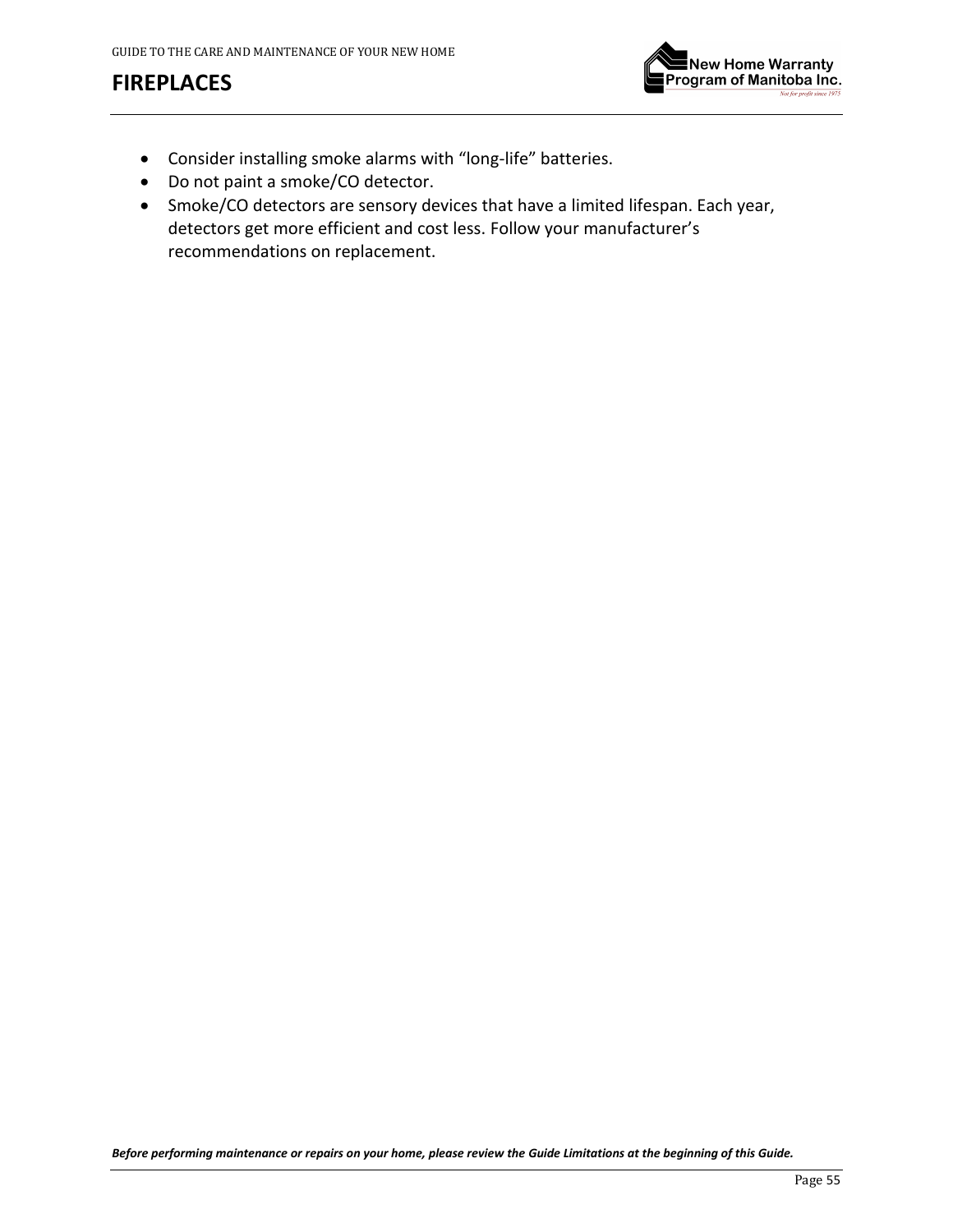

## **Chapter 10 – Plumbing**

The plumbing system in a home consists of plastic drain piping, copper or plastic water delivery piping and the fixtures (such as toilets, tubs, showers, sinks or faucets) that connect to these piping systems.

If you are finishing a basement, take note of the plumbing routes and accommodate access to meters, valves, drains and cleanouts.

#### **Waste Water Management Systems**

Outside of municipalities, the drainage system of the home may carry sewage to an on-site private sewage treatment system. If you have a waste water management system, it is very important that you fully understand the workings of your particular system. There are a variety of systems used and maintenance procedures are unique to these systems. Consult your manufacturer's maintenance manual for helpful information on your system. The system must be correctly and regularly maintained to ensure that it operates properly. Faulty systems create health hazards and contaminate the environment. A waste water management system may require regular service by a professional.

Most systems are located some distance from the home and may have restrictions on what is placed or grown above or around them. Also keep heavy construction equipment away from the septic tank and disposal system and keep all traffic off the system during the winter months. Certain chemicals and products can alter the balance of bacteria and microbes that breakdown waste.

Note, that wells, and attached water systesm, septic tanks or fields are not covered under Warranty.

For more information on Waste Water Management Systems visit the Government of Manitoba, Conservation and Water Stewardship at [www.gov.mb.ca/conservation/envprograms/wastewater/information/index.html.](http://www.gov.mb.ca/conservation/envprograms/wastewater/information/index.html) There you will find a link to a *Homeowner's Manual for Onsite Wastewater Management Systems***.**

### **Plumbing Drains**

Virtually all draining plumbing fixtures feature a water filled "P" trap. The trap holds a few cups of water that prevent sewer gases from entering the home. If any sinks, bath tubs and floor drains have not been used over an extended period of time it is possible that the water seal has evaporated. The seal can be easily re-established by pouring a few cups of water down the drain.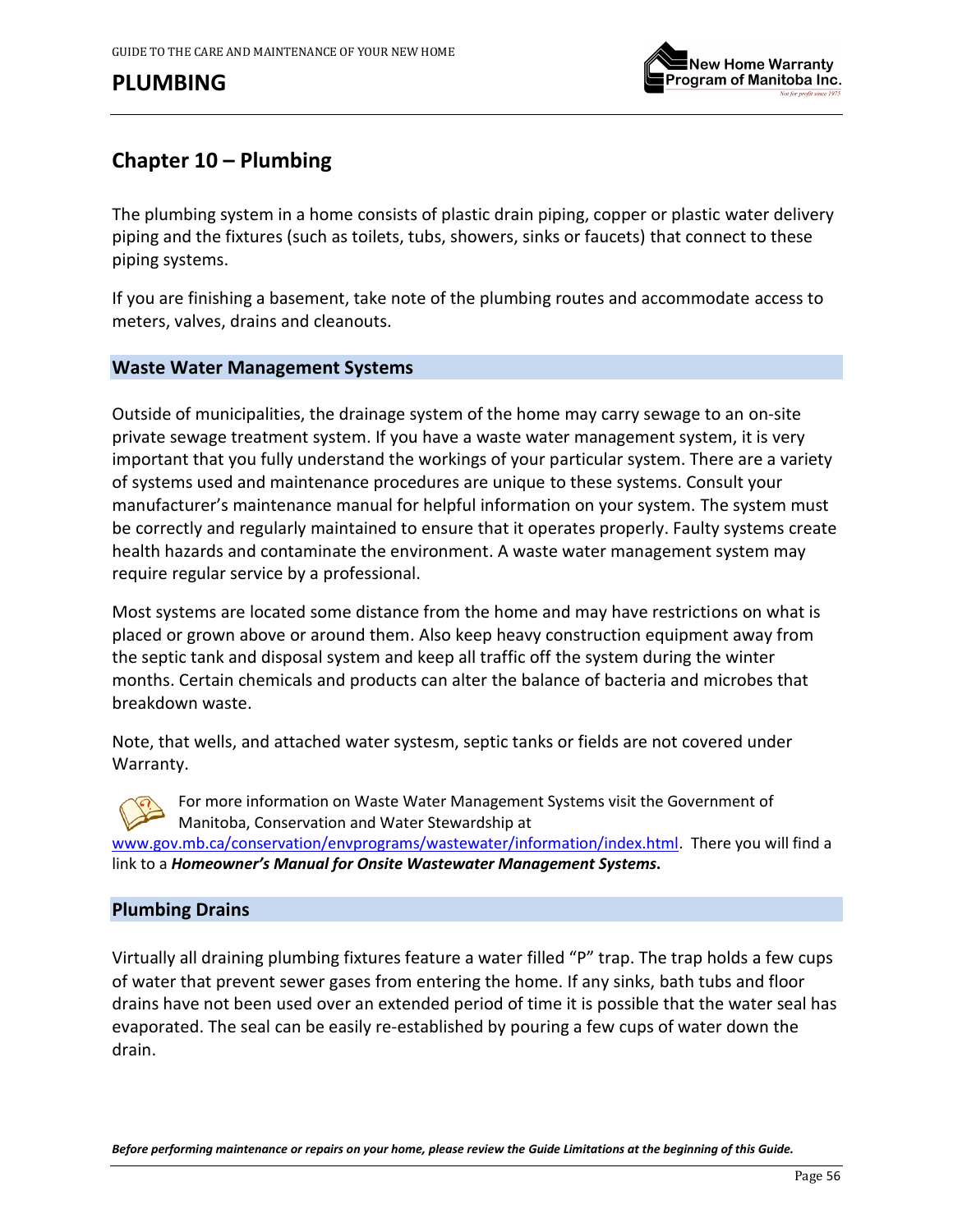

### *Sewers, Drains or Fixtures are Blocked*

You can avoid the majority of drain blockage problems by not disposing of foods, fats, oils, waxes, paint, greases or any type of sediments in the plumbing system of your home. Never dispose of flammable, noxious or dangerous materials through the plumbing system.

Generally, it is the p-trap that becomes blocked under the kitchen or bathroom sink with common items such as hair and food particles. These p-traps can be removed to facilitate cleaning. If the blockage is further along the plumbing the cleanout can be utilized with the proper cleaning tool. Note: Extreme caution should be used if acid or corrosive drain cleaners are used. Always inform a plumber if you have utilized any chemical drain cleaners. These types of cleaners can cause chemical burns to exposed skin, potentially damage the plumbing, and possibly make the blockage worse. If you encounter a blockage, contact a professional if simple removal methods do not work (e.g. using a plunger; cleaning the p-trap).

#### *Backwater Valves*

Your home has a sewer backwater valve that helps prevent sewage in an overloaded main sewer line from backing up into your basement. When the valve is in the closed position, waste water from the home may overload the main drain line and cause plumbing lines to backup into the home.

#### **Plumbing Supply Lines**

#### *Water Pipes Are Leaking or Have Frozen and Burst*

If a leak is detected in a water supply line, the water supply to the house or to the area affected should be turned off immediately and the appropriate professional be contacted. Water that is allowed to leak can find paths that could create an electrical safety hazard or travel to areas where it will pool and promote hidden structural damage or mould. Clean up water from a leak as soon as possible to minimize damage to finishes and materials.

When colder weather approaches, disconnect exterior garden hoses, shut off exterior valves and allow the line to the exterior hose bibbs to drain down. "Frost free" lines will not protect outside water supply lines from freezing if the exterior hoses have not been disconnected from the threaded connection, as the automatic drain down function of these valves cannot work with a hose connected.

#### <span id="page-56-0"></span>*Condensation Appears on Water Supply Lines and Toilets*

Condensation happens when pipes or toilet tanks are cooled by the movement of cold water into or through them and there is sufficient humidity in the surrounding air to condense on the cold surface of the piping or toilet tank. This is similar to the condensation that occurs on a cold glass of water on a humid summer day. This typically occurs on the toilet tank or the toilet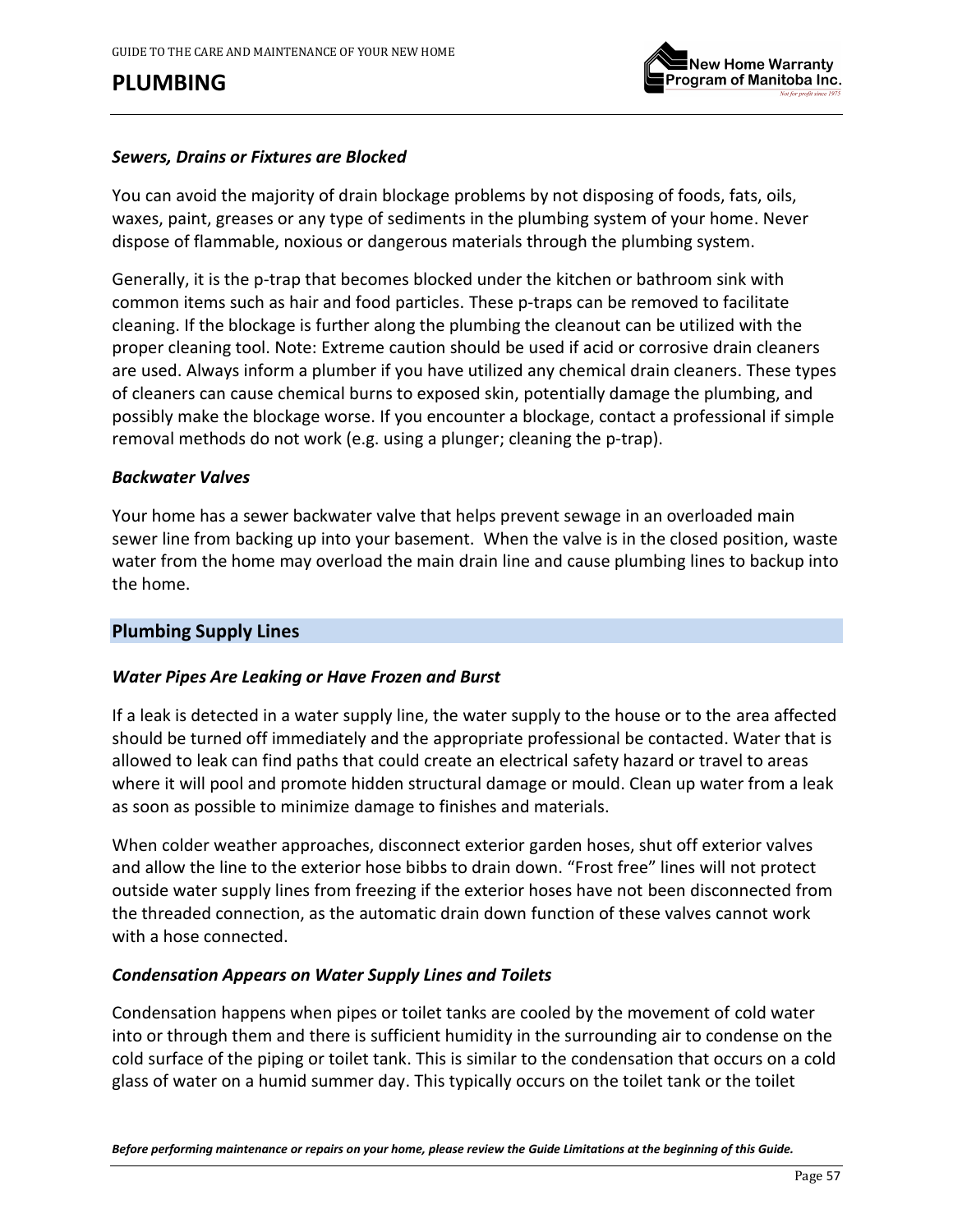

water line just after showers or baths and just after the toilet tank has filled. The best way to deal with this is to ventilate the area by opening a window or operating the room fan to remove excess humidity from the room or the house in general.

#### *Tap Water Supply is Inadequate*

There may be several reasons why a water supply to a toilet or sink seems inadequate.

- The shut off valves located on the water lines feeding sinks or a toilet may not be fully open. These valves are not designed to meter water flow and can affect the performance of fixtures and toilets if not fully open.
- Within a city or town, water pressure is regulated by the municipality and is not usually adjustable. Variations may occur in municipal water supply pressure during peak periods of demand.
- On private water systems, (wells, cisterns), there is usually a pressure regulator valve located on the outlet of the pressure tank. Check your manufacture's manuals for the recommended psi (pound per square inch) of your tank. If the psi is set too low it may cause low water pressure.
- Most water faucets in bathrooms have faucet aerators that may restrict the flow for water conservation. This is not a defect. Aerators and screens can become dirty and will require periodic cleaning.

#### **Toilets**

Toilets typically use gravity or compressed air to move the water out of the toilet bowl. In either type, water flows into the tank through the fill valve.

#### *Gravity Flow Toilets*

For toilets that use gravity to flush, when the flush lever is pressed, water flows out through the flush valve and into the toilet bowl and through the trap taking waste with it. With a gravity flow toilet, when you press the handle, a lever connected to a chain or wire lifts a flapper or a tank ball that controls the flow of water from the tank to the bowl. The water moving into the toilet bowl from the tank starts a siphoning action, pulling waste and water from the bowl into the drain line.

#### *Pressure Assisted Toilets*

These use water coming into the tank to compress air in a chamber inside the tank. The flush releases this air, pushing the water into the trap which starts the siphoning action.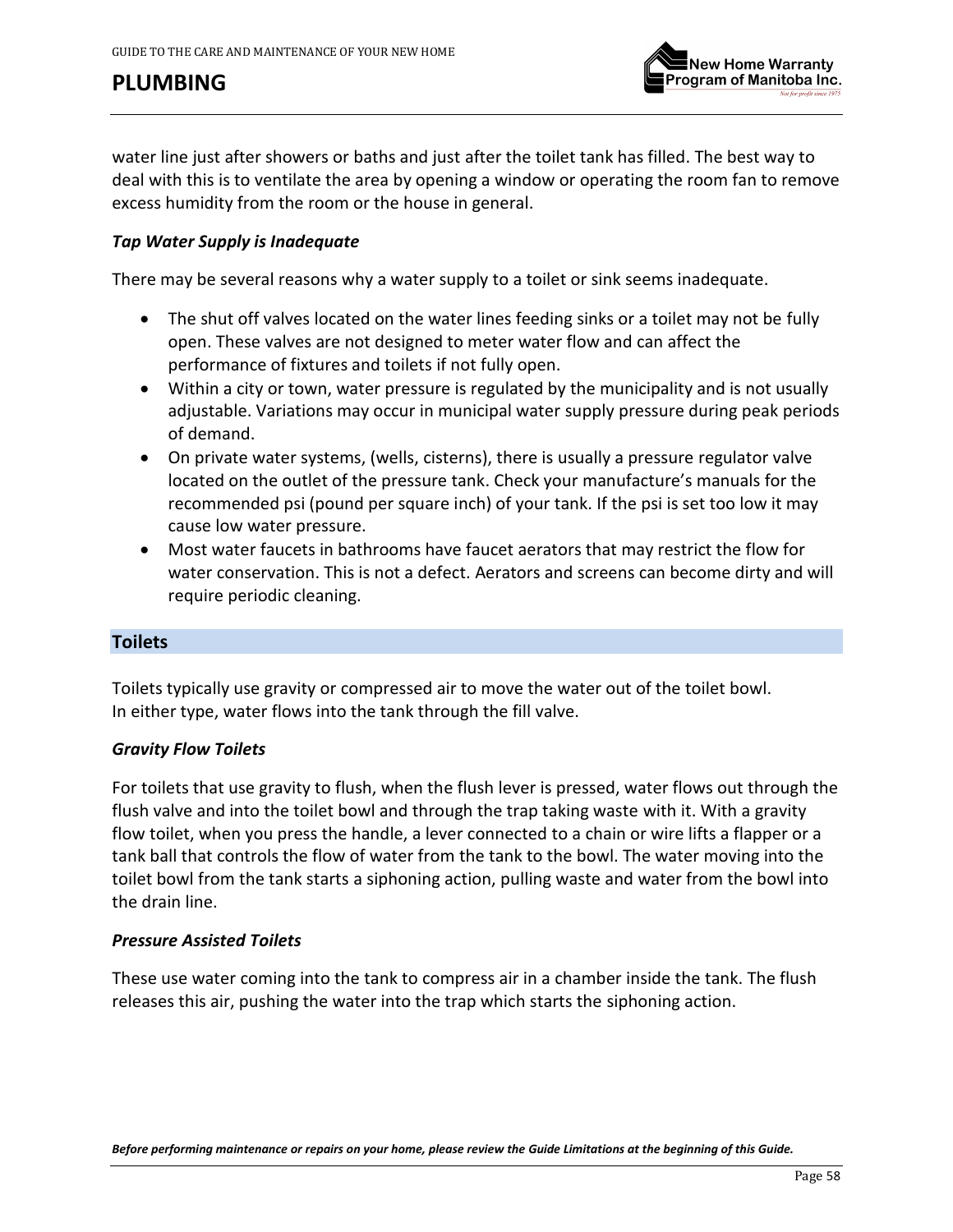

### *Toilet Takes More Than One Flush to Empty*

Low-volume toilets, which make up most of the toilets in new homes today, use less water to flush waste away than older models, but are more sensitive to the amount of waste. A greater load, especially paper, may require more water delivered to the bowl for that flush.

Gravity flow toilets regulate the amount of water that is released from the tank by the operation of the flush handle. Simply holding the flush handle down may allow more water into the bowl from the tank. Ensure the tank has completely filled before flushing a second time. The length of the chain or location of the float on the wire connected to the flush valve, can often be adjusted to provide a longer period before the toilet flapper valve seats and allow more water to flow into the bowl at each flush.

With power-assisted toilets, avoid pushing the flush button before that tank has completely filled, as the tank may not refill with enough water for the next flush. If you suspect this is the cause, shut off the water supply to the toilet, drain the tank completely and turn the water back on.

Mineral deposits and bacteria deposits may also reduce the performance of a toilet over time. Regular use of a toilet cleaner or vinegar may improve this. Often a poorly draining toilet is due to a partial blockage in the drain and not the toilet.

#### *The Toilet Runs Continuously*

The most common complaint is a toilet that runs continuously. In a gravity flow toilet, this usually means that the flapper seal is no longer effective, is worn and requires replacement. New flapper seals are available at most plumbing or hardware stores. Ensure you choose the right one for your toilet.

If a pressure-assisted toilet is running between flushes it may mean that the flush-valve cartridge is being kept open by a poorly adjusted flush button. The button can be re-adjusted. In some cases, the pressure regulating valve may need replacement.

#### **Faucets**

The smooth and glossy surfaces on plumbing fixtures are beautiful and tough but they are not indestructible. Harsh, abrasive cleaners will, in time, wear through the surface, making the finish dull and porous. Steel pads and strong cleaners can also do irreparable damage. Use only mild, nonabrasive cleansers.

Most new faucets have replaced washers with cartridge assemblies. The cartridges utilize different mechanisms to reduce dripping faucets and eliminate routine maintenance. Repairs to these should only be attempted if you possess the tools, the mechanical inclination, and the patience to complete the job.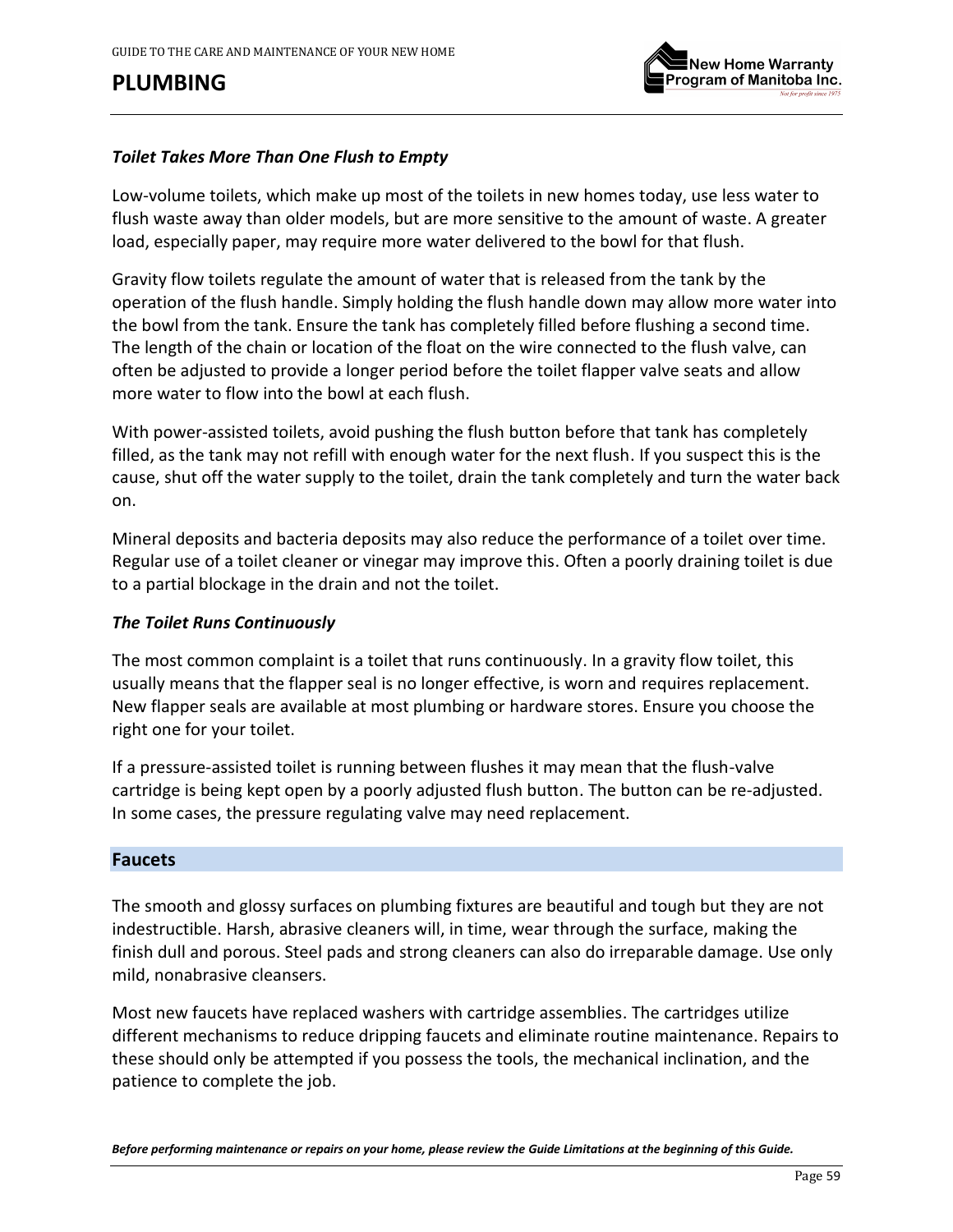

#### *Faucet or Fixture is Leaking*

Most faucets or showerheads can develop leaks over time from mineral deposits or wear of the components. If this occurs, contact the manufacturer to find out if the fixture can be cleaned or if a replacement part or cartridge exists for your particular brand and model of fixture.

#### *Plumbing Fixtures and Trim Fittings are Defective*

Faucets and toilets are mechanical devices and as such require periodic maintenance or replacement of parts.

#### **Sinks, Lavatories, Tubs and Showers**

Sinks found in kitchens and lavatories found in bathrooms can be made from ceramic, glass, metal, enamelled metal, stone composites or real stone. Tubs and showers can be made from enamel over steel, moulded acrylic, fiberglass, or an acrylic base with tile on the surrounding walls. See Chapter 4, [Countertops](#page-27-0) for maintenance.

#### *Cracks, Chips or Scratches Exist in Bathroom Fixtures*

The resistance of each material to scratches, chips, stains and fading varies. Always follow the manufacturer's recommendations on maintaining these surfaces. Never use abrasive cleaners and recognize that a glass or ceramic container falling on the surface will likely chip or dent most materials.

#### *Bathtub, Shower, or Enclosure Doors Leak*

Sealants are used in many areas near a bathtub or shower. Sealant may be used between the tub and the tile, where the bathtub is installed surrounded by tile walls. It may be used to seal a door frame into an opening in a tub or a shower stall. Rubber or vinyl seals are used where swinging doors or sliding doors on tubs or showers come in contact with the door frame, usually at the bottom of the door and along the sides.

Over time, with cleaning and movement, seals and sealants can wear and will require replacing. Sealant replacement requires removal of the old sealant, cleaning of the substrate and replacement with a colour-matched or clear, mildew resistant sealant. When it comes time to replace a door seal, contact a plumbing supply company who stocks tubs and showers by the same manufacturer. They can assist you in locating the correct type and size of seal for replacement.

Shower doors will not provide a 100% seal against water leakage. Avoid directing your showerhead at the shower door.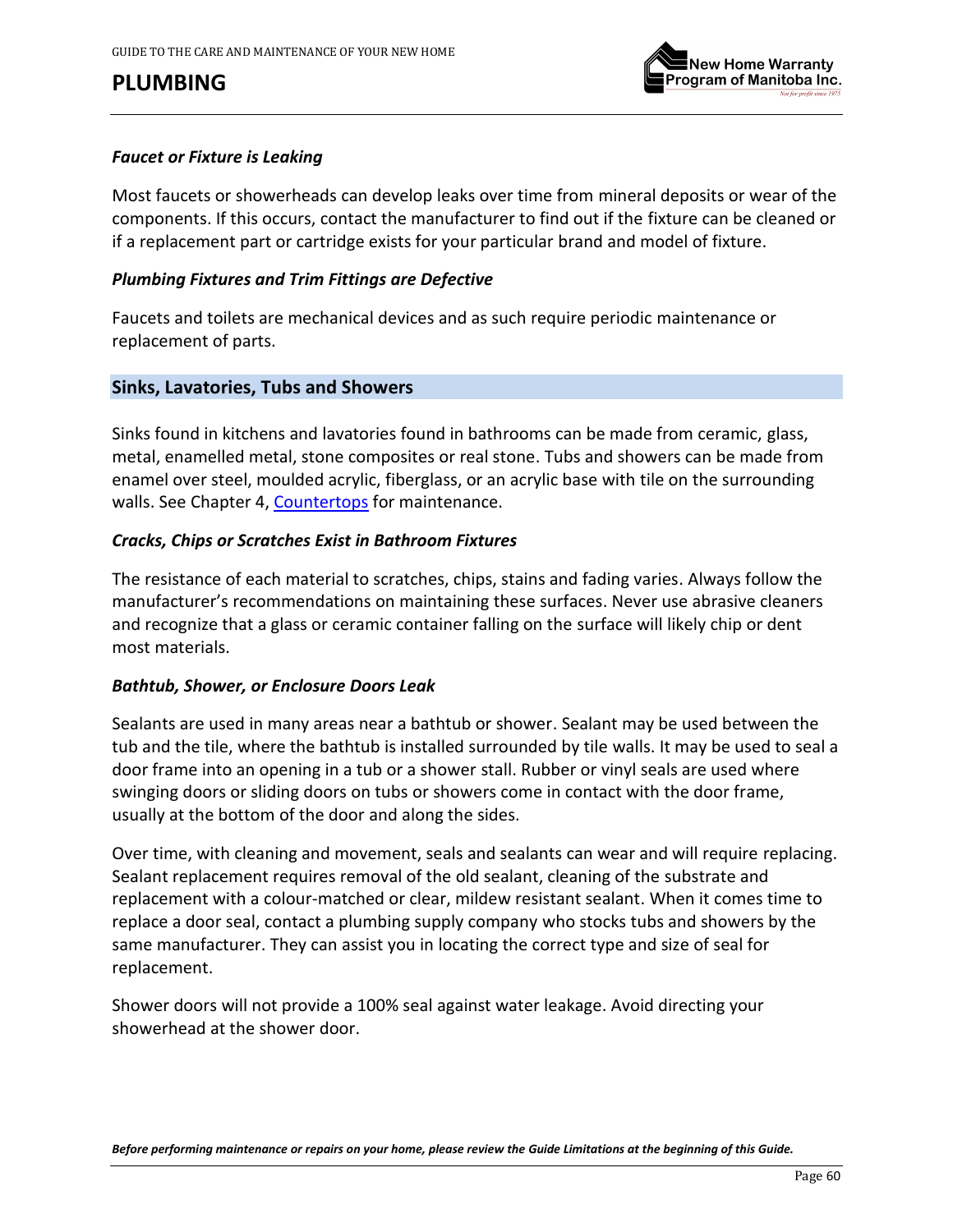

### **Hot Water Tank**

There are 2 types of hot water tanks – gas-fired and electric. The most common is an electric hot water tank.

Should the tank cease to function (no hot water) check your manufacturer's manual for instructions on adjusting the temperature. If temperature setting is not the problem, check the breaker panel for a tripped breaker. If this does not resolve the problem, contact your builder if you are within your coverage period.

Gas-fired hot water tanks typically have a burner at the base and a glass or metal-lined tank. Controls at the base allow for adjusting the temperature and for shutting down or starting up the tank. Most tanks have pilot lights (a small flame that burns continuously) that light the burner when the tank calls for heat. Some tanks have an electronic ignition of some type.

Choose the lowest temperature setting on the thermostat that still provides you with an adequate supply of hot water. Consider turning the tank thermostat down to its lowest setting before going on a vacation.

Each year, many children and elderly residents are scalded by hot tap water. Such incidents can be avoided. Even slightly lower hot water settings could prevent tragic burn accidents.

Sediment that accumulates at the bottom of the tank has an insulating effect, especially with immersion type elements, causing the heaters to operate longer than necessary with a consequent increase in cost and energy consumption. The tank should be flushed in accordance with manufacturer's directions.

Every hot water storage tank is equipped with a pressure relief valve at the top of the tank. This is a safety device designed to open and relieve pressure should the water pressure in the tank exceed its rated working pressure. It should not be tampered with.

### <span id="page-60-0"></span>**Water Softeners**

Water softeners improve the quality of water by removing excessive minerals (usually calcium and magnesium). Mineral laden water is often referred to as hard water and measured in grains. Anything over about 5 grains per gallon of water is considered hard.

The most obvious effect of hard water is that soaps and detergents lose some effectiveness. Instead of dissolving completely, soap combines with the minerals to form a coagulated soap curd. Because less soap is dissolved, more soap is required. Hard water also has maintenance implications for hot water tanks, toilets, humidifiers, dishwashers, icemakers and virtually any devise or appliance that uses water. Mineral build-up can reduce efficiency and necessitate descaling regimes.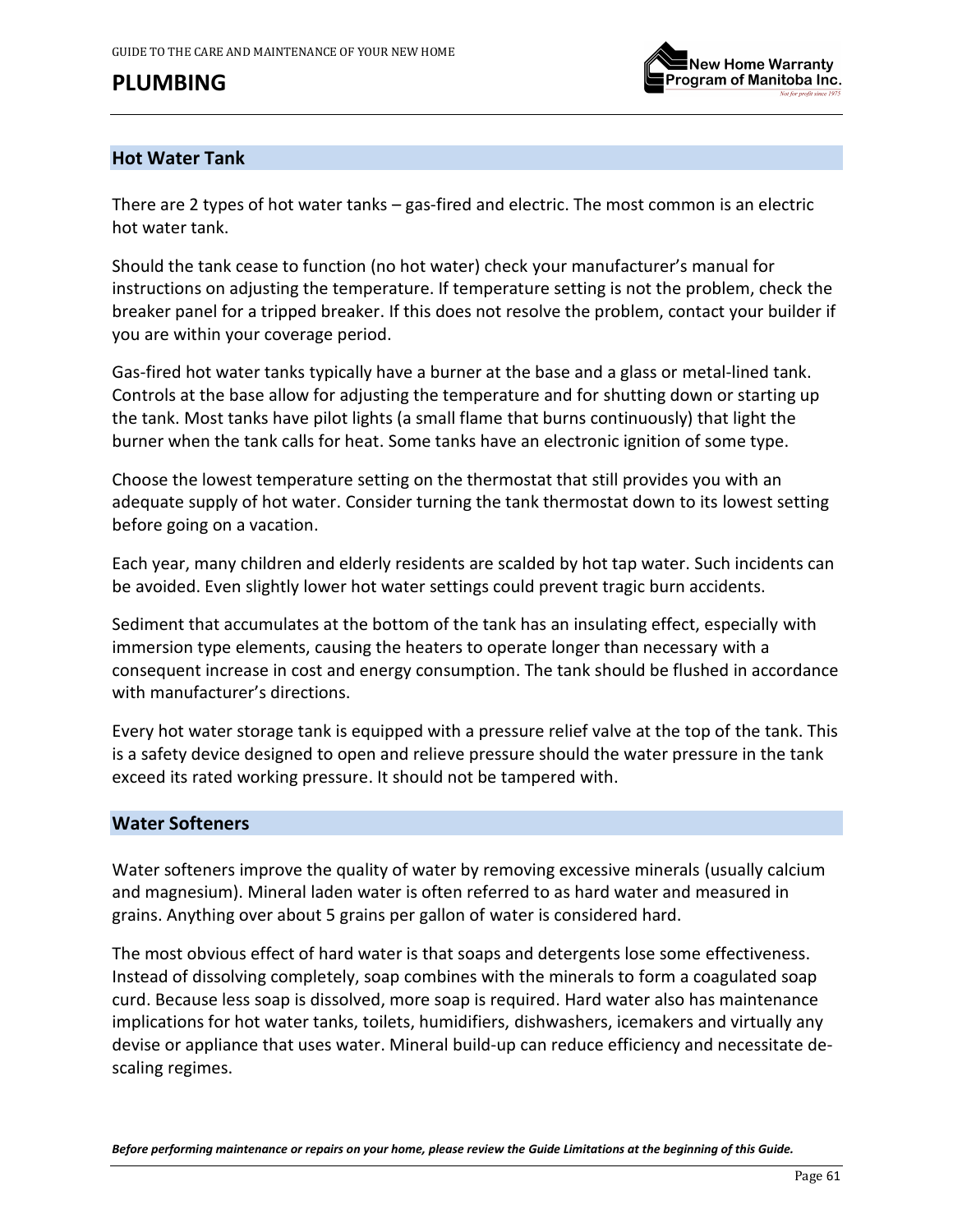



Your water softener has two tanks: a mineral tank - where the water softening actually takes place, and a brine or salt tank - that flushes and cleans the mineral tank. In some systems the two tanks are contained within one enclosure, but those two tanks are still there. Water softeners cycle or regenerate once every 3 or 4 days with a cycle of backwashing, recharging, and rinsing. The regeneration cycle can take several hours and homeowners usually schedule this to happen at night when water demands are low.

There are several different types of mineral salts that can be used in a water softener and can come in a variety of forms. The most common are potassium and sodium. Choosing the correct salt is important for optimal operation of your softener by reducing common problems such as salt-bridging and mushing. Refer to your manufacturer's manual for more information.

Your softener will require periodic maintenance which is best followed using your manufacturer's manual. The level of maintenance required will vary between different types/models of water softeners. Below we list some typical items that may need to be addressed.

- Check salt levels once a month to ensure the optimal level of salt for your softener.
- Break up salt-bridges if they form. A salt bridge is a solid clump of salt that forms in the brine tank, creating an empty space between the water and the salt. It will prevent the salt from dissolving into the water to make brine. If brine is not being made, the water will not soften. The most common cause of salt-bridging is high humidity around your water softener. Other causes are temperature changes around the water softener or using the wrong kind of salt.
- Salt mushing is similar to salt-bridges but occurs when dissolved salts recrystalize and form a sludge at the bottom of the tank. This layer of salt will affect the water softener's regeneration process, preventing the softener from properly softening your water. It can create a tough blockage in the tank that can only be cleaned by draining the tank, cleaning out the old salt and bottom sludge, and replacing with fresh salt. Check for high humidity around the softener and ensure you are using the correct salt in the correct quantity according to the manufacturer.
- Some water softeners may require the resin bed to be flushed periodically. Refer to the manufacturer's manual on how to perform this and the correct solution to use.
- The venturi valve and nozzle may need occasional cleaning. This valve moves brine from the brine tank into the resin tank during the regeneration cycle.

### **Natural Gas Appliances**

Follow your manufacturers' manuals for the operation and maintenance of any of your natural gas appliances.

• Only a qualified professional should install, repair or remove natural gas appliances.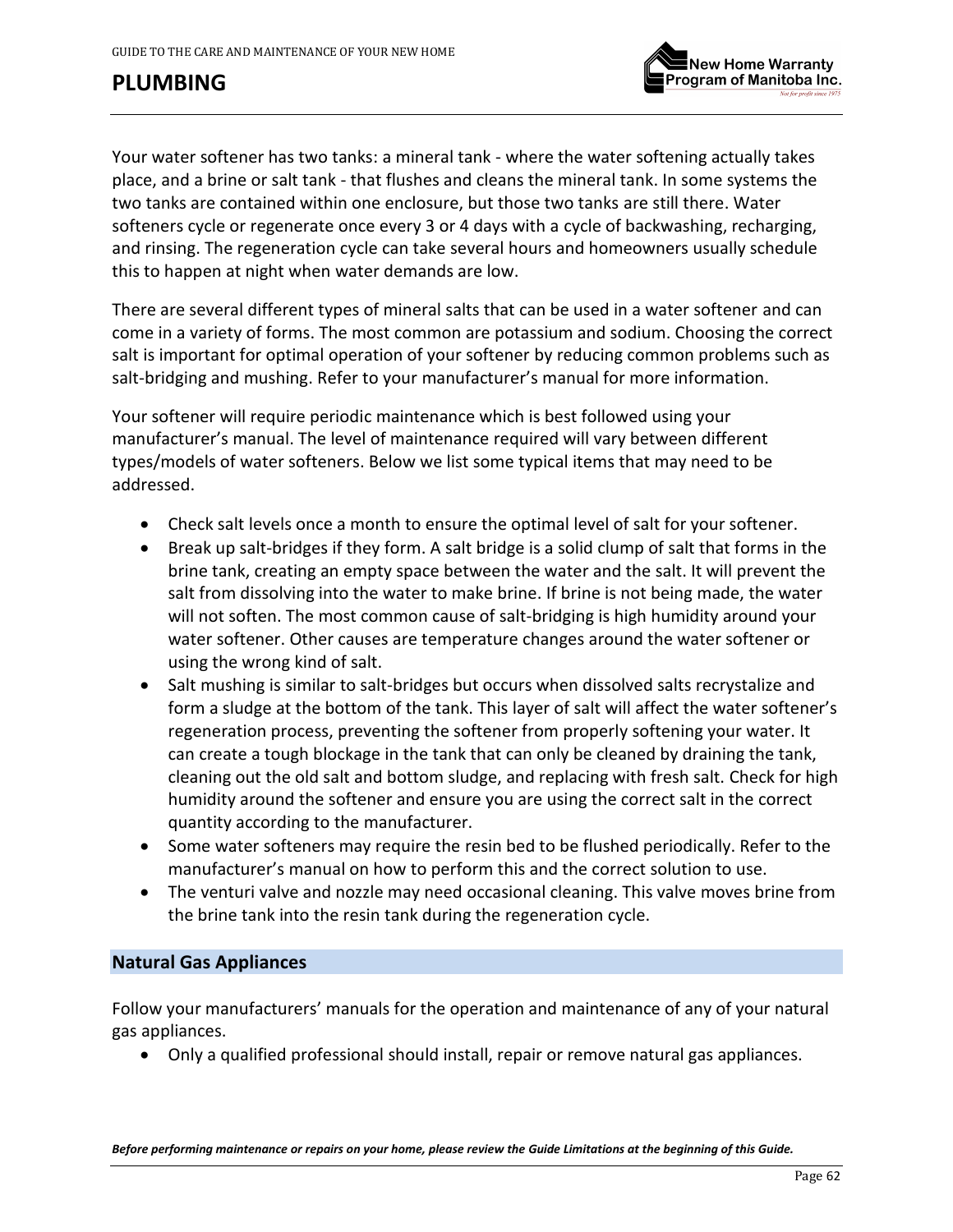

• Have all your gas appliances such as your furnace, water heater, stove, fireplace, etc. checked annually by a qualified professional.

#### *Gas Odours*

If you detect a gas odor:

- Immediately vacate the premises, leaving the door open behind you.
- Do not activate any electric switches.

Once off the premises, immediately use a cell phone or off-site land line to call your local natural gas supplier for assistance.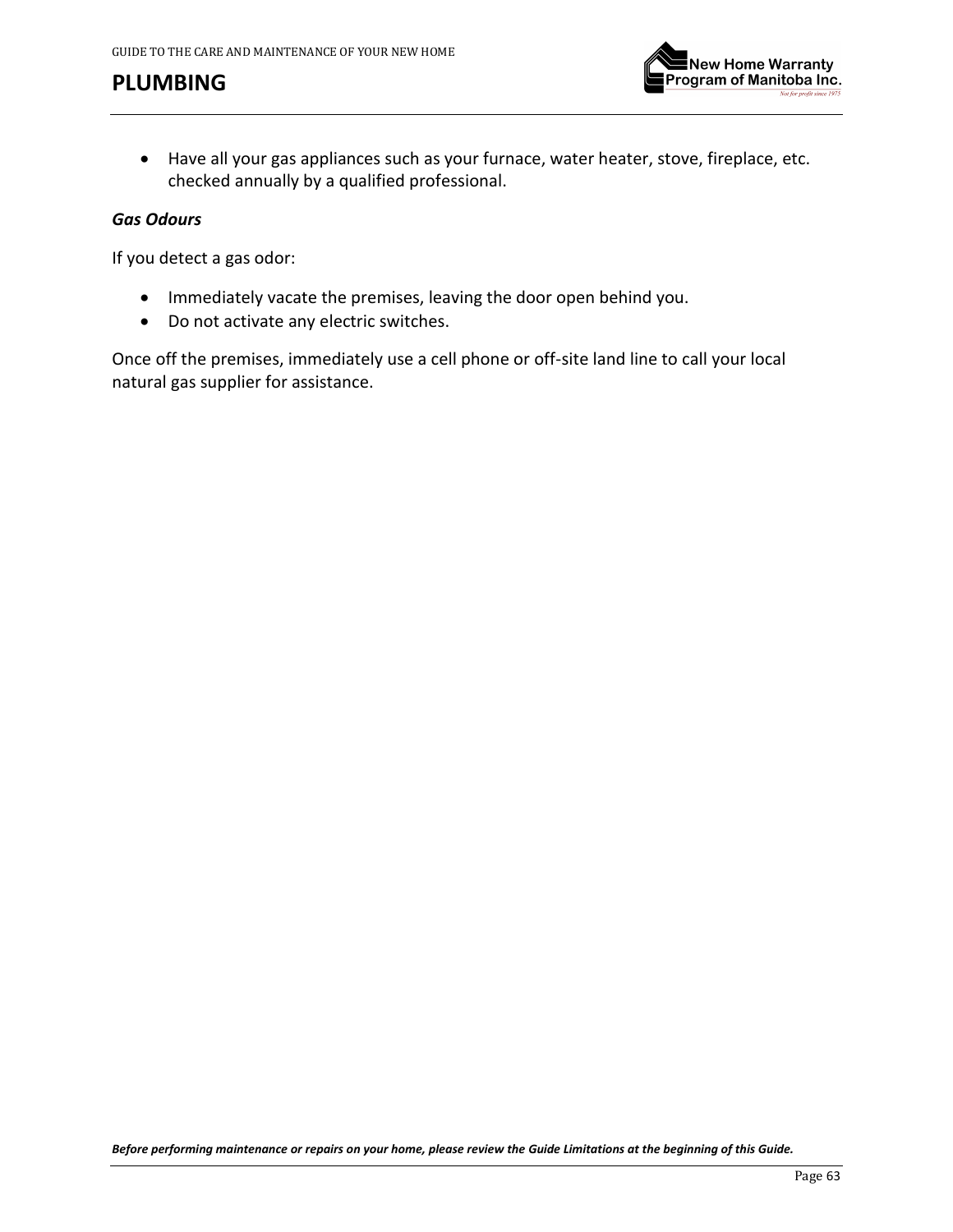# **ELECTRICAL**



# **Chapter 11 – Electrical**

Many advanced electrical features are included in your home and rarely will you have problems with them. A reliable electrical system is often taken for granted. The heart of your electrical system is the main electrical panel that contains an array of circuit breakers.

### **Circuit Breakers**

Circuit breakers automatically turn off the flow of electricity at the electrical panel when too much current is being drawn through them. They operate either by reacting to excessive heat build-up via a bimetal strip, or by electromagnets that sense a dramatic surge in power that could infer a short circuit. In either case, once the electrical fault is remedied, the breaker can be reset, and power restored. The circuit breaker shuts off electrical current that otherwise could have resulted in a fire.

It is a good idea to familiarize yourself with the electrical panel and know which breakers control what electrical areas of your home. Most electrical panels feature a chart where the electrician who installed the system records how each of the breakers have been assigned. A flashlight in close proximity to the electrical panel may prove useful one day.

Usually, electrical problems are the fault of an electrical appliance. The home's electrical system is responding to a potential electrical circuit overload by shutting off the electrical power. Frequent tripping of the circuit breakers may indicate that the circuit is overloaded, or the breaker is faulty. Some appliances have special power requirements and may be drawing more electricity than average. A 15 amp circuit can handle 1800 watts for a short period of time and 1440 watts for a longer period of time. A 20 amp circuit will handle 2400 watts for a short period of time and 1920 watts for a longer period of time. Generally, 15 amp circuits are used for lights, switches and general receptacles in bedrooms and hallways. 20 amp circuits are usually found in the kitchen, where you may be plugging in small appliances (toaster, coffee maker, etc.). Check to ensure that the appliance you are using has the appropriate wattage for the outlet it is plugged into. If the power outage is the result of a short circuit, as opposed to appliance overload, repairs should be made by an electrician. Many fires occur each year from misuse of electrical equipment. Avoid alterations to your wiring by amateurs – contact an electrician or recognized appliance service agent.

### **Arc Fault Circuit Interrupters**

Traditional circuit breakers are designed to protect just the wires behind the walls and the switches and outlets they are connected to. They will trip when a constant massive amount of electricity passing through the circuit causes a heat build-up within the breaker.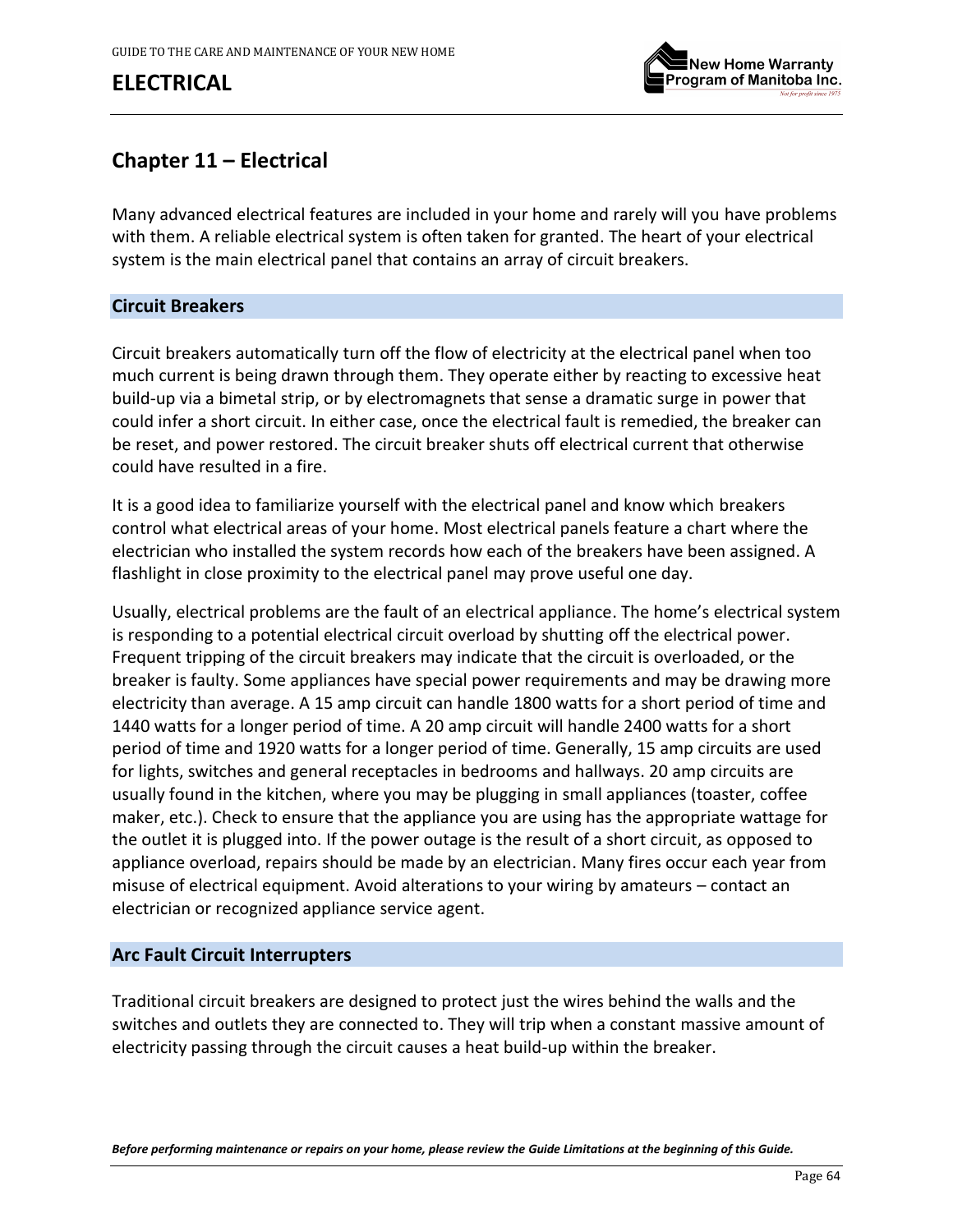# **ELECTRICAL**



Arc Fault Circuit Interrupters (AFCI's) are designed to detect electrical arcs caused by broken or cut wires. Arcs can occur in appliance electrical cords where the insulation becomes brittle or is cracked. Wires behind walls, nicked by nails or pinched by fasteners, can also be sources of arcing. Loose connections where wires are attached to switches and outlets can also cause arcs.

Research concluded that bedrooms are more susceptible to these types of electrical problems due to the use of more extension cords and patterns of activity. As such, the Manitoba Building Code requires that circuits supplying 20 amp and 15 amp receptacles are protected by an AFCI. These breakers will replace the normal circuit breakers in your electrical panel on the circuits that provide power to the bedrooms and other areas.

Older appliances that are no longer working optimally or ones with frayed cords or damaged plugs may cause the AFCI to trip. If the AFCI breaker trips, check any cords first then reset the breaker. If you are unsure how to reset the breaker or encounter difficulties, consult your builder and/or an electrician. Also ensure that the appliance's plug is pushed all the way into the receptacle. Some appliances that use a motor (such as a vaccum) create 'arching' during normal operation. Sometimes an AFCI may trip as a result. Check with the manufacturer to determine if your appliance will work on an AFCI before purchasing.

### **Ground Fault Interrupters**

A GFI, or ground fault circuit interrupter, is an automatic device that offers personal protection against electrical shock.

GFI's are installed wherever there is the potential for contact between a person and an electrical appliance in or near moisture, water, or water pipes (a ground fault). They are typically located on outlets placed near swimming pools, saunas, hot tubs, kitchens sinks, laundry rooms, bathrooms, or exterior plugs.

A GFI protection circuit can also be integrated into a breaker at the main electrical panel. The GFI breaker will have a separate ground wire connection and the reset button sets it apart from the regular circuit breakers.

The circuit breaker GFI serves a dual purpose - not only will it shut off electricity in the event of a "ground-fault," but it will also trip when a short circuit or an overload occurs. Protection covers the wiring and each outlet, lighting fixture, heater, etc. served by the branch circuit protected by the GFI in the panel box.

A GFI can be recognized by the "Test" and "Reset" buttons located between the plug receptacles. One GFI can be wired to protect several electrical outlets on the same circuit.

If the circuit is overloaded, the power may go out causing the "Reset" button to pop outward. To reset the circuit simply depress the "Reset" button. Power should be immediately restored.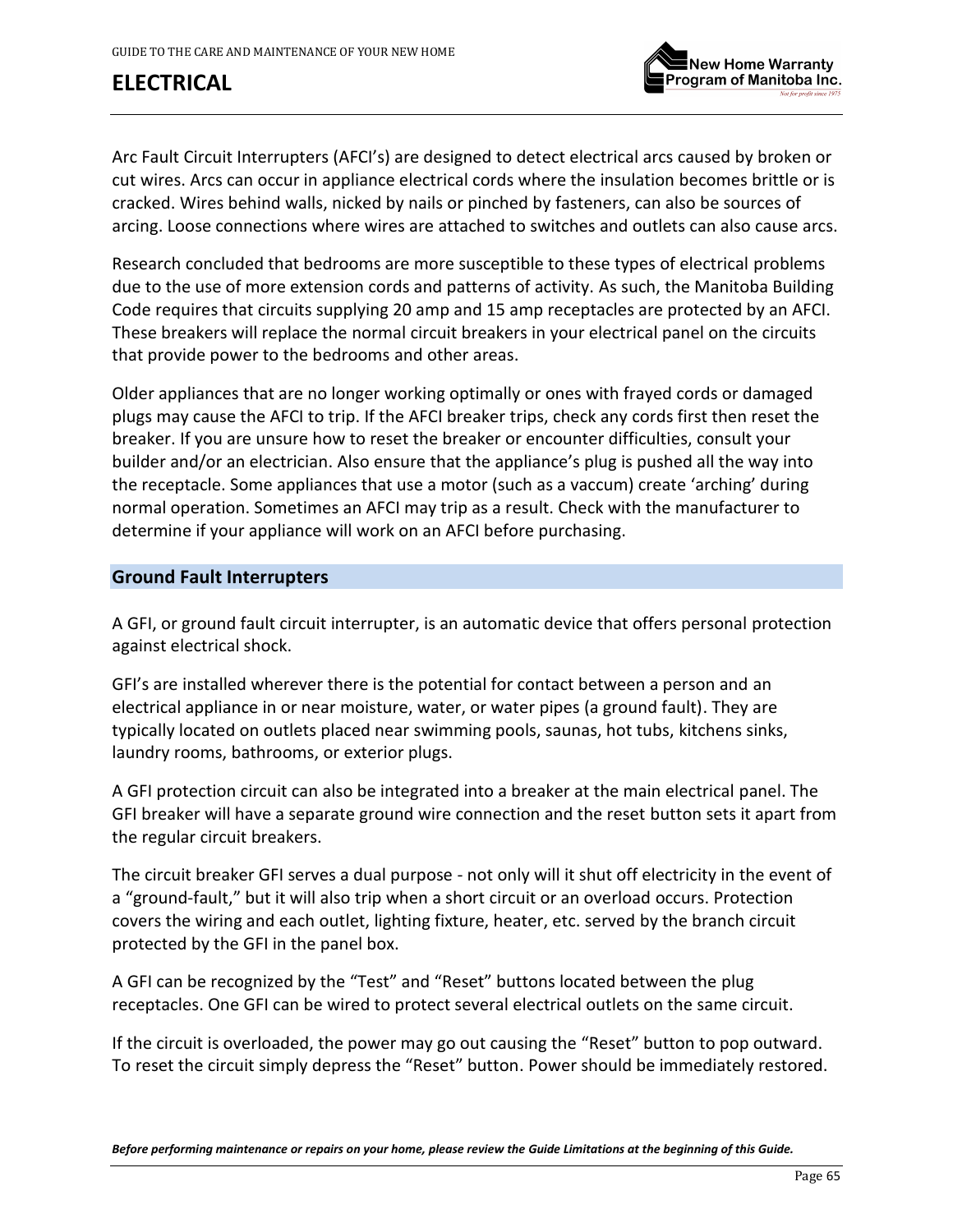# **ELECTRICAL**



### *Ground Fault Interrupter (GFI) Trips Frequently*

A GFI circuit works by sensing the difference between current entering an appliance and current exiting the appliance. If the difference exceeds a very small margin (about 5 milliamperes) the GFI perceives it as a power "leak" from an appliance that is probably going through a person's body. It will shut down the flow of current in a fraction of a second. If you have lost power at a regular-looking outlet, it may be due to a tripped GFI further up the circuit line. Check for faulty light bulbs, electrical cords or electrical appliances plugged into a GFI outlet or on a circuit protected by a GFI circuit breaker.

If you have reoccurring electrical problems, contact your builder.

#### *Ceiling Mounted Fan Vibrates and is Noisy*

Ceiling fans should be installed so that they operate smoothly. If they are vibrating, check for these potential issues:

- Ensure the blades have not come loose from the body of the fan. If they have, tighten the connection between the blades and the fan body.
- Ensure the blades are not bent or cracked. If a blade is bent, or damaged in any way, contact the manufacturer for a replacement.
- Ceiling fans that accumulate debris on the blades may become unbalanced over time. Keep the blades clean and free of debris.
- If the fan is not securely anchored it may begin to wobble and vibrate. Ensure the screws that secure the ceiling fan box to the ceiling are snug. To do this you, may have to remove the trim around the electrical box. CAUTION: ENSURE THE ELECTRICAL BREAKER THAT SUPPLIES POWER TO THE CIRCUIT WITH THE FAN IS TURNED OFF BEFORE THE TRIM IS REMOVED.

### **Appliances**

Electrical appliances come with instruction books or warranty papers. Examine these carefully, and observe the operating procedures recommended by the manufacturer. File warranty cards with the respective appliance manufacturers within the time period required. This registers your purchase which provides warranty protection and allows you to receive recall notifications, if any, for that appliance. Local service agents exist to help you should you encounter any operational problems or have questions regarding your appliance.

All operational manuals should be gathered in a binder for your common reference and as an information resource for a prospective buyer should you ever sell your home.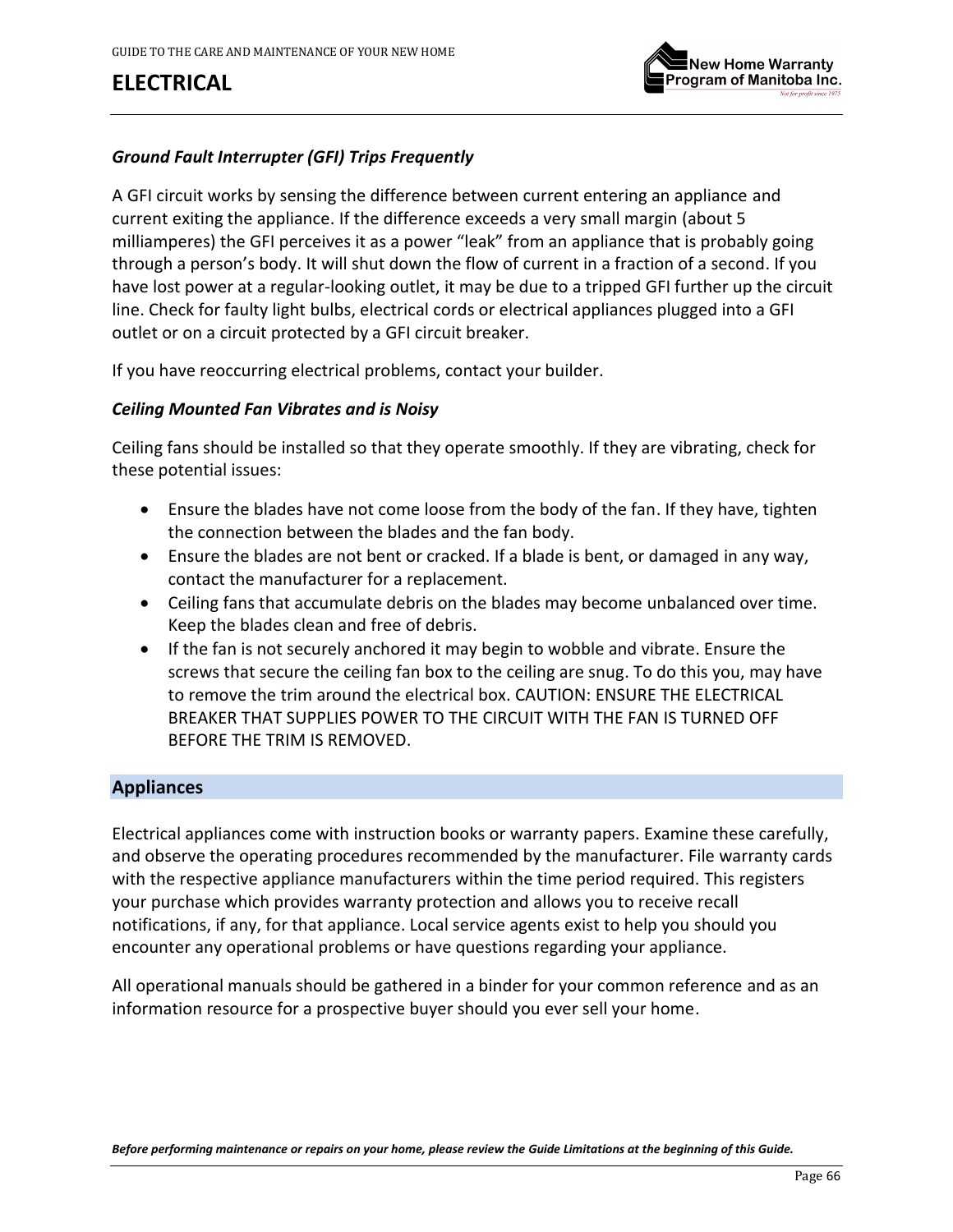

# **Chapter 12 – Interior Climate Control**

Interior climate control refers to the heating, cooling, ventilation and humidity that is required to keep a house at a comfortable level for the occupants.

### <span id="page-66-0"></span>**Humidity**

Humidity is mentioned throughout this guide numerous times as it is a highly important variable, continuously affecting how the construction components and various finishes in your home will look, feel, and behave. Maintaining appropriate humidity is considered one of the most important maintenance tasks a homeowner has. Failure to maintain appropriate humidity can result in the denial of a warranty claim.

#### *What is humidity?*

Humidity is the quantity of water vapour (moisture) in the air and is usually expressed as a percentage. When expressed as a percentage, it is called relative humidity, which also takes into account the temperature of the air. So relative humidity is the actual amount of moisture present in the air in relation to the capacity that the air has at a particular temperature. The higher the air temperature, the more water vapour it can hold. If your indoor temperature was 18° C with a relative humidity of 30% and you increased your temperature to 25° C, the relative humidity will go down to 21%.

Water vapour, when it reaches an absolute point of saturation, becomes liquid. As mentioned above, cooler temperatures hold less water vapour. Moist air has a 'dew' point: the temperature to which the [air](https://en.wikipedia.org/wiki/Air) must be cooled to become saturated with [water vapor.](https://en.wikipedia.org/wiki/Water_vapor) When the moist air finds a surface at or below its dew point, the air reaches 100% humidity and the water vapour will liquify, causing condensation. Outside, when water vapour cools enough it rains. On a cool summer morning dew forms on grass and your glass of cold water 'sweats' on a hot day. This is the same phenomena happening to the cool surfaces of your home, such as the inside surface of your windows when the temperature of the windows is colder than the indoor air around it  $-$  usually in the winter.

The amount of condensation that forms will depend on the temperature of the object and the relative humidity of the air. On a really cold winter day (-30° Celsius), the dew point of the air at your window can be reached quicker, needing a smaller amount of indoor relative humidity (less than 30%) than on a warmer day at the same relative humidity. Here is another way to look at it. If your indoor temperature is 21° C, and your humidity is 35%, the dew point is 5° C. So, if your window surface was to reach below 5°, it would form condensation. On really cold winter days, you may see condensation in the form of frost at the corners of your window.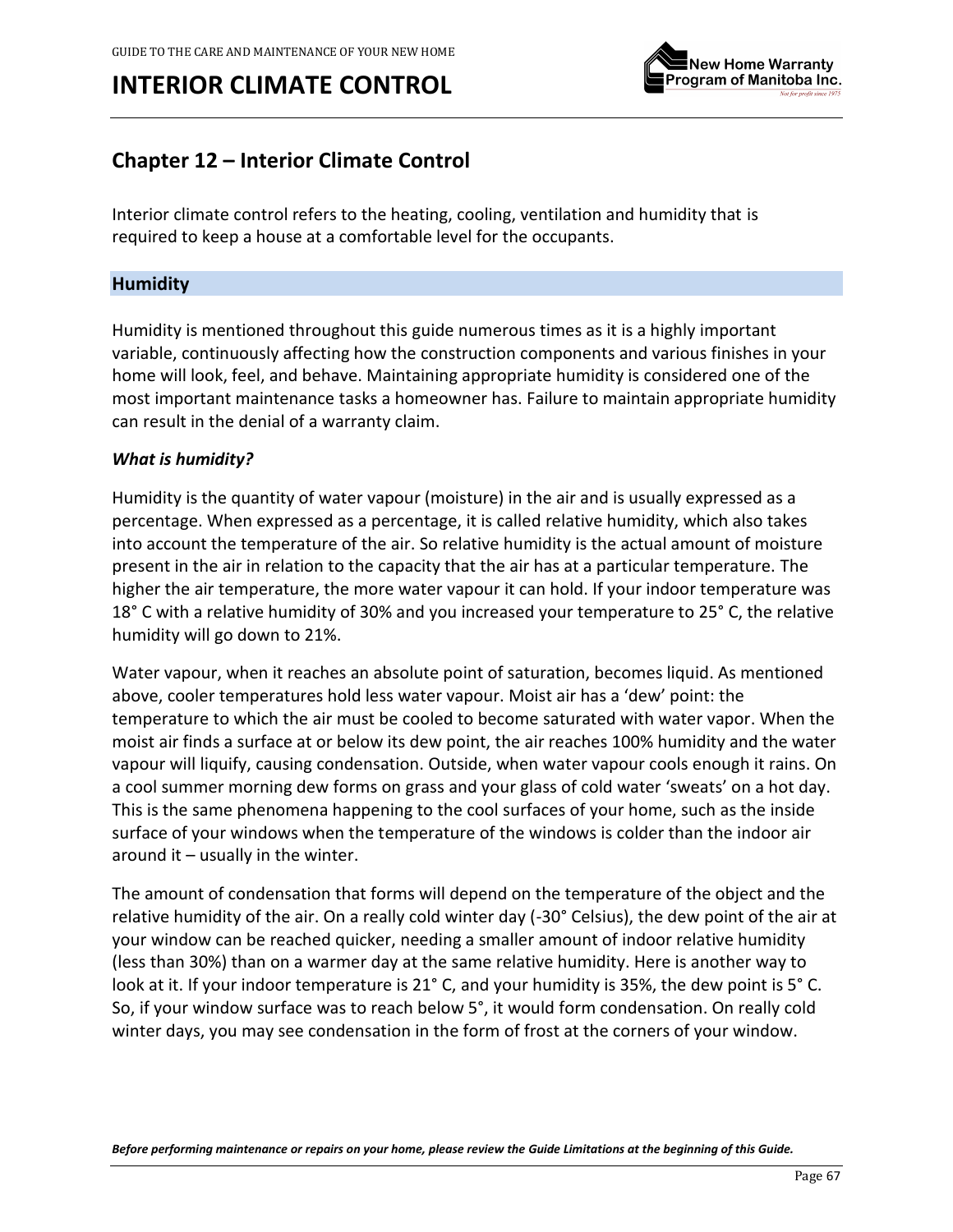

Keep in mind that condensation does not happen just in the winter. It is the same phenomena as when your mirror in the bathroom fogs up or when moisture forms on your cabinets and windows from a large amount of cooking.

If you are curious to learn more, search for 'dew point table' on the Internet. The following website has a tool to show the affects between temperature, relative humidity, and dew point: <http://www.dpcalc.org/>

### *How does humidity affect the home?*

Humidity affects any material that has the capacity to absorb and lose moisture, such as wood, concrete and drywall. Wood products are likely the most susceptible to physical changes in appearance and damage due to changes in moisture content. Too much and too little moisture can affect flooring, cabinets, furniture, interior doors, trim, etc. - including the lumber used in the home's framing. Wood can shrink, expand, twist, bow, crack and splinter – often leading to irreversible damage.

The key point to remember about humidity, is it is not going to be the same in every room and area of your home and will constantly fluctuate because of many variables (everyday activities, temperature, humidity outside, etc.). If your thermostat on the main floor near the bedrooms shows 35%, then the air within that area may have that humidity level, but your kitchen at the other end of the home or basement may be higher. Read more about this below under *What is the ideal relative humidity for my home?*

#### *Low Humidity and Moisture Loss*

When your home is constructed, the components (wood, drywall mud, concrete, paint, glues) contain a certain amount of moisture. Over time these materials will dry, so some normal shrinkage is expected and is not considered a defect. When a material loses moisture it can shrink, become brittle (less flexible), look dull in appearance, crack, and pull away from other materials. This shrinkage can be made worse if the humidity in the home is kept too low.

Below are some examples of low humidity or loss of moisture. Follow the Chapter reference to learn more.

| • Hardwood/laminate floor cracks, separations, and noises                                                      | Chapter 8        |  |
|----------------------------------------------------------------------------------------------------------------|------------------|--|
| • Cracks in basement concrete slab or concrete wall                                                            | Chapter 2        |  |
| • Stucco or parging cracks                                                                                     | Chapter 7        |  |
| • Warped cabinet doors                                                                                         | <b>Chapter 5</b> |  |
| • Shrinkage of framing members                                                                                 | Chapter 4        |  |
| $\circ$ thin cracks appear in exposed wood structural members (e.g. joists and beams)                          |                  |  |
| a constitue de la calendaria de la calendaria de la calendaria de la catalante de la calendaria de la territor |                  |  |

- $\circ$  small gaps appear between counter tops, cabinets, vanities and the wall
- o minor joints open in door and window trim, baseboards, walls, etc.
- $\circ$  fireplace mantels may shrink slightly and separate from the wall or at joints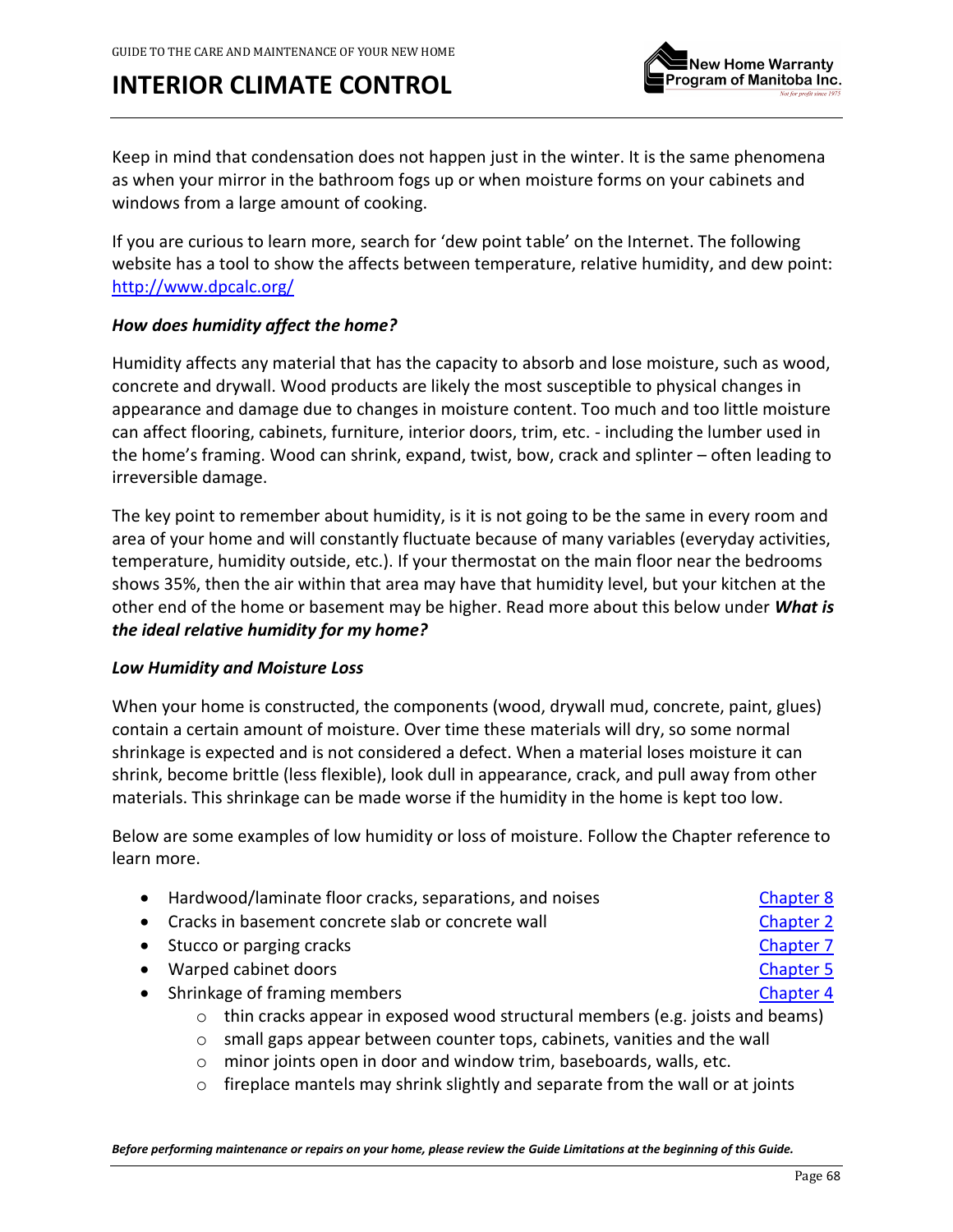

- $\circ$  gaps between wood flooring and baseboards or under door jambs and trim
- o squeaks develop in floor underlay, wood flooring and stair treads
- o small gaps show between stairs or stair mouldings and the wall
- o nail/screw pops and hairline drywall cracks
- o twisting of open-end beams; bowed wall

### *High Humidity*

Too much humidity can also negatively affect construction materials and the finishes in your home. High humidity can cause hardwood flooring to warp, paint to blister, drywall tape to buckle, and frost to form on your window. It can also provide a breeding ground for mould, mildew, and fungus.

New homes are much more energy efficient than those built 20 years ago, having less penetrations, more insulation, and better air/vapour barrier systems. Energy efficiency means less indoor air loss to the exterior and less air infiltration. So, the air inside your home stays inside, unless it is mechanically circulated by your HRV system or by other means of ventilation. Further, your new home will have extra moisture from the construction materials and it may take a couple years for these materials to expel their extra moisture. Within the first year, a home is giving off approximately 13 litres of moisture per day. Therefore, you may find that high humidity levels are reached quicker or more easily than the previous older home that you lived in – especially in the first couple years.

Humidity can increase just from everyday activities such as showering/bathing, cooking, line drying clothes, washing dishes and from items such as aquariums, pet water bowls, vaporizers/humidifiers, etc. (Visit Chapter 6 under [Condensation on Windows](#page-33-0) for a chart on how much moisture is produced by certain activities.) Too much humidity can cause condensation and sometimes frost on colder surfaces such as windows, toilets, plumbing and cooler areas that lack ventilation such as closets. Wood surfaces, such as wood/laminate flooring, trim, doorjambs, cabinets, will absorb moisture resulting in swelling, warping, and delamination of finishes. Below are some examples of issues caused by high humidity. Follow the Chapter reference to learn more.

| Condensation on windows                                     | Chapter 6        |
|-------------------------------------------------------------|------------------|
| Exterior doors - jambs and locks are Icing up               | Chapter 6        |
| Frost on basement walls                                     | <b>Chapter 2</b> |
| Interior door veneer delaminates and splits                 | Chapter 6        |
| Wall covering peeling                                       | Chapter 7        |
| • Hardwood and laminate floor swelling, cupping or crowning | <b>Chapter 8</b> |
| Warped cabinet doors                                        | Chapter 5        |
| Carpet is stretched and loose                               | <b>Chapter 8</b> |
| Condensation on water supply lines and toilet               | Chapter 10       |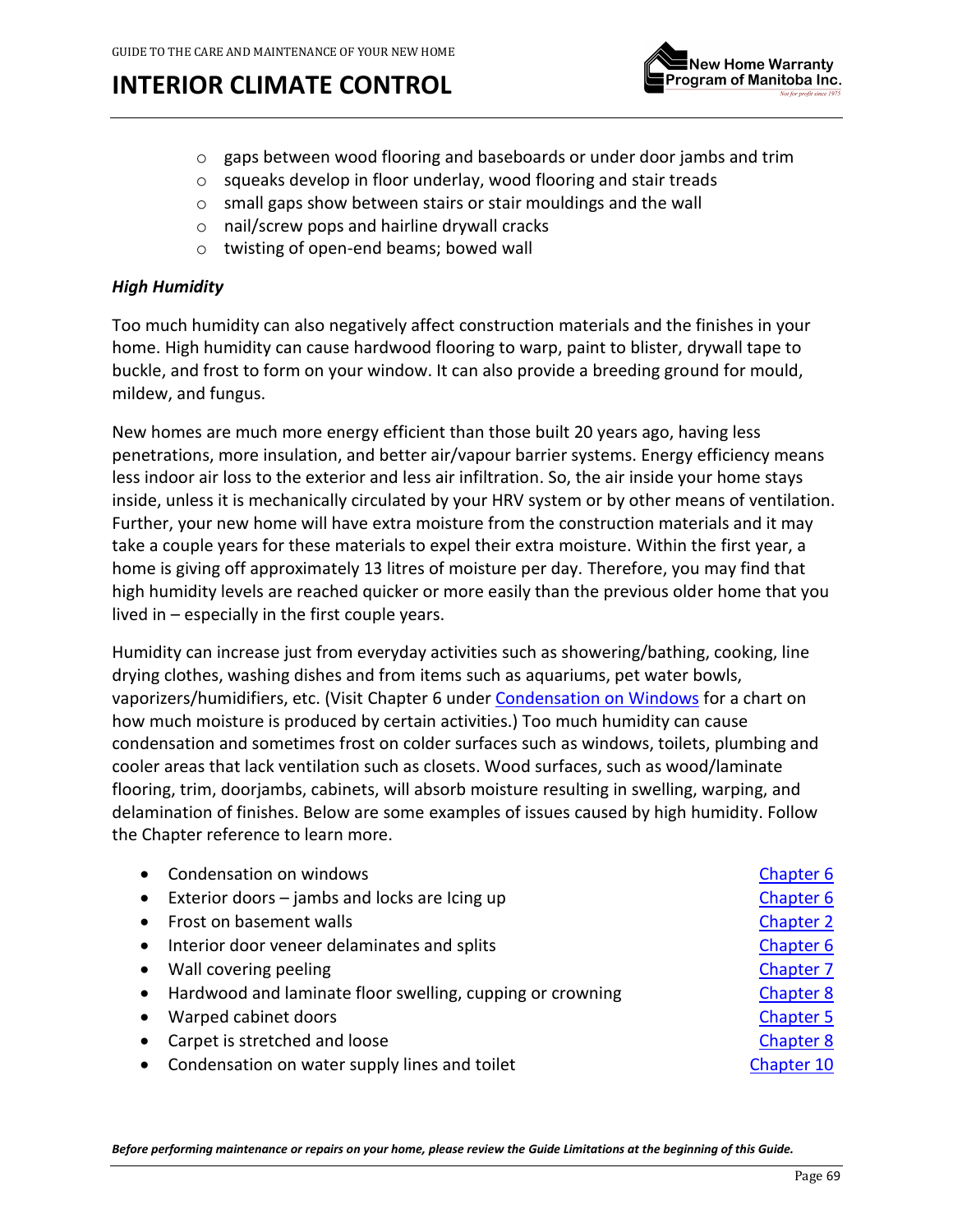

- Condensation and frost in the garage (doors, locks, walls) [Chapter 13](#page-79-0)
- Frost in the attic [Chapter 3](#page-23-0)
- Water softener salt bridging and salt mushing example that the chapter 10
- Peeling/blistering paint and other finishes
- Soft drywall, swelled drywall, or drywall tape that lifts/buckles
- Mould, mildew and fungous

### *What is the ideal relative humidity for my home?*

Determining the appropriate humidity level for your home and maintaining it can be a bit of a balancing act. The components of your home will have different temperatures, absorption capacity, and moisture tolerances. Even different species of wood vary with their moisture tolerance. Different manufacturers may even recommend different humidity levels for the same type of product (example: flooring) based on their own product specifications. You may also have personal belongings (guitars) or pets (birds) that may require a specific relative humidity.

The temperature you keep your home will also affect the humidity. As mentioned above, higher temperatures are capable of holding more water vapour. This is why some hardwood flooring manufacturers may recommend a relative humidity range that must be considered within a corresponding temperature range.

Some areas of your home may have better ventilation than others. While a relative humidity of 35% may be working well for the majority of the home, a closet on a north wall that has poor ventilation and air circulation may develop condensation and mould on the wall. Your relative humidity can also fluctuate dramatically throughout the day/week and from room to room based on everyday activities. The relative humidity in your kitchen may be much higher from cooking, than in the bedrooms, so you may find paint on a nearby door is blistering/pealing, but the rest of the doors in the house have no issues. Humidity might be higher in the basement in a new home due to the concrete slab curing. There will be increased moisture in the air near an exterior door during the winter due to snow and melt water from boots. Even the humidity outside plays a factor. If its more humid outside than inside, and you open a window, the humidity in your home will rise as you are allowing in moist air.

Despite all the variables, there are some general guidelines. Health Canada recommends that relative humidity not exceed 55% to reduce the spread of mould. Mould can affect your health and cause damage to your home. The National Wood Floor Association advises that wood floors perform best at a relative humidity range of 30% to 50% percent, and a temperature range of 60° to 80° Fahrenheit (15.5°C to 26.6°C). The Canadian Kitchen Cabinet Association recommends 35% to 40% for solid wood cabinets. The Association of the Wall and Ceiling Industry recommends that relative humidity not exceed 50%, to prevent degradation of drywall and its finishes.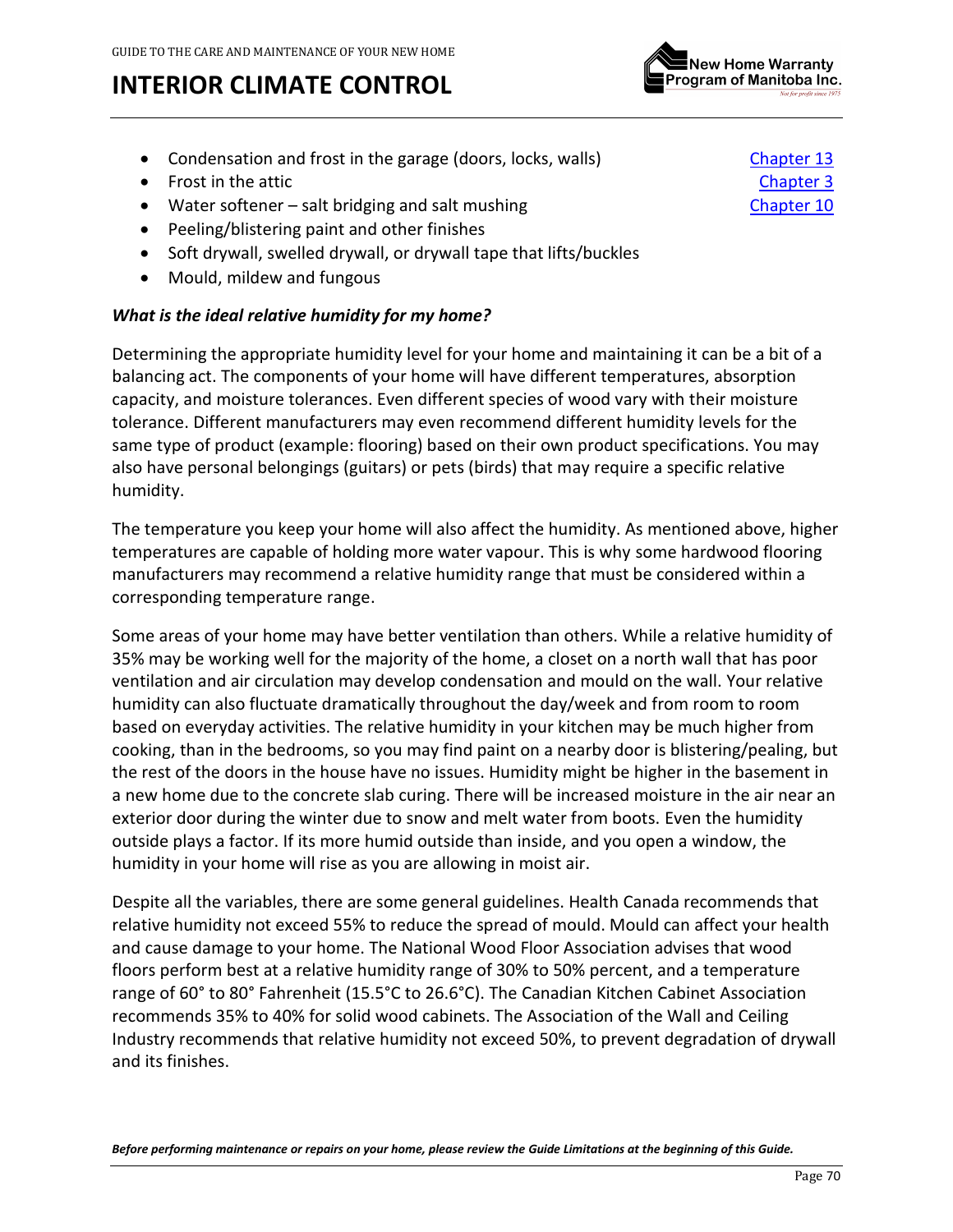

This provides a general idea of what some of the industry recommends, but it should be used as a guideline. We recommend you inquire with the manufactures of the different finishes in your home (flooring, cabinetry, wall paneling, fine wood finishes), to learn the moisture tolerances of these products. **IMPORTANT: Even when following manufacturer and industry recommendations, condensation can still occur on some surfaces of your home.** 

### *Condensation, mould, and moisture damage can still happen*

While a relative humidity level between 35% - 45% may be healthy for many components of your home (hardwood floors, fine wood furniture, finishes, etc.) keep in mind that your windows, doors, and other cool surfaces can still form condensation, especially in the winter. Mould and moisture damage can still occur. Below are reasons why you may still have moisture issues.

- **Its very cold outside.** The temperature outside will affect many interior surfaces that are on an outside wall. Windows and doors do not have the same thermal insulation value as your exterior walls and will be colder in the winter. If the temperature inside is 22 $\degree$ C and the relative humidity is 30%, the dew point is 4 $\degree$ C. Therefore, condensation or frost will occur on any interior surface that reaches 4°C. Even a relative humidity level of 25% may not be low enough on an extremely cold day to prevent some condensation on some windows, plumbing, exterior doors or in cooler areas lacking ventilation such as closets. The formation of condensation does not mean your window or door is defective or you are lacking insulation. It means the air around it has reached its dew point. Even a well-sealed exterior door (no air infiltration) can ice-up at the jamb or locks.
- **Lack of air flow.** Good air flow and ventilation through your home will help the warm air of your home reach cooler areas. Furniture and belongings that block heat registers will reduce air flow. Crowded areas or those with closed doors, such as closets can have poor ventilation and may be susceptible to condensation or frost which often forms near the bottom corners of the room – often on an outside wall.
- **The temperature inside is too cold.** An indoor temperature of 17°C will hold less water vapour than at 22°C, making condensation more likely to occur.
- **Temporary or focussed areas with increased moisture.** Each morning after you shower you are raising the humidity in your bathroom and surrounding area. This moisture may create a problem for nearby finishes or form condensation on windows in the winter – even if the general relative humidity of your homes is at low level. Be sure to always use your bathroom fan to fully exhaust this moisture. Another common area of focussed high moisture is at your entrance in the winter. Snow that comes off your boots and soaks into a mat or sits on the floor will raise the humidity in that area – potentially causing your door to ice up. Items such as aquariums, pet food bowls, hang drying clothes will all cause excess moisture in the surrounding area.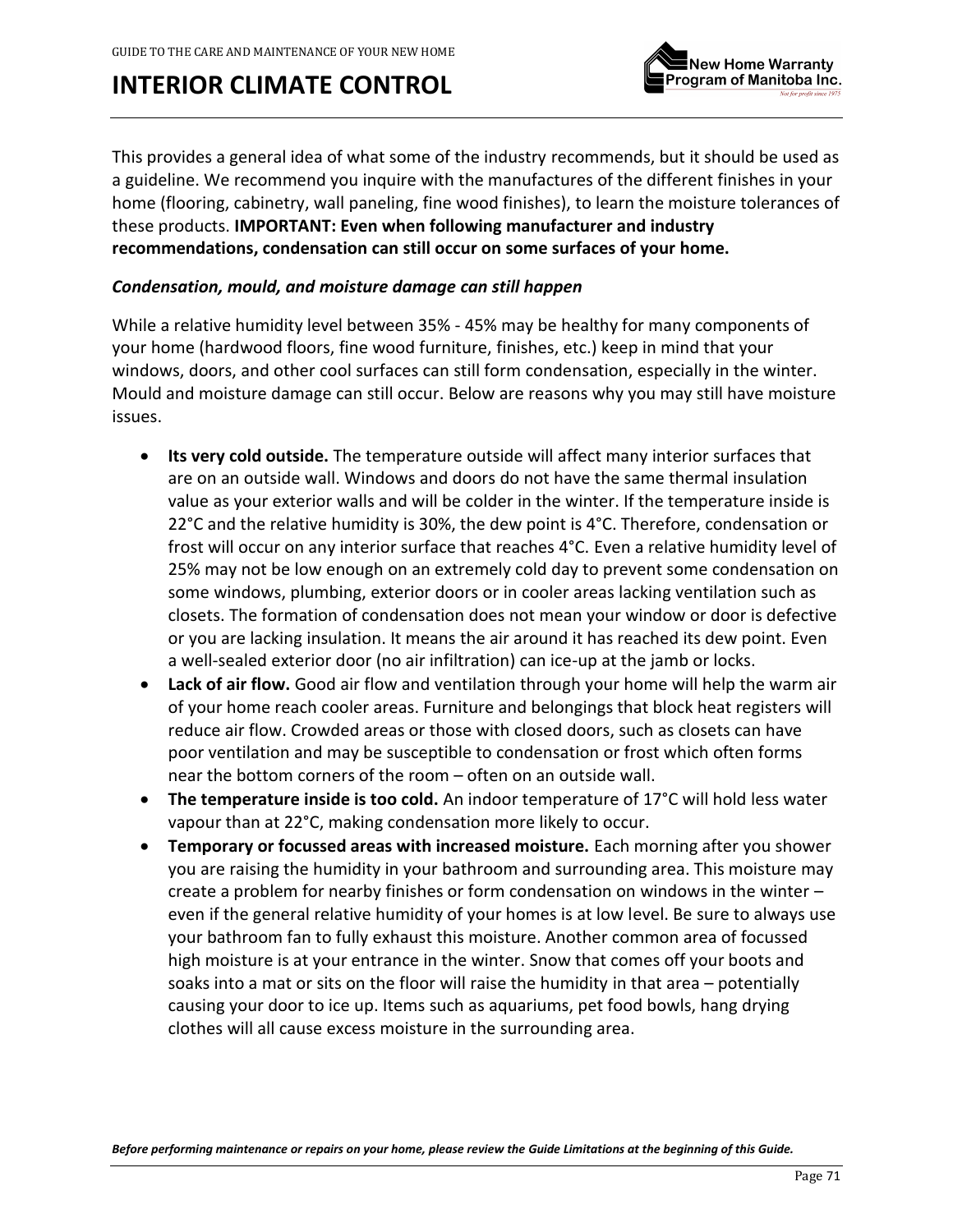

Do not allow condensation to sit, as it may lead to mould issues. Always wipe away surface moisture. Ensure mats under pet bowls and at entrance ways are kept dry. To help moisture at entrance ways in the winter, use a fan. NEVER chisel frost off a door jamb. Check all areas of your home periodically, especially closets and other areas with reduced ventilation for signs of condensation – particularity in the winter – and increase ventilation (open the door, de-clutter, use a fan). To reduce condensation on windows in the winter, remove screens and allow air movement to the window surface (open drapes/blinds).

At the same time, keep your surfaces clean and dust free. Organic debris such as lint, dirt, pet hair/dander, food residue etc. combined with moisture is a perfect environment for mould growth.

### *Summary - controlling and monitoring humidity*

- Use a hygrometer. We recommend that you have a portable hygrometer so you can read the humidity in different areas of your home.
- Know what the manufacturer of your flooring, cabinets, etc. recommends for humidity.
- Monitor large sources of moisture (pet bowls, aquariums, humidifiers) for spillage and increased localized humidity. Do not dry cloths in the home and do not exhaust your clothes dryer indoors.
- Look for signs of high or low humidity (cracking, warping, condensation, mould, etc.)
- Know when to use your HRV. Your HRV will help circulate the air in your home and exhaust moist air outside. Ensure your HRV is working optimally by replacing or cleaning your filters as required and ensure the exterior vents and air intake are not blocked. Consult the manufacturer's manuals for proper operation. More information on HRVs can be found in Chapter 12 under *[Heat Recovery Ventilation](#page-75-0)*.
- Use bathroom and kitchen fans to exhaust moist air.
- Keep rooms free of clutter to allow air circulation and do not stack belongings against exterior walls. Do not block heating and return air vents. Periodically open doors to rooms and closets to improve air circulation.
- Do not ignore excess moisture (condensation/frost on surfaces). Dry the area by wiping away moisture or increasing ventilation.



### **Additional Resources**

- Natural Resources Canada *Why Should I Worry About Moisture Problems?*  [http://publications.gc.ca/collections/collection\\_2013/rncan-nrcan/M144-59-2007-eng.pdf](http://publications.gc.ca/collections/collection_2013/rncan-nrcan/M144-59-2007-eng.pdf)
- Government of Canada Reduce humidity, moisture and mould [https://www.canada.ca/en/health-canada/services/air-quality/indoor-air-contaminants/reduce](https://www.canada.ca/en/health-canada/services/air-quality/indoor-air-contaminants/reduce-humidity-moisture-mould.html)[humidity-moisture-mould.html](https://www.canada.ca/en/health-canada/services/air-quality/indoor-air-contaminants/reduce-humidity-moisture-mould.html)
- The CMHC website contains a vast amount of information on condensation. Visi[t www.cmhc.ca](http://www.cmhc.ca/) and type in "condensation" in their search box.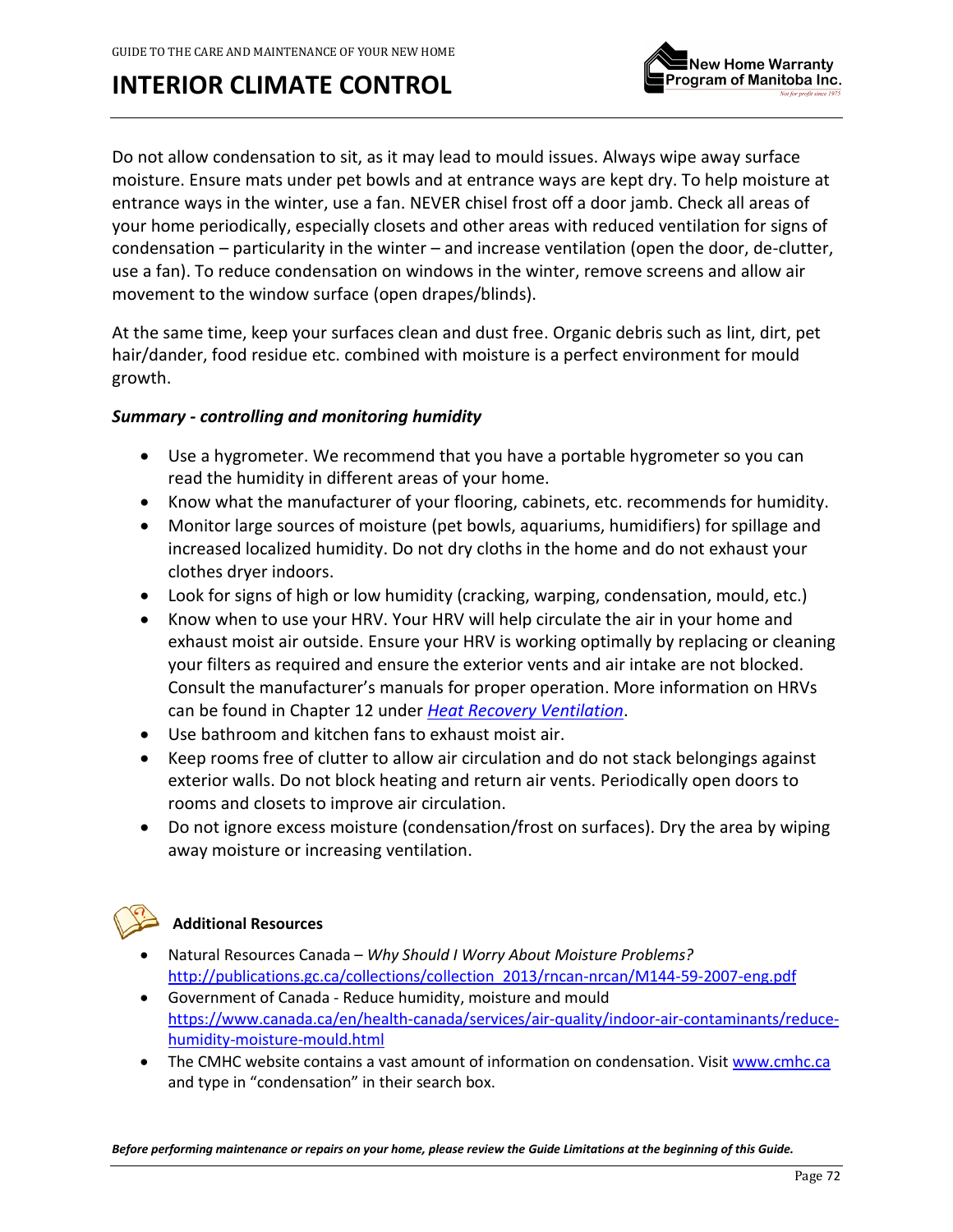

### <span id="page-72-0"></span>**Heating/Cooling**

Heating and cooling systems in houses today are the reliable, durable hearts of the house that work with very little maintenance required by the homeowner. Most heating systems are "forced air" systems, meaning that air is heated and distributed by a furnace and a ducting system attached to the furnace. In some cases, the heating system may be a "hydronic" system, meaning that water is heated and circulated to either a radiator set into forced air ducting, to radiators located on walls, or through water piping placed in or under floors. Cooling systems use a system similar to a refrigerator. Liquid is circulated through piping where part of the liquid is cooled. Air is blown across the cooled areas of the piping system and the cool air is then distributed through the house. It is usually distributed through the same ducting as supplies the heat.

#### *Heating or Cooling System is Inadequate*

When the heating/cooling system of your home was selected, the rated capacity was checked to ensure that the house could be heated or cooled to a comfortable temperature, taking into account climatic conditions particular to your area. It is rare that the system is not sized correctly for the house. A more common cause of inadequate heat or cooling is an obstruction in the vent or an imbalance of the heat flow from the heat registers throughout the house. To check for obstructions, lift the register off the floor and look down the throat of the duct with a flashlight. Remove anything that could be obstructing the air flow. CAUTION: sheet metal screws may be protruding from the joints in the ductwork – USE GLOVES when reaching into the duct!

Each heat register located in a room has a damper. If an area of the house is too cool, or too warm, ensure the heat ducts are fully open to adjust the dampers to limit or increase the airflow to various areas, especially those where the thermostat is located. This is known as balancing your system. Heat travels differently in your home in the winter versus the summer. Consider re-balancing your system in the heating and cooling season.

A dirty or plugged air filter can also limit the air flow from the furnace to the ducts. Inspect and clean or replace the furnace air filter as necessary. The frequency in which your filter needs replacement with depend on the size and type of filter you have as well as the amount of dust and debris circulating throughout your home. You may need to replace the filter as often as every three months. When replacing the filter, ensure you use the correct type for your system and insert it in the correct direction. The wrong filter or one installed incorrectly can limit the air flow.

Most air conditioning units for new homes are mounted on the exterior of the home and will not have a cover. Overtime it will collect debris and dirt. A dirty air conditioning unit will not run optimally. As such, your air conditioner will require periodic maintenance and service. Some manufacturers have specific recommendations for preparing your air conditioner for when it is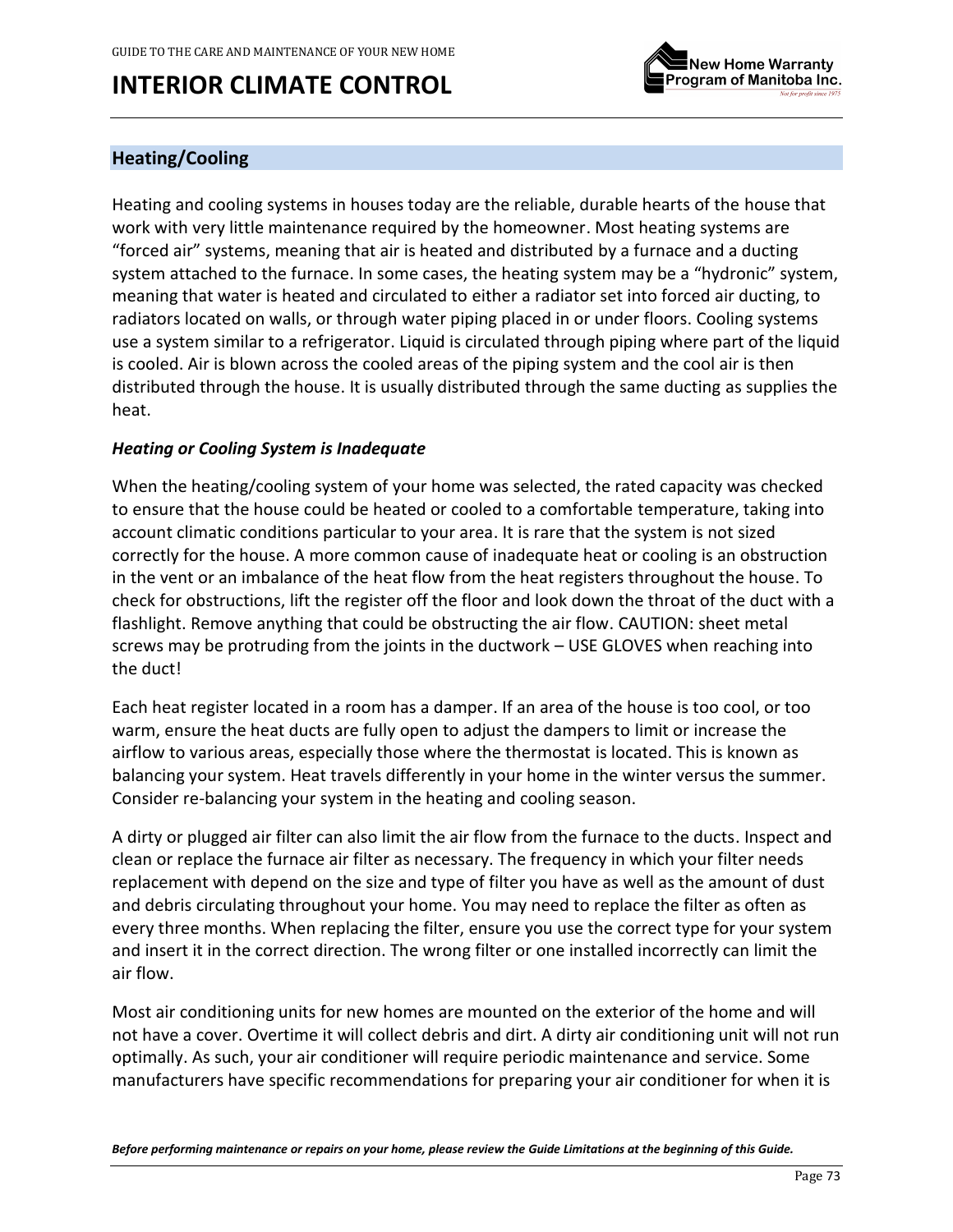

not in use for a prolonged period, as in the winter. This might include turning the power off and covering it. Refer to the manufacturer's manual.

Your heating and cooling system vents to the outdoors through a direct vent (pvc pipe). This vent is located on the side of your home. Blockages to this direct vent will affect the efficiency and performance of the system or may cause it to cease in functioning. Keep this area free from debris. In the colder months check for snow and ice build-up around the direct vent, and gently remove any blockage.

#### *There is a Difference in Heating or Cooling from One Room to the Next*

It is a challenge to uniformly heat or cool a house on every day of the year due to the great variation in day, night and seasonal temperatures the home is exposed to. The balance of heat in a home can be affected by the number or size of windows in a room, the amount of sunlight that comes through the windows and the number of walls in the room that are exposed to the weather. Temperature differences will occur simply based on the direction (north, east, west, south) a room faces. For example, a room with a west exposure, especially in the summer, will be much warmer in the afternoon due to solar gain, than an east-facing room. Rooms with floors situated over unheated areas such as a garage or an exterior cantilever can be cooler. In most cases, a central furnace heats the house with a shared set of ductwork and relies on one thermostat, centrally located in the house, to sense when heat is needed. This may be too much or not enough for an individual room. Windows and services create openings through the walls and ceiling of the house which create paths for air movement between the inside and the outside of the house. Interior doors that are open will promote air movement whereas closed doors may reduce air movement leading to an increase or decrease in temperature of a particular room. Drapes and furnishing can also influence the heat balance in a room.

#### *Condensate Line is Blocked*

Most furnaces have the air conditioning coil placed in the plenum above the furnace. When an air conditioning unit is operating, water present in the air condenses on the coils and runs off. This water is collected and sent to a floor drain near the unit through a small diameter metal or plastic drain line. This drain can become plugged with dirt and dust and occasionally ice crystals. Inspect and clean this on a regular basis.

#### <span id="page-73-0"></span>**Air Leakage**

#### *Weatherstripping and Gaskets*

Weatherstripping provides a flexible seal around doors, windows and openings to prevent unwanted air from moving in or out of your home. Doors also have weatherstripping along the top and sides as well as a "sweep" along the bottom edge. Sweeps can be adjusted to narrow the clearances and eliminate drafts from the bottoms of doors.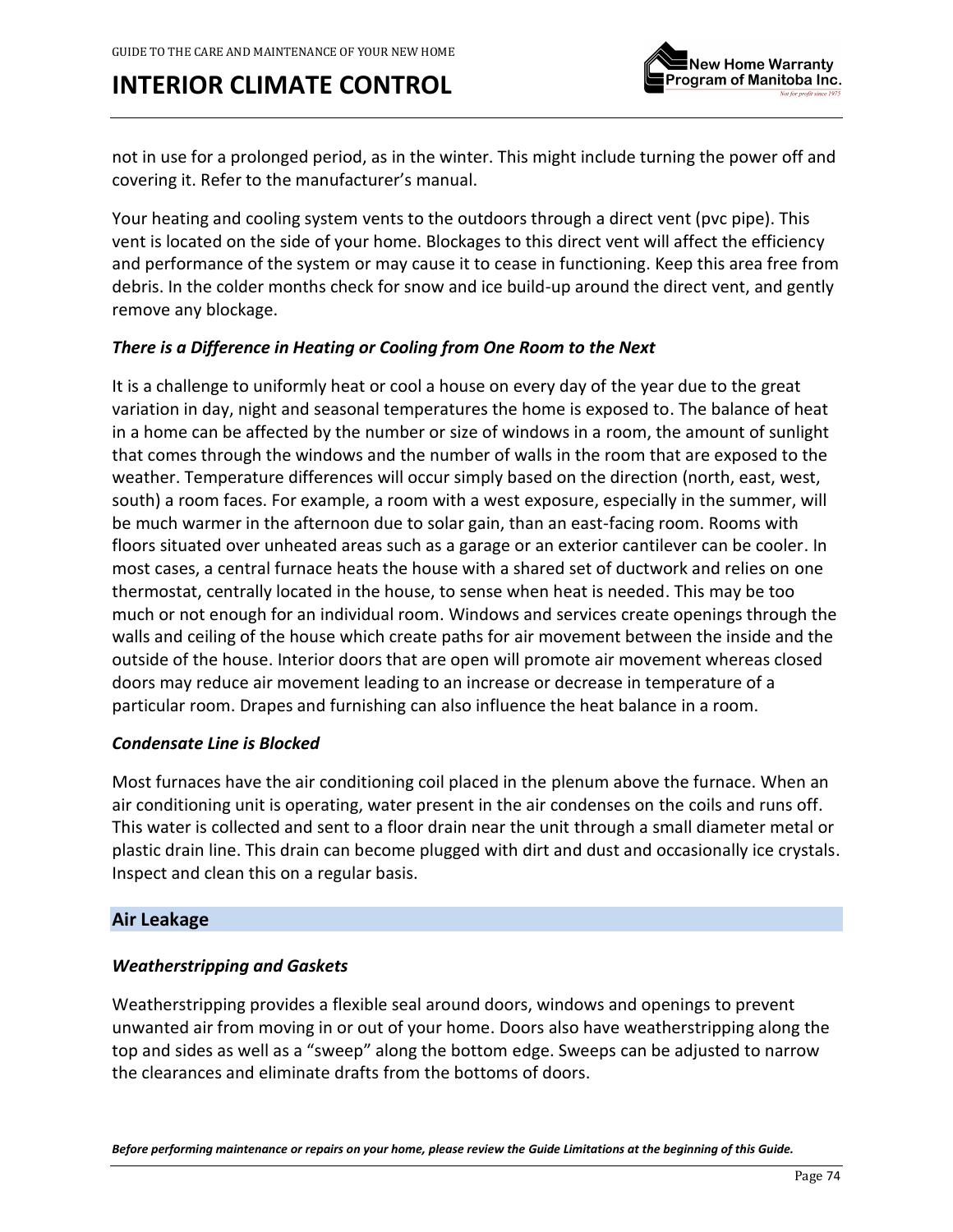

Drafts emanating from electrical boxes on exterior walls can be reduced with a foam, pre-cut gasket material placed beneath the switch or outlet cover. Weatherstripping should not be painted. Drafts around pipes and flues can be reduced with the use of caulks or expanding foams.

#### *Air is Infiltrating at Windows and Exterior Doors*

Under average wind and weather conditions, if a window or door is properly closed, it is rare that air leakage will be the source of a draft. However, each year before the onset of cold weather, it is a good idea to check that all opening windows are functioning with ease and can be fully closed. Debris in a window track can prevent a window from fully closing, causing a major source of air leakage.

Weatherstripping will become worn over time with use. Check it in the fall. If it is worn, permanently compressed or creased, replace it.

Note that frost formation on your door jamb does not necessarily indicate you have air leakage. Even the most well-sealed doors can experience sticking and frost build-up at the locks and jambs if the humidity is the home is high, or even if the temperatures have become extreme. See Chapter 6[, Exterior Entry Doors,](#page-35-0) for more information.

Windows that are properly fitted, glazed and sealed will still lose heat. A double-glazed window typically exhibits only 10% of the R value (insulation value) of the same size section of insulated wall. On a cold day, the surface of the window will be cooler than the surrounding walls. A more likely cause of a draft at a window or door is air movement along and across the interior face of the window or door. When warm air from the room comes in contact with the cooler surface of a window, it cools, becomes denser and falls toward the bottom of the window or wall. More warm air moves into the void left by the cooling air. This is referred to as 'convection'. This downward movement of air is often mistaken for air leakage. This can be improved by warming up the surface of the window by ensuring the area around the window is well-ventilated. Removing window screens and opening up window coverings can assist with this. If there are heat registers below your windows, ensure they are not blocked and the heat is being distributed upwards, so it can wash over the window

#### **Ventilation**

Ventilation in the home serves three purposes. The first is to ensure there is fresh air for its inhabitants. The second is to remove odours, excess humidity and pollutants from the house air. The third is to provide intake air to balance air that is being exhausted out of the house. This balance is important to ensure that moisture generated in the home is not forced into the walls or that gases moving out of exhaust vents or chimneys are not pulled back into the house.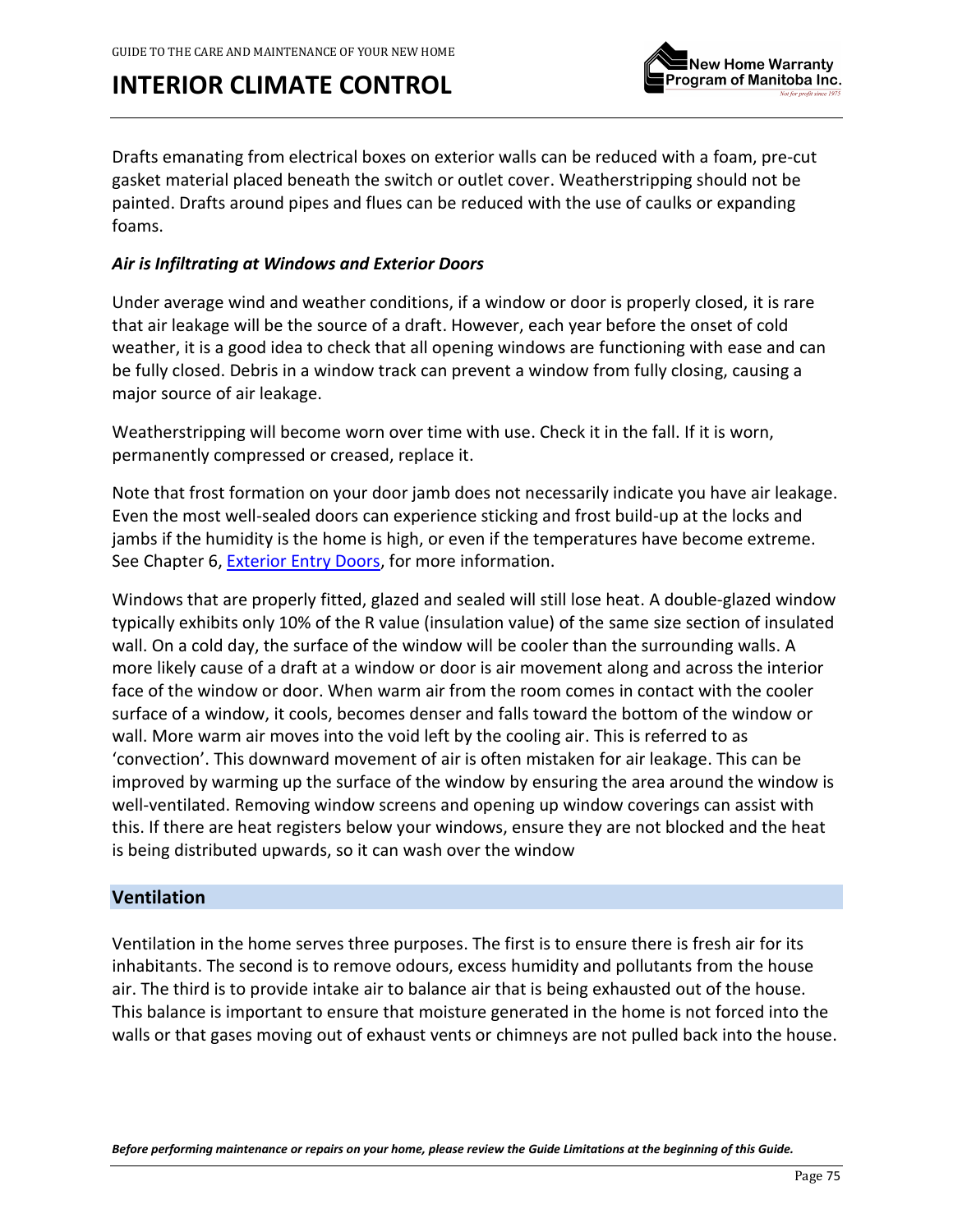

Windows are the simplest ventilation system in houses. For example, windows near a source of moisture, such as a bathroom, can be opened to vent out excess moisture and odours. This, however, does not work well is the winter as windows tend to ice over and become frozen open.

#### *Heat Recovery Ventilation*

As at April 1, 2011, the Manitoba Building Code requires that all new homes have an HRV – Heat Recovery Ventilation system. An HRV exchanges the air in your home regularly, ensuring that the interior air is as healthy as possible. Stale, humid air is directed through the HRV system and is exhausted outside. Simultaneously, fresh air from the outside is brought in through the HRV, passing through a filter to clean out any pollutants. The outgoing and incoming air passes each other in the system, allowing the outgoing warm air to preheat the colder incoming air, which saves energy. The incoming fresh air then passes from the HRV into the return air duct of the furnace where it is filtered again, heated to room temperature and distributed throughout the entire house.

Your HRV not only improves your air quality but will assist in controlling the humidity in your home by venting moist air outdoors. You will likely have a main control in a central location of your home, likely located near your thermostat. Most bathroom and kitchen exhaust fans are connected to the HRV unit as a whole system and may have separate controls. Kitchen and bath fans draw humidity and odours from cooking and bathing out of the house before the vapour can circulate. Refer to your HRV manual on the proper operation of your HRV and the use of controls and humidity settings.

Your HRV unit will require regular maintenance for optimal operation. Clean or replace your air filters in accordance with your HRV maintenance manual. Note that you may have a separate charcoal filter located in your kitchen in one of the air intake grilles, likely located near the range. Periodically check the outdoor intake and exhaust hoods and remove leaves and other debris that may be blocking the outside vents of your HRV. During colder months, clear any snow or ice buildup that may be blocking outside vents. Without adequate airflow, your HRV will not function properly. Your HRV has fans, a condensate line, a heat exchange core and ductwork that will all require periodic cleaning. The condensate line removes moist air that condenses in the unit. Ensure this line is free from blockages and is directed to basement drain. If the line is blocked or dirty, warm clean water can be poured through the line to wash out the debris. Refer to your HRV's manuals for proper cleaning or servicing of all these parts.

Your HRV unit has been selected to work optimally in Manitoba's climate. However, even approved HRV units may experience periodic ice-build up when the temperature dips below - 25° Celsius. Your HRV has a defrost cycle to ensure continual operation during periods of icebuild up. During the defrost cycle, your HRV will temporarily turn off and expel water through its condensate line as it goes through it's defrost cycle, and automatically turn back one when the ice has been removed. If you suspect your HRV has turned off due to ice-build up and is not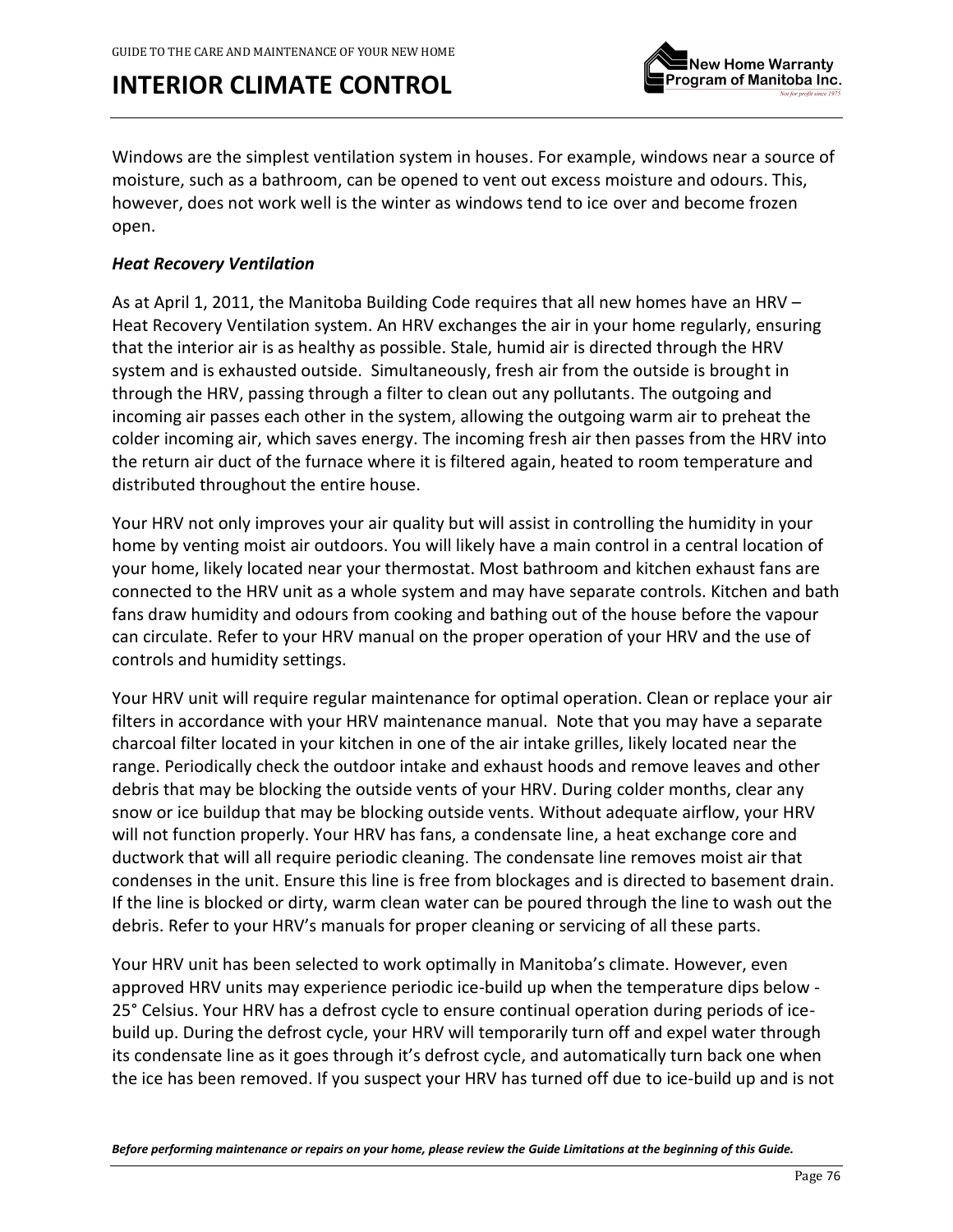

coming back on, check to see that the condensate line is properly expelling water, and then refer to your operator's manual for further instruction.

#### <span id="page-76-0"></span>*Vented Range Hoods*

Kitchen exhaust fans are an important part of your home's ventilation system. They remove odours from your house and improve indoor air quality. Cooking can also generate significant airborne moisture which can cause window condensation and support mould.

Efficient and quiet operation of the fan requires that the filters located in the throat of the hood be kept clean. Some kitchen range hood fans are interconnected with the operation of the furnace fan. The reliable operation of the sensor located in the fan throat is dependant upon keeping it clean.

Maintenance or replacement of filters should be in accordance with manufacturers' recommendations. Most kitchen exhaust fans have sealed bearings and do not require lubrication.

#### *Kitchen or Bath Fans Allow Cold Air Infiltration*

Ventilation fans are indirectly open to outside air. They contain a damper to limit the back-flow of cold air. The damper is balanced to allow exhaust air to escape freely and falls back to a closed position when the fan is turned off. By design they are not completely effective at eliminating cold air infiltration.

Exhaust fans will accumulate dust and air borne debris over time that can impair fan efficiency, obstruct the damper and create excess noise. The fan is connected to ductwork that may end with a screen or flapper at an outside hood. Regularly, the fan housing and the screen at the hood vent should be checked and cleaned of debris.

During gusty winds, the damper may flutter as it adjusts to fluctuating air pressure. This is normal.

#### **Humidifiers**

Due to our dry winter weather some homeowners like to use humidifiers to maintain health and the appearance of hardwood floors including other interior wood finishing and furniture. Some homes have a drum-type or drip type humidifier mounted on the side of the furnace. It usually has an automatic water feed from a small line that comes off a nearby water line. Over time, the repeated evaporation of water will leave behind a deposit of minerals contained in the tap water. Dust that circulates through the furnace in the air will also deposit in the humidifier. This becomes a breeding ground for various types of mould and bacteria. It is important that the humidifier be checked on a monthly basis and cleaned.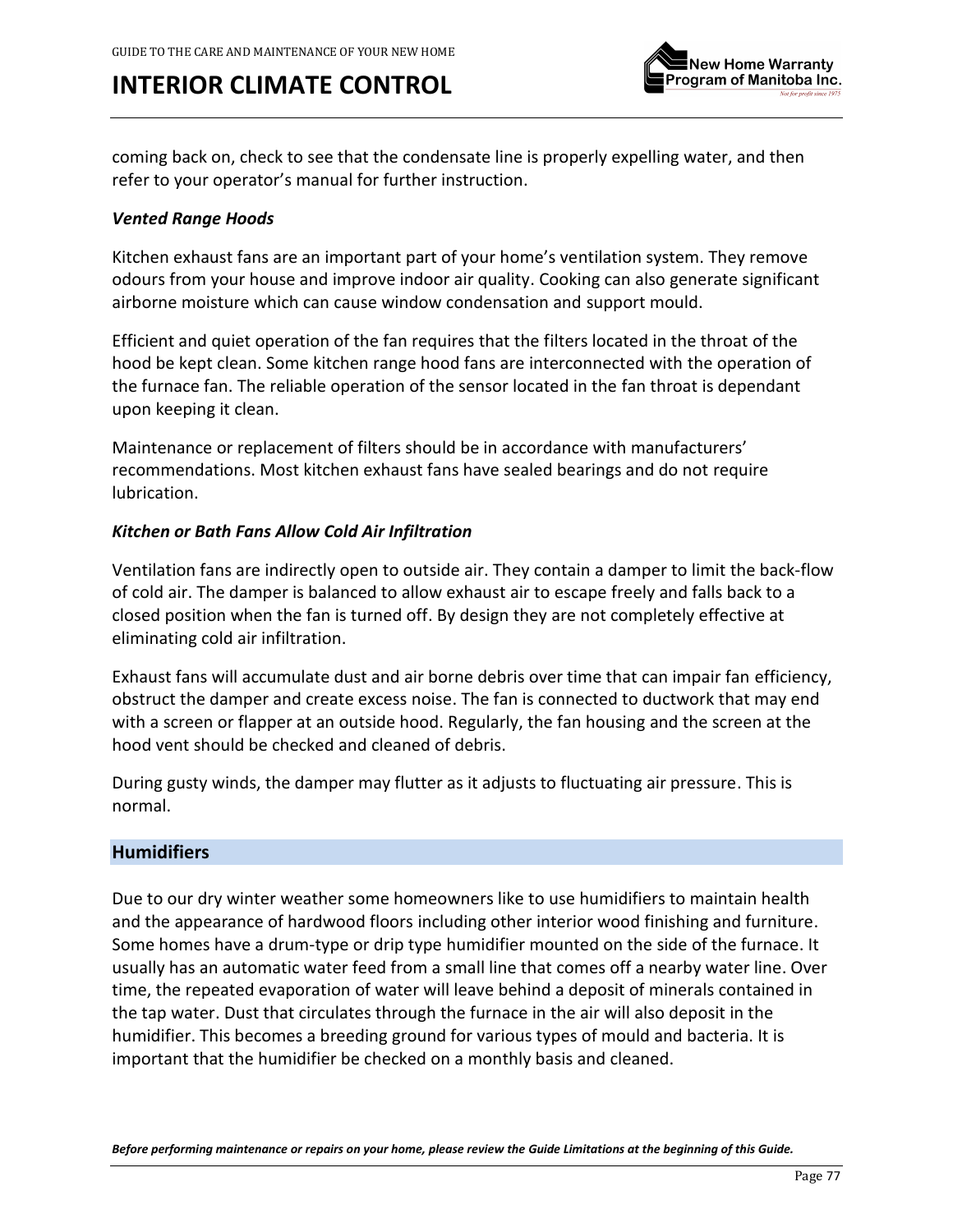

A number of anti-scale products can make the cleaning process less of a chore. If the unit has a float valve, ensure it is opening and shutting down the flow of water to maintain a certain level of water.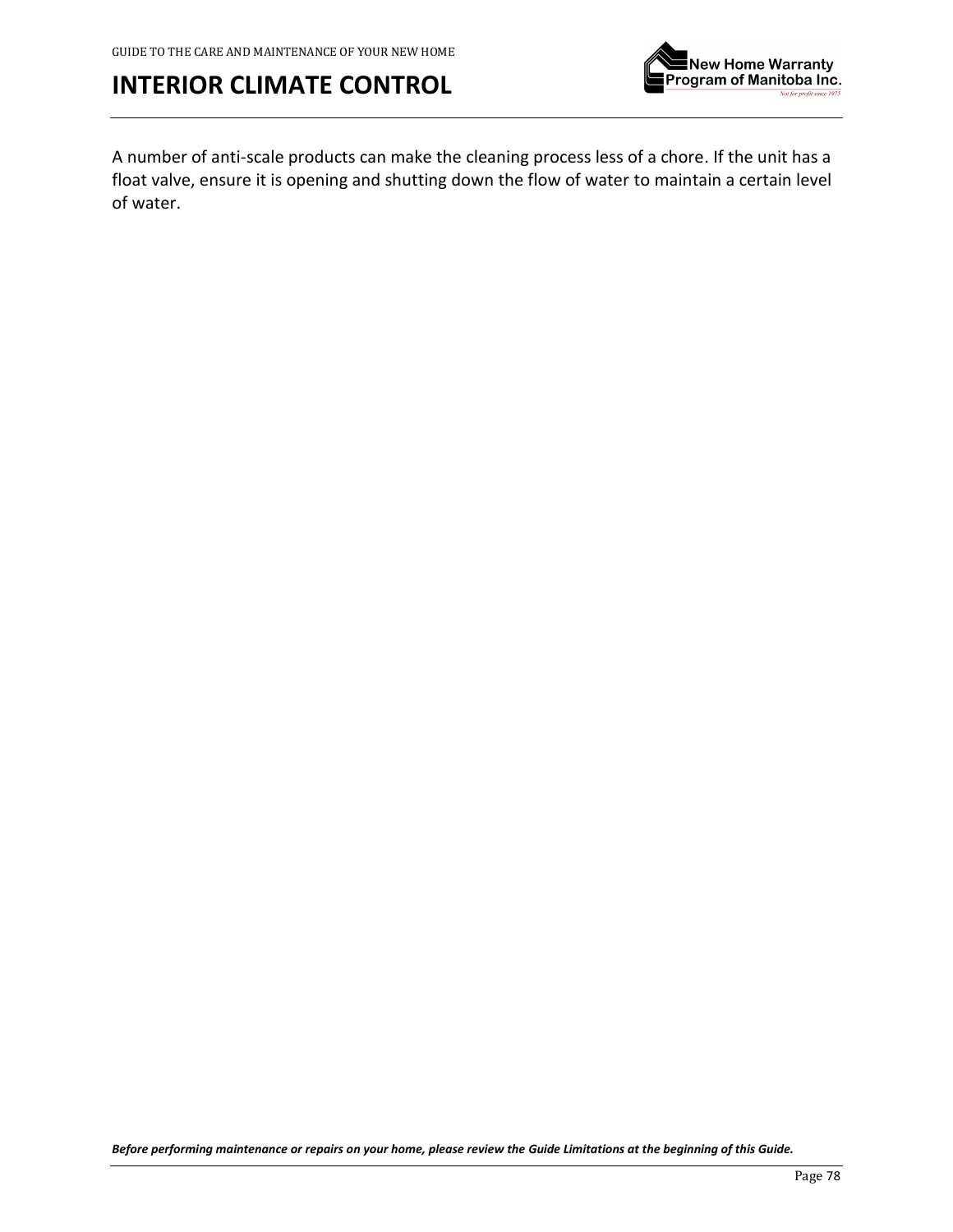

### **Chapter 13 – Garages, Driveways and Walkways**

#### **Garage Floors**

For most homes, a garage serves a practical function of protecting a vehicle and perhaps some light storage. Some cracking in a garage slab is common. Contractors may cut contraction joints to control the floor cracking. Hairline cracks on garage floor slabs do not impede the floor slab from performing its function.

Once the garage floor has fully cured, treat it with a concrete sealer to help protect the concrete and prevent staining. How often you reseal your garage concrete floor after this depends on its installation, use, and wear and tear. Based on these variables, it may need to be resealed as often as once a year. Concrete paints and stains are also available made specifically for concrete surfaces. A reliable paint dealer can recommend suitable products. A painted or stained finish will be somewhat slipperier under foot, so consider this in your decision.

Just like your driveway, your garage slab is susceptible to degradation due to de-icing salts and road-way salts/debris that shed from your tires or snow/ice melt-off from the vehicle. Studded tires, oils and other vehicle fluids can also harm the concrete.

When possible, sweep excess moisture that accumulates on the garage floor toward the drain or to the exterior. You want to prevent standing/pooling of water.

Check for oil puddles or vehicle fluid leaks and clean up immediately. When performing maintenance on your vehicle, snowmobile, lawnmower, etc., protect the concrete with a pad or drop cloth.

Note that garage floors are excluded from warranty.

#### <span id="page-78-0"></span>**Garage Doors**

Most garage doors are made with a polyurethane foam core wrapped with a textured, painted, steel or aluminum skin. These door surfaces require only a light cleaning to maintain them.

#### *Overhead Garage Doors Do Not Operate Properly*

Once, every few years, the hinges on the garage door should be lubricated. Perimeter weatherstripping should also be examined each fall and replaced if necessary. Most overhead garage doors feature automatic door openers. These units require periodic maintenance specific to the model and make. You should be familiar with the functional and safety features of the unit. In the event of a power outage it is particularly important that you know how to disconnect the overhead door from the track. On most models a red handle on a short rope will dislodge a pin and allow manual opening and closing of the overhead door. Your service manual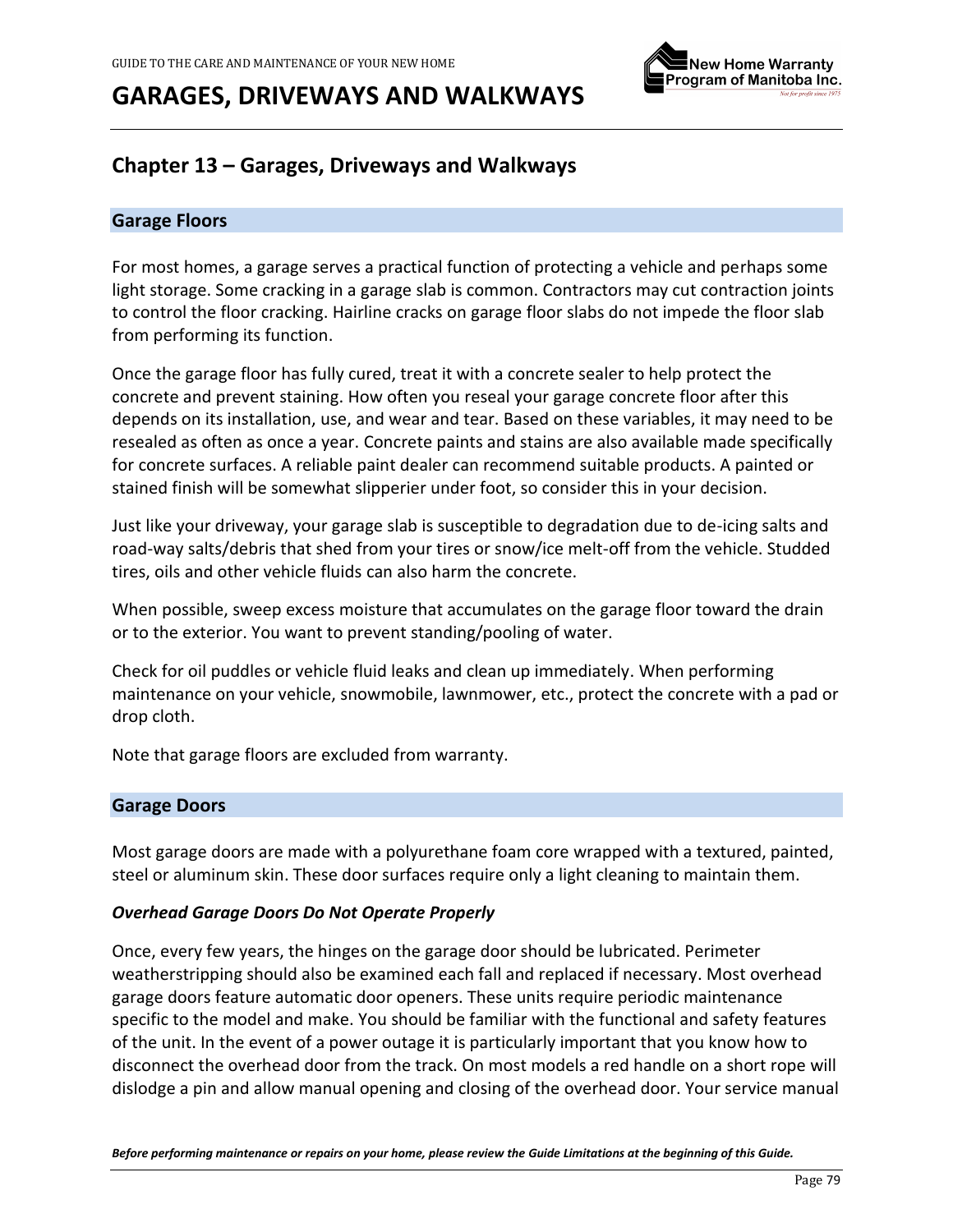

will detail exactly how to re-establish the connection. It is a good idea to review this procedure before a power outage actually happens.

Overhead garage doors often use weight compensation springs to offset the weight of the door. These springs store considerable force and can easily inflict critical injuries. Homeowners are strongly cautioned NOT to adjust the weight compensation springs.

If you have personal access to your home from the garage, the door is a fire rated steel door with a self-closing device. Do not replace that door with a conventional wood door and do not disable the self-closing device, as this would constitute a contravention of fire regulations. Always ensure this door closes fully and safely on its own.

#### **Condensation – Garage**

The garage is usually not recognized by most as an area to be concerned about when it comes to moisture. However, since your garage is not connected to your home's ventilation system and likely has no ventilation system of its own, care must be taken to ensure that moisture does not build-up to incur frost or mould. We recommend that you monitor the humidity on a regular basis. A measuring device called a hygrometer can be purchased at your local retail construction outlet for this purpose.

Due to Manitoba's extreme climate, a lot of moisture can be introduced into the garage in the winter. Ice and snow that is stuck to the car's underside will melt off after a period of time while inside the garage – which may be slightly warmer than outside. This melt-water will evaporate into the air of the garage. Running a car or a gas-powered machine (e.g. snowblower; snowmobile) inside the garage produces moist exhaust that will also contribute to condensation in the garage. (See Chapter 11[, Carbon Monoxide Detectors](#page-53-0) for information on garage fumes). Condensation will find its way to the coldest areas of the garage and will form frost. This can cause the overhead door to operate improperly or the lock to the 'man-door' leading to the home or exterior to become frozen. Condensate moisture can build-up between the bottom of the garage door and the garage floor and actually cause the overhead door to freeze shut. Frost can sit on the walls of the garage and then melt in periods of warmer temperatures, possibly leading to mould.

To limit the amount of condensation in your garage, remove standing water, snow and ice on the garage floor to a drain or to the outside. Do not idle your car or other gas-powered machines in the garage. (Per Chapter 11, Carbon Monoxide Detectors, we recommend that gas powered vehicles not be idled at all in the garage for the safety of the home's inhabitants). If you see frost on the walls or the garage windows, you may want to consider opening the overhead door a few inches (if your opener allows a partial open), to allow this moisture to dissipate to the outside. Do this only if the relative humidity inside is more than the relative humidity outside. This can also help if you have encountered your overhead door freezing to the garage floor. Another method to keep your overhead door from freezing to the ground is to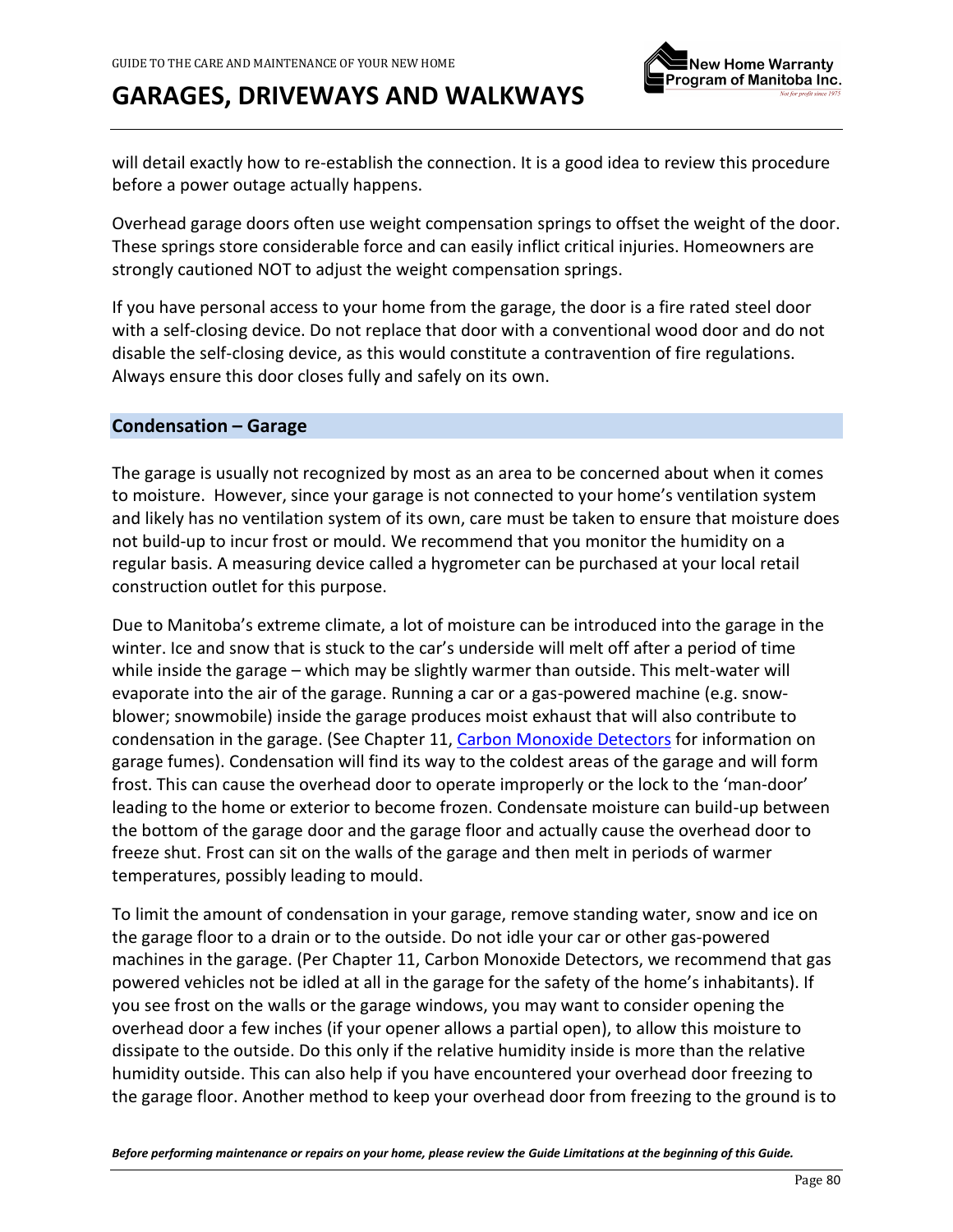

clean the door's rubber gasket, and then apply a non-corrosive, safe-for-rubber silicone spray. For excessive moisture issues, consider running a fan to improve air movement, or a dehumidifier.



The CMHC website contains a vast amount of information on condensation. Visi[t www.cmhc.ca](http://www.cmhc.ca/) and type in "condensation" in their search box.

#### **Walks and Driveways**

Seasonal temperature and precipitation variations may cause cracks in concrete walks and driveways. Frost penetration may cause heaving or settlement changing the direction of surface drainage. These issues are beyond the builder's and homeowner's control in most instances.

Your driveway was designed and constructed for use by passenger cars or light delivery vehicles and not for heavy trucks. Do not permit heavy moving vans on your driveway. Equally, studded tires can cause damage.

Sealing your concrete is recommended to maintain its longevity. How often you reseal your driveway depends on the material, its installation, use and wear and tear. Based on these variables, it may need to be resealed as often as once a year.

#### *Concrete Surface Damage*

Concrete is a mixture of stone and sand called "aggregates" which are combined with water and cementing materials. As concrete is placed and finished, the aggregate settles into the paste slightly and a thin layer of paste rises above the aggregate. The paste layer can separate from the main body of the concrete. When the fine top layer of the paste peels away, the concrete is said to be "mortar flaking". When the separation occurs as circular or oval pieces across several pieces of aggregate, it is called "spalling". When the separation occurs as small holes above a piece of aggregate, it is called "pitting".

The most common causes of flaking, spalling and pitting are impacts, weathering, and freeze/thaw cycles. Salts and de-icers applied intentionally for ice melting or unintentionally from road slush can stress concrete surfaces and initiate spalling and pitting. Further, the use of ice picks and shovels to chop away ice can damage your concrete.

#### *Reducing the Effect of De-icing Salts*

The use of de-icing salts will damage your concrete surfaces (driveways, steps, sidewalks, patios, etc.)

Homeowners can reduce the effect of de-icing and road salt by the application of breathable surface sealers. The two most common are silane and siloxane, compounds which are derived from the silicone family. These sealers penetrate the concrete as deep as 3 mm but allow the concrete to breath, preventing a build-up of vapour pressure between the concrete and sealer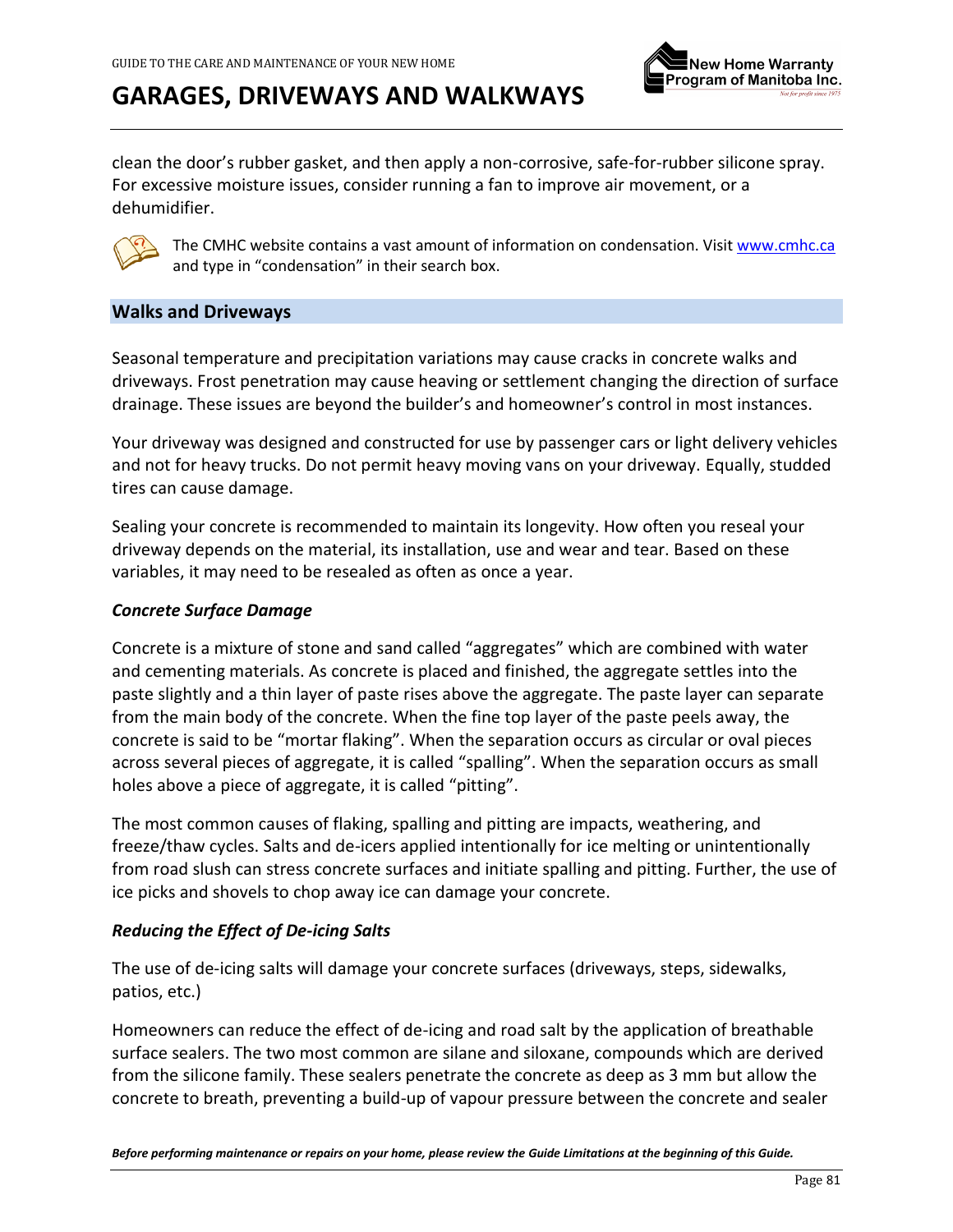

that can occur with some film-forming materials. Because the sealer is embedded within the concrete, it is more durable to abrasive forces and ultraviolet deterioration. It can provide longer lasting protection than film-forming sealers.

Treatment and re-treatment should be carried out according to the manufacturer's directions, but certain general guidelines apply to all. Application of any sealer should only be done on concrete that is clean and allowed to dry for at least 24 hours at temperatures above 16°C. At least 28 days should be allowed to elapse before applying sealers to new concrete. Penetrating sealers cannot fill surface voids if they are filled with water. Some surface preparation may be necessary if the concrete is old and dirty. Concrete placed in the late fall should not be sealed until spring because the sealer may cause the concrete to retain water that may aggravate freeze-thaw damage.

Note that driveways (including garage slabs), concrete patios, and walkways are excluded from the warranty.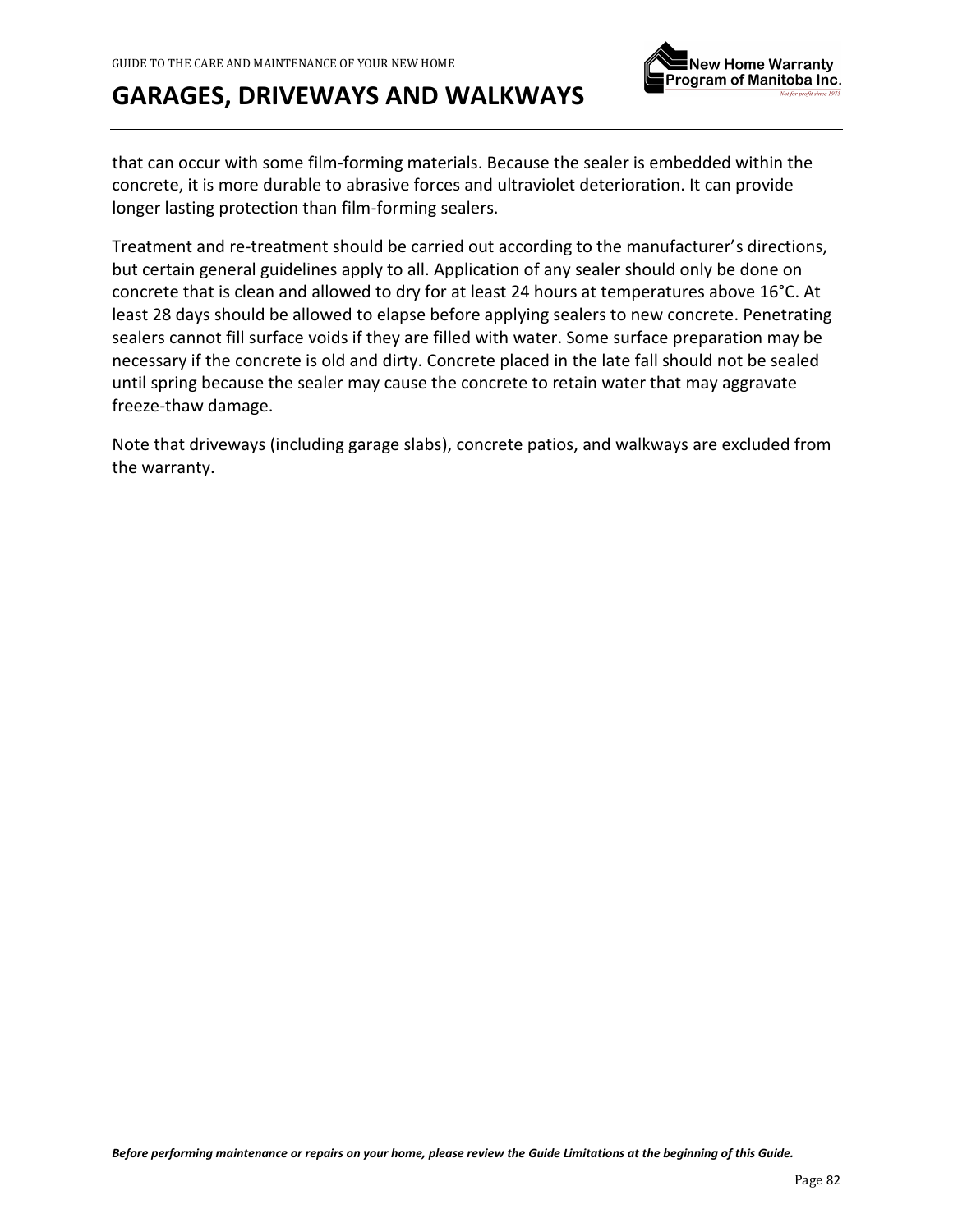### **MAINTENANCE SCHEDULE**



#### **Suggested Home Maintenance Schedule**

Outlined below are some key areas to be inspected as part of your regular home maintenance. Unless otherwise noted, these items should be checked periodically throughout the year. Refer to any and all manufacturer's manuals/website for specific maintenance frequency, cleaning instructions and other requirements.

| <b>Exterior</b> |                                                                                    |             |
|-----------------|------------------------------------------------------------------------------------|-------------|
|                 | Check for soil settlement around the home periodically and after long periods of   |             |
|                 | rain or dry-spells. Ensure grading slopes away from house. Check swales and other  |             |
|                 | surface drainage. Clean debris from window wells.                                  | Chapter 1 & |
| ➤               | Check sump hose to ensure proper drainage away from the house; remove and          | Chapter 2   |
|                 | replace with splash pad in the winter.                                             |             |
| ➤               | Clear snow piles from foundation walls and areas of egress.                        |             |
| ➤               | Check eavestroughs and downspouts for blockages; clean as needed. Check            | Chapter 1 & |
|                 | caulking.                                                                          | Chapter 3   |
| ≻               | Detach garden hoses, etc. from exterior water taps and ensure tap is closed before |             |
|                 | the temperature goes below zero. Shut off interior valve if applicable.            | Chapter 1   |
| ➤               | Check irrigation system regularly for leaks (if applicable).                       |             |
| ≻               | Check your deck and other exterior wood structures for slivers and weathering.     |             |
| ≻               | Check roof periodically in the winter for excessive snow build-up and ice dams.    |             |
| ➤               | Inspect the shingles on the roof periodically and following wind storms.           | Chapter 3   |
| ≻               | Inspect soffits and fascia for damage and debris.                                  |             |
| ≻               | Ensure plants, soil and other debris are not blocking or clogging masonry weep     |             |
|                 | holes.                                                                             |             |
| ➤               | Inspect masonry for loose bricks and stone and missing mortar.                     |             |
| ≻               | Inspect vinyl/wood/composite wood sidings and trims; replace sealants as           | Chapter 7   |
|                 | necessary.                                                                         |             |
| ➤               | Check sealant/caulking around exterior penetrations.                               |             |
| ≻               | Inspect waste water management system (if applicable).                             | Chapter 10  |

#### **Attic**

| ------ |                                                          |           |
|--------|----------------------------------------------------------|-----------|
|        | $\triangleright$ Check insulation.                       |           |
|        | Check roof vents for blockages from debris and snow/ice. | Chapter 3 |

### **Heating/Cooling System**

| ➤ | Drain sediment on hot water tank periodically.                                  | Chapter 10 |
|---|---------------------------------------------------------------------------------|------------|
| ➤ | Check heat registers periodically and remove debris.                            |            |
|   | Check furnace and HRV filters and clean or replace as necessary.                |            |
| ➤ | Check humidifier monthly and clean as necessary (if your home has one).         |            |
|   | Balance air flow at heating ducts.                                              |            |
| ➤ | Inspect air conditioning system (if installed) and condensate line; refer to    | Chapter 12 |
|   | manufacturer for instructions on preparing a/c unit for winter or for prolonged |            |
|   | periods of non-use.                                                             |            |
|   | Check intake vent screens and clean as necessary.                               |            |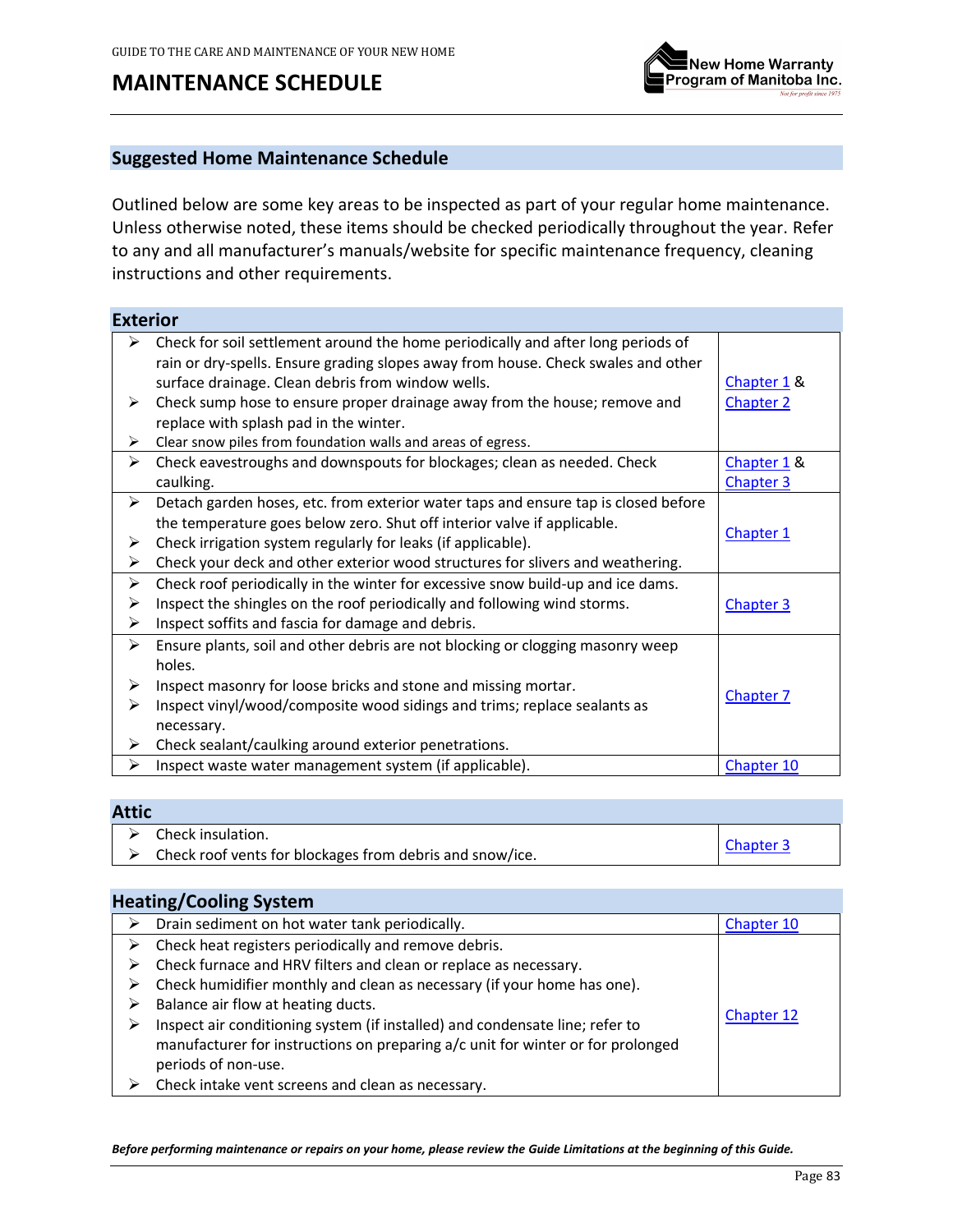## **MAINTENANCE SCHEDULE**



### **Windows and Exterior Doors**

| $\triangleright$ Check caulking, weatherstripping, and door sweeps – clean/replace as necessary<br>$\triangleright$ Check windows (window tracks/drain ports) and screens – clean/repair as<br>necessary | Chapter 6 &<br>Chapter 12 |
|----------------------------------------------------------------------------------------------------------------------------------------------------------------------------------------------------------|---------------------------|
| $\triangleright$ Check exterior door locks often especially in winter to ensure proper operation                                                                                                         | Chapter 6                 |
| $\triangleright$ Check sliding doors and clean and lubricate track components as necessary                                                                                                               |                           |

#### **Kitchen and Bathrooms**

| ⋗                | Check countertops and vanities for chips, gouges and delamination                                                                                                                                                                                                                        |                  |
|------------------|------------------------------------------------------------------------------------------------------------------------------------------------------------------------------------------------------------------------------------------------------------------------------------------|------------------|
| ⋗                | Check your stone or concrete countertop for a proper seal and reseal as required.                                                                                                                                                                                                        | <b>Chapter 5</b> |
| ⋗                | Inspect caulking around countertops, vanities, showers and tubs; inspect tile grout                                                                                                                                                                                                      | Chapter 7        |
| ⋗                | On infrequently used toilets or sinks, ensure P-trap is filled with water to prevent<br>sewer smell                                                                                                                                                                                      |                  |
| ⋗<br>⋗<br>⋗<br>⋗ | Clean P-traps periodically to prevent clogged drains<br>Clean faucet aerators and screens regularly (and cartridges if applicable)<br>Inspect rubber/vinyl seals on shower doors and clean/replace as necessary<br>Gas appliances should be checked annually by a qualified professional | Chapter 10       |
| ➤                | Clean/replace range hood filters; Check exhaust fans and clean as necessary; check<br>exterior exhaust flapper/vent                                                                                                                                                                      | Chapter 12       |

#### **Whole House and Garage**

| ➤ | Check for condensation and wipe dry immediately. Check for signs of high/low<br>humidity and humidity levels periodically (all seasons) and adjust as necessary;<br>ventilate as needed (Note: hardwood flooring and other wood furniture/finishes<br>are highly susceptible to changes in moisture and may show gaps, splits, etc. due to<br>excessively high or low humidity) *Chapter 12 will provide specific references to<br>the appropriate chapters where humidity is discussed throughout this guide. | Chapter 12       |
|---|----------------------------------------------------------------------------------------------------------------------------------------------------------------------------------------------------------------------------------------------------------------------------------------------------------------------------------------------------------------------------------------------------------------------------------------------------------------------------------------------------------------|------------------|
|   |                                                                                                                                                                                                                                                                                                                                                                                                                                                                                                                |                  |
| ➤ | Check interior doors for proper operation; lubricate hinges as necessary and clean                                                                                                                                                                                                                                                                                                                                                                                                                             | Chapter 6        |
|   | bifold/sliding door tracks                                                                                                                                                                                                                                                                                                                                                                                                                                                                                     |                  |
| ➤ | Test CO and smoke detectors monthly; change back-up batteries as recommended                                                                                                                                                                                                                                                                                                                                                                                                                                   |                  |
|   | by manufacturer                                                                                                                                                                                                                                                                                                                                                                                                                                                                                                |                  |
| ⋗ | Gas fireplaces should be checked annually by a qualified professional                                                                                                                                                                                                                                                                                                                                                                                                                                          | <b>Chapter 9</b> |
| ⋗ | Clean chimney regularly; inspect damper/chimney flue (if applicable)                                                                                                                                                                                                                                                                                                                                                                                                                                           |                  |
| ≻ | Inspect weatherstripping on overhead garage door                                                                                                                                                                                                                                                                                                                                                                                                                                                               |                  |
| ⋗ | Inspect garage man door leading into home to ensure door closes fully on its own                                                                                                                                                                                                                                                                                                                                                                                                                               | Chapter 13       |

#### **Basement**

| Inspect basement for water issues                                                                 |                  |  |
|---------------------------------------------------------------------------------------------------|------------------|--|
| Check caulking at concrete penetrations                                                           |                  |  |
| Check sump pump to ensure it is operational (never unplug from power)                             | <b>Chapter 2</b> |  |
| Inspect floor drains                                                                              |                  |  |
| Check for signs of seasonal movement and adjust basement teleposts as needed                      |                  |  |
| Gas appliances (hot water tank/furnace) should be checked annually by a qualified<br>professional | Chapter 10       |  |